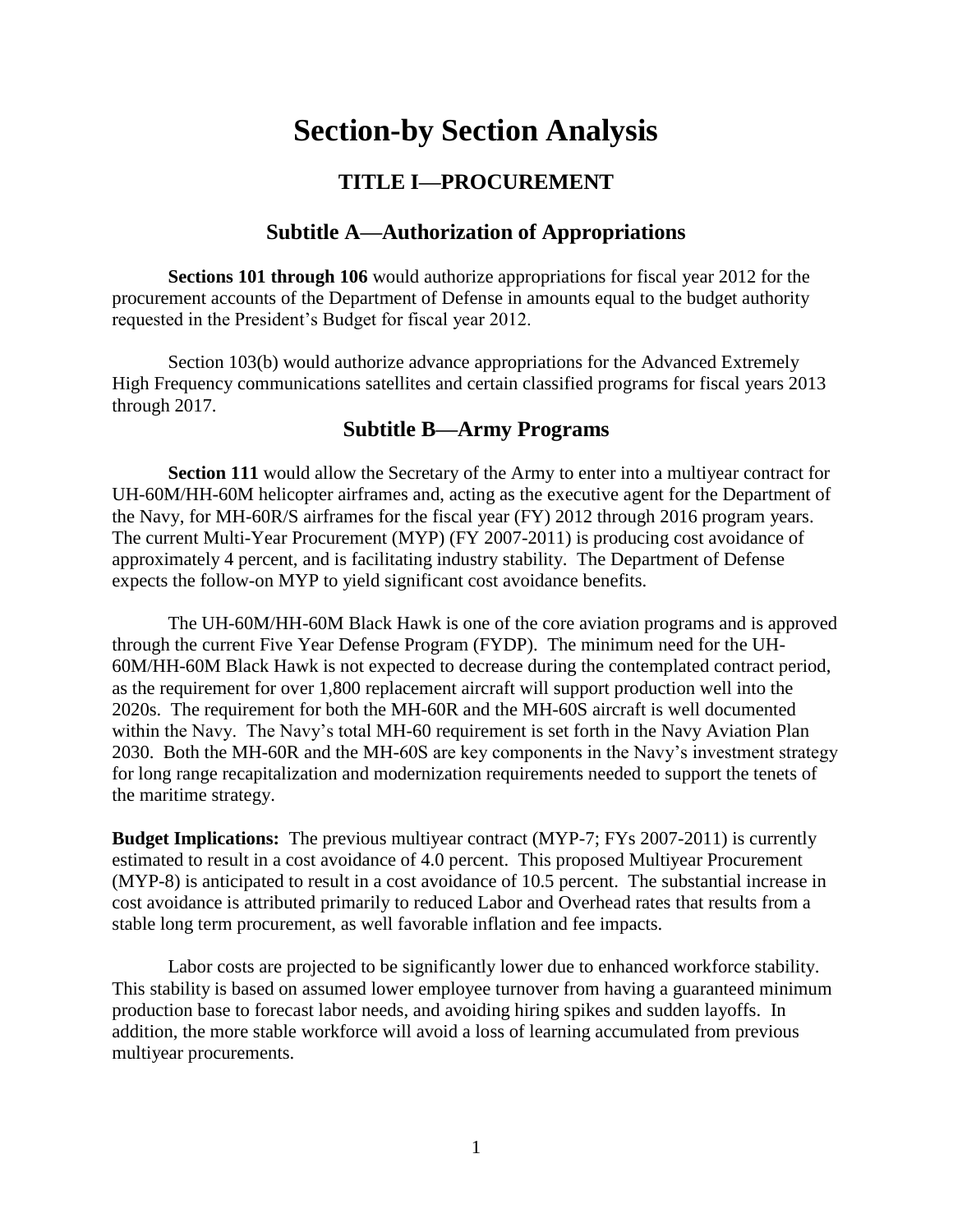Overhead rates are projected to be lower as a result of avoidance of any production break, as well as the use of Economic Ordering Quantity (EoQ) acquisition of material. In addition, the long term stable procurement increases the likelihood the prime contractor will include other potential aircraft buys (i.e.; FMS and Other Government sales) in the assumed business base pricing for all five years of the planned MYP. In the past the exclusion of other buys such as FMS and other government aircraft (OGA) buys, from the prime contractor's annual and multiyear estimates, resulted in a spike in assumed material overhead rates.

Material costs are projected to be significantly lower as compared to single year buys. Annual procurements result in aircraft quantities fluctuating from year to year. This fluctuating business base leads to an increased amount of purchase orders compared to a MYP. A five year MYP provides for a more assured stable production base. The prospect of a long term five year buy will enable the prime contractor to secure Long Term Agreements (LTAs) with sub-vendors, and make greater use of EoQ buys of materials as well as utilize the work force more efficiently. The Department's MYP estimate assumes the prime contractor will be much more aggressive in the pursuit of LTAs with major sub-vendors. Securing LTAs with sub-vendors will be enhanced by inclusion of significant potential FMS and OGA business likely to occur over the five year span of the multiyear buy.

In addition, more favorable labor costs, material costs and overhead rates are anticipated to have a synergistic impact on the overall cost of this multiyear buy. Recognizing the reduced risk to the prime contractor's business base, the anticipated fee is estimated to be lower. The business base impact from more stable planning in terms of labor force, material orders and overhead rates can be captured by the government as well as continued inflation benefits from a stable buy utilizing economical material orders.

This follow-on MYP for helicopter airframes (FY 2012-2016) is anticipated to result in cost avoidance totaling 10.5 percent. Budget estimates and associated funding levels for UH-60M/HH-60M and MH-60R/S helicopter airframes for FY 2012 and beyond are predicated on MYP authorization. Without the cost avoidance associated with a MYP, current budget estimates and associated funding levels would be insufficient to support the planned procurement of UH-60M/HH-60M and MH-60R/S helicopter airframes.

The FY 2012-2016 MYP estimates are based on a Government Business Case Analysis (BCA) which was developed from detailed BCA data provided by Sikorsky Aircraft Corporation. Army and Navy calculations show that the total cost avoidance is 10.5 percent, which equates to \$915 million.

|                                        | (\$Millions)            |                        |  |  |  |  |  |  |  |  |  |
|----------------------------------------|-------------------------|------------------------|--|--|--|--|--|--|--|--|--|
|                                        | <b>Annual Contracts</b> | <b>MYP</b> Alternative |  |  |  |  |  |  |  |  |  |
| Quantity                               | 565                     | 565                    |  |  |  |  |  |  |  |  |  |
| <b>Total Contract Price</b>            | \$9,611.0               | \$8,696.0              |  |  |  |  |  |  |  |  |  |
| \$ Cost Avoidance Over Annual Budget   |                         | $$914.5*$              |  |  |  |  |  |  |  |  |  |
| % of Cost Avoidance Over Annual Budget |                         | 10.5%                  |  |  |  |  |  |  |  |  |  |

### **Multiyear Procurement Summary:**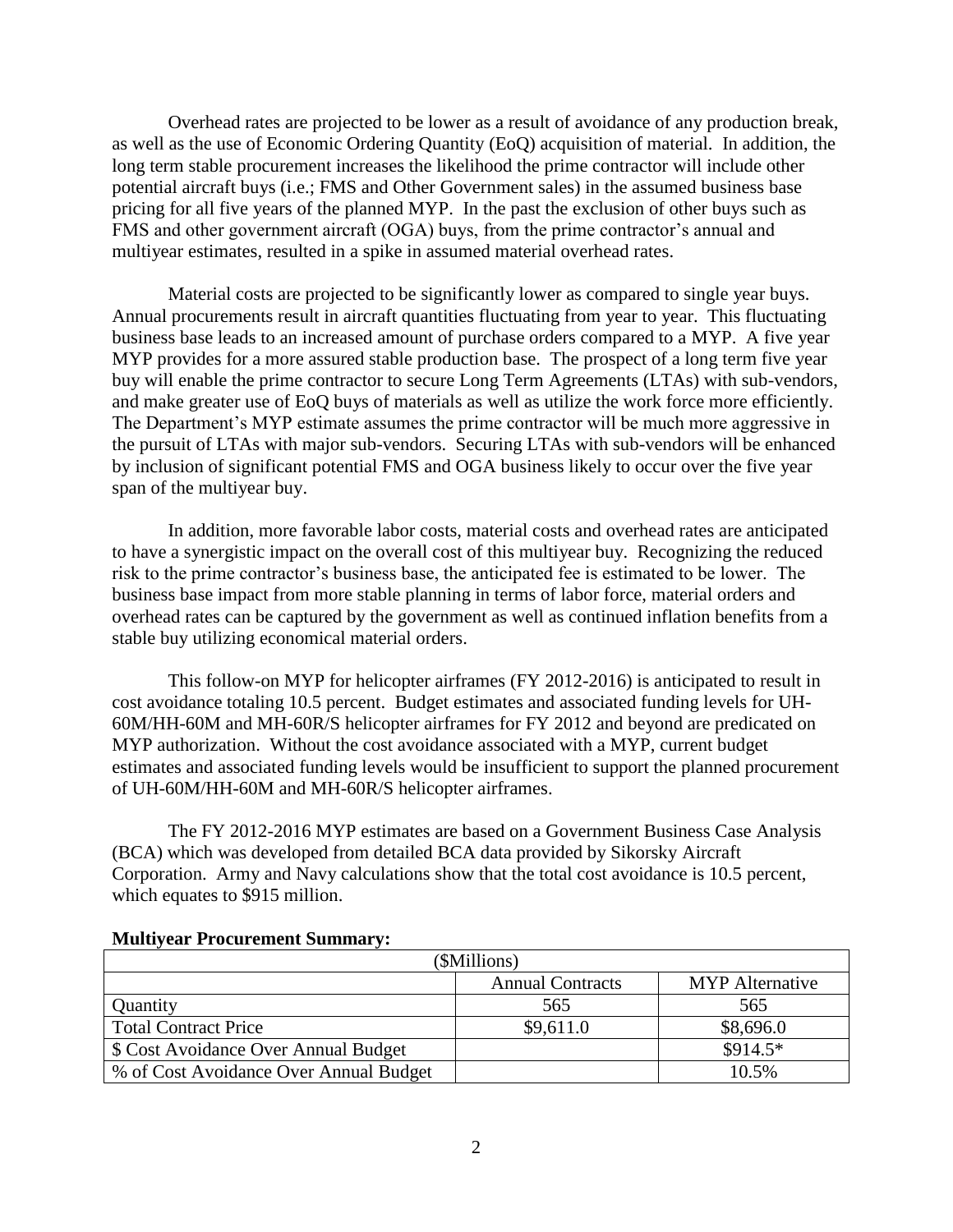\* UH-60M/HH-60M and MH-60R/S helicopter airframe programs are budgeted to support a follow-on MYP strategy and not annual contracting. If MYP is not approved, the \$914.5 million in cost avoidance will need to be added to program funding levels to ensure the annual contracts are executable.

**Changes to Existing Law:** This proposal would make no changes to the text of existing law.

## **Subtitle C—Navy Programs**

 $\overline{\phantom{a}}$ 

**Section 121** would allow the Secretary of the Navy to enter into a follow-on multiyear contract or contracts for MH-60R/S Mission Avionics and Common Cockpits for the Fiscal Year (FY) 2012 through 2016 program years. The current multi-year procurement (MYP) (FY 2007- 2011) is producing cost avoidance and facilitating industry stability. The Department of Defense expects the follow-on MYP to yield similar cost avoidance benefits.

The Department of the Navy's contracting strategy and budget for the FY 2012-2016 mission avionics and common cockpits assumes that Congress will provide the authority to enter into an MYP contract or contracts for the FY 2012-2016 timeframe. The current strategy also includes applying advance procurement funding in fiscal year 2012 for the follow-on FY 2012- 2016 MYP.

**Budget Implications:** The current MYP for MH-60R mission avionics (FY 2007-2011) resulted in cost avoidance of 3.9 percent and the MYP for common cockpits (FY 2005-2009) resulted in cost avoidance of 14.8 percent. The MYP for mission avionics and common cockpits (FY 2012- 2016) is planned as one contract, as opposed to the two separate contracts, and is anticipated to result in cost avoidance totaling 11.2 percent. Budget estimates and associated funding levels for MH-60R/S mission avionics and common cockpits for FY 2012 and beyond are predicated on the MYP authorization. Without the cost avoidance associated with a MYP, current budget estimates and associated funding levels would be insufficient to support the planned procurement of MH-60R/S mission avionics and common cockpits.

The FY 2012-2016 MYP estimates are based on a vendor business case analysis supplied by Lockheed Martin in May 2009 and reviewed by the Navy in May 2009. Navy calculations show that the total cost avoidance is 11.2 percent, which equates to \$165.4 million.

| (\$Millions)                           |                                  |           |
|----------------------------------------|----------------------------------|-----------|
|                                        | Annual Contracts   MYP Alternate |           |
| Quantity                               | 202                              | 202       |
| <b>Total Contract Price</b>            | \$1,643.5                        | \$1,477.7 |
| \$ Cost Avoidance Over Annual Budget   |                                  | $$165.4*$ |
| % of Cost Avoidance Over Annual Budget |                                  | 11.2%     |

### **Multiyear Procurement Summary:**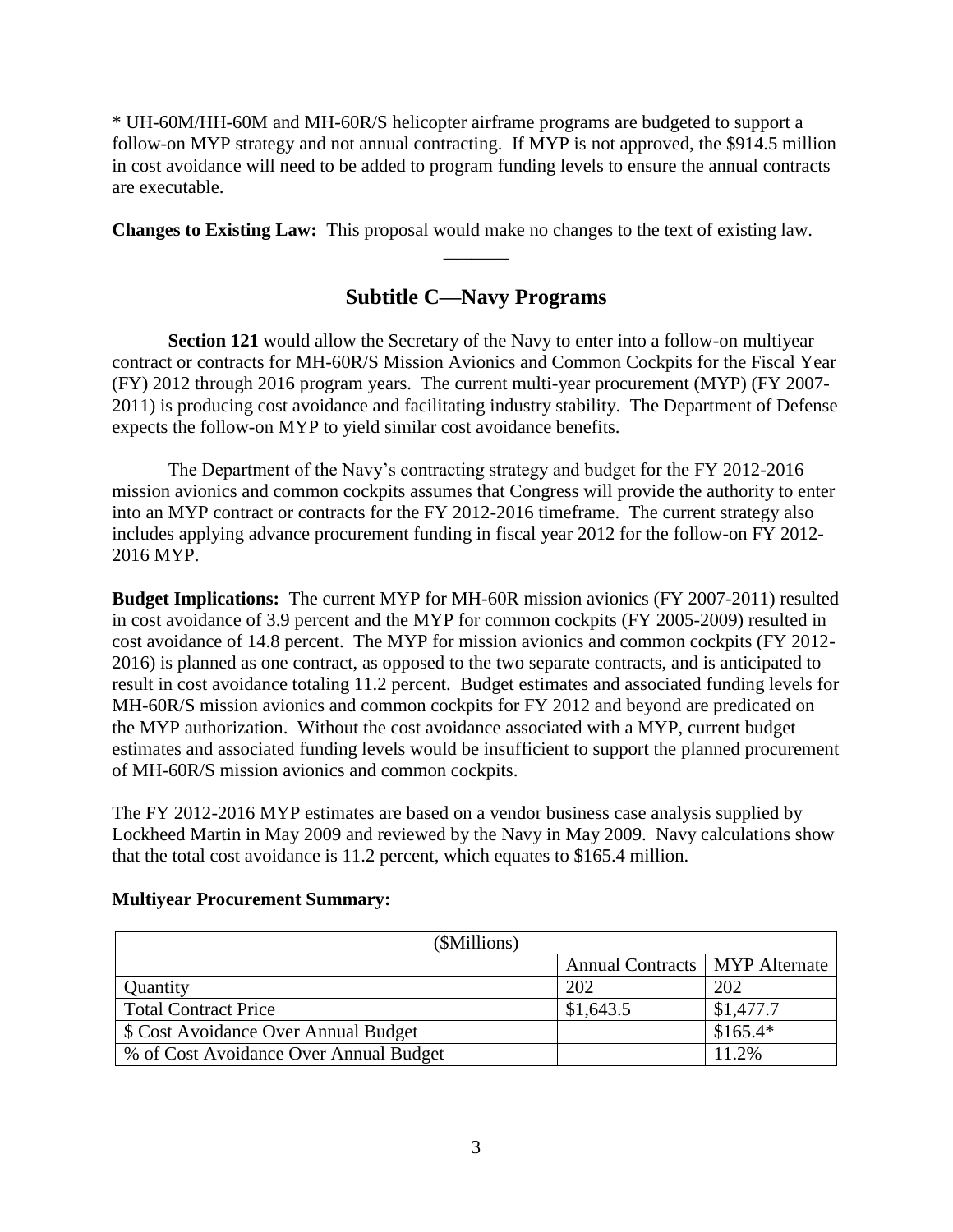\*MH-60R/S programs are budgeted to support a follow-on MYP strategy and not annual contracting. If MYP is not approved, the \$165.4 million in cost avoidance will need to be added to program funding levels to ensure the annual contracts are executable.

**Changes to Existing Law:** This proposal would make no changes to the text of existing law.

\_\_\_\_\_

## **TITLE II—RESEARCH, DEVELOPMENT, TEST, AND EVALUATION**

**Section 201** would authorize appropriations for fiscal year 2012 for the research, development, test, and evaluation accounts of the Department of Defense in amounts equal to the budget authority requested in the President's Budget for fiscal year 2012.

## **TITLE III—OPERATION AND MAINTENANCE**

## **Subtitle A—Authorization of Appropriations**

**Section 301** would authorize appropriations for fiscal year 2012 for the Operation and Maintenance accounts of the Department of Defense in amounts equal to the budget authority requested in the President's Budget for fiscal year 2012.

## **Subtitle B—Environmental Provisions**

**Section 311** would authorize Department of Navy (DON) payment of \$45,000 from Environmental Restoration, Navy (ER,N) Restoration Account to EPA to pay stipulated penalties assessed by the EPA through dispute resolution between the Navy and EPA regarding the draft Final Remedial Investigation/Facility Study (RI/FS) for Operable Unit 3T-JPJC at Jackson Park Housing Complex, WA. EPA determined that the draft Final RI/FS failed to comply with the substantive requirement of the Interagency Agreement (Administrative Docket No. CERCLA-10-2005-0023) due to limitations in the number and type of remedial alternatives included.

**Budget Implications:** The DON stipulated penalty is for \$45,000 to be paid in fiscal year 2012. This proposal would be funded with resources requested in the Environmental Restoration, Navy account that is then transferred to the Operation & Maintenance, Navy account during the execution year in accordance with Congressional language.

| <b>RESOURCE REQUIREMENTS (\$MILLIONS)</b> |                                                                                                                                                                      |  |  |  |  |      |    |                   |  |  |  |  |
|-------------------------------------------|----------------------------------------------------------------------------------------------------------------------------------------------------------------------|--|--|--|--|------|----|-------------------|--|--|--|--|
|                                           | FY<br><b>FY</b><br>FY<br>Dash-1<br>FY<br>FY<br>Appropriation<br><b>Budget</b><br>2012<br>2013<br><b>Activity</b><br>2015<br>2014<br>2016<br><b>Line Item</b><br>From |  |  |  |  |      |    |                   |  |  |  |  |
| O&M,N                                     | 0.045                                                                                                                                                                |  |  |  |  | ER,N | 04 | 4B <sub>2</sub> E |  |  |  |  |
| Total                                     | 0.045                                                                                                                                                                |  |  |  |  | ER,N |    |                   |  |  |  |  |

**Changes to Existing Law:** N/A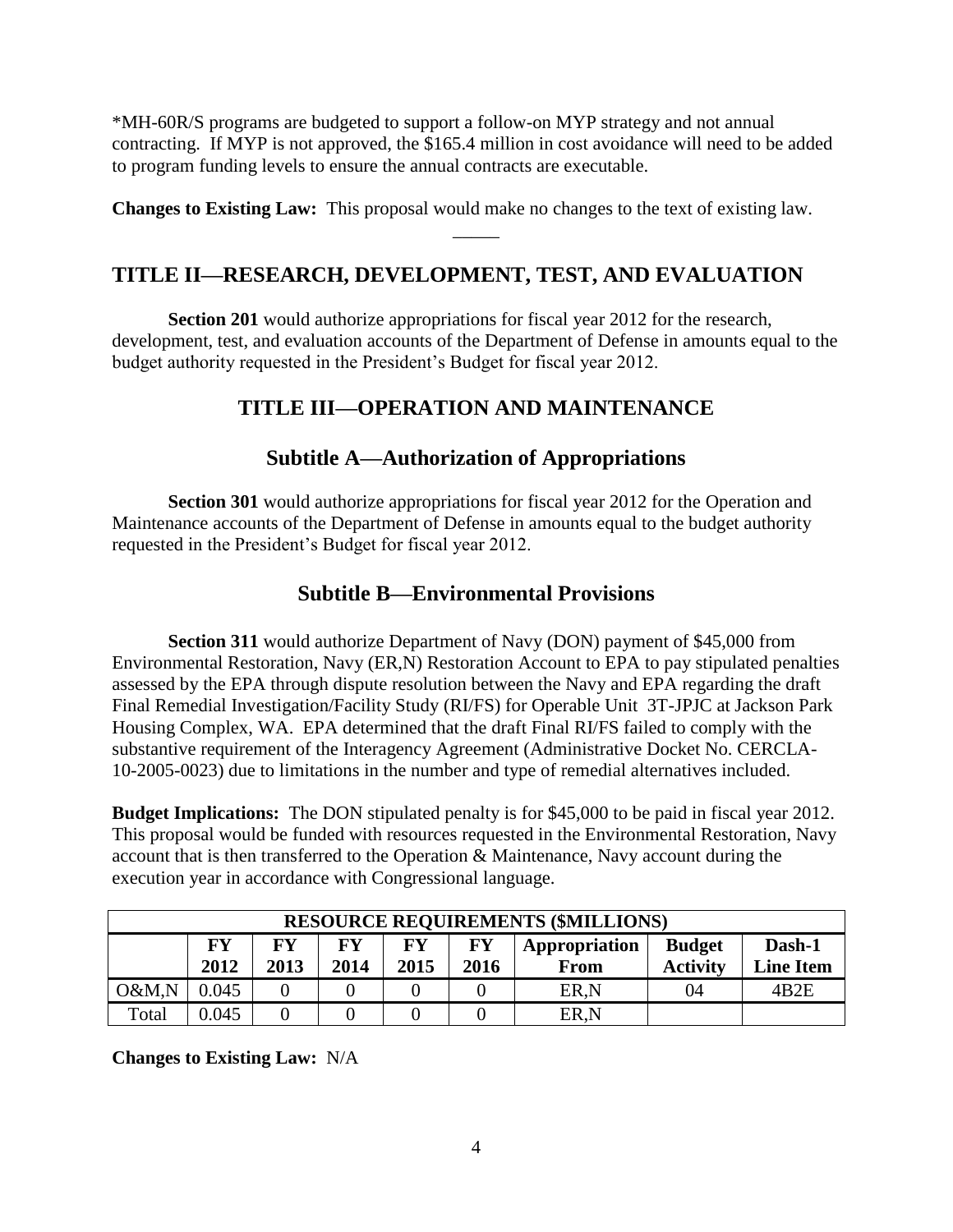## **Subtitle C—Other Matters**

\_\_\_\_\_

**Section 321** would authorize the creation of a readiness reserve subaccount in the Transportation Working Capital Fund. Currently, the law precludes the fund from setting up such a subaccount as the fund must budget to break even using stabilized rates for the customers. Profits in the current year are offset with future rate cuts to bring the fund back to its normal cash amount.

During contingencies, the transportation assets of the Department of Defense experience excessive wear-and-tear and accelerated operations tempo, reducing estimated asset life. Additionally, there is a greater likelihood of catastrophic asset loss during a major contingency. This subaccount provides a straight-forward way for the Department to maintain a viable transportation capacity. The subaccount would not be used as substitute funding for items normally funded by appropriations to the Services. If, due to time constraints, the subaccount is used to purchase or pay for repairs normally funded through Service channels, the applicable Service or funding source will be billed to reimburse the subaccount.

This proposal would also provide the Commander, United States Transportation Command, with the ability to purchase improvements to distribution infrastructure, excluding military construction, at up to ten million dollars per unit. This would, in effect, be similar to Combat Commander Initiative Fund funds, but would be limited to distribution and mobility requirements.

**Budget Implications:** The proposal will not increase the overall budget requirements of the Department of Defense. Service accounts are still responsible for procurement of replacement transportation assets and repairs. The use of the readiness reserve subaccount to quickly return a lost or damaged capability to revenue producing status will result in greater efficiency and increased revenue for the Transportation Working Capital Fund by avoiding prolonged down time. Repairs or replacements would be accomplished regardless of the source of funds for readiness purposes, so there would be no increase in expenditures, only faster replacement of the lost or damaged equipment.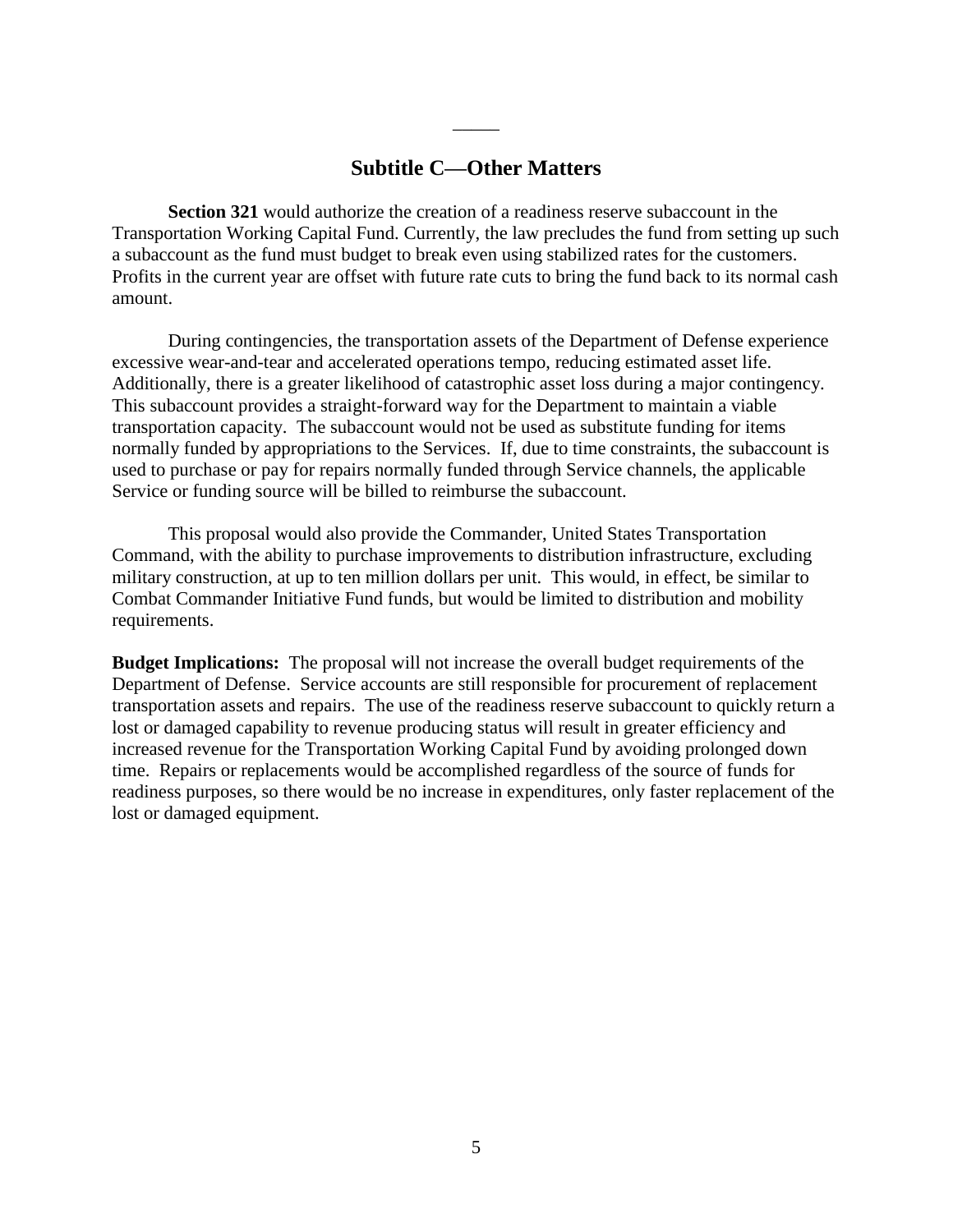|                 | <b>RESOURCE TRANSFERS (\$THOUSANDS)</b> |                   |                   |                   |                   |                        |                                  |                            |  |  |  |  |  |  |
|-----------------|-----------------------------------------|-------------------|-------------------|-------------------|-------------------|------------------------|----------------------------------|----------------------------|--|--|--|--|--|--|
|                 | <b>FY</b><br>2012                       | <b>FY</b><br>2013 | <b>FY</b><br>2014 | <b>FY</b><br>2015 | <b>FY</b><br>2016 | Appropriation<br>To.   | <b>Budget</b><br><b>Activity</b> | Dash-1<br><b>Line Item</b> |  |  |  |  |  |  |
| Army            | $\overline{0}$                          | $\theta$          | $\overline{0}$    | $\overline{0}$    | $\overline{0}$    | O&M, Army -<br>2080    |                                  |                            |  |  |  |  |  |  |
| <b>Navy</b>     | $\overline{0}$                          | $\Omega$          | $\overline{0}$    | $\overline{0}$    | $\overline{0}$    | O&M Navy -             |                                  |                            |  |  |  |  |  |  |
| Marine<br>Corps | $\overline{0}$                          | $\theta$          | $\overline{0}$    | $\overline{0}$    | $\theta$          | O&M Navy -             |                                  |                            |  |  |  |  |  |  |
| Air<br>Force    | $\overline{0}$                          | $\theta$          | $\overline{0}$    | $\overline{0}$    | $\theta$          | O&M, Air Force<br>3400 |                                  |                            |  |  |  |  |  |  |
| Total           | $+0$                                    | $+0$              | $+0$              | $+0$              | $+0$              |                        |                                  |                            |  |  |  |  |  |  |

|                  | <b>NUMBER OF PERSONNEL AFFECTED</b> |                   |                   |                   |                   |                     |                                                              |  |  |  |  |  |  |
|------------------|-------------------------------------|-------------------|-------------------|-------------------|-------------------|---------------------|--------------------------------------------------------------|--|--|--|--|--|--|
|                  | <b>FY</b><br>2012                   | <b>FY</b><br>2013 | <b>FY</b><br>2014 | <b>FY</b><br>2015 | <b>FY</b><br>2016 | Appropriation<br>To | <b>Personnel Type</b><br>(Officer, Enlisted, or<br>Civilian) |  |  |  |  |  |  |
| Army             | $\overline{0}$                      | $\overline{0}$    | $\overline{0}$    | $\theta$          | $\overline{0}$    | N/A                 | N/A                                                          |  |  |  |  |  |  |
| <b>Navy</b>      | $\overline{0}$                      | $\overline{0}$    | $\overline{0}$    | $\theta$          | $\boldsymbol{0}$  | N/A                 | N/A                                                          |  |  |  |  |  |  |
| *Marine<br>Corps | $\overline{0}$                      | $\overline{0}$    | $\theta$          | $\overline{0}$    | $\overline{0}$    | N/A                 | N/A                                                          |  |  |  |  |  |  |
| Air<br>Force     | $\theta$                            | $\overline{0}$    | $\theta$          | $\theta$          | $\overline{0}$    | N/A                 | N/A                                                          |  |  |  |  |  |  |
| Total            | 0                                   | $\overline{0}$    | $\theta$          | $\theta$          | $\overline{0}$    |                     |                                                              |  |  |  |  |  |  |

**Changes to Existing Law:** This proposal would make the following changes to section 2208 of title 10, United States Code:

### **§ 2208. Working-capital funds**

 (a) To control and account more effectively for the cost of programs and work performed in the Department of Defense, the Secretary of Defense may require the establishment of workingcapital funds in the Department of Defense to—

(1) finance inventories of such supplies as he may designate; and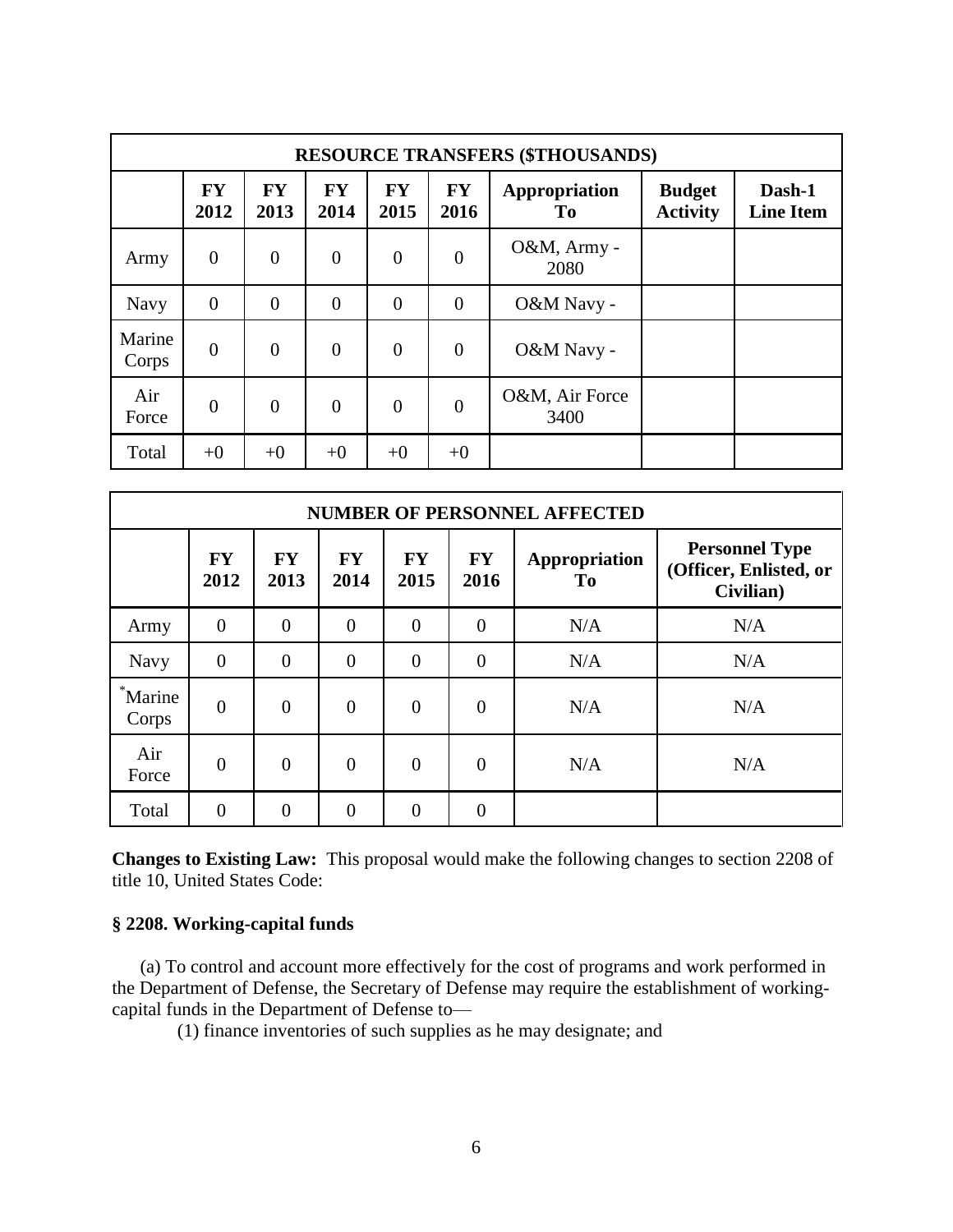(2) provide working capital for such industrial-type activities, and such commercial-type activities that provide common services within or among departments and agencies of the Department of Defense, as he may designate.

\* \* \* \* \* \* \* \* \* \*

 (p) PROCEDURES FOR ACCUMULATION OF FUNDS.—**(1)** The Secretary of Defense, with respect to each working-capital fund of a Defense Agency, and the Secretary of a military department, with respect to each working-capital fund of the military department, shall establish billing procedures to ensure that the balance in that working-capital fund does not exceed the amount necessary to provide for the working-capital requirements of that fund, as determined by the Secretary.

(2)(A) The Secretary of Defense may establish within the working-capital fund administered by the commander of the United States Transportation Command a subaccount to be known as the readiness reserve subaccount. The Secretary may transfer to, and retain in, that subaccount excess funds received during high-tempo operations in order to fund, to the extent possible, mission-critical catastrophic loss replacement or major repair of transportation assets used to produce revenue for the working-capital fund. The maximum amount that may be maintained in the subaccount is \$50,000,000.

(B) The Secretary may use funds in the subaccount—

(i) to repair or replace those assets that commander of the United States

Transportation Command requires to directly fulfill the mission of that command; and

(ii) to purchase improvements to distribution infrastructure, excluding military

construction, if economically favorable, in amounts not to exceed \$10,000,000 per unit.

(C) The subaccount shall be managed so that funds in the subaccount are used to supplement, and not replace, obligations of the military departments for provision of transportation assets.

(D) The Secretary shall provide that, in any case in which funds in the subaccount are used to purchase or pay for a replacement or repair for which funds would otherwise be provided from funds available for one of the armed forces, the otherwise applicable funding source shall reimburse the subaccount.

(E) With the exception of distribution infrastructure, the subaccount may be used only for a repair, replacement, or procurement that is authorized to be carried out by the military department or fund providing the reimbursement for the repair, replacement, or procurement.

(F) The Secretary may use funds in the subaccount for a repair, replacement, or procurement only when a delay in obtaining funds from the military department or fund that would otherwise provide funds for the repair, replacement, or procurement would impair the ability of the commander of the United States Transportation Command to continue missioncritical responsibilities.

(G) The Secretary may use funds in the subaccount to make a purchase in an amount in excess of \$10,000,000 only after the Secretary has submitted to the congressional defense committees, not less than 30 days before obligation of funds for the purchase, a written notification of the proposed purchase.

\* \* \* \* \* \* \* \* \* \*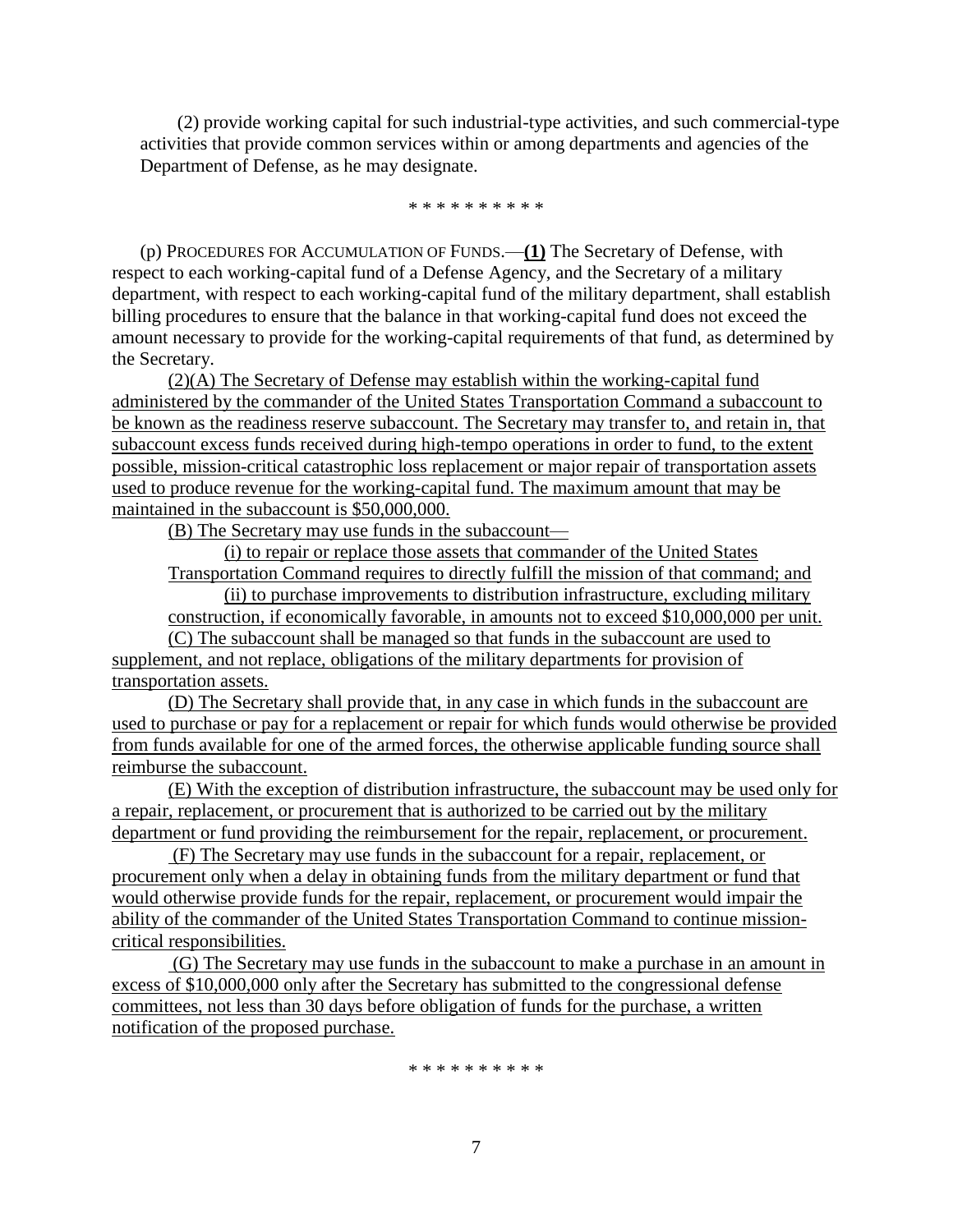**Section 322.** Currently the Department of Defense obtains air transportation services from United States air carriers in proportion to their commitment of aircraft to the Civil Reserve Air Fleet program. Recently, in awarding contracts for helicopter support to coalition operations in Afghanistan, it became apparent that the current language contained in section 41106 of title 49, United States Code, could be interpreted to require contracting with a United States air carrier, even though that air carrier did not have any aircraft capable of fulfilling the contract. The proposed changes to subsections (a), (b), and (c) of section 41106 would standardize the application of the language and clarify that the application of the Section is limited to contracts for airlift services using aircraft of a type the Department of Defense has determined are eligible for participation in the Civil Reserve Air Fleet program.

\_\_\_\_\_

**Budget Implications:** This proposal will not increase the overall budget requirements of the Department of Defense. The clarification that the Department will contract with United States Air Carriers participating in the Civil Reserve Air Fleet program when they have aircraft capable of providing the service requested will facilitate timely award to support operational needs.

|                 | <b>RESOURCE SAVINGS (\$THOUSANDS)</b> |                   |                   |                   |                   |                                 |                                  |                                   |  |  |  |  |  |
|-----------------|---------------------------------------|-------------------|-------------------|-------------------|-------------------|---------------------------------|----------------------------------|-----------------------------------|--|--|--|--|--|
|                 | <b>FY</b><br>2012                     | <b>FY</b><br>2013 | <b>FY</b><br>2014 | <b>FY</b><br>2015 | <b>FY</b><br>2016 | Appropriation<br>T <sub>0</sub> | <b>Budget</b><br><b>Activity</b> | Dash-<br>1<br>Line<br><b>Item</b> |  |  |  |  |  |
| Army            | $+0$                                  | $+0$              | $+0$              | $+0$              | $+0$              | O&M, Army-                      |                                  |                                   |  |  |  |  |  |
| Navy            | $+0$                                  | $+0$              | $+0$              | $+0$              | $+0$              | O&M, Navy $-$                   |                                  |                                   |  |  |  |  |  |
| Marine<br>Corps | $+0$                                  | $+0$              | $+0$              | $+0$              | $+0$              | O&M, Marine<br>$Corps -$        |                                  |                                   |  |  |  |  |  |
| Coast<br>Guard  | $+0$                                  | $+0$              | $+0$              | $+0$              | $+0$              | O&M, Coast<br>Guard             |                                  |                                   |  |  |  |  |  |
| Air<br>Force    | $+0$                                  | $+0$              | $+0$              | $+0$              | $+0$              | O&M, Air Force -<br>3400        |                                  |                                   |  |  |  |  |  |
| Total           |                                       |                   |                   |                   |                   |                                 |                                  |                                   |  |  |  |  |  |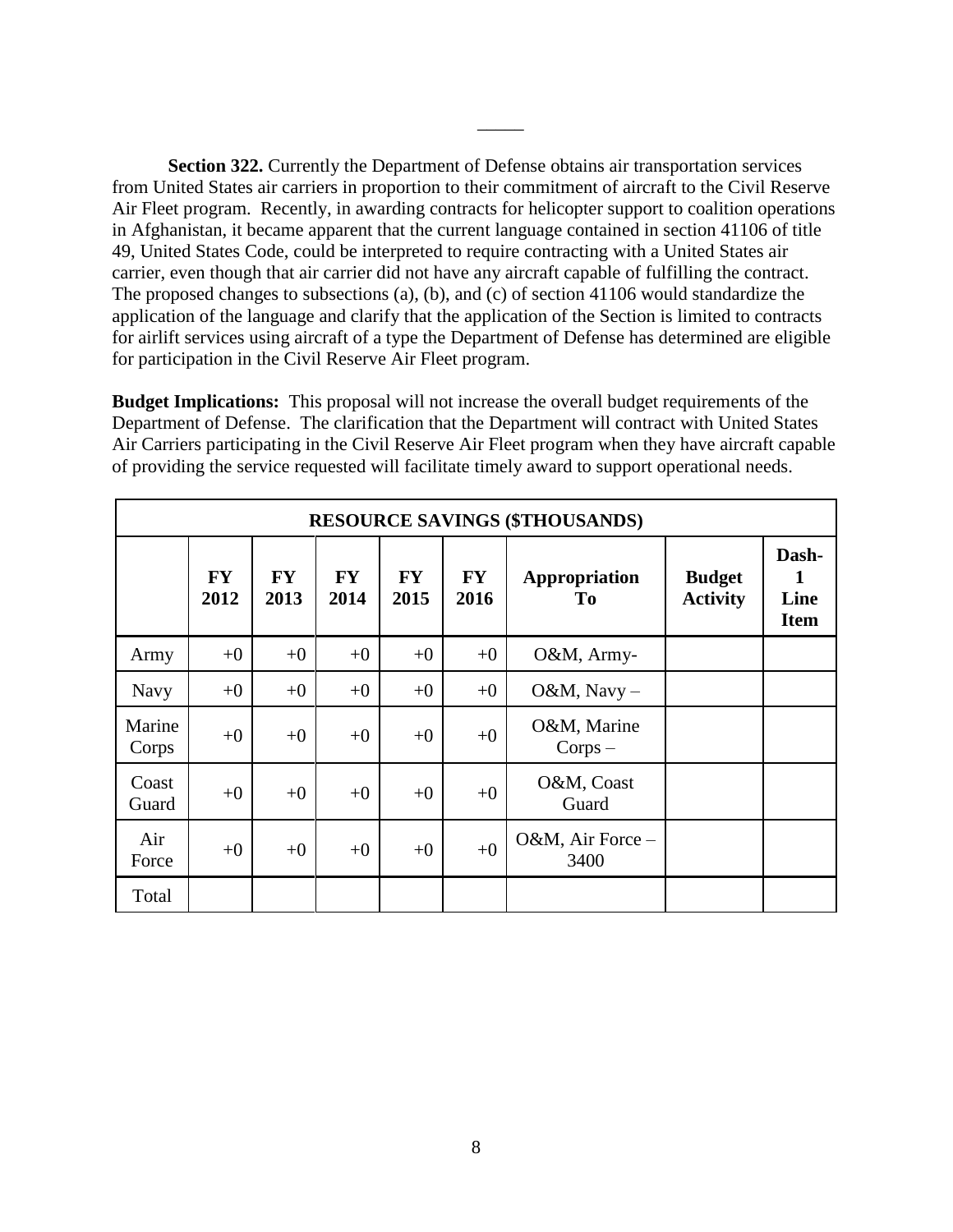|                  | <b>NUMBER OF PERSONNEL AFFECTED</b> |                   |                   |                   |                   |                                 |                                                                         |  |  |  |  |  |  |
|------------------|-------------------------------------|-------------------|-------------------|-------------------|-------------------|---------------------------------|-------------------------------------------------------------------------|--|--|--|--|--|--|
|                  | <b>FY</b><br>2012                   | <b>FY</b><br>2013 | <b>FY</b><br>2014 | <b>FY</b><br>2015 | <b>FY</b><br>2016 | Appropriation<br>T <sub>0</sub> | <b>Personnel Type</b><br>(Officer,<br><b>Enlisted</b> , or<br>Civilian) |  |  |  |  |  |  |
| Army             | $\theta$                            | $\overline{0}$    | $\overline{0}$    | $\theta$          | $\overline{0}$    | N/A                             | N/A                                                                     |  |  |  |  |  |  |
| <b>Navy</b>      | $\overline{0}$                      | $\Omega$          | $\overline{0}$    | $\theta$          | $\overline{0}$    | N/A                             | N/A                                                                     |  |  |  |  |  |  |
| *Marine<br>Corps | $\overline{0}$                      | $\theta$          | $\overline{0}$    | $\theta$          | $\overline{0}$    | N/A                             | N/A                                                                     |  |  |  |  |  |  |
| Air<br>Force     | $\theta$                            | $\theta$          | $\overline{0}$    | $\theta$          | $\overline{0}$    | N/A                             | N/A                                                                     |  |  |  |  |  |  |
| Total            | $\theta$                            | 0                 | $\overline{0}$    | $\Omega$          | $\overline{0}$    |                                 |                                                                         |  |  |  |  |  |  |

**Changes to Existing Law:** This section would make the following changes to section 41106 of title 49, United States Code:

#### **§41106. Airlift service**

 (a) INTERSTATE TRANSPORTATION.--(1) Except as provided in subsection (d) of this section, the transportation of passengers or property by transport category CRAF-eligible aircraft in interstate air transportation obtained by the Secretary of Defense or the Secretary of a military department through a contract for airlift service in the United States may be provided only by an air carrier that--

(A) has aircraft in the civil reserve air fleet or offers to place the aircraft in that fleet; and

(B) holds a certificate issued under section 41102 of this title.

 (2) The Secretary of Transportation shall act as expeditiously as possible on an application for a certificate under section 41102 of this title to provide airlift service.

 (b) TRANSPORTATION BETWEEN THE UNITED STATES AND FOREIGN LOCATIONS.--Except as provided in subsection (d), the transportation of passengers or property by transport category CRAF-eligible aircraft between a place in the United States and a place outside the United States obtained by the Secretary of Defense or the Secretary of a military department through a contract for airlift service shall be provided by an air carrier referred to in subsection (a).

 (c) TRANSPORTATION BETWEEN FOREIGN LOCATIONS.--The transportation of passengers or property by transport category CRAF-eligible aircraft between two places outside the United States obtained by the Secretary of Defense or the Secretary of a military department through a contract for airlift service shall be provided by an air carrier that has aircraft in the civil reserve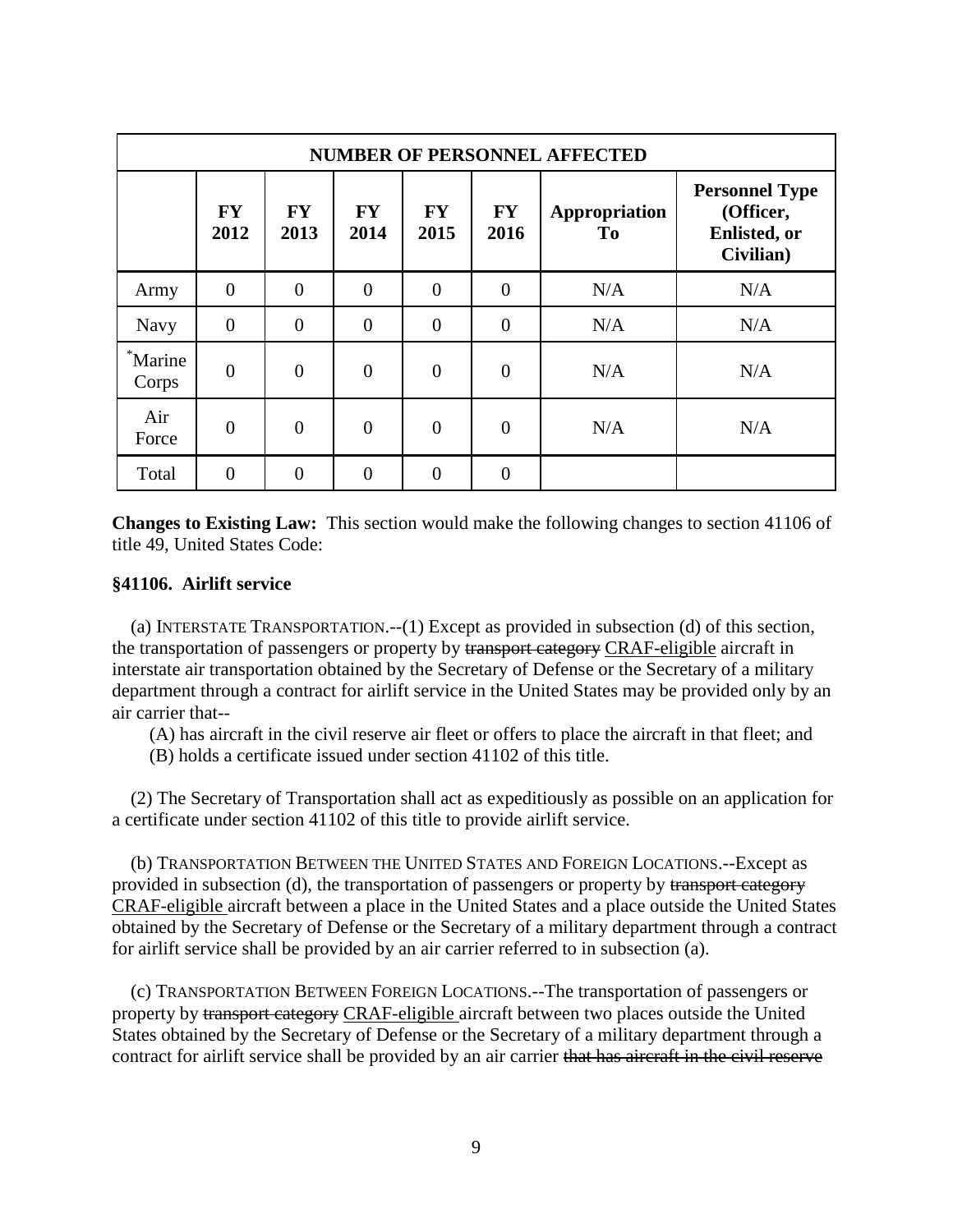air fleet referred to in subsection (a) whenever transportation by such an air carrier is reasonably available.

 (d) EXCEPTION.--When the Secretary of Defense decides that no air carrier holding a certificate under section 41102 is capable of providing, and willing to provide, the airlift service, the Secretary of Defense may make a contract to provide the service with an air carrier not having a certificate.

(e) CRAF-ELIGIBLE AIRCRAFT DEFINED.—In this section, "CRAF-eligible aircraft" means aircraft of a type the Secretary of Defense has determined to be eligible to participate in the civil reserve air fleet.

## **TITLE IV—MILITARY PERSONNEL AUTHORIZATIONS**

 $\overline{\phantom{a}}$ 

## **Subtitle A—Active Forces**

**Section 401** would prescribe the personnel strengths for the active forces in the numbers provided for by the budget authority and appropriations requested for the Department of Defense in the President's Budget for fiscal year 2012.

## **Subtitle B—Reserve Forces**

**Section 411** would prescribe the end strengths for the Selected Reserve of each reserve component of the Armed Forces in the numbers provided for by the budget authority and appropriations requested for the Department of Defense in the President's Budget for fiscal year 2012.

**Section 412** would prescribe the end strengths for reserve component members on fulltime active duty or full-time National Guard duty for the purpose of administering the reserve forces for fiscal year 2012.

**Section 413** would prescribe the end strengths for dual-status technicians of the reserve components of the Army and Air Force for fiscal year 2012.

**Section 414** would prescribe the maximum end strengths for non-dual status technicians of the reserve components of the Army and Air Force for fiscal year 2012.

**Section 415** would prescribe the maximum number of reserve personnel authorized to be on active duty for operational support.

## **Subtitle C—Authorization of Appropriations**

**Section 421** would authorize appropriations for fiscal year 2012 for military personnel.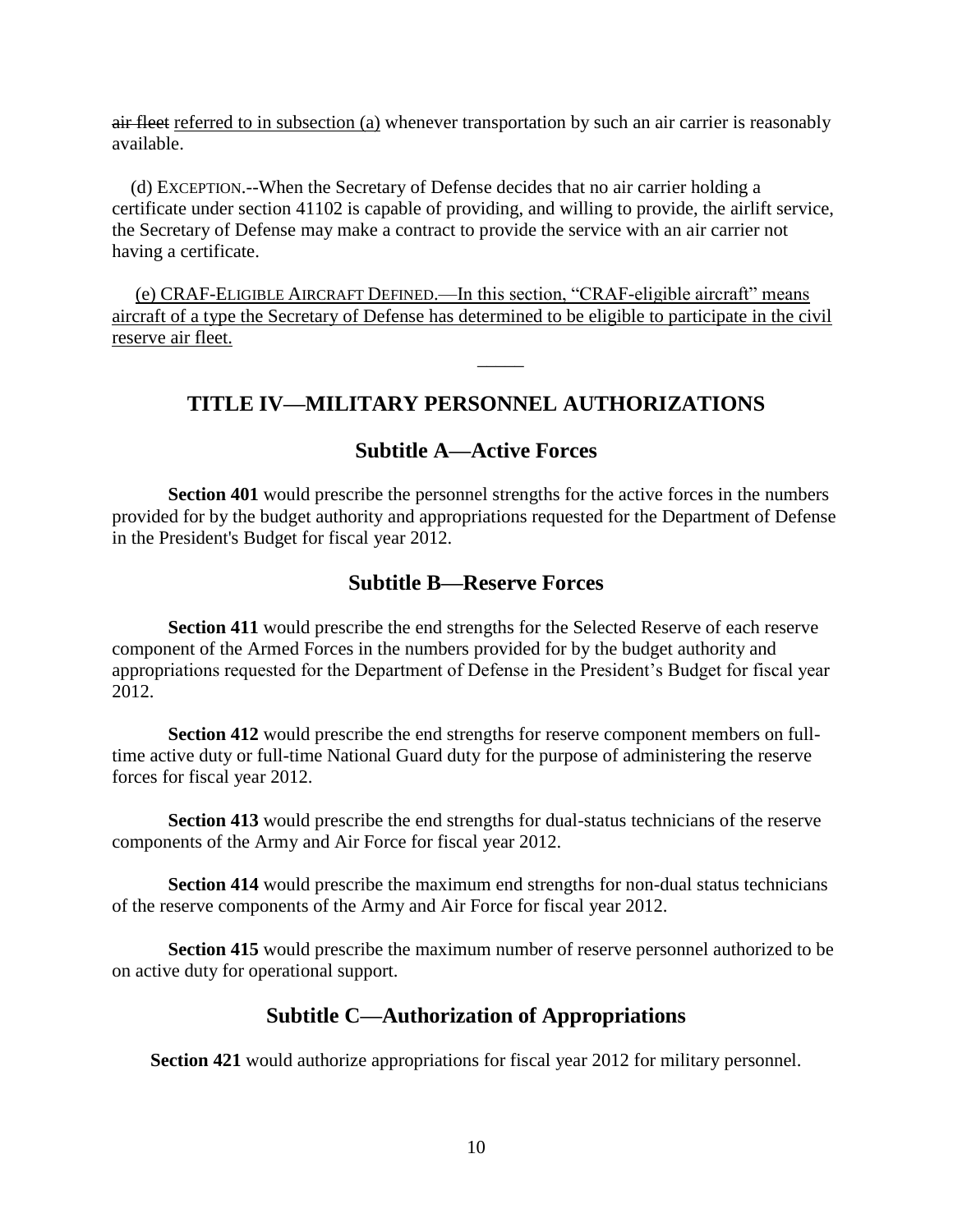## **TITLE V—MILITARY PERSONNEL AUTHORIZATIONS**

\_\_\_\_\_

## **Subtitle A—Officer Personnel Policy**

**Section 501** would limit the number of promotion considerations for commissioned officers, who are employed as military technicians, commensurate with the same number afforded to non-technician peers by restricting the consideration of officers who have been retained beyond MRD for the purpose of achieving an unreduced annuity for a civil service retirement.

Sections  $10216(f)$  and  $14702(a)(2)$  authorize the retention of military technicians, who are commissioned officer, until eligibility for an unreduced civil service annuity and age 60. Since 10 U.S. Code, section 14301 currently requires any officer within the zone to be considered, an officer retained beyond MRD due to employment as a military technician, is continually considered for promotion until age 60. This not only creates inequity amongst peers, but also exacerbates senior grade imbalances in the military technician workforce.

**Budget Implications**: This proposal would be budget neutral. This is a management tool without no associated costs. The Program Element is 05322152A.

|             | <b>RESOURCE REQUIREMENTS (\$ MILLIONS)</b> |            |                   |                   |                                   |                                  |                               |  |  |  |  |  |  |  |
|-------------|--------------------------------------------|------------|-------------------|-------------------|-----------------------------------|----------------------------------|-------------------------------|--|--|--|--|--|--|--|
| Service     | <b>FY</b><br>2012                          | FY<br>2013 | <b>FY</b><br>2014 | <b>FY</b><br>2015 | Appropriation<br>From             | <b>Budget</b><br><b>Activity</b> | Dash-1<br>Line<br><b>Item</b> |  |  |  |  |  |  |  |
| Army        | 132.5                                      | \$139.1    | \$145.9           | \$152.3           | RPA, 1A1102000                    | 01                               | <b>NA</b>                     |  |  |  |  |  |  |  |
| Army        | 325.9                                      | 342.1      | 358.8             | 374.7             | RPA, 1B1102000                    |                                  |                               |  |  |  |  |  |  |  |
| <b>Navy</b> |                                            |            |                   |                   |                                   | 01                               | <b>NA</b>                     |  |  |  |  |  |  |  |
| AF          |                                            |            |                   |                   |                                   | 01                               | <b>NA</b>                     |  |  |  |  |  |  |  |
| Total       |                                            |            |                   |                   | <b>Reserve Personnel</b><br>(RPA) | 01                               | NA                            |  |  |  |  |  |  |  |

|         | <b>NUMBER OF PERSONNEL AFFECTED</b> |            |            |                   |                   |                     |                                  |                               |  |  |  |  |  |  |
|---------|-------------------------------------|------------|------------|-------------------|-------------------|---------------------|----------------------------------|-------------------------------|--|--|--|--|--|--|
| Service | FY<br>2011                          | FY<br>2012 | FY<br>2013 | <b>FY</b><br>2014 | <b>FY</b><br>2015 | Appropriation<br>TO | <b>Budget</b><br><b>Activity</b> | Dash-1<br>Line<br><b>Item</b> |  |  |  |  |  |  |
| Army    |                                     |            |            |                   |                   |                     |                                  |                               |  |  |  |  |  |  |
| AF      |                                     |            | 0          |                   |                   |                     |                                  |                               |  |  |  |  |  |  |
| Total   |                                     |            |            |                   |                   |                     |                                  |                               |  |  |  |  |  |  |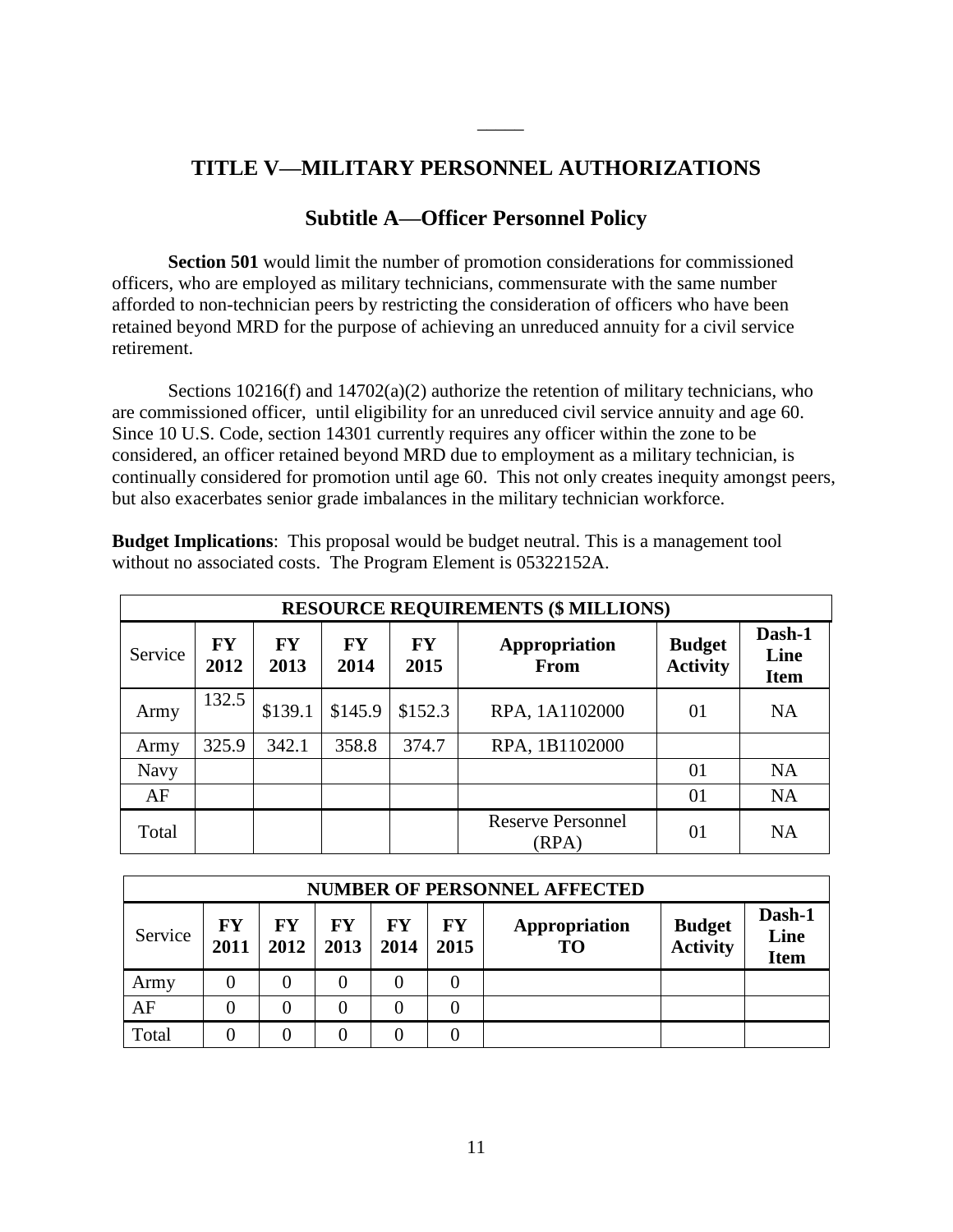**Changes to Existing Law:** This proposal would insert a new paragraph after paragraph (h) to section 14301 of title 10, United States Code, as follows:

#### **§ 14301. Eligibility for consideration for promotion: general rules.**

\* \* \*

(i) Certain Reserve Officers. – A reserve officer who is employed as a military technician (dual status) under section 10216 of this title, and who has been retained beyond mandatory removal date for years of service under the provisions of either section 10216(f) or 14702(a)(2) of this title, is not eligible for consideration for promotion by a mandatory promotion board convened under section 14101(a) of this title.

## **Subtitle B— Reserve Component Management**

 $\overline{\phantom{a}}$ 

**Section 511.** Section 1142 of title 10, United States Code, requires the Armed Forces, including the Coast Guard, to provide preseparation counseling to all Service members, regardless of the component, who are discharged or released from active duty (separated or retired) after completing the first 180 days of active duty. For those whose discharge or release from active duty is anticipated as of a specific date, preseparation counseling must commence no later than 90 days prior to the date of discharge or release. Reserve component (RC) members are often still in the theater of operation 90 days prior to separation/demobilization, making the 90-day requirement impractical. Preseparation counseling for these members typically takes place during the demobilization process, which is generally conducted three to five days prior to the separation date.

In order to bring the reserve components into compliance with the statute, this proposal would authorize the removal of the 90-day requirement for such demobilizing RC members.

**Budget Implications:** This proposal would change a procedural requirement to an existing program and does not have any budget implications.

**Changes to Existing Law:** This proposal would make the following changes to section 1142, title 10, United States Code:

### **§ 1142. Preseparation counseling; transmittal of medical records to Department of Veterans Affairs.**

(a) REQUIREMENT.—(1) Within the time periods specified in paragraph (3), the Secretary concerned shall (except as provided in paragraph (4)) provide for individual preseparation counseling of each member of the armed forces whose discharge or release from active duty is anticipated as of a specific date. A notation of the provision of such counseling with respect to each matter specified in subsection (b), signed by the member, shall be placed in the service record of each member receiving such counseling.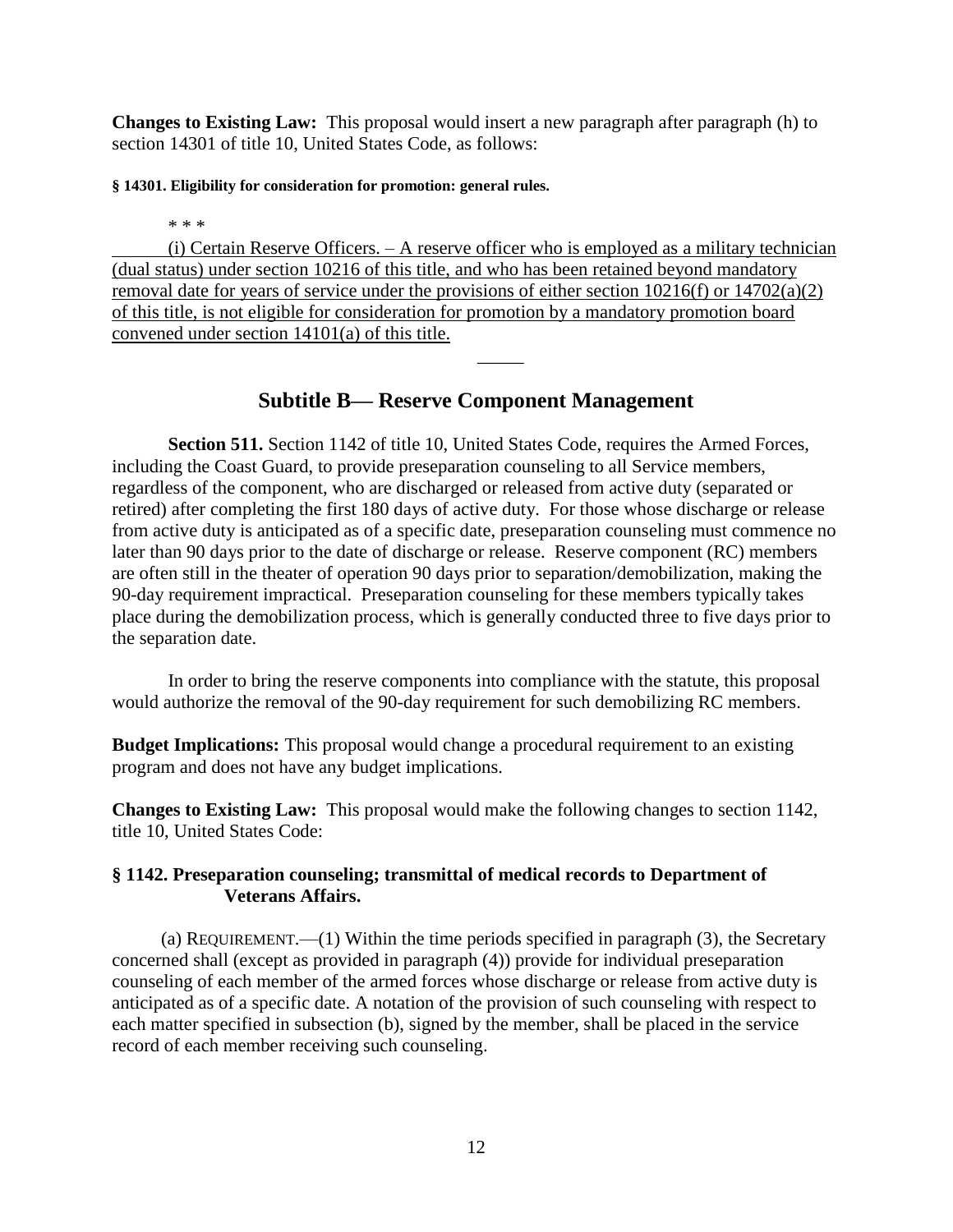(2) In carrying out this section, the Secretary concerned may use the services available under section 1144 of this title.

(3)(A) In the case of an anticipated retirement, preseparation counseling shall commence as soon as possible during the 24-month period preceding the anticipated retirement date. In the case of a separation other than a retirement, preseparation counseling shall commence as soon as possible during the 12-month period preceding the anticipated date. Except as provided in subparagraph (B), in no event shall preseparation counseling commence later than 90 days before the date of discharge or release.

(B) In the event that a retirement or other separation is unanticipated until there are 90 or fewer days before the anticipated retirement or separation date, or in the case of a member of a reserve component who is being demobilized under circumstances in which (as determined by the Secretary concerned) operational requirements make the 90-day requirement under subparagraph (A) unfeasible, preseparation counseling shall begin as soon as possible within the remaining period of service.

(4)(A) Subject to subparagraph (B), the Secretary concerned shall not provide preseparation counseling to a member who is being discharged or released before the completion of that member's first 180 days of active duty.

(B) Subparagraph (A) shall not apply in the case of a member who is being retired or separated for disability.

(b) MATTERS TO BE COVERED BY COUNSELING.**—**Counseling under this section shall include the following:

 $(1)$  \*\*\*

(c) TRANSMITTAL OF MEDICAL INFORMATION TO DEPARTMENT OF VETERANS AFFAIRS.— **\*\*\***

\* \* \* \* \* \* \*

\_\_\_\_\_

**Section 512.** Section 10216(f) of title 10, United States Code, directs the Secretary concerned to implement personnel policies so as to allow the continuation of a military technician in the Selected Reserve, it is reasonable to assume that, like any other request for service from a military or governmental agency, reasonable processing requirements may be implemented to facilitate the decision-making process. Therefore, this proposal would allow the Department of Defense to include submission and processing policy requirements that may be applied to military technicians (dual status) when these individuals request military retention beyond a mandatory removal date or a maximum years of service requirement. These documents are necessary to establish continued qualification for military retention and a timeline that allows for movement of the action through the normal staffing processing to the ultimate approval authority (in the Army Reserve, that specific authority has been delegated to the Chief, Army Reserve with general authority reserved to the Assistant Secretary for Manpower and Reserve Affairs).

There is confusion among the Reserve Components as to the submission and processing policy requirements that may be applied to military technicians (dual status) when these individuals request military retention beyond a mandatory removal date or a maximum years-ofservice requirement. Service members who fail to be retained by an appropriate approval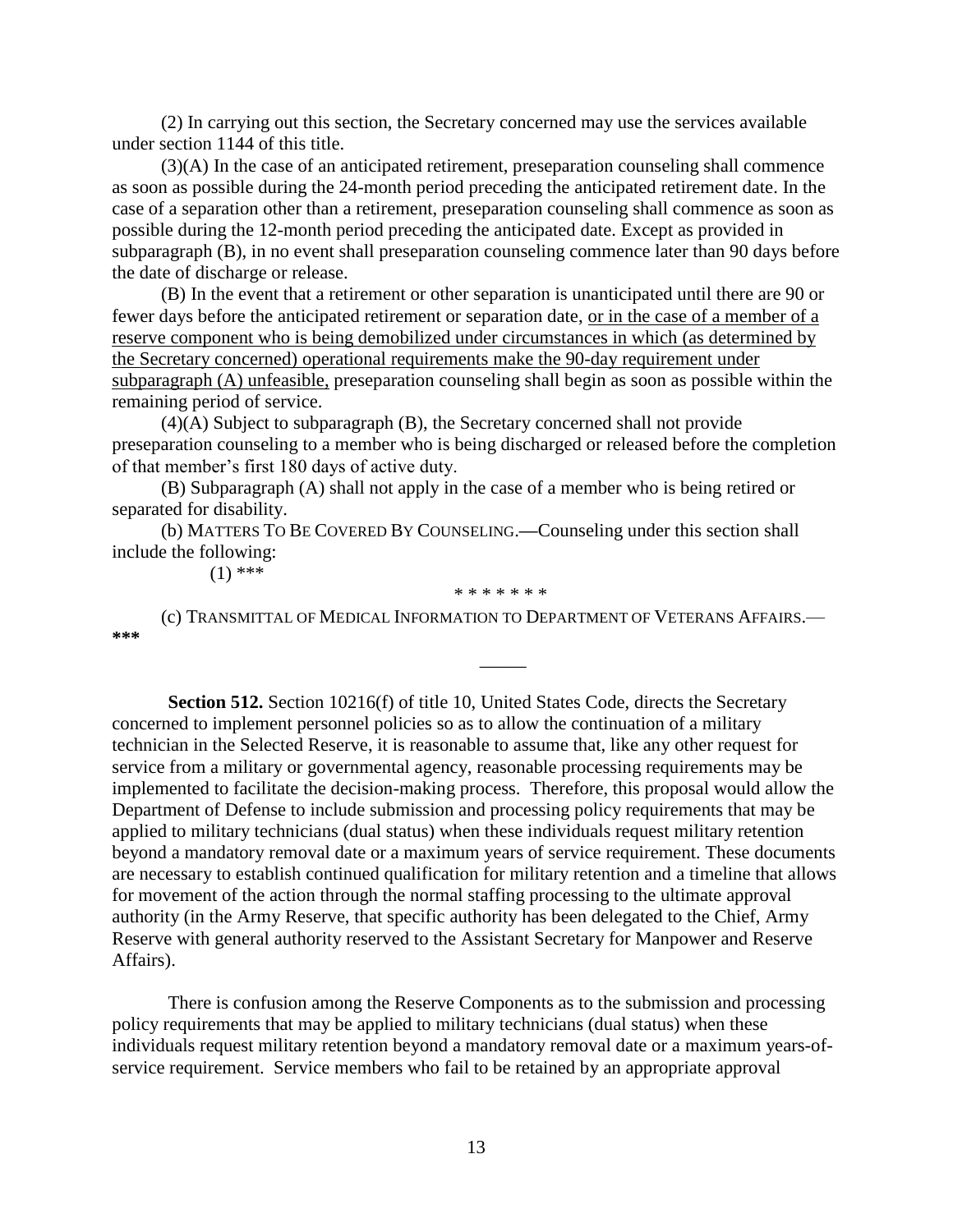authority before reaching service dates specified in law may be automatically transferred to the Retired Reserve or separated from military service. Since the consideration of virtually every military or civilian personnel action requires the submission of specific documents, through an established chain of command, to a decision-making authority (typically a flag-rank officer or Secretarial-level civilian), the Army and Air Force need clear authority to establish reasonable requirements. Failure to adhere to such policies, in the absence of circumstances beyond the individual's control, may result in an unfavorable decision.

**Budget Implications:** Extending the mandatory removal date (MRD) for all military technicians who are officers creates an imbalance within the force. Extending a MRD for military technician officers generates over strength/grade assignments. Approximately 20 percent of these extensions result in an invalid assignment during one of the years within the five year extension authorized by current law. At the highest point, there are approximately 100 lieutenant colonels and colonels with an extended MRD. Twenty percent of this pool is 5 officers over strength/grade during a given year. Taken at the high end, for a colonel, the annual base pay and retired pay account contribution amount for 48 inactive duty training (IDT) drill periods and 15 days of annual training (AT) at a rate of \$341.60 per AT day (Fiscal Year 2010 rates) and \$323.90 per IDT equates to \$2,0671.20. Retired pay accrual is 24.4 percent, yielding a grand total of \$25,714.97 for one over strength/grade colonel. A policy that provided the opportunity to institute reasonable personnel policies in managing the MRD would preclude over strength/grade assignments. Hence, if enacted, the Army Reserve would avoid \$128,575.00. There is no other budgetary impact garnered by this legislative proposal.

The proposed change is administrative in nature. No additional Operation and Maintenance, Army Reserve funding or authorizations are required to institute this change. Currently, the Air Force Reserve (AFR) has 1,422 Officer Air Reserve Technician (ART) positions authorized. The Officer of the Air Force Reserve Comptroller's cost methodology assumes that, of those ARTs currently serving, less than 5 percent will reach the ages of 55-60 over the Future Years Defense Program (FYDP). Each ART officer who extends the officer's MRD would cost the Air Force approximately \$110,000 per year. Enacting this legislation and allowing the Secretaries of the Army and Air Force to choose to implement this MRD extension program rather than mandating it may result in an annual cost avoidance of approximately \$7.8 - \$8.5 million across the FYDP.

|                | <b>RESOURCE SAVINGS (\$MILLIONS)</b> |                   |                   |                   |                   |                            |                                  |                               |  |  |  |  |  |  |
|----------------|--------------------------------------|-------------------|-------------------|-------------------|-------------------|----------------------------|----------------------------------|-------------------------------|--|--|--|--|--|--|
| <b>Service</b> | <b>FY</b><br>2012                    | <b>FY</b><br>2013 | <b>FY</b><br>2014 | <b>FY</b><br>2015 | <b>FY</b><br>2016 | Appropriation              | <b>Budget</b><br><b>Activity</b> | Dash-1<br>Line<br><b>Item</b> |  |  |  |  |  |  |
| Army           | \$0.129                              | \$0.135           | \$0.139           | \$0.148           | \$0.154           | Reserve<br>Personnel, Army | 01                               | 10                            |  |  |  |  |  |  |
| <b>AFR</b>     | \$7.8                                | \$8.0             | \$8.2             | \$8.3             | \$8.5             | O&M, Air Force<br>Reserve  | 01                               | 11A                           |  |  |  |  |  |  |
| Total          | \$7.9                                | \$8.1             | \$8.3             | \$8.4             | \$8.7             |                            |                                  |                               |  |  |  |  |  |  |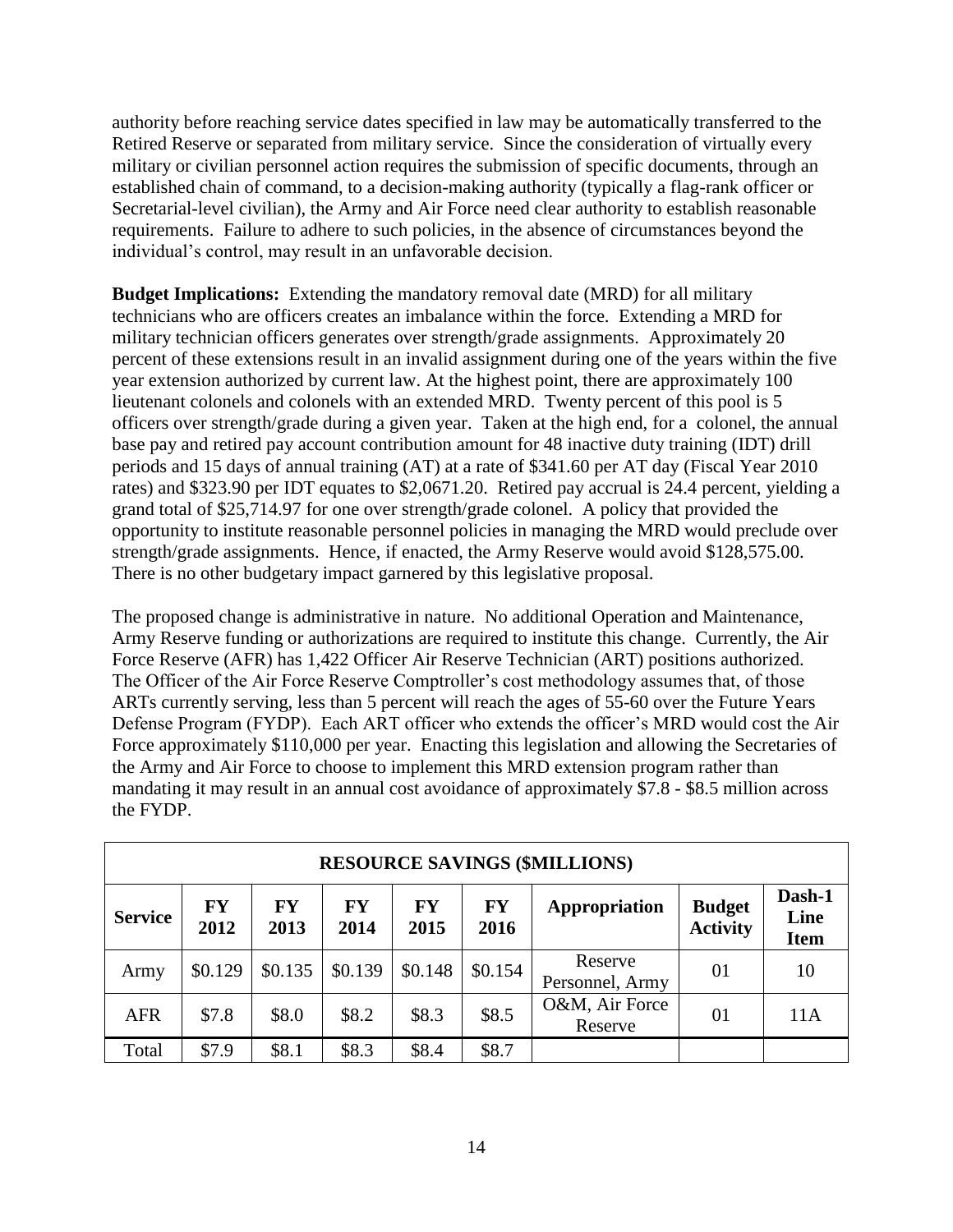|            | <b>NUMBER OF PERSONNEL AFFECTED</b> |            |            |                   |                   |                            |                                  |                               |  |  |  |  |  |  |
|------------|-------------------------------------|------------|------------|-------------------|-------------------|----------------------------|----------------------------------|-------------------------------|--|--|--|--|--|--|
| Service    | <b>FY</b><br>2012                   | FY<br>2013 | FY<br>2014 | <b>FY</b><br>2015 | <b>FY</b><br>2016 | Appropriation              | <b>Budget</b><br><b>Activity</b> | Dash-1<br>Line<br><b>Item</b> |  |  |  |  |  |  |
| Army       |                                     |            | 5          | 5                 | 5                 | Reserve<br>Personnel, Army | 01                               | 10                            |  |  |  |  |  |  |
| <b>AFR</b> | 71                                  | 73         | 75         | 76                | 78                | O&M, Air Force<br>Reserve  | 01                               | 11A                           |  |  |  |  |  |  |
| Total      | 76                                  | 78         | 80         | 81                | 83                |                            |                                  |                               |  |  |  |  |  |  |

**Changes to Existing Law:** This proposal would make the following changes to section 10216(f) of title 10, United States Code:

#### **§10216. Military technicians (dual status)**

(a) IN GENERAL.— $***$ 

\* \* \* \* \* \* \*

(f) AUTHORITY FOR DEFERRAL OF MANDATORY SEPARATION.—The Secretary of the Army and the Secretary of the Air Force shall implement may each implement personnel policies so as to allow, at the discretion of the Secretary concerned, a military technician (dual status) who continues to meet the requirements of this section for dual status to continue to serve beyond a mandatory removal date for officers (in the case of such a military technician (dual status) who is an officer), and any applicable maximum years of service limitation, until the military technician (dual status) reaches age 60 and attains eligibility for an unreduced annuity (as defined in section 10218(c) of this title).

\* \* \* \* \* \* \*

\_\_\_\_\_\_

## **Subtitle C—Education and Training**

**Section 521** would make two changes to section 663 of title 10, United States Code, in order to provide the Secretary of Defense (SECDEF) greater flexibility in the assignment of graduates of the National Defense University (NDU).

The first change would provide authority to assign NDU graduates to organizations that support overseas contingency operations, such as year-long Joint Task Force Headquarters (JTF HQ), which are not permanent positions, or programs such as the innovative Afghanistan Pakistan Hands Program. Currently, NDU graduates must be assigned to traditional Joint Duty Assignment List (JDAL) billets; many of the overseas contingency JTF HQ positions earn joint credit through the experience path, but are not technically "joint duty assignments". This change will allow SECDEF to assign Joint Professional Military Education Phase II (JPME II) graduates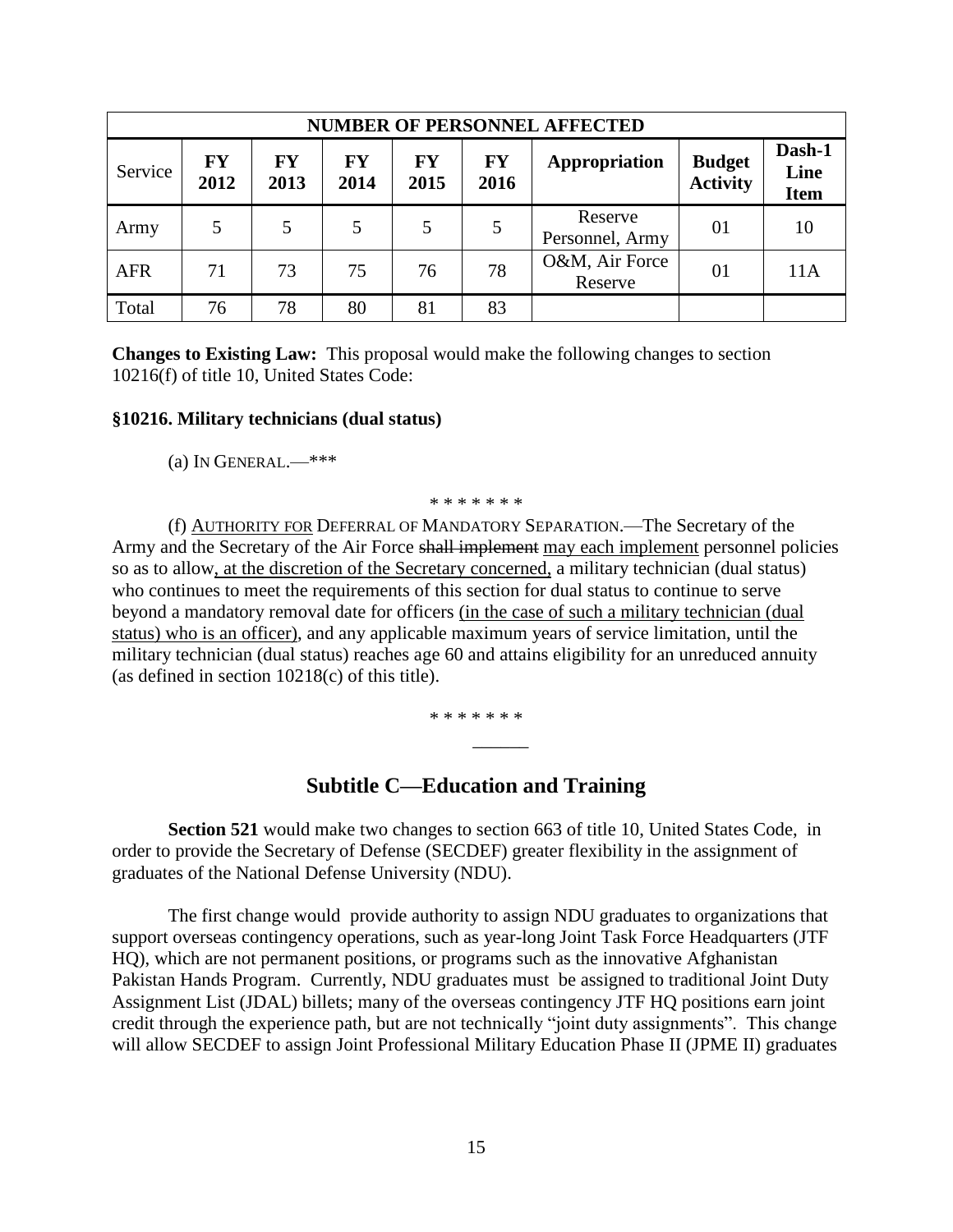to emerging missions at his/her discretion. This will also provide relief to the Services, as they will be able to fill in-Service billets and maintain the NDU 50+1 outplacement rule.

The second change proposed is contingent upon the passage of a Fiscal Year (FY) 2011 National Defense Authorization Act (NDAA) proposal to amend sections 2154(a)(2) and 2156(b) of title 10, which will authorize a non-resident Joint Professional Military Education Phase II delivery option through the Joint Forces Staff College.

Section 663 of title 10, United States Code, requires all joint qualified officers and greater than 50 percent of the officers not designated as joint qualified, who are graduates of a school within the National Defense University, to be assigned to follow-on joint duty assignments.

This proposal would amend section 663 to specifically exclude non-resident graduates of the National Defense University program taught through Joint Forces Staff College from the joint duty outplacement requirement. Without this amendment, quality officers with compressed career tracks and those in Service billets would be severely restricted from enrolling in the nonresident Joint Professional Military Education Phase II course.

**Budget Implications:** This initiative is cost neutral. It only provides the Department a certain flexibility to, on a case-by-case basis, assign officers outside of a JDAL position upon NDU graduation. This comports with changes in the FY 2007 NDAA which allows the Department to recognize joint experiences outside of the traditional JDAL positions.

**Changes to Existing Law:** This section would make the following changes to section 663 of title 10, United States Code:

#### § **663. Joint duty assignments after completion of joint professional military education**

 (a) JOINT QUALIFIED OFFICERS.—The Secretary of Defense shall ensure that each officer designated as a joint qualified officer who graduates from a school within the National Defense University specified in subsection (c) shall be assigned to a joint duty assignment for that officer's next duty assignment after such graduation (unless the officer receives a waiver of that requirement by the Secretary in an individual case).

 (b) OTHER OFFICERS.—(1) The Secretary of Defense shall ensure that a high proportion (which shall be greater than 50 percent) of the officers graduating from a school within the National Defense University specified in subsection (c) who are not designated as a joint qualified officer shall receive assignments to a joint duty assignment **(or, as authorized by the Secretary in an individual case, to a joint assignment other than a joint duty assignment)** as their next duty assignment after such graduation or, to the extent authorized in paragraph (2), as their second duty assignment after such graduation.

 (2) The Secretary may, if the Secretary determines that it is necessary to do so for the efficient management of officer personnel, establish procedures to allow up to one-half of the officers subject to the joint duty assignment requirement in paragraph  $(1)$  to be assigned to a joint duty **such an** assignment as their second (rather than first) assignment after such graduation from a school referred to in paragraph (1).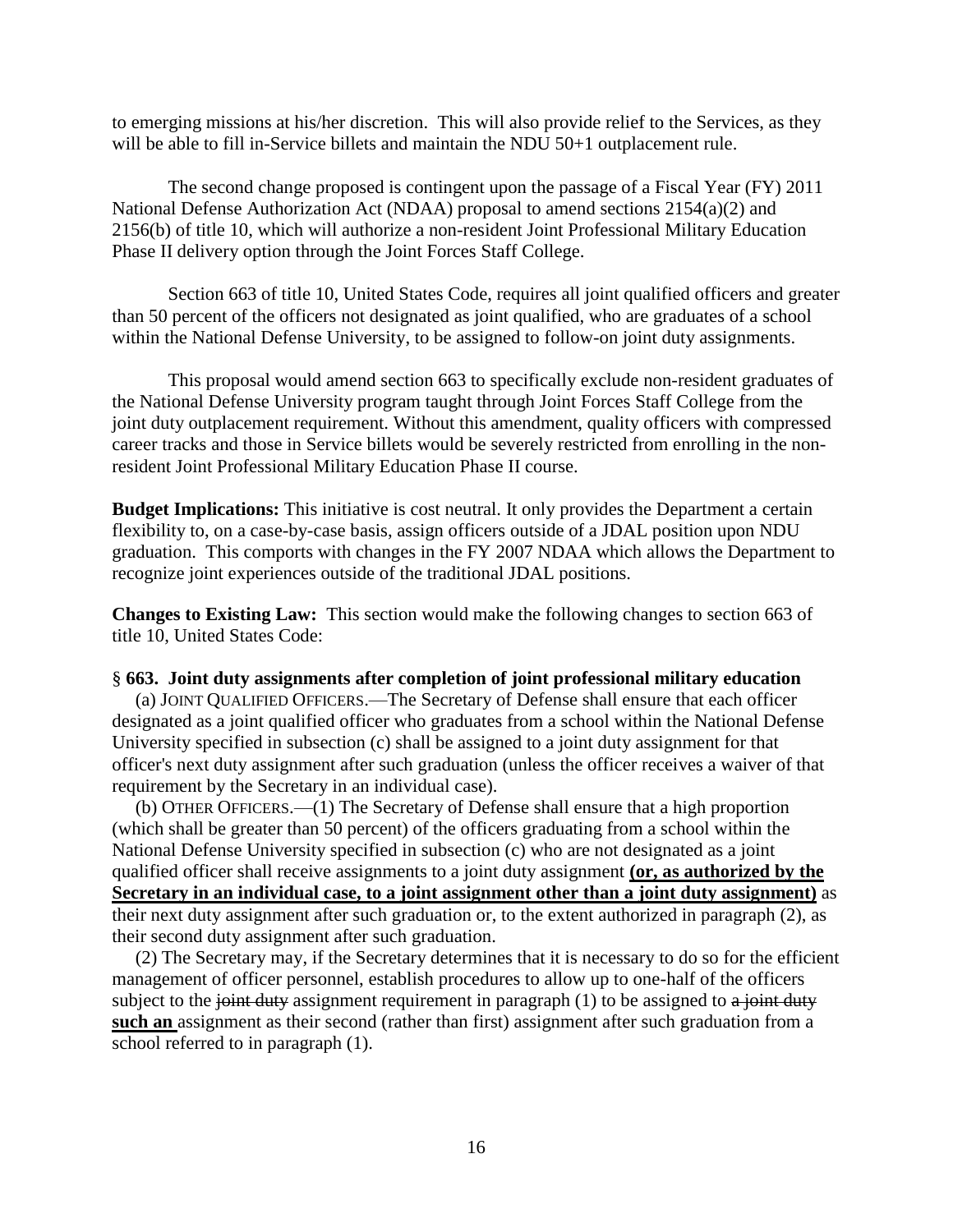(c) COVERED SCHOOLS WITHIN THE NATIONAL DEFENSE UNIVERSITY.—For purposes of this section, a school within the National Defense University specified in this subsection is one of the following:

(1) The National War College.

(2) The Industrial College of the Armed Forces.

(3) The Joint Forces Staff College.

(d) EXCEPTION FOR OFFICERS GRADUATING FROM OTHER-THAN-IN-RESIDENCE PROGRAMS.-

(1) JOINT QUALIFIED OFFICERS.—Subsection (a) does not apply to an officer graduating from a school within the National Defense University specified in subsection (c) following pursuit of a program on an other-than-in-residence basis.

(2) OTHER OFFICERS.—Subsection (b) does not apply with respect to any group of officers graduating from a school within the National Defense University specified in subsection (c) following pursuit of a program on an other-than-in-residence basis,

**Section 522** would amend section 668 of title 10, United States Code, to remove the limitations on the types of instructors included in the definition of "joint duty assignment". The current law excludes instructor positions that may provide an officer significant experience in joint matters from inclusion on the joint duty assignment list and provides undue deference to Joint Professional Military Education Phase II (JPME II) positions. This change would allow the Department of Defense to judge all positions based on the significant experience the position provides an officer in joint matters.

 $\frac{1}{2}$ 

**Budget Implications:** This proposal does not have a budget implication because it merely makes administrative changes by providing opportunity for positions supporting JPME I and other training and mentoring programs to be considered for inclusion on the Joint Duty Assignment List (JDAL).

**Changes to Existing Laws:** This section would make the following changes to section 668 of title 10, United States Code:

## **§ 668. Definitions**

(a) JOINT MATTERS.— \*\*\*

\* \* \* \* \* \* \*

(b) JOINT DUTY ASSIGNMENT.—(1) The Secretary of Defense shall by regulation define the term "joint duty assignment" for the purposes of this chapter. That definition—

(A) shall be limited to assignments in which the officer gains significant experience in joint matters; and

(B) shall exclude student assignments for joint training and education, except an assignment as an instructor responsible for preparing and presenting courses in areas of the curricula designated in section  $2155(c)$  of this title as part of a program designated by the Secretary of Defense as joint professional military education Phase II.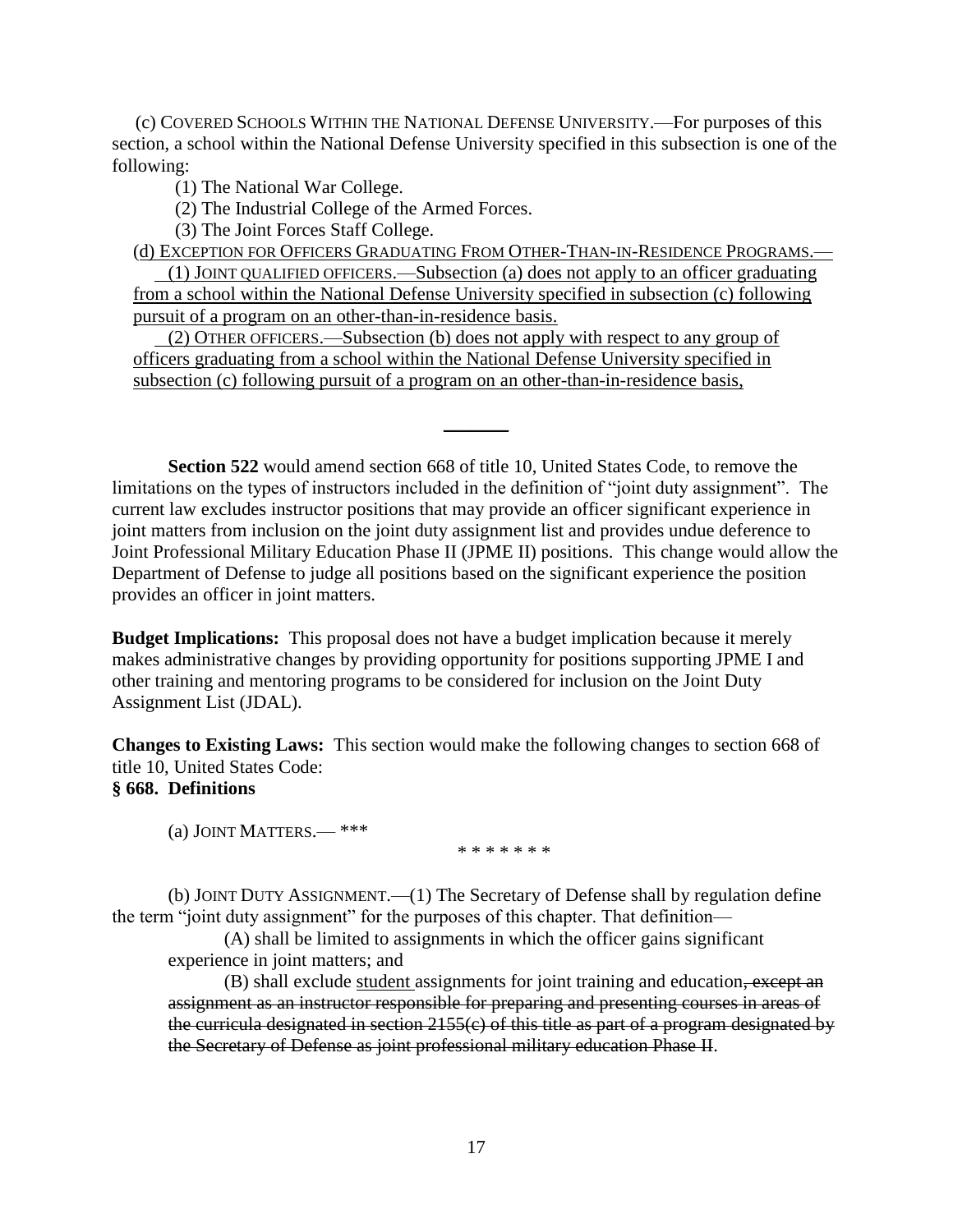\* \* \* \* \* \* \*

**Section 523** would give Community College of the Air Force (CCAF) participants who have been categorized as seriously wounded, ill or injured upon separation or retirement up to ten years from their date of separation or retirement to complete their CCAF degree requirements. It also would ensure our seriously wounded, ill or injured members receive the services and support they need throughout the recovery process and also provide a transition into additional educational opportunities through the Montgomery GI Bill or the Department of Veterans Affairs' (VA's) Vocational Rehabilitation program. This proposal would allow the Air Force to extend its commitment to these members into the post-separation period and meet its pledge to care for warriors who have sacrificed so much in the service of our country.

**\_\_\_\_\_\_**

Section 9315 of title 10, United States Code, provides the CCAF with the authority to award associate degrees to: (1) enlisted members serving on active duty and in the Air Reserve Components; and (2) enlisted members of the Armed Forces, other than Air Force, who are serving as instructors at Air Force training schools. Members must complete their degree requirements before they separate, retire, or are commissioned. By law, seriously wounded, ill or injured (WII) service members who leave the Air Force before completing their CCAF degree requirements are no longer eligible to earn a CCAF degree after separation or retirement. Their WII status and premature departure from serving may prohibit CCAF degree completion before separation or retirement.

A ten-year time limit would align with the time limits imposed by civilian colleges and universities impose for degree completion. A review of 23 college programs with time limits found that only three of 23 programs allowed more than ten years for students to complete their degree requirements from date on which they started the program. A ten-year time limit also would align with the ten years members with Montgomery GI Bill benefits have to use their benefits after leaving the service. In addition, the Department of Veterans Affairs (VA) Survivors and Dependents Educational Assistance Program gives veterans ten years to use their educational benefit.

**Budget Implications:** The Department of Defense has estimated the cost of this proposal as follows:

|           | <b>RESOURCE REQUIREMENTS (MILLIONS) REFLECTED IN PRESIDENT'S</b>               |       |       |       |       |        |                 |                  |  |  |  |  |  |
|-----------|--------------------------------------------------------------------------------|-------|-------|-------|-------|--------|-----------------|------------------|--|--|--|--|--|
|           | <b>BUDGET</b>                                                                  |       |       |       |       |        |                 |                  |  |  |  |  |  |
|           | FY<br>Dash-1<br><b>FY</b><br>FY.<br>FY<br>FY<br><b>Budget</b><br>Appropriation |       |       |       |       |        |                 |                  |  |  |  |  |  |
|           | 2012                                                                           | 2013  | 2014  | 2015  | 2016  | From   | <b>Activity</b> | <b>Line Item</b> |  |  |  |  |  |
| <b>OM</b> | 0.014                                                                          | 0.014 | 0.014 | 0.014 | 0.014 | O&M AF | <b>BA03</b>     | 033C-320         |  |  |  |  |  |
| Total     | 0.014                                                                          | 0.014 | 0.014 | 0.014 | 0.014 |        |                 |                  |  |  |  |  |  |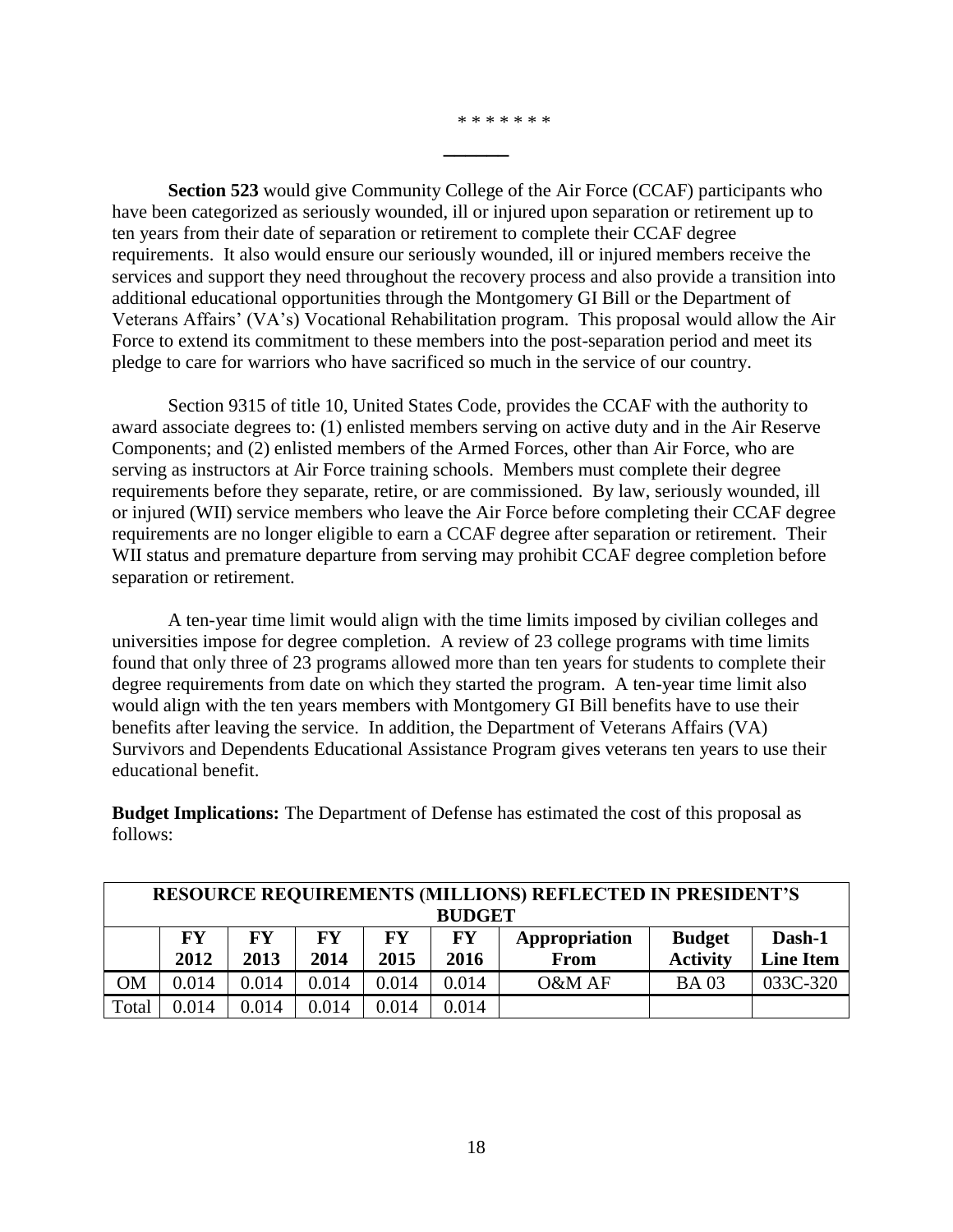| <b>NUMBER OF PERSONNEL AFFECTED</b>                                                                       |           |           |           |      |           |               |                 |                  |
|-----------------------------------------------------------------------------------------------------------|-----------|-----------|-----------|------|-----------|---------------|-----------------|------------------|
|                                                                                                           | <b>FY</b> | <b>FY</b> | <b>FY</b> | FY   | <b>FY</b> | Appropriation | <b>Budget</b>   | Dash-1           |
|                                                                                                           | 2012      | 2013      | 2014      | 2015 | 2016      | <b>From</b>   | <b>Activity</b> | <b>Line Item</b> |
| Army                                                                                                      | 9         | 9         | 9         | 9    | 9         | O&M AF        | <b>BA04</b>     | 4G-4GTJ          |
| <b>Navy</b>                                                                                               | 8         | 8         | 8         | 8    | 8         | O&M AF        | <b>BA04</b>     | 4G-4GTJ          |
| Marine Corps                                                                                              | 5         | 5         | 5         | 5    | 5         | O&M AF        | <b>BA04</b>     | 4G-4GTJ          |
| <b>Coast Guard</b>                                                                                        |           |           |           |      |           | O&M AF        | <b>BA04</b>     | 4G-4GTJ          |
| Air Force                                                                                                 | 509       | 509       | 509       | 509  | 509       | O&M AF        | <b>BA03</b>     | 033C-320         |
| Total                                                                                                     | 532       | 532       | 532       | 532  | 532       |               |                 |                  |
| Figures Based on DMDC Data FY10-11 Numbers as Percentage of Wounded III and Injured as a % of Total Force |           |           |           |      |           |               |                 |                  |

Cost Methodology: The total annual budget for the CCAF is roughly \$8 million. With 322,000 students, the annual cost to operate the CCAF program is \$25 per student. There are currently an estimated 509 separated/retired Air Force WII who have not completed their CCAF degree requirements;  $509 \times $25/\text{yr} = $12,700$  per fiscal year and \$64,000 over the Future Years Defense Program. The cost to maintain the student records for these members is within the current CCAF budget.

**Changes to Existing Law:** This proposal would make the following changes to section 9315 of title 10, United States Code:

### **§ 9315. Community College of the Air Force: associate degrees**

(a) ESTABLISHMENT AND MISSION.—There is in the Air Force a Community College of the Air Force. Such college, in cooperation with civilian colleges and universities, shall—

(1) prescribe programs of higher education for enlisted eligible members described in subsection (b) designed to improve the technical, managerial, and related skills of such members and to prepare such members for military jobs which require the utilization of such skills; and

(2) monitor on a continuing basis the progress of members pursuing such programs.

(b) MEMBERS ELIGIBLE FOR PROGRAMS.—Subject to such other eligibility requirements as the Secretary concerned may prescribe, the following members of the armed forces are eligible to participate in programs of higher education under subsection  $(a)(1)$ :

(1) Enlisted members of the Air Force.

(2) Enlisted members of the armed forces other than the Air Force who are serving as instructors at Air Force training schools.

(c) SERIOUSLY WOUNDED, ILL, OR INJURED FORMER AND RETIRED MEMBERS.—(1) The Secretary of the Air Force may authorize participation in a program of higher education under subsection (a)(1) by a person who is a former or retired enlisted member of the armed forces who at the time of the person's separation from active duty—

(A) had commenced but had not completed a program of higher education under subsection  $(a)(1)$ ; and

(B) is categorized by the Secretary concerned as seriously wounded, ill, or injured.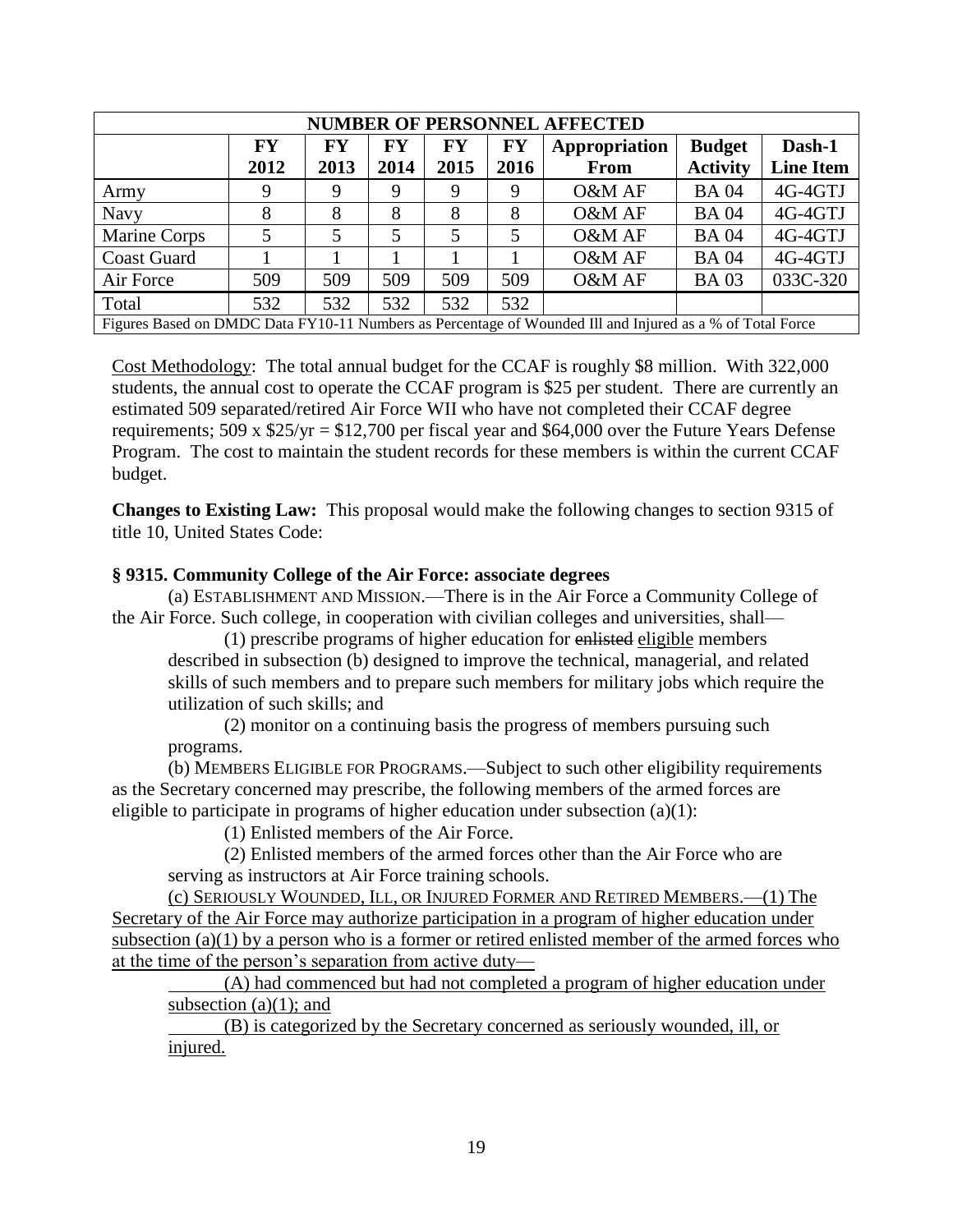(2) A person may not be authorized under paragraph (1) to participate in a program of higher education after the end of the 10-year period beginning on the date of the person's separation from active duty.

(cd) ASSOCIATE DEGREES.—(1) Subject to paragraph (2), an academic degree at the level of associate may be conferred under section 9317 of this title upon any enlisted member person who has completed a program prescribed by the Community College of the Air Force.

(2) No degree may be conferred upon any enlisted member person under this section unless the Secretary of Education determines that the standards for the award of academic degrees in agencies of the United States have been met.

**Section 524** would consolidate, under one section of law, all military department authority to issue arms, tentage, and equipment to educational institutions not maintaining units of the Junior Reserve Officer Training Corps (ROTC). All military departments are currently authorized to issue arms, tentage, and equipment to educational institutions not maintaining units of Junior ROTC under separate sections of title 10, United States Code.

 $\overline{\phantom{a}}$ 

**Budget Implications:** None. This proposal would simply consolidate three existing statutes into one statute.

**Changes to Existing Law:** This proposal would amend title 10, United States Code, by adding a new section 2552a and repealing sections 4651, 7911, and 9651, as follows:

### **§ 2552a. Arms, tentage, and equipment: educational institutions not maintaining units of Junior ROTC**

The Secretary of a military department may issue arms, tentage, and equipment to an educational institution at which no unit of the Junior Reserve Officers' Training Corps is maintained if the educational institution—

(1) offers a course in military training prescribed by that Secretary; and

(2) has a student body of at least 100 physically fit students over 14 years of age.

#### **\* \* \* \* \* \* \***

### **§ 4651. Arms, tentage, and equipment: educational institutions not maintaining units of R.O.T.C.**

Under such conditions as he may prescribe, the Secretary of the Army may issue arms, tentage, and equipment that he considers necessary for proper military training, to any educational institution at which no unit of the Reserve Officers' Training Corps is maintained, but which has a course in military training prescribed by the Secretary and which has at least 100 physically fit students over 14 years of age.

**\* \* \* \* \* \* \***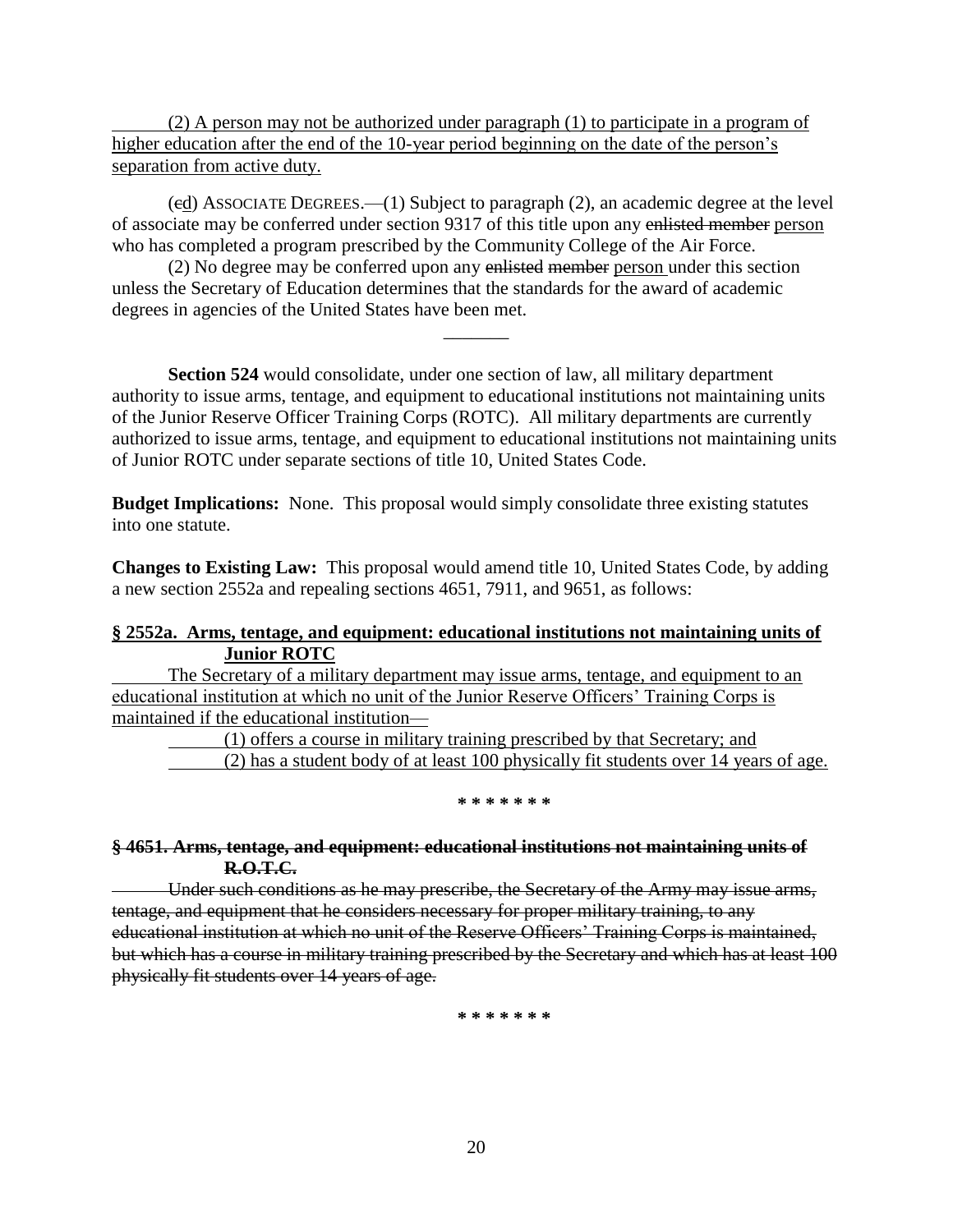### **§ 7911. Arms, tentage, and equipment: educational institutions not maintaining units of R.O.T.C.**

Under such conditions as he may prescribe, the Secretary of the Navy may issue arms, tentage, and equipment that the Secretary considers necessary for proper military training, to any educational institution at which no unit of the Reserve Officers' Training Corps is maintained, but which has a course in military training prescribed by the Secretary and which has at least 50 physically fit students over 14 years of age.

**\* \* \* \* \* \* \***

### **§ 9651. Arms, tentage, and equipment: educational institutions not maintaining units of A.F.R.O.T.C.**

Under such conditions as he may prescribe, the Secretary of the Air Force may issue arms, tentage, and equipment that he considers necessary for proper military training, to any educational institution at which no unit of the Air Force Reserve Officers' Training Corps is maintained, but which has a course in military training prescribed by the Secretary and which has at least 100 physically fit students over 14 years of age.

## **Subtitle D—Military Justice and Legal Matters**

 $\overline{\phantom{a}}$ 

#### **Section 531.**

#### **Subsections (a), (b), and (c):**

Subsections (a), (b), and (c) of this proposal amend sections 1034 and 1552 and create a new section, 1560, of title 10, United States Code.

Subsection (a) amends section 1034 of title 10 to require a "concise written statement of the basis" for any final decision by the Secretary of a military department or the Secretary of Homeland Security under section 1034(f) or the Secretary of Defense under section 1034(g) which does not grant the complete relief requested by the claimant. This provision also requires the Secretary concerned to accompany such decisions with an explanation of the procedures available to obtain judicial review. In addition, a new subsection, 1034(h), is added which precludes any judicial review of final decisions made under 1034(f) or (g) other than that which is provided for in section 1560. This subsection permits direct judicial review of final decisions of the Secretary of the military departments in cases where the petitioner does not apply for review by the Secretary of Defense.

Subsection (b), under paragraph  $\lq$ (h)", amends section 1552 of title 10 to require the Secretary concerned to provide the same concise rationale and explanation of the procedure for obtaining judicial review that is required under section 1034 for decisions which fail to grant complete relief. In both instances, this requirement was primarily designed to direct the production of a record of decision which could be subjected to a meaningful review in accordance with the provisions of section 1560. In addition, the requirement is an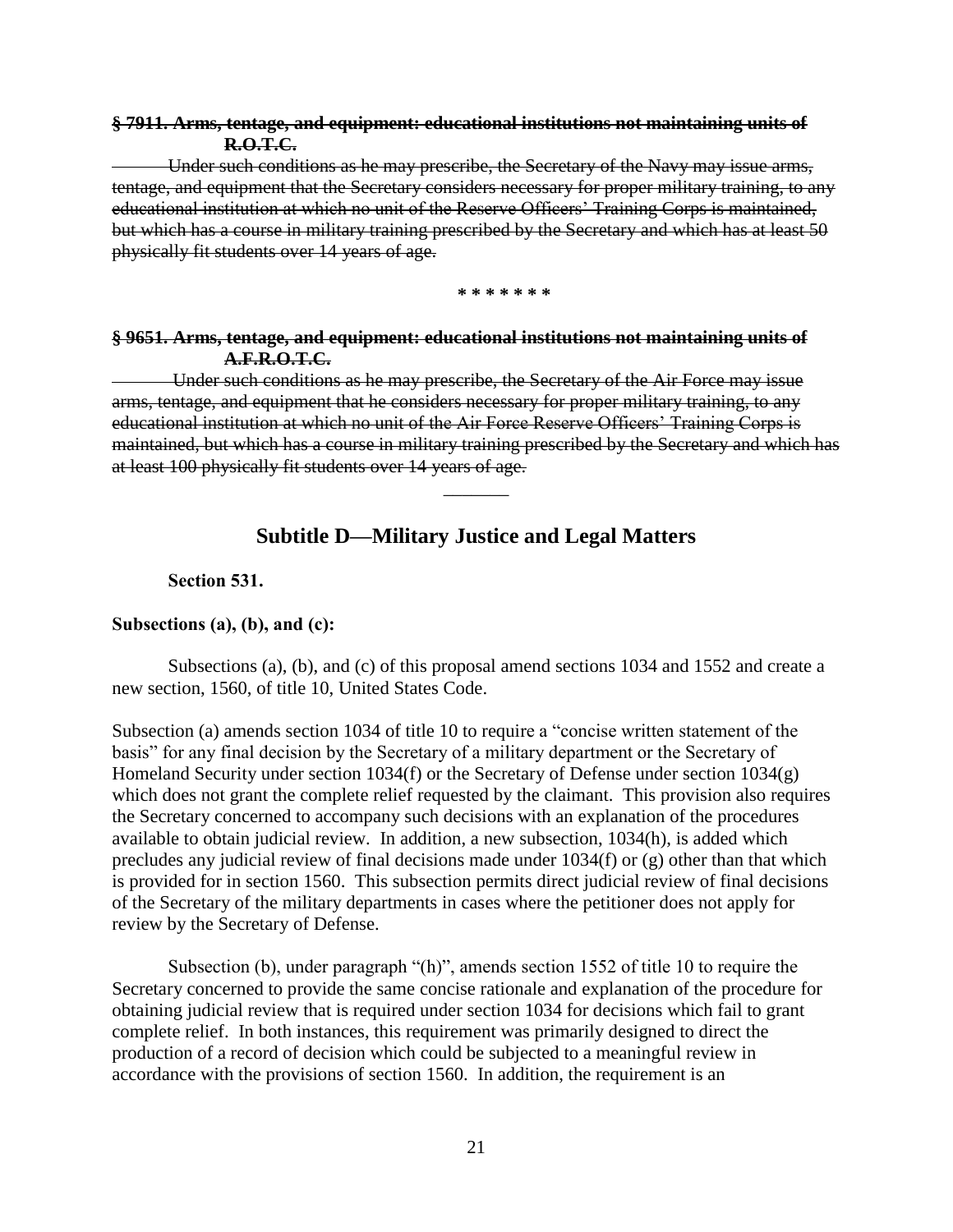acknowledgment that applicants to the correction boards<sup>1</sup> would be well served by a meaningful explanation of an adverse ruling. Such explanations may actually serve to dispel the need for some litigation by fostering a legitimate belief by the applicants that their claims have been heard, understood, and given due consideration.

However, most applicants to the correction boards are not contemplating litigation, but are simply seeking a fair and efficient resolution of their grievance. A lucid and succinct explanation that can be obtained within six months is preferable to something akin to a judicial opinion requiring extensive preparation and time. In adopting the explanatory requirement, the intent is to minimize the burden on the correction boards, in the interests of efficiency, while enhancing the legitimacy of the correction boards and preserving the efficacy of judicial review. Accordingly, the language directing the correction boards to explain their decisions should not be construed as imposing any degree of formalism beyond the literal requirements.

In cases in which the administrative record has not been adequately developed or the record of decision is not sufficiently complete, it is intended that the reviewing court would remand the case to the correction board for further action in accordance with the court's instructions.

Finally, a new subsection (i) is added to section 1552 which precludes any judicial review of decisions made under section 1552 except for that provided for by section 1560.

Subsection (c) of the proposal creates a new section 1560. It establishes the jurisdiction and procedures for judicial review of final decisions made under sections 1034(f) or (g) and 1552.

Subsection 1560(a) waives the United States' sovereign immunity over final decisions imposed pursuant to sections 1552, 1034 $(f)$ , and 1034 $(g)$ .

Subsection 1560(b) sets out the court's standard of review, substantially adopting, with revision, the standard of judicial review for special selection boards set out in title 10, section  $628(g)$ . These revisions consist of clarifying the burden of proof in cases of material error or material administrative error. The court's authority to review factual determinations is limited to ensuring that a challenged decision is supported by at least substantial evidence. This review does not permit the court however to substitute its judgment for that of the military services when reasonable minds could reach differing conclusions on the same evidence.

Subsection  $1560(b)(3)$  provides a harmful error rule applicable to procedural errors. If the petitioner identified to the correction board how the procedural error substantially prejudiced the petitioner's right to relief, and proves by a preponderance of evidence to the reviewing court that the error was harmful, the petitioner will be entitled to relief. As in civilian personnel law, the burden is on the petitioner to establish harmful error. 5 C.F.R. § 1201.56(c)(3). Because the correction boards have authority to consider claims of procedural error, a member or former member of the armed forces is required to raise such a claim before the appropriate correction board before seeking judicial review. In the correction boards the applicant must clearly state the

 $\overline{a}$ 

 $1$  The term "correction boards" is used throughout this document to refer to the boards convened on behalf of the Secretaries of the military departments and the Secretary of Homeland Security pursuant to 10 U.S.C. § 1552.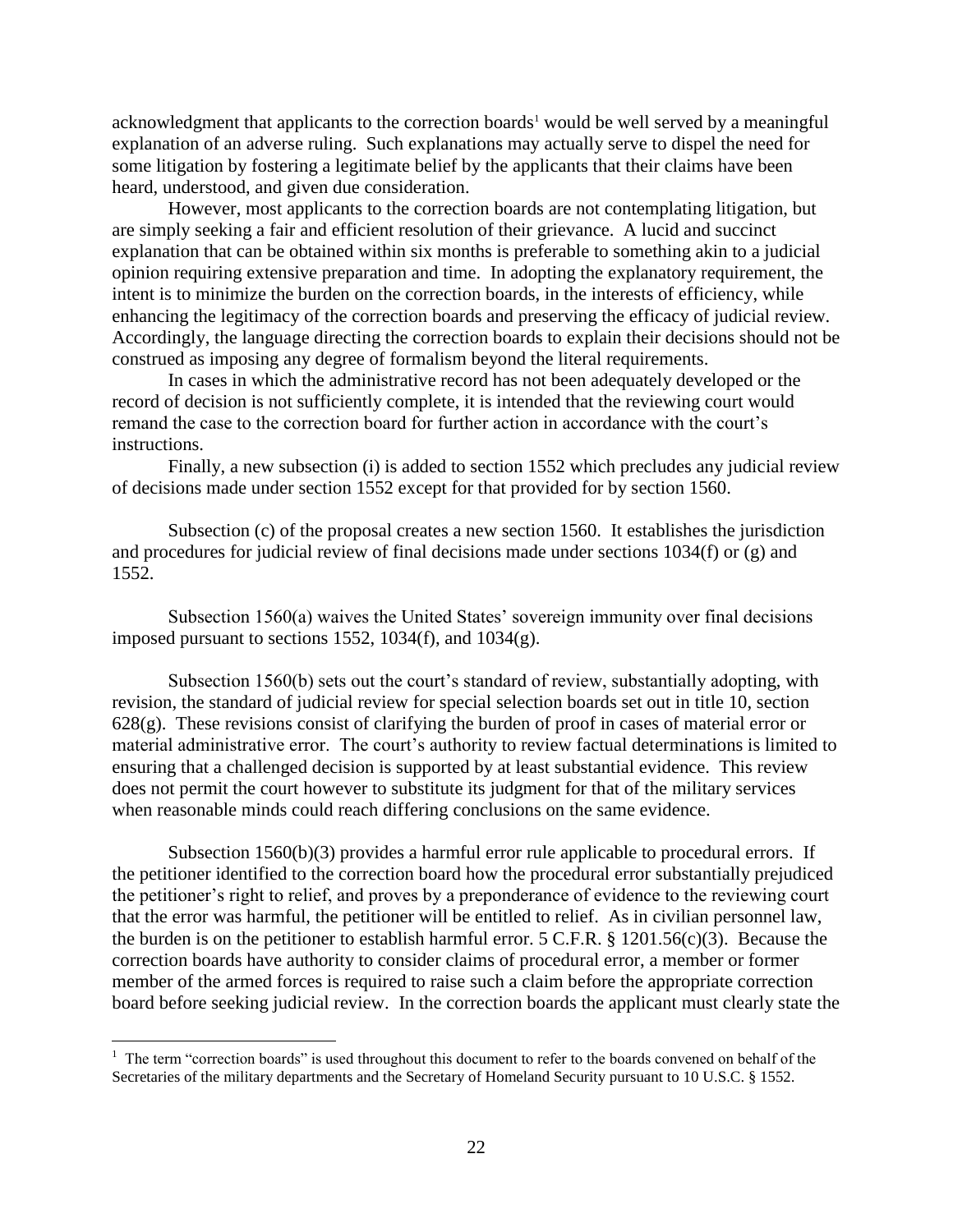relief sought and bears the burden to establish an error or injustice justifying relief. The bill makes clear that the petitioner must identify to the correction board how the procedural error substantially prejudiced his or her right to the relief requested.

Subsection 1560(d) raises the jurisprudential concept of nonjusticiability to the level of a jurisdictional bar. It is intended to preserve the current nonjusticiable status of certain issues that might come before an internal correction board, but are nonetheless precluded from judicial review.

Subsection 1560(e) specifically requires that a claimant use the remedies available through sections 1034 and 1552 before seeking judicial review under section 1560. The exhaustion requirement is satisfied only when the Secretary has reached and rendered a final decision. This requires any complaint raising issues, in whole or in part, which may be considered by the correction boards for full or partial relief be first submitted to the appropriate correction board. It specifically requires that claimants pursue the administrative remedies available through the correction board before seeking judicial review of an administrative personnel decision. This language is intended to satisfy the requirements of *Darby v. Cisneros*, 509 U.S. 137 (1993), which held that courts do not have the authority to require administrative exhaustion as a prerequisite for judicial review under the Administrative Procedure Act, unless specifically mandated by statute or agency rules. The exhaustion requirement here is satisfied only when the Secretary concerned has reached and rendered a final decision. Requiring a final decision and the exhaustion of administrative remedies is designed to facilitate the production of a decisional record adequate for meaningful judicial review.

The focus that this bill places on the administrative process does not come at the price of reduced protections for military members or veterans. The statutory charter of the boards creates equitable bodies which are authorized to act when necessary to further the interests of justice. They are not limited, as is the judiciary, to simply ensuring compliance with the law. Moreover, as the boards are comprised of members of the executive department and act on behalf of the service secretaries, they are authorized and competent to address the substantive aspects of issues which are not justiciable. In the vast majority of cases, the probability that a claimant will obtain relief from an equitable board exceeds the likelihood of a successful challenge in court. This bill does nothing to diminish the probability that an individual claimant will obtain relief. It simply directs members and former members of the armed forces to the administrative forum, a correction board, that is best suited to resolve their grievance and clarifies the procedures for obtaining judicial review of any adverse administrative decisions. In so doing, it is fully consistent with the general trend towards alternative dispute resolution. It provides a clear roadmap for service members, so that they may fully be afforded the fullness of administrative and judicial review to best ensure their rights. There is currently much confusion about where a service member can seek such relief. They can go to a correction board, to a district court, or to the Court of Federal Claims. By requiring a service member to first seek relief at a correction board, it benefits the service member by providing a non-adversarial forum that does not require an attorney. Additionally, this forum will create an administrative record that will assist a federal court if the service member seeks judicial review of the correction board decision.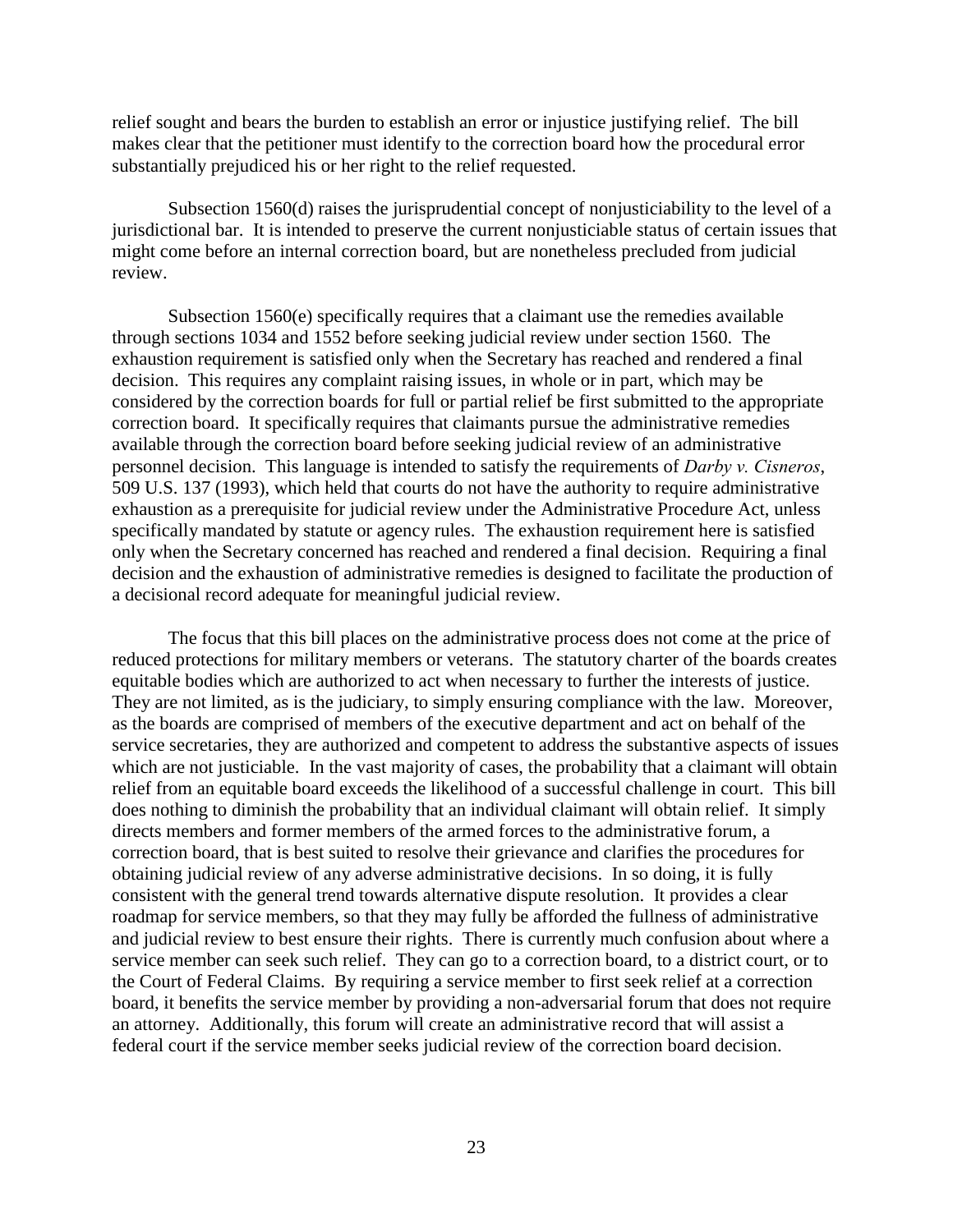Subsection 1560(f) provides the statute of limitations for judicial review. This section grandfathers those individuals who received a final decision prior to the date of enactment. This is intended to generously protect the rights of service members who receive a final response prior to the enactment of the legislation. For final decisions made prior to the date of enactment, a claimant has the same period of time as exists under current law. For final decisions made on or after the date of enactment, the claimant has one year to file a petition for review. This one year to file is ensured by having the act become effective one year after enactment. The one year period of limitation, articulated in subsection (e), was incorporated because it encourages timely challenges, thereby aiding in the accurate and just resolution of issues involving military records. Because the reviewing court would not be conducting a *de novo* trial, but instead would be reviewing an administrative record under the standard set out in subsection 1560(b), the one year period should provide the claimant ample time to assess the desirability of filing a petition and take the necessary steps to exercise that right. By way of reference, it exceeds the 60 days provided to civilian employees for judicial review under the Civil Service Reform Act, 5 U.S.C.  $§ 7703(b)(1).$ 

Subsection  $(g)(1)$  provides that a decision by the correction board not to waive the threeyear filing period established by subsection 1552(b) is not subject to review by a court.

Subsection  $(g)(2)$  provides that a decision by the correction board denying a request for reconsideration of a previous decision of a correction board is not subject to review by a court.

Beyond the one year limit in subsection 1560(f), subsection  $(g)(3)$  provides a limit on the judicial reviewability of correction board decisions where the correction board has waived its three-year statute of limitations set forth in section 1552(b). Only denials of petitions that are received by the board within six years of the date of discharge, retirement, release from active duty, or death while on active duty of the person whose records are the subject of the records correction request are subject to judicial review. This preserves the rule in the U.S. Court of Federal Claims that tolls the statute of limitations six years from the date of discharge, retirement, or release from active duty. See Martinez v. United States, 333 F.3d 1295 (2003) (en banc), cert. denied, 124 S. Ct. 1404 (2004). This rule will now be extended to all courts. The statute of limitations for a correction board is three years from the discovery of the error or injustice. This statute of limitations can be excused by a correction board when it finds it to be in the interest of justice. See section 1552 (b). Subsection  $(g)(3)$  will allow for judicial review of some cases where the board has waived its statute of limitations, up to three additional years, but not more than six years from the date of discharge, retirement, release from active duty, or death while on active duty of the person whose records are the subject of the records correction request. The correction board is free to exercise its equitable powers to review even older cases, but such decisions will not be subject to judicial review.

Subsection (h)(1) limits the jurisdiction of courts concerning any correction of records "cognizable" under sections  $1034(f)$  and (g) and section 1552 to that which is provided by section 1560.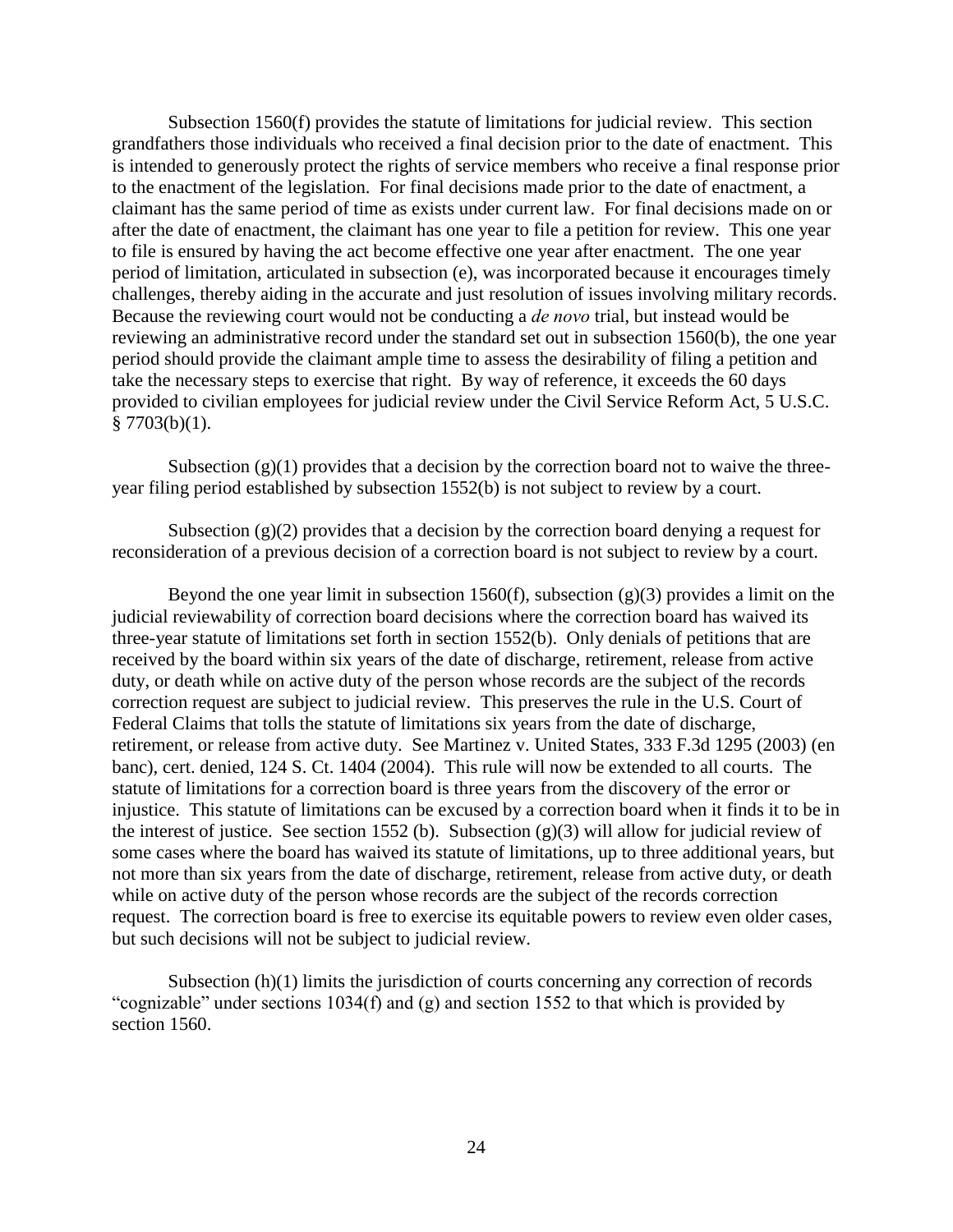Subsection (h)(2) circumscribes the jurisdictions of courts in cases involving actions relating to military service, subject to the requirements of subsection 1560 or title 10, while leaving intact the court's existing jurisdiction over petitions for writ of habeas corpus. The purpose of this subsection is to limit the jurisdiction of the courts to entertain challenges involving matters for which review is available under sections 1034(f) or (g) and 1552 of title 10, until such time as review has been secured under those sections. This limitation concerns causes of action arising on or after the date of enactment. This time period was included so as not to impose an exhaustion of remedies requirement on cases arising before the date, so as to leave settled the applicability of Martinez v. Gonzalez to such cases. See Martinez v. United States, 333 F.3d 1295 (2003) (en banc), cert. denied, 124 S. Ct. 1404 (2004).

#### **Subsection (d):**

Subsection (d) makes the amendments made by this proposal effective one year after enactment. Its provisions are applicable to all decisions of the correction boards, whether they were rendered before or after the effective date. In other words, the proposal has retroactive effect on those decisions which have been rendered but for which judicial review has not been sought as of the effective date of the proposal. It was determined that the clarity that the proposal intended would be lost, if only temporarily, if we incorporated a complex implementation scheme. With regard to those cases decided before the effective date of the legislation which did not include a concise factual and legal basis for the board's decision, it is intended that the reviewing courts would remand the cases back to the boards for further consideration in accordance with the provisions of this law.

**Budget Implications:** Requiring an exhaustion of administrative remedies makes more efficient use of government resources and increases the chances of a resolution without the need for resource-consuming litigation. The relatively small number of additional cases brought to a correction board will not increase personnel requirements and will be offset by the lesser number of cases directly filing complaints in federal courts.

**Changes to Existing Law:** This proposal would make the following changes to title 10, United States Code:

#### **§ 1034. Protected communications; prohibition of retaliatory personnel actions**

(a) Restricting Communications With Members of Congress and Inspector General Prohibited.—

(1) No person may restrict a member of the armed forces in communicating with a Member of Congress or an Inspector General.

(2) Paragraph (1) does not apply to a communication that is unlawful.

(b) Prohibition of Retaliatory Personnel Actions.—

(1) No person may take (or threaten to take) an unfavorable personnel action, or withhold (or threaten to withhold) a favorable personnel action, as a reprisal against a member of the armed forces for making or preparing—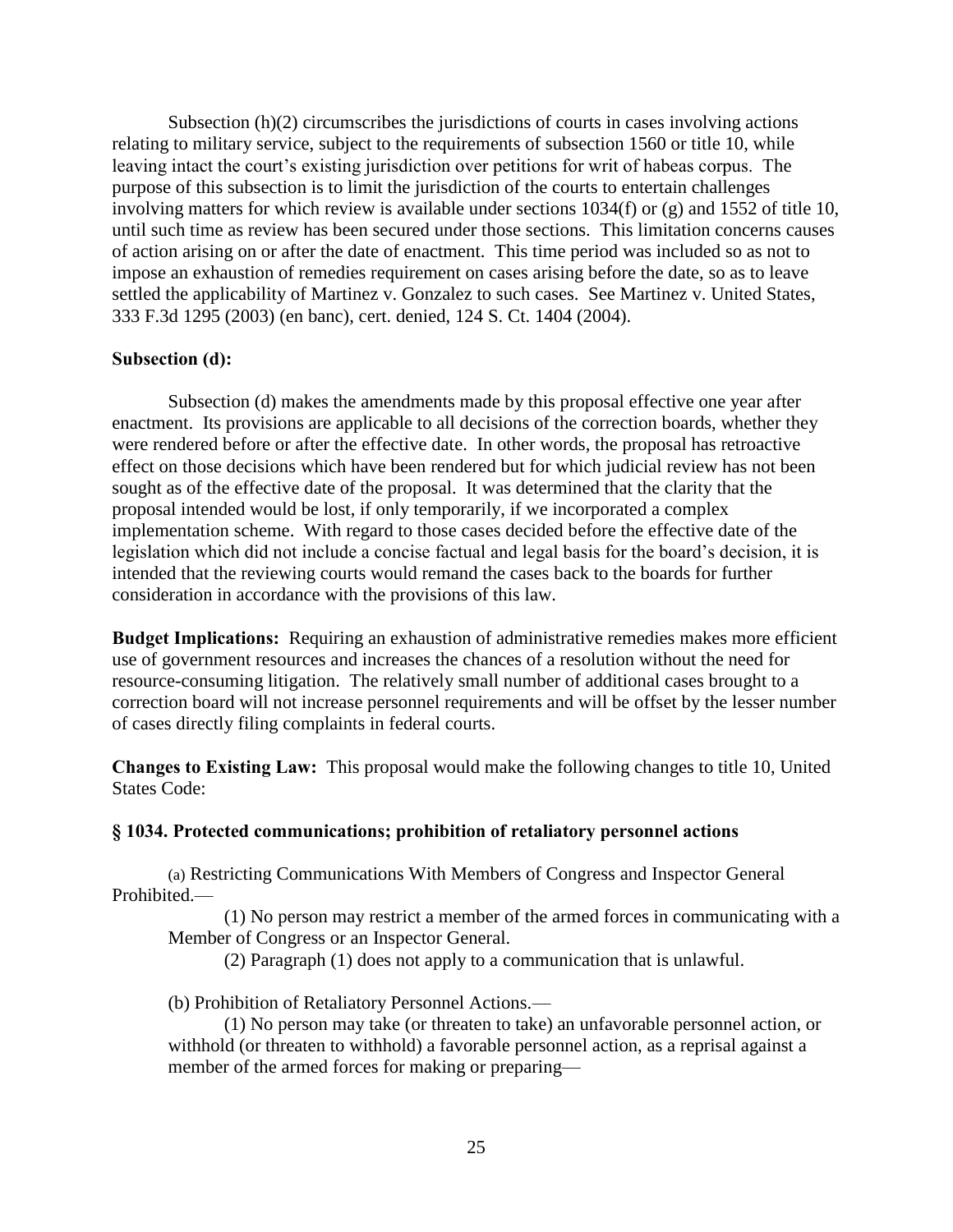(A) a communication to a Member of Congress or an Inspector General that (under subsection (a)) may not be restricted; or

 $(B)$  a communication that is described in subsection  $(c)(2)$  and that is made (or prepared to be made) to—

(i) a Member of Congress;

(ii) an Inspector General (as defined in subsection (i)) or any other Inspector General appointed under the Inspector General Act of 1978;

(iii) a member of a Department of Defense audit, inspection, investigation, or law enforcement organization;

(iv) any person or organization in the chain of command; or

(v) any other person or organization designated pursuant to regulations or other established administrative procedures for such communications.

(2) Any action prohibited by paragraph (1) (including the threat to take any action and the withholding or threat to withhold any favorable action) shall be considered for the purposes of this section to be a personnel action prohibited by this subsection.

#### **\* \* \* \* \* \* \* \* \***

(f) Correction of Records When Prohibited Action Taken.—

(1) A board for the correction of military records acting under section 1552 of this title, in resolving an application for the correction of records made by a member or former member of the armed forces who has alleged a personnel action prohibited by subsection (b), on the request of the member or former member or otherwise, may review the matter.

(2) In resolving an application described in paragraph (1), a correction board—

(A) shall review the report of the Inspector General submitted under subsection  $(e)(1)$ ;

(B) may request the Inspector General to gather further evidence; and

(C) may receive oral argument, examine and cross-examine witnesses,

take depositions, and, if appropriate, conduct an evidentiary hearing.

(3) If the board elects to hold an administrative hearing, the member or former member who filed the application described in paragraph  $(1)$ —

(A) may be provided with representation by a judge advocate if—

(i) the Inspector General, in the report under subsection  $(e)(1)$ , finds that there is probable cause to believe that a personnel action prohibited by subsection (b) has been taken (or threatened) against the member with respect to a communication described in subsection (c)(2);

(ii) the Judge Advocate General concerned determines that the case is unusually complex or otherwise requires judge advocate assistance to ensure proper presentation of the legal issues in the case; and

(iii) the member is not represented by outside counsel chosen by the member; and

(B) may examine witnesses through deposition, serve interrogatories, and request the production of evidence, including evidence contained in the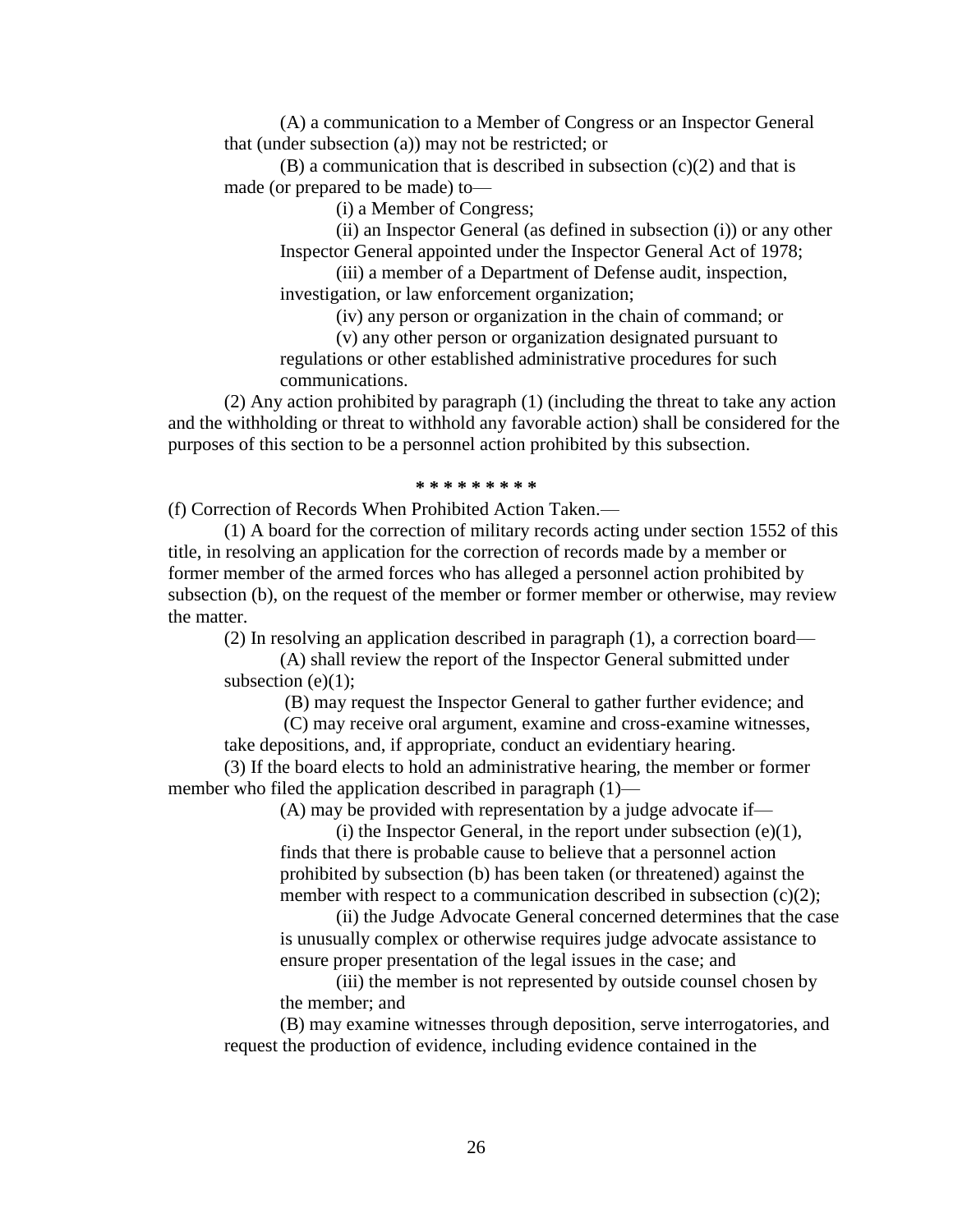investigatory record of the Inspector General but not included in the report submitted under subsection (e)(1).

(4) The Secretary concerned shall issue a final decision with respect to an application described in paragraph (1) within 180 days after the application is filed. If the Secretary fails to issue such a final decision within that time, the member or former member shall be deemed to have exhausted the member's or former member's administrative remedies under section 1552 of this title.

(5) The Secretary concerned shall order such action, consistent with the limitations contained in sections 1552 and 1553 of this title, as is necessary to correct the record of a personnel action prohibited by subsection (b).

(6) If the Board determines that a personnel action prohibited by subsection (b) has occurred, the Board may recommend to the Secretary concerned that the Secretary take appropriate disciplinary action against the individual who committed such personnel action.

(7) In any case in which the final decision of the Secretary concerned results in denial, in whole or in part, of any requested correction of the member or former member's record, the member or former member shall be provided a concise written statement of the factual and legal basis for the decision, together with a statement of the procedure and time for obtaining review of the decision pursuant to section 1560 of this title.

(g) Review by Secretary of Defense.—

(1) Upon the completion of all administrative review under subsection (f), the member or former member of the armed forces (except for a member or former member of the Coast Guard when the Coast Guard is not operating as a service in the Navy) who made the allegation referred to in subsection  $(c)(1)$ , if not satisfied with the disposition of the matter, may submit the matter to the Secretary of Defense. The Secretary shall make a decision to reverse or uphold the decision of the Secretary of the military department concerned in the matter within 90 days after receipt of such a submittal.

(2) A submittal to the Secretary of Defense under paragraph (1) must be made within 90 days of the receipt of the final decision of the Secretary of the military department concerned in the matter. In any case in which the final decision of the Secretary of Defense results in denial, in whole or in part, of any requested correction of the member or former member's record, the member or former member shall be provided a concise written statement of the basis for the decision, together with a statement of the procedure and time for obtaining review of the decision pursuant to section 1560 of this title.

(h) Judicial Review.—A decision of the Secretary of Defense under subsection (g) or, in a case in which review by the Secretary of Defense under subsection (g) was not sought or in a case arising out of the Coast Guard when the Coast Guard is not operating as a service in the Navy, a decision of the Secretary of a military department or the Secretary of Homeland Security under subsection (f) shall be subject to judicial review only as provided in section 1560 of this title.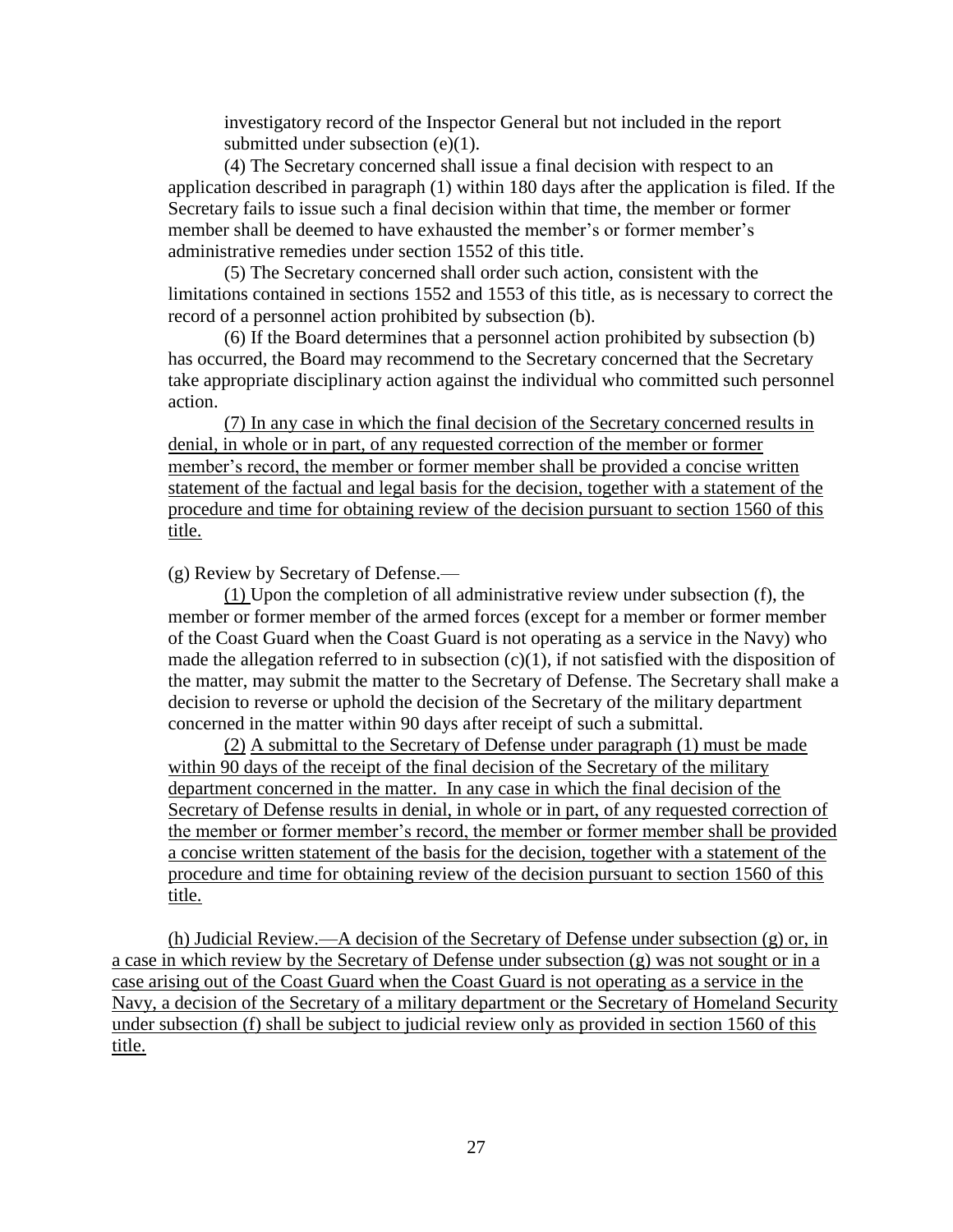(h)(i)Regulations.—The Secretary of Defense, and the Secretary of Homeland Security with respect to the Coast Guard when it is not operating as a service in the Navy, shall prescribe regulations to carry out this section.

 $(i)(i)$  Definitions.—In this section:

(1) The term "Member of Congress" includes any Delegate or Resident Commissioner to Congress.

(2) The term "Inspector General" means any of the following:

(A) The Inspector General of the Department of Defense.

(B) The Inspector General of the Department of Homeland Security, in the case of a member of the Coast Guard when the Coast Guard is not operating as a service in the Navy.

(C) Any officer of the armed forces or employee of the Department of Defense who is assigned or detailed to serve as an Inspector General at any level in the Department of Defense.

(3) The term "unlawful discrimination" means discrimination on the basis of race, color, religion, sex, or national origin.

**\* \* \* \* \* \* \* \* \***

#### **§ 1552. Correction of military records: claims incident thereto**

(a)(1) The Secretary of a military department may correct any military record of the Secretary's department when the Secretary considers it necessary to correct an error or remove an injustice. Except as provided in paragraph (2), such corrections shall be made by the Secretary acting through boards of civilians of the executive part of that military department. The Secretary of Homeland Security may in the same manner correct any military record of the Coast Guard.

 (2) The Secretary concerned is not required to act through a board in the case of the correction of a military record announcing a decision that a person is not eligible to enlist (or reenlist) or is not accepted for enlistment (or reenlistment) or announcing the promotion and appointment of an enlisted member to an initial or higher grade or the decision not to promote an enlisted member to a higher grade. Such a correction may be made only if the correction is favorable to the person concerned.

 (3) Corrections under this section shall be made under procedures established by the Secretary concerned. In the case of the Secretary of a military department, those procedures must be approved by the Secretary of Defense.

 (4) Except when procured by fraud, a correction under this section is final and conclusive on all officers of the United States.

(b) No correction may be made under subsection (a)(1) unless the claimant or his heir or legal representative files a request for the correction within three years after he discovers the error or injustice. However, a board established under subsection (a)(1) may excuse a failure to file within three years after discovery if it finds it to be in the interest of justice.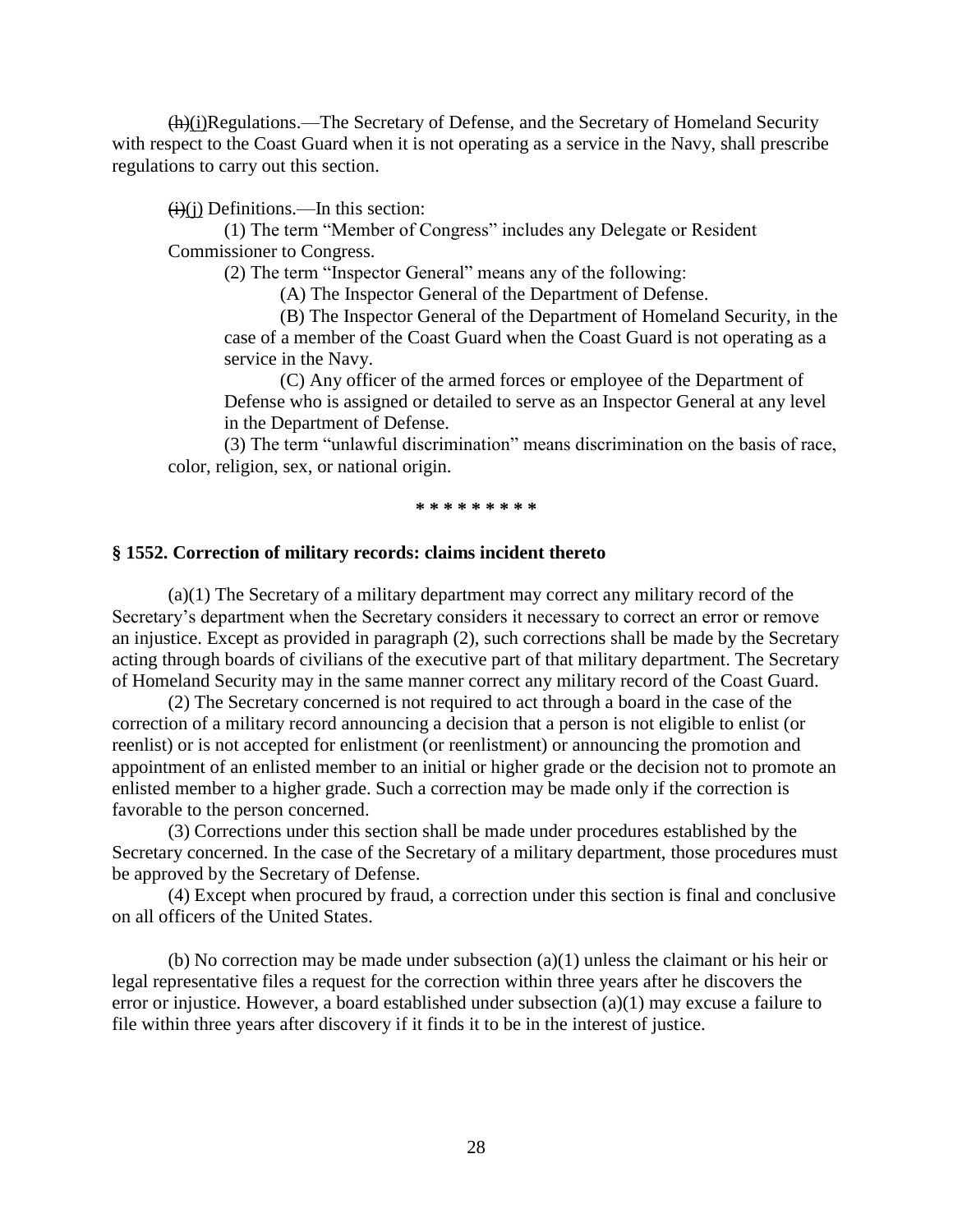(c) The Secretary concerned may pay, from applicable current appropriations, a claim for the loss of pay, allowances, compensation, emoluments, or other pecuniary benefits, or for the repayment of a fine or forfeiture, if, as a result of correcting a record under this section, the amount is found to be due the claimant on account of his or another's service in the Army, Navy, Air Force, Marine Corps, or Coast Guard, as the case may be, or on account of his or another's service as a civilian employee. If the claimant is dead, the money shall be paid, upon demand, to his legal representative. However, if no demand for payment is made by a legal representative, the money shall be paid—

(1) to the surviving spouse, heir, or beneficiaries, in the order prescribed by the law applicable to that kind of payment;

(2) if there is no such law covering order of payment, in the order set forth in section 2771 of this title; or

 (3) as otherwise prescribed by the law applicable to that kind of payment. A claimant's acceptance of a settlement under this section fully satisfies the claim concerned. This section does not authorize the payment of any claim compensated by private law before October 25, 1951.

(d) Applicable current appropriations are available to continue the pay, allowances, compensation, emoluments, and other pecuniary benefits of any person who was paid under subsection (c), and who, because of the correction of his military record, is entitled to those benefits, but for not longer than one year after the date when his record is corrected under this section if he is not reenlisted in, or appointed or reappointed to, the grade to which those payments relate. Without regard to qualifications for reenlistment, or appointment or reappointment, the Secretary concerned may reenlist a person in, or appoint or reappoint him to, the grade to which payments under this section relate.

(e) No payment may be made under this section for a benefit to which the claimant might later become entitled under the laws and regulations administered by the Secretary of Veterans Affairs.

(f) With respect to records of courts-martial and related administrative records pertaining to court-martial cases tried or reviewed under chapter [47](http://www.law.cornell.edu/uscode/uscode10/usc_sup_01_10_10_A_20_II_30_47.html) of this title (or under the Uniform Code of Military Justice (Public Law 506 of the 81st Congress)), action under subsection (a) may extend only to—

(1) correction of a record to reflect actions taken by reviewing authorities under chapter [47](http://www.law.cornell.edu/uscode/uscode10/usc_sup_01_10_10_A_20_II_30_47.html) of this title (or under the Uniform Code of Military Justice (Public Law 506 of the 81st Congress)); or

(2) action on the sentence of a court-martial for purposes of clemency.

 $(g)$  In this section, the term "military record" means a document or other record that pertains to

(1) an individual member or former member of the armed forces, or

(2) at the discretion of the Secretary of the military department concerned, any other military matter affecting a member or former member of the armed forces, an employee or former employee of that military department, or a dependent or current or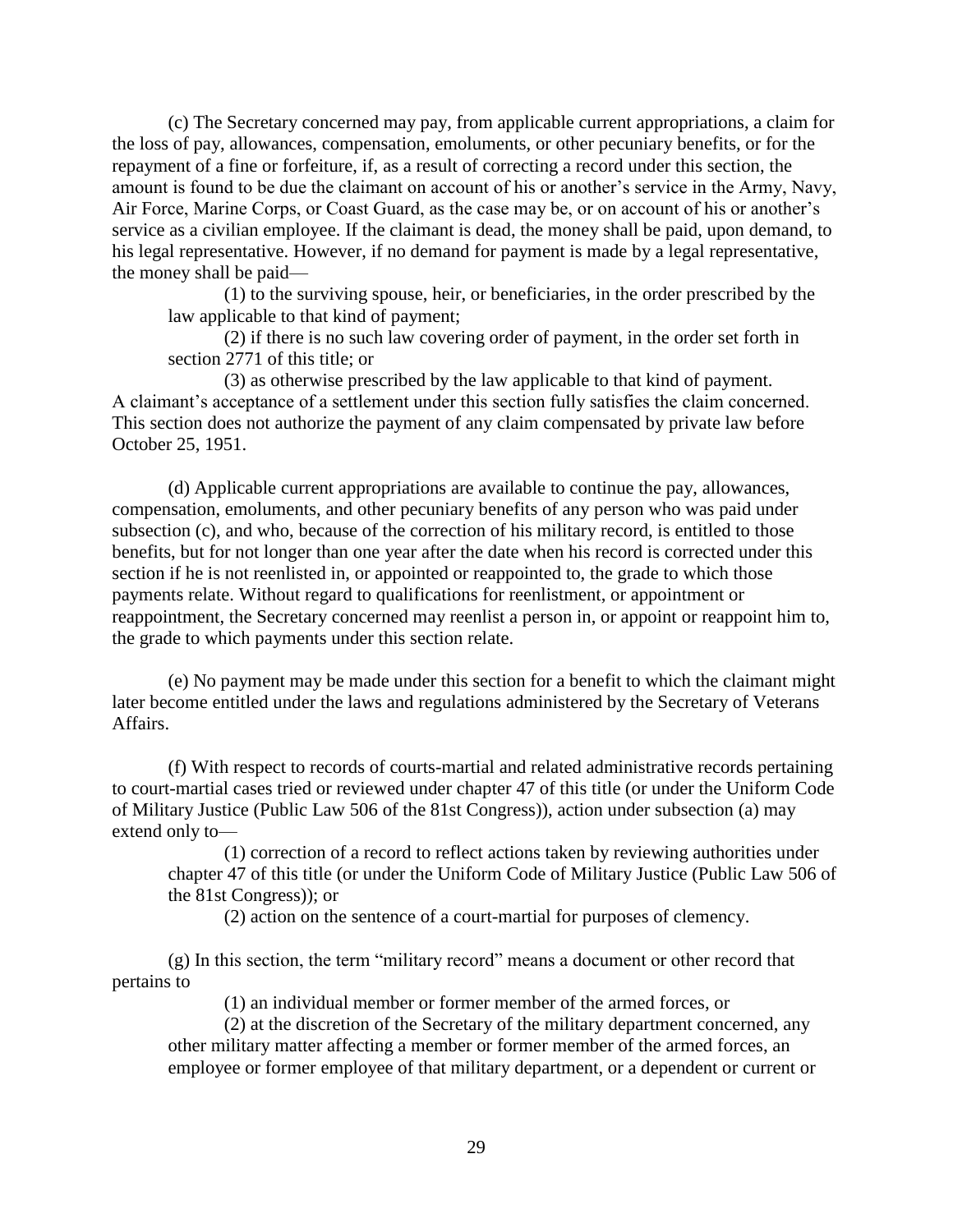former spouse of any such person. Such term does not include records pertaining to civilian employment matters (such as matters covered by title 5 and chapters 81, 83, 87, 108, 373, 605, 607, 643, and 873 of this title).

(h) In any case in which the final decision of the Secretary concerned results in denial, in whole or in part, of any requested correction, the claimant shall be provided a concise written statement of the factual and legal basis for the decision, together with a statement of the procedure and time for obtaining review of the decision pursuant to section 1560 of this title.

(i) A decision by the Secretary concerned under this section shall be subject to judicial review only as provided in section 1560 of this title.

**\* \* \* \* \* \* \* \* \***

### **§ 1560. Judicial review of decisions**

(a) After a final decision is issued pursuant to section 1552 of this title, or is issued by the Secretary of Homeland Security or the Secretary of Defense pursuant to subsections 1034(f) or 1034(g) of this title, any person aggrieved by such a decision may obtain judicial review.

(b) In exercising its authority under this section, the reviewing court shall review the record and may hold unlawful and set aside any decision demonstrated by the petitioner in the record to be—

(1) arbitrary or capricious;

(2) not based on substantial evidence;

(3) a result of material error of fact or material administrative error, but only if the petitioner identified to the correction board how the failure to follow such procedures substantially prejudiced the petitioner's right to relief, and shows to the reviewing court by a preponderance of the evidence that the error was harmful; or

(4) otherwise contrary to law

(c) Upon such review, the reviewing court shall affirm, modify, vacate, or reverse the decision, or remand the matter as appropriate.

(d) Notwithstanding subsections (a), (b), and (c), the reviewing court does not have jurisdiction to entertain any matter or issue raised in a petition of review that is not justiciable.

(e) No review may be made under this section unless the petitioner shall first have requested a correction under section 1552 of this title, and the Secretary concerned shall have rendered a final decision denying that correction in whole or in part. In a case in which the final decision of the Secretary concerned is subject to review by the Secretary of Defense under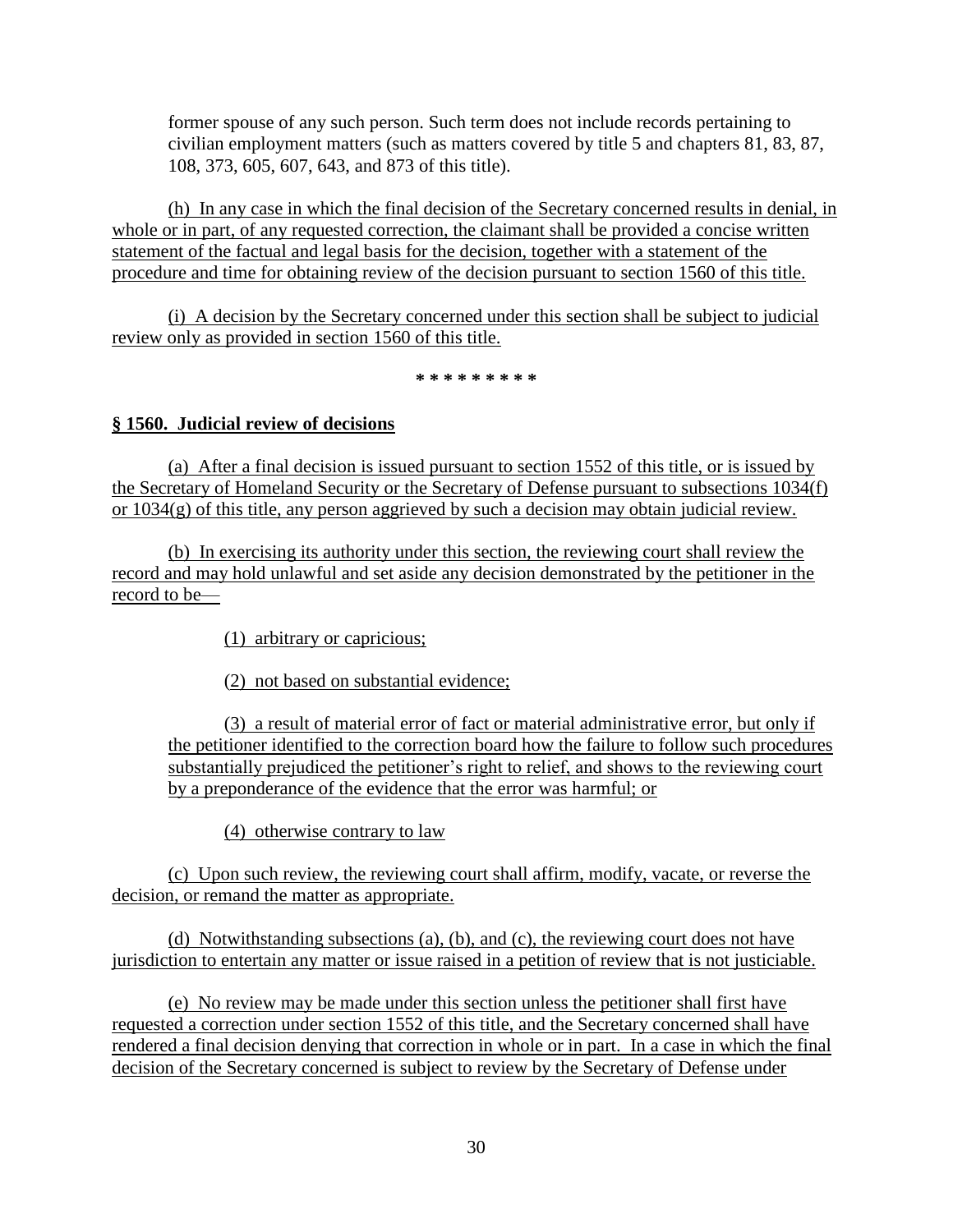section  $1034(g)$  of this title, the petitioner is not required to seek such review by the Secretary of Defense before obtaining judicial review under this section. If the petitioner seeks review by the Secretary of Defense under section  $1034(g)$  of this title, no judicial review may be made until the Secretary of Defense shall have rendered a final decision denying that request in whole or in part.

(f) In the case of a final decision of the Secretary described in subsection (a) made on or after the date of the enactment of this section, a petition for judicial review under this section must be filed within one year after the date of that final decision.

 $(g)(1)$  A decision by a board established under section 1552(a)(1) of this title declining to excuse the untimely filing of a request for correction of military records is not subject to judicial review under this section or otherwise subject to review in any court.

(2) A decision by a board established under section  $1552(a)(1)$  of this title declining to reconsider or reopen a previous denial or partial denial of a request for correction of military records is not subject to judicial review under this section or otherwise subject to review in any court.

 (3) Notwithstanding subsection (f), a decision by a board established under section 1552(a)(2) of this title that results in denial, in whole or in part, of any request for correction of military records that is received by the board more than six years after the date of discharge, retirement, release from active duty, or death while on active duty, of the person whose military records are the subject of the correction request is not subject to judicial review under this section or otherwise subject to review in any court..

 $(h)(1)$  In the case of a cause of action arising after the date of the enactment of this section, no court shall have jurisdiction to entertain any request for correction of records cognizable under section 1034(f) and (g) or section 1552 of this title except as provided in this section.

 (2) In the case of a cause of action arising after the date of the enactment of this section, except as provided by chapter 153 of title 28 and chapter 79 of this title, no court shall have jurisdiction over any civil action or claim seeking, in whole or in part, to challenge any decision for which administrative review is available under section 1552 of this title.

## **Subtitle E—Other Matters**

**\_\_\_\_\_**

**Section 541** would authorize the Secretary of Defense to allow a broadening of potential representatives among the membership of the Department of Defense (DoD) Military Family Readiness Council (MFRC) to include membership categories for a military member or a spouse or parent of a military member not previously covered by section 1781a of title 10, United States Code.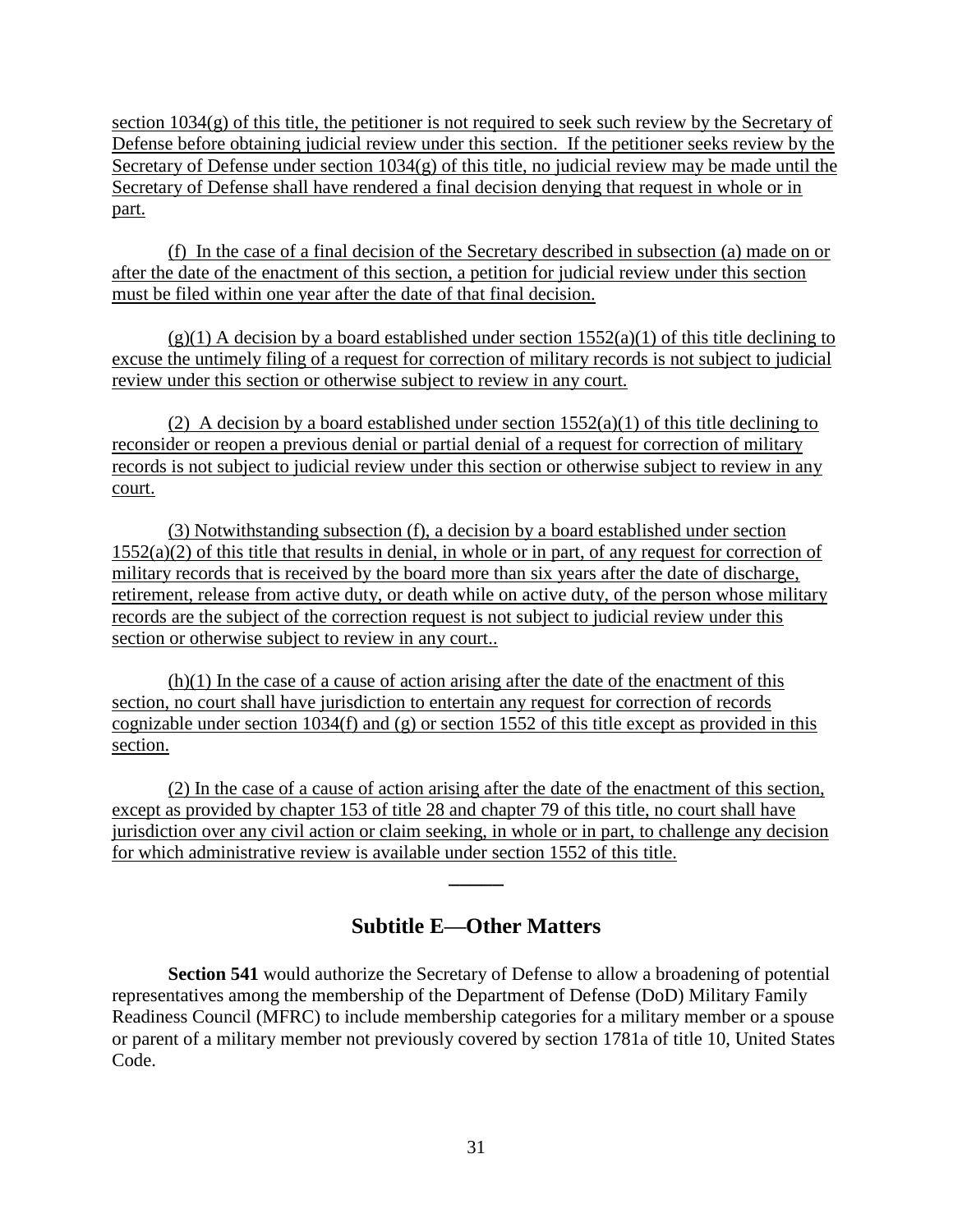This proposal would allow the Secretary of Defense more flexibility in soliciting members to represent each of the Services, as well as ensure achieving balanced viewpoints as required by the Federal Advisory Committee Act and DoD requirements.

Additionally, this proposal would authorize terms for membership on the MFRC to be reduced to two years, rather than three, which would allow greater rotation among the members for broader viewpoints, as well as increases the willingness of potential members to commit to the responsibility of serving on the MFRC.

**Budget Implications:** Given the increase in membership and responsibilities, including additional travel related to site visits and program reviews to complete the broadened tasks of the Council, the Department anticipates that the budget would increase accordingly. The MFRC budget increases are projected to be 2 percent for inflation across the Program Objective Memorandum (POM) years.

| RESOURCE REQUIREMENT (\$MILLION) REFLECTED IN PRESIDENT'S BUDGET |                   |            |            |                   |                   |                       |                                  |                               |  |  |
|------------------------------------------------------------------|-------------------|------------|------------|-------------------|-------------------|-----------------------|----------------------------------|-------------------------------|--|--|
|                                                                  | <b>FY</b><br>2012 | FY<br>2013 | FY<br>2014 | <b>FY</b><br>2015 | <b>FY</b><br>2016 | Appropriation<br>From | <b>Budget</b><br><b>Activity</b> | Dash-1<br>Line<br><b>Item</b> |  |  |
| OM-<br><b>DW</b>                                                 | \$2.00            | \$2.04     | \$2.08     | \$2.12            | \$2.16            | O&M                   | <b>BA04</b>                      | $4G-$<br>4GTJ                 |  |  |
| Total                                                            | \$2.00            | \$2.04     | \$2.08     | \$2.12            | \$2.16            |                       |                                  |                               |  |  |

| <b>NUMBER OF PERSONNEL AFFECTED</b> |            |            |            |            |               |                     |                                  |                            |  |  |
|-------------------------------------|------------|------------|------------|------------|---------------|---------------------|----------------------------------|----------------------------|--|--|
|                                     | FY<br>2012 | FY<br>2013 | FY<br>2014 | FY<br>2015 | FY<br>2016    | Appropriation<br>To | <b>Budget</b><br><b>Activity</b> | Dash-1<br><b>Line Item</b> |  |  |
| Army                                |            | 0          |            |            |               |                     |                                  |                            |  |  |
| Navy                                |            | $\Omega$   |            |            |               |                     |                                  |                            |  |  |
| Marine<br>Corps                     | 0          | $\Omega$   |            |            | $\mathcal{O}$ |                     |                                  |                            |  |  |
| Air Force                           | 0          | 0          |            |            |               |                     |                                  |                            |  |  |
| Total                               |            | ∩          |            |            |               |                     |                                  |                            |  |  |

**Changes to Existing Law:** This proposal would amend section 1781a of title 10, United States Code, as follows:

### **§ 1781a. Department of Defense Military Family Readiness Council**

(a) IN GENERAL.—There is in the Department of Defense the Department of Defense Military Family Readiness Council (in this section referred to as the "Council").

(b) MEMBERS.—(1) The Council shall consist of the following members: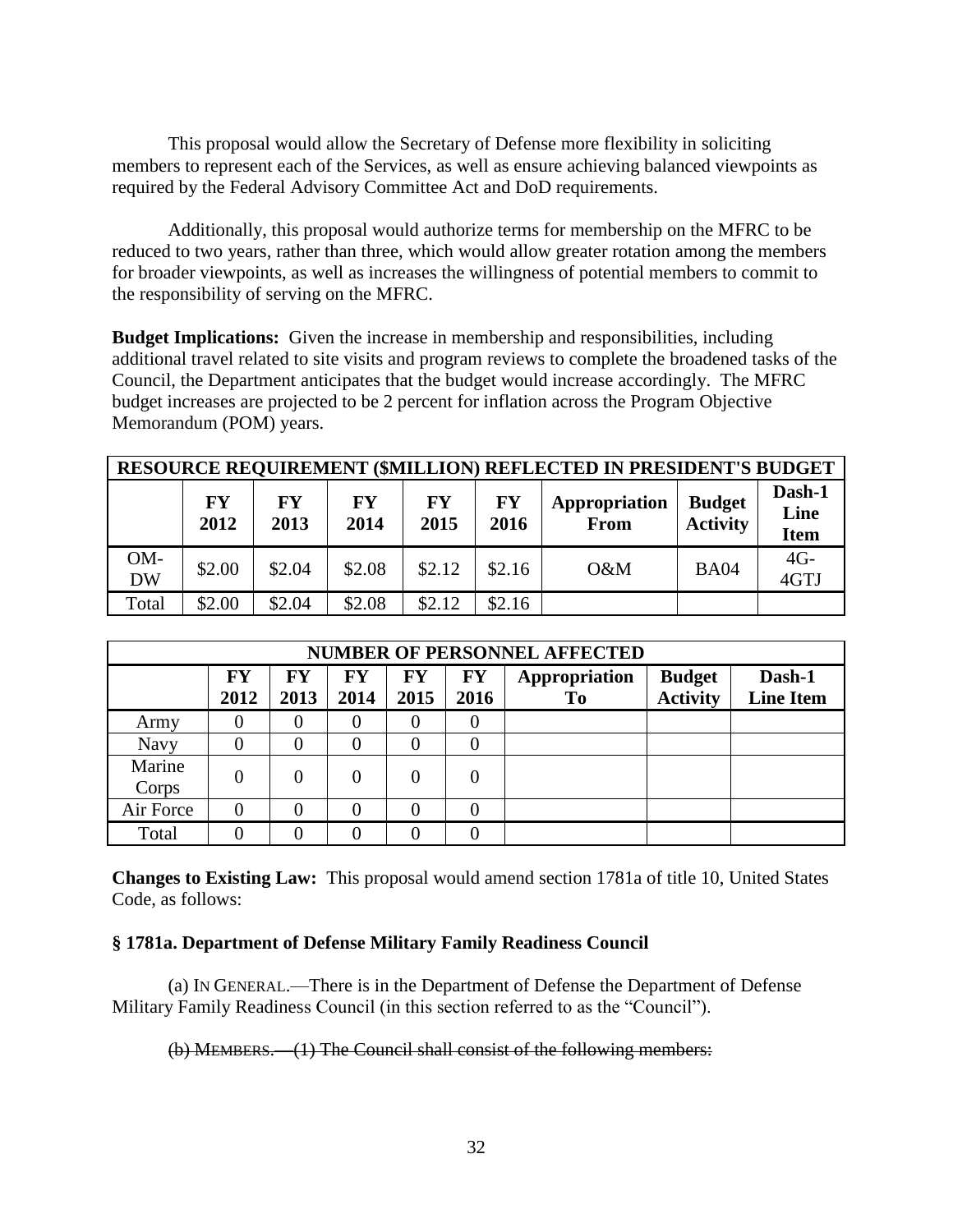(A) The Under Secretary of Defense for Personnel and Readiness or designee, who shall serve as chair of the Council.

(B) One representative of each of the Army, Navy, Marine Corps, and Air Force, who shall be appointed by the Secretary of Defense.

(C) In addition to the representatives appointed under subparagraph (B)—

(i) one representative from the Army National Guard or Air National Guard, who shall be appointed by the Secretary of Defense; and

(ii) one representative from the Army Reserve, Navy Reserve, Marine Corps Reserve, or Air Force Reserve, who shall be appointed by the Secretary of Defense.

(D) Three individuals appointed by the Secretary of Defense from among representatives of military family organizations, including military family organizations of families of members of the regular components and of families of members of the reserve components.

(E) In addition to the representatives appointed under subparagraphs (B) and (C), the senior enlisted advisors of the Army, Navy, Marine Corps, and Air Force, or the spouse of a senior enlisted member from each of the Army, Navy, Marine Corps, and Air Force.

(2) The term on the Council of the members appointed under subparagraphs (C) and (D) of paragraph (1) shall be three years. Representation on the Council required by clause (i) of paragraph (1)(C) shall rotate between the Army National Guard and Air National Guard. Representation required by clause (ii) of such paragraph shall rotate among the reserve components specified in such clause.

(b) MEMBERS.—(1) The Council shall consist of 17 members, as follows:

(A) The Under Secretary of Defense for Personnel and Readiness, who shall serve as chair of the Council and who may designate a representative to chair the council in the Under Secretary's absence.

(B) The following, who shall be appointed or designated by the Secretary of Defense:

(i) One representative of each of the Army, Navy, Marine Corps, and Air Force, each of whom may be a member of the armed force to be represented, the spouse of such a member, or the parent of such a member, and may represent either the active component or a reserve component of that armed force.

(ii) One representative of the Army National Guard or the Air National Guard, who may be a member of the National Guard, the spouse of such a member, or the parent of such a member.

(iii) One spouse of a member of each of the Army, Navy, Marine Corps, and Air Force, two of whom shall be the spouse of an active component member and two of whom shall be the spouse of a reserve component member.

(C) Three individuals appointed by the Secretary of Defense from among representatives of military family organizations, including military family organizations of families of members of the regular components and of families of members of the reserve components.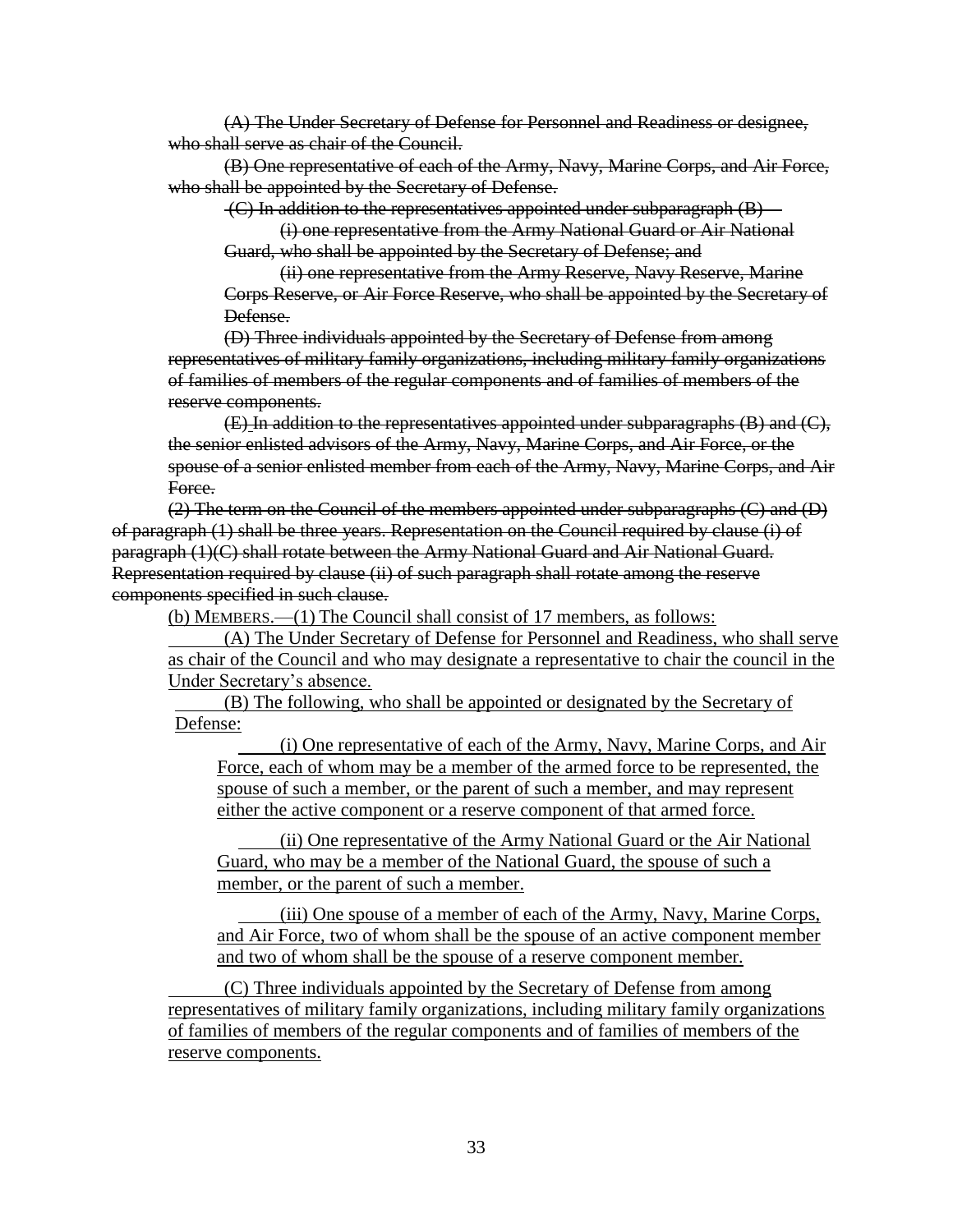(D) The senior enlisted advisor, or the spouse of a senior enlisted member, from each of the Army, Navy, Marine Corps, and Air Force.

(2)(A) The term on the Council of the members appointed or designated under clauses (i) and (iii) of subparagraph (B) of paragraph (1) shall be two years and may be renewed by the Secretary of Defense. Representation on the Council under clause (ii) of that subparagraph shall rotate between the Army National Guard and Air National Guard every two years on a calendar year basis.

(B) The term on the Council of the members appointed under subparagraph (C) of paragraph (1) shall be three years.

(c) MEETINGS.—The Council shall meet not less often than twice each year.

(d) DUTIES.—The duties of the Council shall include the following:

(1) To review and make recommendations to the Secretary of Defense regarding the policy and plans required under section 1781b of this title.

(2) To monitor requirements for the support of military family readiness by the Department of Defense.

(3) To evaluate and assess the effectiveness of the military family readiness programs and activities of the Department of Defense.

(e) ANNUAL REPORTS.—(1) Not later than February 1 each year, the Council shall submit to the Secretary of Defense and the congressional defense committees a report on military family readiness.

(2) Each report under this subsection shall include the following:

(A) An assessment of the adequacy and effectiveness of the military family readiness programs and activities of the Department of Defense during the preceding fiscal year in meeting the needs and requirements of military families.

(B) Recommendations on actions to be taken to improve the capability of the military family readiness programs and activities of the Department of Defense to meet the needs and requirements of military families, including actions relating to the allocation of funding and other resources to and among such programs and activities.

**Section 542.** Section 711 of the Consolidated Natural Resources Act of 2008 (Public Law 110-229, 122 Stat.754, 48 U.S.C. 1751) provided a Delegate to the United States House of Representatives from the Commonwealth of the Northern Mariana Islands. Citizens of the Commonwealth elect this Delegate during Federal general elections.

**\_\_\_\_\_\_\_**

This proposal would treat the Commonwealth of the Northern Mariana Islands as a "State" for purposes of the Uniformed and Overseas Citizens Absentee Voting Act (UOCAVA) and, thus, would permit absent uniformed services voters and overseas voters from the Northern Mariana Islands to use absentee registration procedures and to vote in general, special, primary, and runoff elections for the Federal office of Delegate to the House of Representatives in the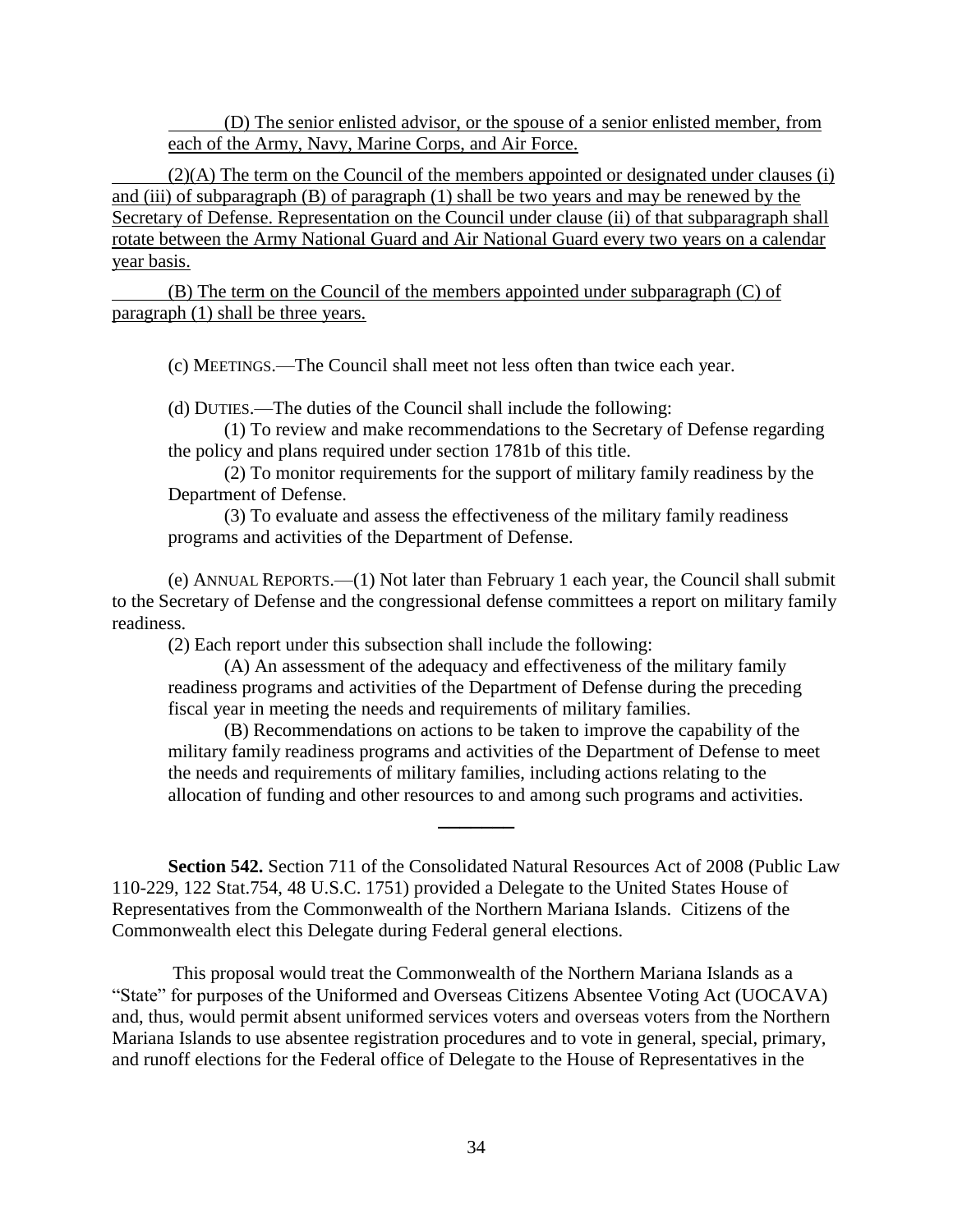same manner as provided for voters from the District of Columbia, the Commonwealth of Puerto Rico, Guam, the Virgin Islands, and American Samoa.

Under the provisions of the UOCAVA, uniformed servicemembers, members of the Merchant Marine, commissioned members of the National Oceanic and Atmospheric Administration and the Public Health Service, their voting-age dependents, and U.S. citizens residing abroad are permitted to vote by absentee ballot in Federal elections in their State of residence. UOCAVA does not currently include the Commonwealth of the Northern Mariana Islands in the definition of "State" and, therefore, excludes UOCAVA voters from the Commonwealth in the absentee voting process for Federal office. Treatment of the Commonwealth as a "State" for purposes of UOCAVA would permit absent uniformed services and overseas citizen voters from the Commonwealth to vote for the Delegate under the provisions of UOCAVA.

**Budget Implications:** This proposal would not impact the Department of Defense's budget. This proposal would permit absent uniformed services voters and overseas voters from the Northern Mariana Islands to use absentee registration procedures and to vote in general, special, primary, and runoff elections for the Federal office of Delegate to the House of Representatives*.*

**Changes to Existing Law:** This proposal would make the following changes to section 107 of the Uniformed and Overseas Citizens Absentee Voting Act:

### **SEC. 107. DEFINITIONS**.

As used in this title, the term—

(1) "absent uniformed services voter" means—

(A) a member of a uniformed service on active duty who, by reason of such active duty, is absent from the place of residence where the member is otherwise qualified to vote;

(B) a member of the merchant marine who, by reason of service in the merchant marine, is absent from the place of residence where the member is otherwise qualified to vote; and

(C) a spouse or dependent of a member referred to in subparagraph (A) or (B) who, by reason of the active duty or service of the member, is absent from the place of residence where the spouse or dependent is otherwise qualified to vote;

\* \* \* \* \* \* \*

(6) "State" means a State of the United States, the District of Columbia, the Commonwealth of Puerto Rico, Guam, the Virgin Islands, and American Samoa, and the Commonwealth of the Northern Mariana Islands;

(7) "uniformed services" means the Army, Navy, Air Force, Marine Corps, and Coast Guard, the commissioned corps of the Public Health Service, and the commissioned corps of the National Oceanic and Atmospheric Administration; and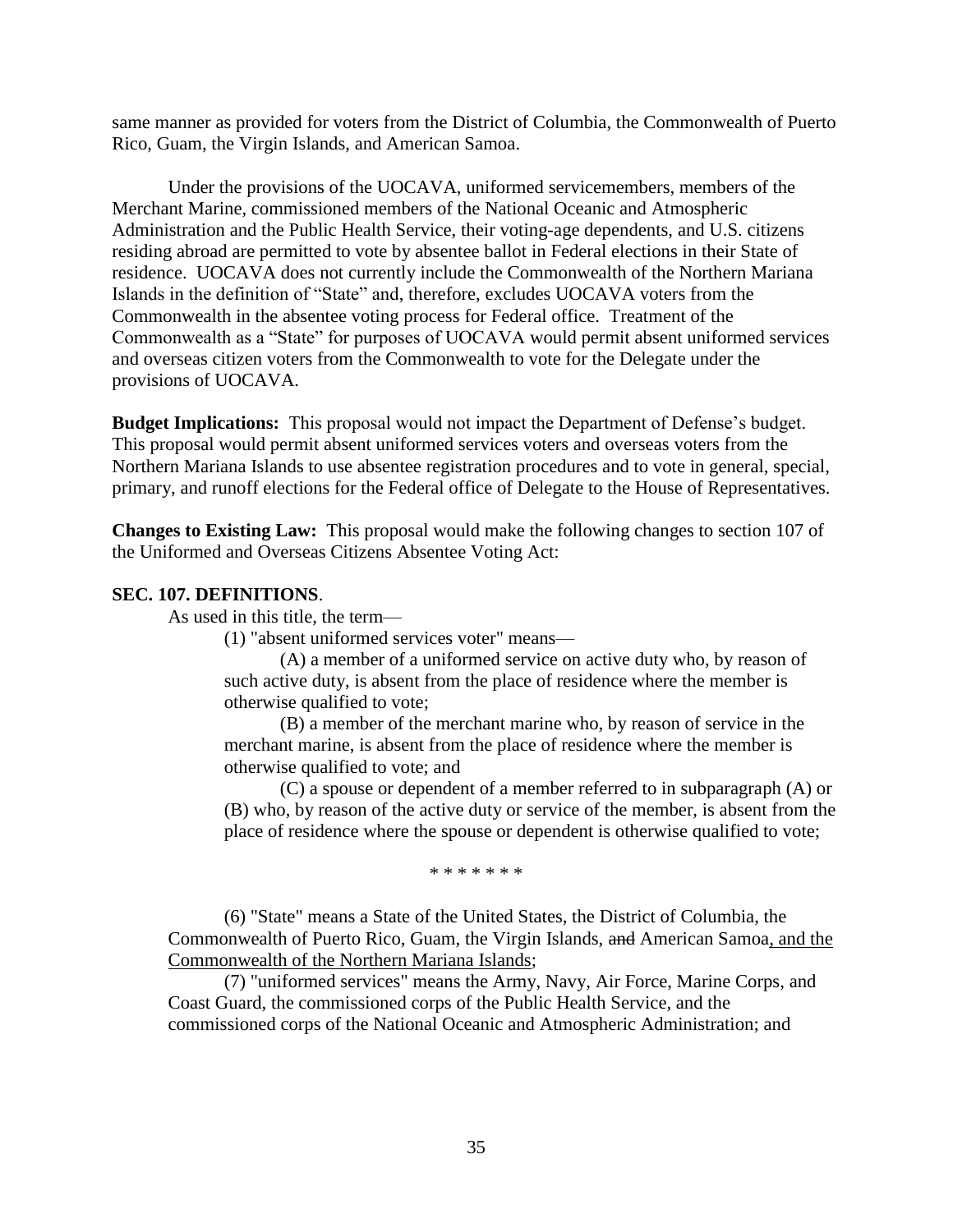(8) "United States", where used in the territorial sense, means the several States, the District of Columbia, the Commonwealth of Puerto Rico, Guam, the Virgin Islands, and American Samoa, and the Commonwealth of the Northern Mariana Islands.

**\_\_\_\_\_\_\_**

**Section 543** would specify the applicable period for a request for an absentee ballot submitted by an overseas voter covered under the Uniformed and Overseas Citizen Absentee Voting Act (UOCAVA). Under the provisions of the UOCAVA*,* members of the uniformed service and Merchant Marine, the voting-age dependents of such members, and U.S. citizens residing abroad are permitted to vote by absentee ballot in Federal elections in their State of residence

UOCAVA requires States to provide absentee ballots to uniformed service voters (and overseas voters?) for all elections held in the year in which the request was received, but does not currently specify the period of time that such request for absentee ballots received from overseas citizens is applicable. The Department of Defense believes that this omission was an oversight in the most recent changes to UOCAVA in the Military and Overseas Voter Empowerment Act (subtitle H of title V of Public Law 111-84). By adding the phrase, "or overseas voter," the duration of the request for absentee ballots would be the same for both absent uniformed services voters and overseas citizen voters.

**Budget Implications:** This proposal merely provides consistency in the absentee ballot request period valid for both uniformed service and overseas citizen voters. It has no impact on the Defense budget.

**Changes to Existing Law:** This proposal would make the following changes to section 104 of the Uniformed and Overseas Citizens Absentee Voting Act, as amended:

### **SEC. 104. PROHIBITION OF REFUSAL OF APPLICATIONS ON GROUNDS OF EARLY SUBMISSION.**

A State may not refuse to accept or process, with respect to any election for Federal office, any otherwise valid voter registration application or absentee ballot application (including the postcard form prescribed under section 101) submitted by an absent uniformed services voter or overseas voter during a calendar year on the grounds that the voter submitted the application before the first date on which the State otherwise accepts or processes such applications for that year submitted by absentee voters who are not members of the uniformed services.

**\_\_\_\_\_\_**

## **TITLE VI—COMPENSATION AND OTHER PERSONNEL BENEFITS**

**Section 601** would extend for one year, through December 31, 2012, critical recruiting and retention incentive programs for the Reserve components. Absent these incentives, the Reserve components may experience more difficulty in meeting skilled manning and strength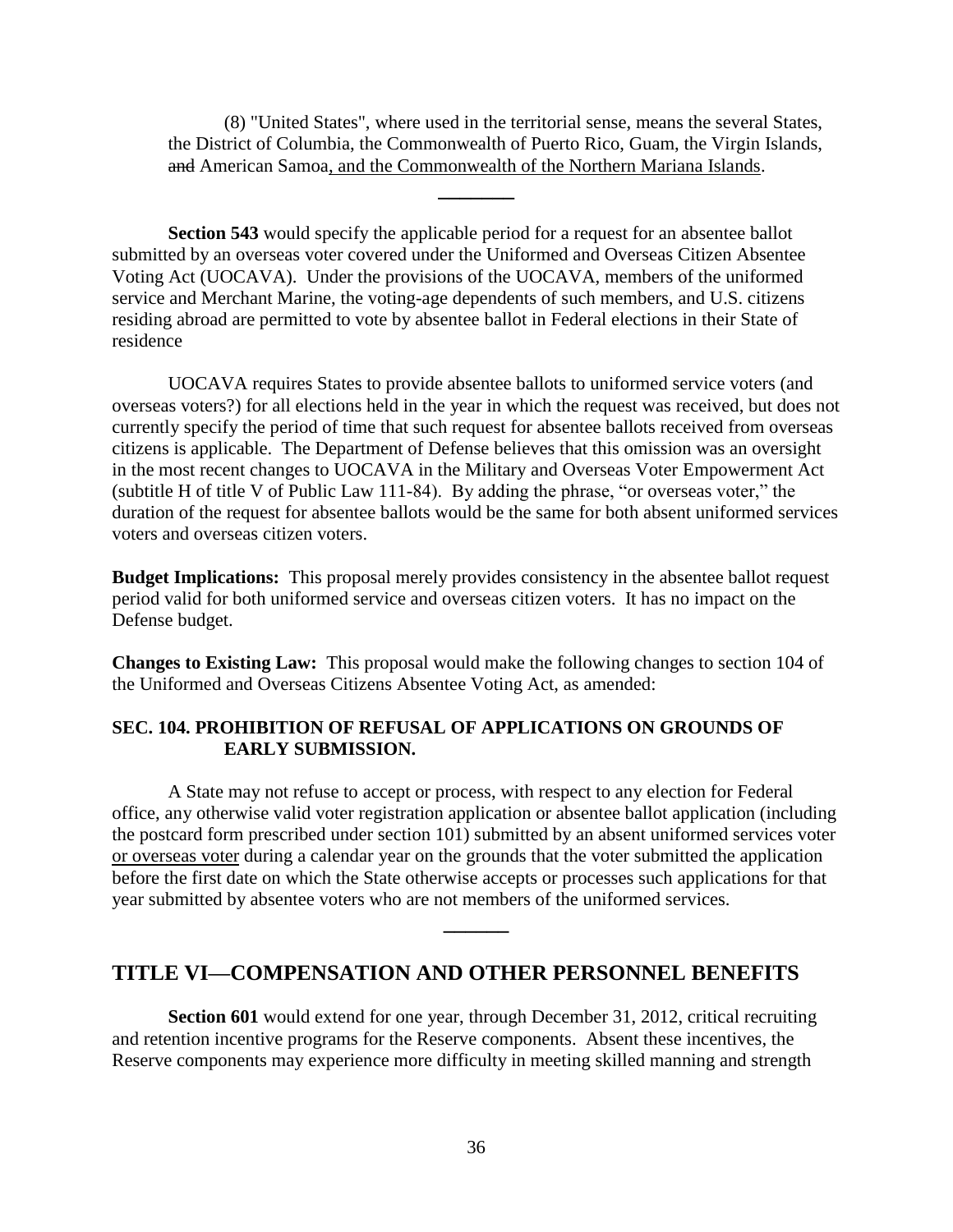requirements. The Reserve components rely heavily on their ability to recruit individuals with prior military service; approximately half of all accessions are former Service members or members who are separating from active duty. This is a high-priority recruiting market for the Reserve components because accessing individuals with prior military experience reduces training costs and retains a valuable, trained military asset. The Selected Reserve affiliation bonus and the prior service enlistment bonus provide important incentives to individuals with prior military service to serve in the Reserve components.

The special pay for enlisted members assigned to high priority units is an even more focused incentive because it specifically targets manning in units that have historically been understaffed. The Selected Reserve reenlistment bonus is necessary to help the Reserve components maintain required manning levels in skill areas with critical shortages by retaining members who currently are serving in the Selected Reserve. Extending the Ready Reserve enlistment and reenlistment bonus authorities would allow the Reserve components to target these bonuses at individuals who possess skills that are under-subscribed, but are critical in the event of mobilization.

This proposal would extend for one year, until December 31, 2012, accession and retention incentives for certain nurses, psychologists, and medical, dental and pharmacy officers. Experience shows that manning levels in these health care professional fields would be unacceptably low without these incentives, which in turn would generate substantially greater costs associated with recruiting and development of replacements. The Department of Defense and Congress have long recognized the prudence of these incentives in supporting effective personnel levels within these specialized fields.

This proposal also would extend two critical recruitment and retention incentive programs for Reserve component health care professionals. The Reserve components historically have found it challenging to meet the required manning in the health care professions. The incentive that targets health care professionals who possess a critically short skill is essential to meet required manning levels. In addition, the health professions loan repayment program has proven to be one of our most powerful recruiting tools for attracting young health professionals trained in specialty areas that are critically short in the Selected Reserve. Extending this authority is critical to the continued success of recruiting young, skilled health professionals into the Selected Reserve. Finally, this section would extend the consolidated special and incentive pay authorities in section 335 of title 37, United States Code (Special Bonus and Incentive Pay Authorities for Officers in Health Professions), to which the Department is in the process of transitioning.

This proposal would extend for one year, through December 31, 2012, accession and retention incentives for nuclear-qualified officers. These incentives enable Navy to attract and retain the qualified personnel required to maintain the operational readiness and unparalleled safety record of the nuclear-powered submarines and aircraft carriers which comprise over 40% of the combatant fleet. Due to extremely high training costs and regulatory requirements for experienced supervisors, these incentives provide the surest and most cost-effective means to maintain the required quantity and quality of these officers.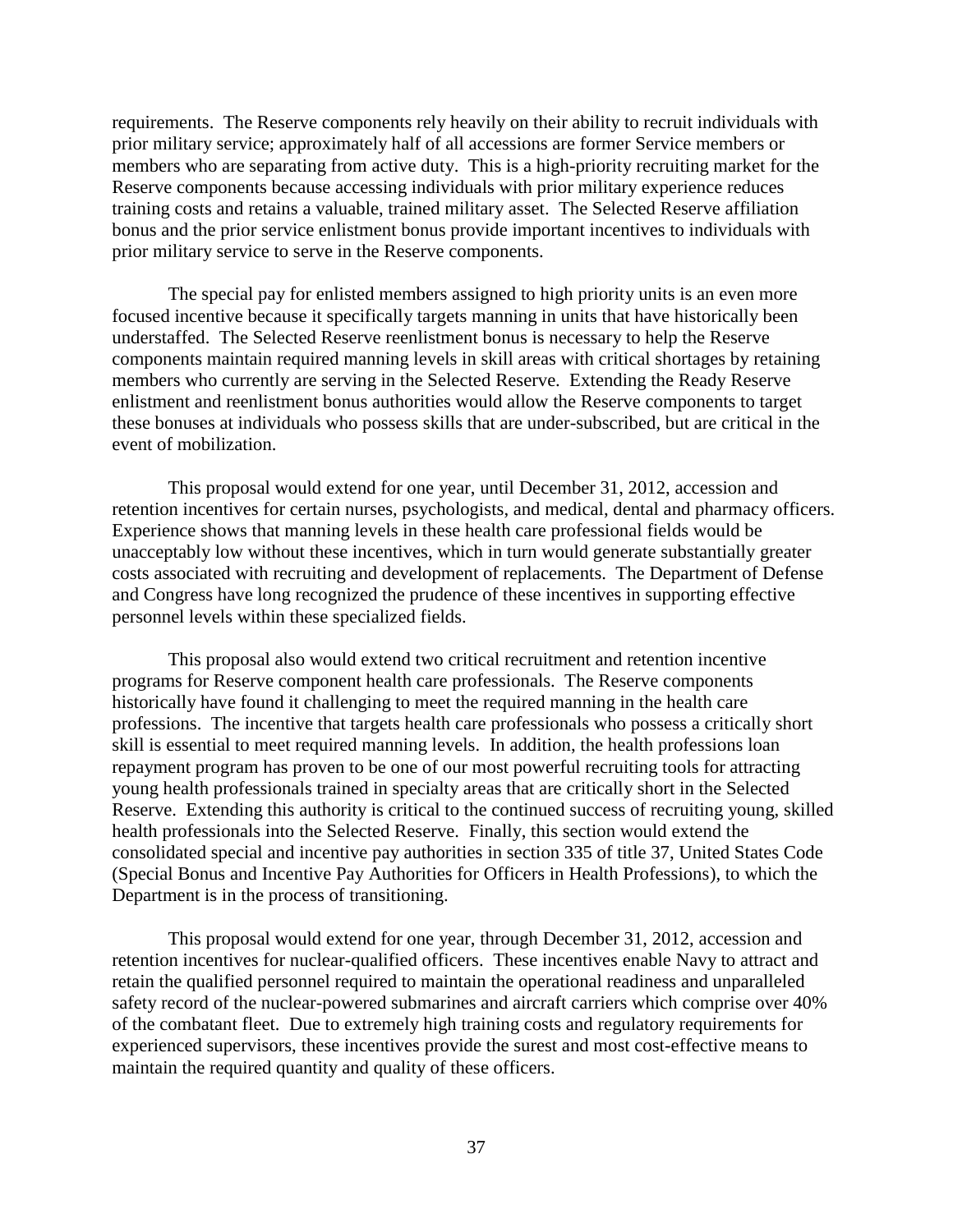The nuclear officer incentive pay (NOIP) program is structured to provide career-long retention of officers in whom the Navy has made a considerable training investment and who have continually demonstrated superior technical and management ability. The scope of the program is limited to the number of officers required to fill critical nuclear supervisory billets and eligibility is strictly limited to those officers who continue to meet competitive career milestones. The technical, leadership, and management expertise developed in the Naval Nuclear Propulsion Program (NNPP) is highly valued in the civilian workforce, which makes the retention of these officers a continuing challenge.

The NNPP retention challenge has contributed to Navy's current shortage of control grade officers (Captains, Commanders, and Lieutenant Commanders) and is the cause of the submarine community's current shortfall of 431 control grade officers. The Navy expects to achieve its submarine officer retention target for FY10 for the second time in four years. Additionally, the nuclear-trained surface warfare community continues to experience the lowest junior officer retention of any Unrestricted Line (URL) community. The Navy expects to meet its FY10 retention goal for nuclear-trained surface warfare officers. NOIP is the primary financial retention incentive for the highly skilled officers in these communities.

This proposal would extend for one year, through December 31, 2012, accession, conversion, and retention bonuses for uniformed personnel possessing or acquiring critical skills or assigned to high priority units. This includes arduous occupations, as well as those that require extremely high training and replacement costs. This section also would extend incentive pay for members in designated assignments and the bonus for transfers between the Armed Forces. It would also extend certain of the consolidated special and incentive pay authorities added to subchapter II of chapter 5 of title 37, United States Code, by the National Defense Authorization Act for Fiscal Year (FY) 2008, to which the Department will transition over the next 10 years. Experience shows that retention of members in critical skills would be unacceptably low without these incentives, which in turn would generate the substantially greater costs associated with recruiting and developing replacements. The Department of Defense and the Congress long have recognized the cost-effectiveness of financial incentives in supporting effective staffing in such critical military skills, assignments, and high priority units.

This proposal would extend for one year, through December 31, 2012, two referral bonuses. The statutory authorities for these referral bonuses provide the Secretary of Defense a flexible management tool with which to target critical skills. For example, the Army referral bonus allows the Secretary to pay a bonus to eligible individuals who refer a person who has never before served in an armed force to an Army recruiter, with payment of the bonus contingent upon the enlistment of the referred individual. Since its conception the referral program has generated over 60,000 referrals and close to 12,000 enlistment contracts. It has been highly effective at integrating the entire Army into the recruiting process.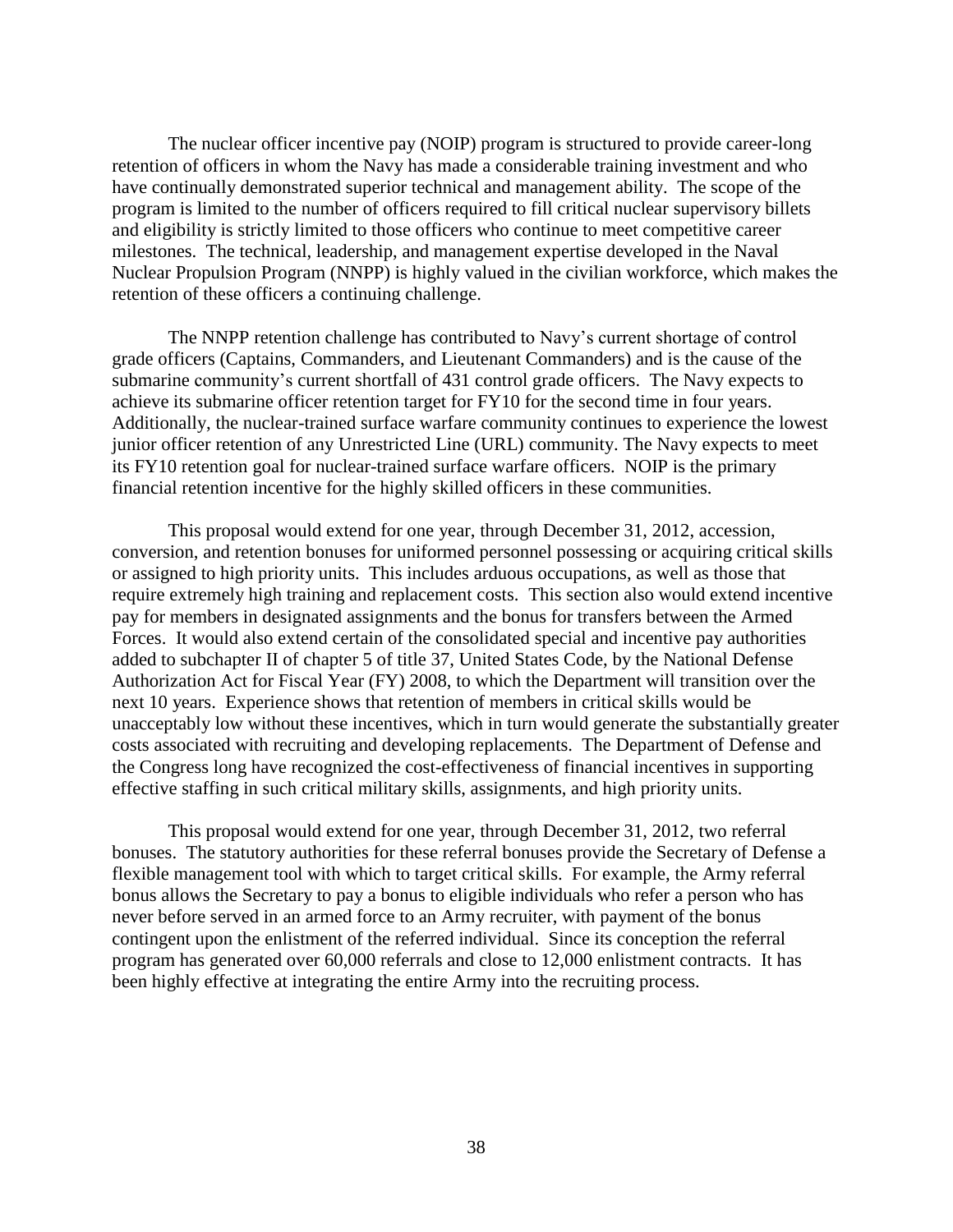## **ONE-YEAR EXTENSION AUTHORITIES FOR RESERVE FORCES:**

**Budget Implications:** This section would merely extend for another year critical recruiting and retention incentive programs the Department of Defense funds each year. The military departments already have projected expenditures of \$608.8 million each year from fiscal year (FY) 2012 through 2016 for these incentives in their budget proposals, to be funded from the Reserve Component, Military Personnel accounts. However, the cost for the extension of the income replacement provision is not budgeted by the military departments because the cost is directly tied to service for a contingency operation; thus, it will be funded by Overseas Contingency Operations funds.

|              | <b>NUMBER OF PERSONNEL AFFECTED</b> |          |                |                |                |                                                  |                                  |                            |  |  |  |  |  |  |
|--------------|-------------------------------------|----------|----------------|----------------|----------------|--------------------------------------------------|----------------------------------|----------------------------|--|--|--|--|--|--|
|              | <b>FY 2012</b>                      | FY 2013  | <b>FY 2015</b> | <b>FY 2015</b> | <b>FY 2016</b> | Appropriation<br>Tо                              | <b>Budget</b><br><b>Activity</b> | Dash-1 Line<br><b>Item</b> |  |  |  |  |  |  |
| <b>ARNG</b>  | 38,500                              | 38,500   | 38,500         | 38,500         | 38,500         | National Guard<br>Personnel, Army                | 01                               | 90                         |  |  |  |  |  |  |
| <b>USAR</b>  | 29,351                              | 29,351   | 29,351         | 29,351         | 29,351         | Reserve<br>Personnel, Army                       | 01                               | 90                         |  |  |  |  |  |  |
| <b>USNR</b>  | 4,974                               | 4,974    | 4,974          | 4,974          | 4,974          | Reserve<br>Personnel, Navy                       | 01                               | 90                         |  |  |  |  |  |  |
| <b>USMCR</b> | 1,900                               | 1,900    | 1,900          | 1,900          | 1,900          | Reserve<br>Personnel, Marine<br>Corps            | 01                               | 90                         |  |  |  |  |  |  |
| <b>ANG</b>   | 27,434                              | 27,434   | 27,434         | 27,434         | 27,434         | <b>National Guard</b><br>Personnel, Air<br>Force | 0 <sub>1</sub>                   | 90                         |  |  |  |  |  |  |
| <b>USAFR</b> | 19,100                              | 19,100   | 19,100         | 19,100         | 19,100         | Reserve<br>Personnel, Air<br>Force               | 01                               | 90                         |  |  |  |  |  |  |
| Army         | $\Omega$                            | $\Omega$ | $\Omega$       | $\Omega$       | $\Omega$       |                                                  |                                  |                            |  |  |  |  |  |  |
| Total        | 121,259                             | 121,259  | 121,259        | 121,259        | 121,259        |                                                  |                                  |                            |  |  |  |  |  |  |

|              | <b>RESOURCE REQUIREMENTS (\$MILLIONS)</b> |                   |                          |            |            |                                                  |                                  |                            |  |  |  |  |  |  |
|--------------|-------------------------------------------|-------------------|--------------------------|------------|------------|--------------------------------------------------|----------------------------------|----------------------------|--|--|--|--|--|--|
|              | FY<br>2012                                | <b>FY</b><br>2013 | FY<br>2014               | FY<br>2015 | FY<br>2016 | Appropriation<br>To -                            | <b>Budget</b><br><b>Activity</b> | Dash-1 Line<br><b>Item</b> |  |  |  |  |  |  |
| <b>ARNG</b>  | \$225                                     | \$225             | \$225                    | \$225      | \$225      | National Guard<br>Personnel, Army                | 01                               | 90                         |  |  |  |  |  |  |
| <b>USAR</b>  | \$228                                     | \$228             | \$228                    | \$228      | \$228      | Reserve<br>Personnel, Army                       | 01                               | 90                         |  |  |  |  |  |  |
| <b>USNR</b>  | \$23                                      | \$23              | \$23                     | \$23       | \$23       | Reserve<br>Personnel, Navy                       | 01                               | 90                         |  |  |  |  |  |  |
| <b>USMCR</b> | \$3.6                                     | \$3.6             | \$3.6                    | \$3.6      | \$3.6      | Reserve<br>Personnel, Marine<br>Corps            | 01                               | 90                         |  |  |  |  |  |  |
| <b>ANG</b>   | \$73                                      | \$73              | \$73                     | \$73       | \$73       | <b>National Guard</b><br>Personnel, Air<br>Force | 01                               | 90                         |  |  |  |  |  |  |
| <b>USAFR</b> | \$53.2                                    | \$53.2            | \$53.2                   | \$53.2     | \$53.2     | Reserve<br>Personnel, Air<br>Force               | 01                               | 90                         |  |  |  |  |  |  |
| Army         | \$1.895                                   | $- -$             | $\overline{\phantom{m}}$ | $- -$      | --         | MILPERS, Army                                    | 6                                | 212                        |  |  |  |  |  |  |
| Total        | \$601.7                                   | \$605.8           | \$605.8                  | \$605.8    | \$605.8    |                                                  |                                  |                            |  |  |  |  |  |  |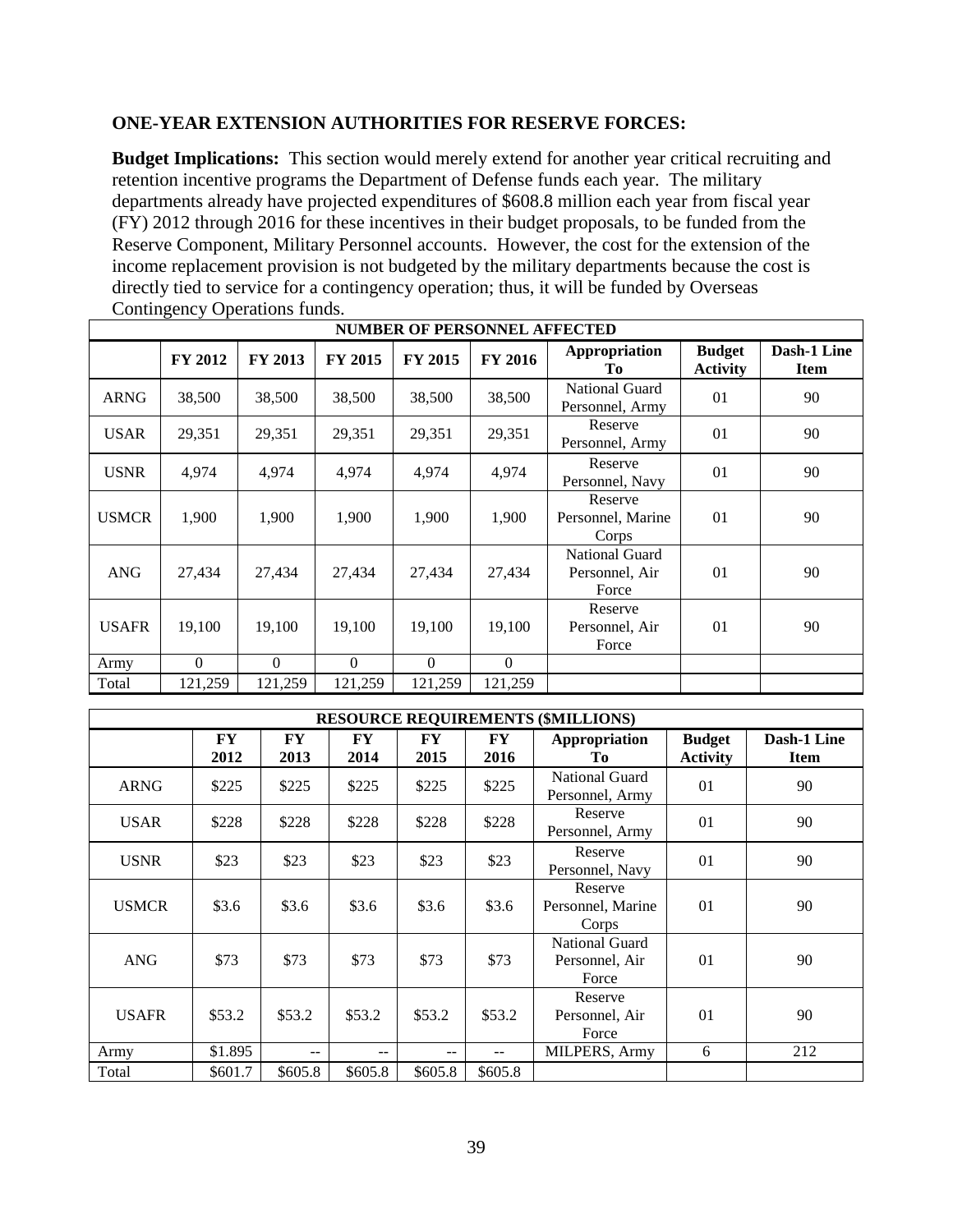## **ONE-YEAR EXTENSION OF CERTAIN BONUS AND SPECIAL PAY AUTHORITIES FOR CERTAIN HEALTH CARE PROFESSIONALS:**

**Budget Implications:** This section would merely extend for another year critical accession and retention incentive programs the military departments fund each year. The military departments already have projected expenditures for these incentives and programmed them via budget proposals. The military departments have projected expenditures of \$170.1 million each year from fiscal year (FY) 2012 through 2016 for these incentives in their budget proposals, to be funded from the Military Personnel accounts.

| <b>NUMBER OF PERSONNEL AFFECTED</b> |            |            |            |            |            |            |                     |                                  |                        |  |  |  |  |
|-------------------------------------|------------|------------|------------|------------|------------|------------|---------------------|----------------------------------|------------------------|--|--|--|--|
|                                     | FY<br>2012 | FY<br>2013 | FY<br>2014 | FY<br>2015 | FY<br>2016 | FY<br>2017 | Appropriation<br>Tо | <b>Budget</b><br><b>Activity</b> | <b>Line Item</b>       |  |  |  |  |
| Army $*$                            | 634        | 634        | 634        | 634        | 634        | 634        | MILPERS,<br>Army    | 01                               | 40 (for $01$ );<br>120 |  |  |  |  |
| Army*<br>Res                        | 3,398      | 3,398      | 3,398      | 3,398      | 3,398      | 3,398      | RESPERS,<br>Army    | 01                               | 120                    |  |  |  |  |
| Navy*                               | 1,136      | 1,136      | 1,136      | 1,136      | 1,136      | 1,136      | MILPERS,<br>Navy;   | 01                               | 40 (for $01$ );<br>120 |  |  |  |  |
| Navy<br>Res*                        | 486        | 489        | 489        | 489        | 489        | 489        | RESPERS, Navy       | 01                               | 120                    |  |  |  |  |
| Marine<br>Corps                     | $\Omega$   | $\theta$   | $\Omega$   | $\theta$   | $\Omega$   | $\Omega$   | N/A                 | N/A                              | N/A                    |  |  |  |  |
| $Air*$<br>Force                     | 3,023      | 3,023      | 3,023      | 3,023      | 3,023      | 3,023      | MILPERS, AF         | 01                               | $40$ (for 01)          |  |  |  |  |
| AF<br>Res*                          | 626        | 626        | 626        | 626        | 626        | 626        | <b>RESPERS, AF</b>  | 01                               | 120                    |  |  |  |  |
| Total                               | 9.303      | 9,303      | 9.303      | 9.303      | 9,303      | 9,303      |                     |                                  |                        |  |  |  |  |

|                        | <b>RESOURCE REQUIREMENTS (\$MILLIONS)</b> |            |            |            |            |            |                       |                                  |                       |  |  |  |  |  |
|------------------------|-------------------------------------------|------------|------------|------------|------------|------------|-----------------------|----------------------------------|-----------------------|--|--|--|--|--|
|                        | <b>FY</b><br>2012                         | FY<br>2013 | FY<br>2014 | FY<br>2015 | FY<br>2016 | FY<br>2017 | Appropriation<br>Tо   | <b>Budget</b><br><b>Activity</b> | Line<br><b>Item</b>   |  |  |  |  |  |
| Army*                  | \$14.5                                    | \$14.5     | \$14.5     | \$14.5     | \$14.5     | \$14.5     | MILPERS, Army;        | 01                               | $40$ (for<br>01); 120 |  |  |  |  |  |
| $Army*$<br>Res         | \$57.7                                    | \$57.7     | \$57.7     | \$57.7     | \$57.7     | \$57.7     | RESPERS, Army         | 01                               | 120                   |  |  |  |  |  |
| Navy*                  | \$18.1                                    | \$18.1     | \$18.1     | \$18.1     | \$18.1     | \$18.1     | MILPERS, Navy;        | 01                               | $40$ (for<br>01); 120 |  |  |  |  |  |
| <b>Navy</b><br>$Res^*$ | \$9.6                                     | \$9.6      | \$9.6      | \$9.6      | \$9.6      | \$9.6      | RESPERS, Navy         | 01                               | 120                   |  |  |  |  |  |
| Marine<br>Corps        | \$0                                       | \$0        | \$0        | \$0        | \$0        | \$0        | N/A                   | N/A                              | N/A                   |  |  |  |  |  |
| Air*<br>Force          | \$50.2                                    | \$50.2     | \$50.2     | \$50.2     | \$50.2     | \$50.2     | MILPERS, Air<br>Force | 01                               | $40$ (for<br>01)      |  |  |  |  |  |
| AF<br>$Res^*$          | \$20.0                                    | \$20.0     | \$20.0     | \$20.0     | \$20.0     | \$20.0     | <b>RESPERS, AF</b>    | 01                               | 120                   |  |  |  |  |  |
| Total                  | \$170.1                                   | \$170.1    | \$170.1    | \$170.1    | \$170.1    | \$170.1    |                       |                                  |                       |  |  |  |  |  |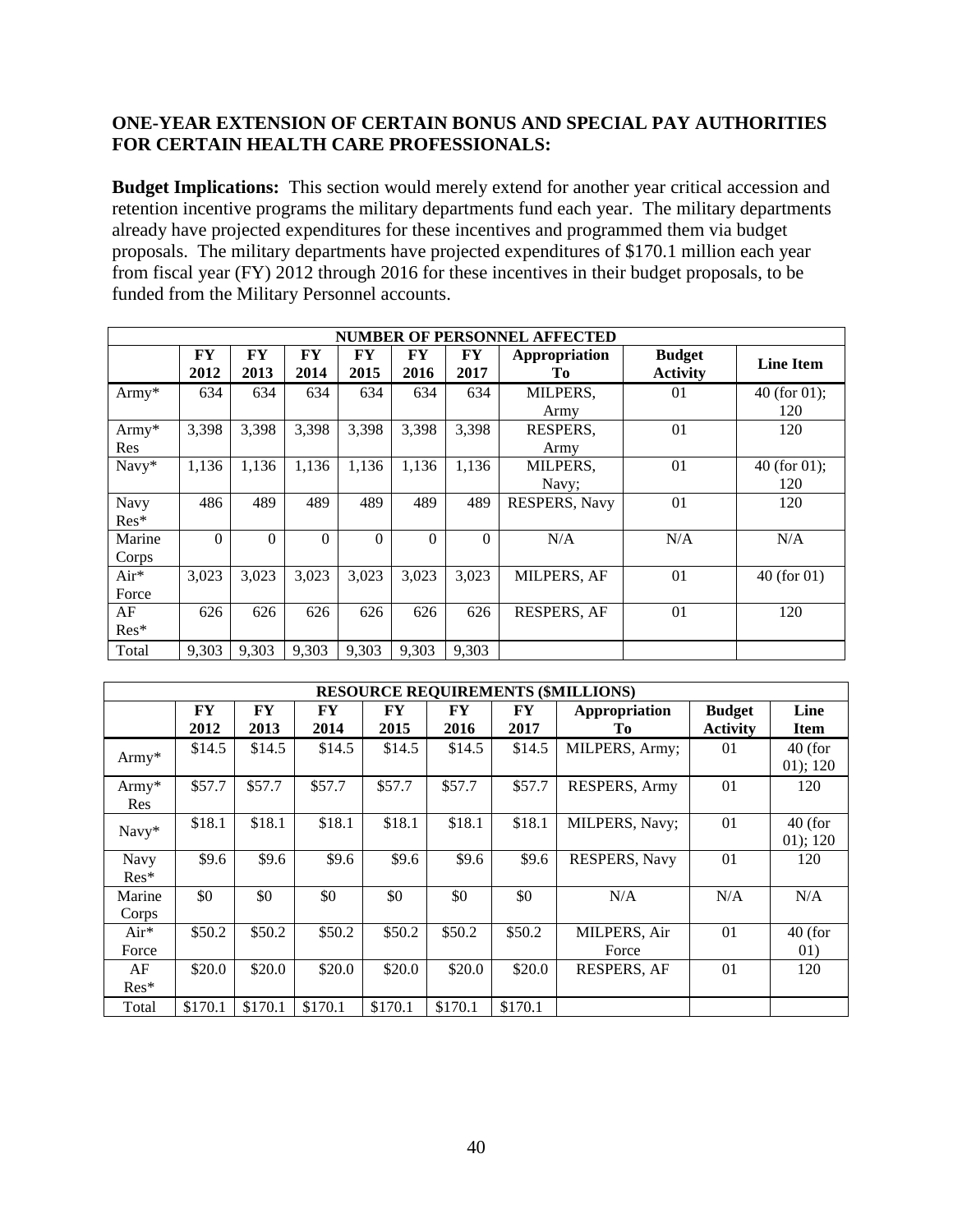## **ONE-YEAR EXTENSION OF SPECIAL PAY AND BONUS AUTHORITIES FOR NUCLEAR OFFICERS:**

**Budget Implications:** This section would merely extend for another year the critical accession and retention incentive programs the Navy funds each year. The Navy has already projected expenditures for these incentives and programmed them into budget proposals. The Navy has projected expenditures of about \$73 million each year, to be funded from their Military Personnel account, to account for new and renegotiated contracts to be executed each year from FY 2012 through 2016. The Army and Air Force are not authorized in the statute to pay these bonuses.

|                 | <b>NUMBER OF PERSONNEL AFFECTED</b>                                                                                                                |          |          |          |          |          |                      |            |                                                   |  |  |  |  |  |  |
|-----------------|----------------------------------------------------------------------------------------------------------------------------------------------------|----------|----------|----------|----------|----------|----------------------|------------|---------------------------------------------------|--|--|--|--|--|--|
|                 | FY<br>FY<br>FY<br>Appropriation<br><b>FY</b><br><b>Budget</b><br>FY<br>FY<br>2012<br>2013<br>2014<br>2015<br>2016<br>2017<br><b>Activity</b><br>Tо |          |          |          |          |          |                      |            | <b>Line Item</b>                                  |  |  |  |  |  |  |
| Army            | 0                                                                                                                                                  | 0        | 0        | 0        |          | $\Omega$ | N/A                  | N/A        | N/A                                               |  |  |  |  |  |  |
| Navy*           | 2,418                                                                                                                                              | 2,418    | 2,440    | 2,449    | 2,449    | 2,449    | <b>MILPERS, Navy</b> | 01, 02, 03 | 40 (for $01$ );<br>90 (for 02);<br>$110$ (for 03) |  |  |  |  |  |  |
| Marine<br>Corps | $\Omega$                                                                                                                                           | $\Omega$ | 0        | 0        | 0        | $\Omega$ | N/A                  | N/A        | N/A                                               |  |  |  |  |  |  |
| Air<br>Force    | $\Omega$                                                                                                                                           | $\Omega$ | $\theta$ | $\Omega$ | $\Omega$ | $\Omega$ | N/A                  | N/A        | N/A                                               |  |  |  |  |  |  |
| Total           | 2,418                                                                                                                                              | 2,418    | 2,440    | 2.449    | 2,449    | 2,449    |                      |            |                                                   |  |  |  |  |  |  |

|                 | <b>RESOURCE REQUIREMENTS (\$MILLIONS)</b>                                                                                                            |          |          |          |          |          |                         |            |                                                |  |  |  |  |  |
|-----------------|------------------------------------------------------------------------------------------------------------------------------------------------------|----------|----------|----------|----------|----------|-------------------------|------------|------------------------------------------------|--|--|--|--|--|
|                 | <b>FY</b><br>FY<br>FY<br><b>Budget</b><br>FY<br>FY<br>FY<br>Appropriation<br>2012<br>2013<br>2014<br>2015<br>2016<br>2017<br><b>Activity</b><br>From |          |          |          |          |          |                         |            | <b>Line Item</b>                               |  |  |  |  |  |
| Army            | 0                                                                                                                                                    | $\Omega$ | $\Omega$ | $\Omega$ | 0        | 0        | N/A                     | N/A        | N/A                                            |  |  |  |  |  |
| Navy*           | \$72.5                                                                                                                                               | \$72.5   | \$73.2   | \$73.2   | \$73.5   | \$73.5   | MILPERS,<br><b>Navy</b> | 01, 02, 03 | $40$ (for 01); 90<br>(for 02); 110<br>(for 03) |  |  |  |  |  |
| Marine<br>Corps | $\Omega$                                                                                                                                             | $\Omega$ | $\Omega$ | $\Omega$ | $\Omega$ | $\theta$ | N/A                     | N/A        | N/A                                            |  |  |  |  |  |
| Air<br>Force    | $\Omega$                                                                                                                                             | $\Omega$ | $\Omega$ | $\Omega$ | $\Omega$ | $\Omega$ | N/A                     | N/A        | N/A                                            |  |  |  |  |  |
| Total           | \$72.5                                                                                                                                               | \$72.5   | \$73.2   | \$73.5   | \$73.5   | \$73.5   |                         |            |                                                |  |  |  |  |  |

**\* Numbers reflect FY11 column of PB11 budget as FY12 and out have not been determined at this time.** 

## **ONE-YEAR EXTENSION OF AUTHORITIES RELATING TO PAYMENT OF REFERRAL BONUSES:**

**Budget Implications:** This section would merely extend for another year these two referral bonuses. The Army is the only military department currently using a recruitment referral bonus and it has projected expenditures for the program via its budget proposal. Specifically, the Army reserve projects expenditures of \$4.4 million each year from FY 2012 through FY 2017 for the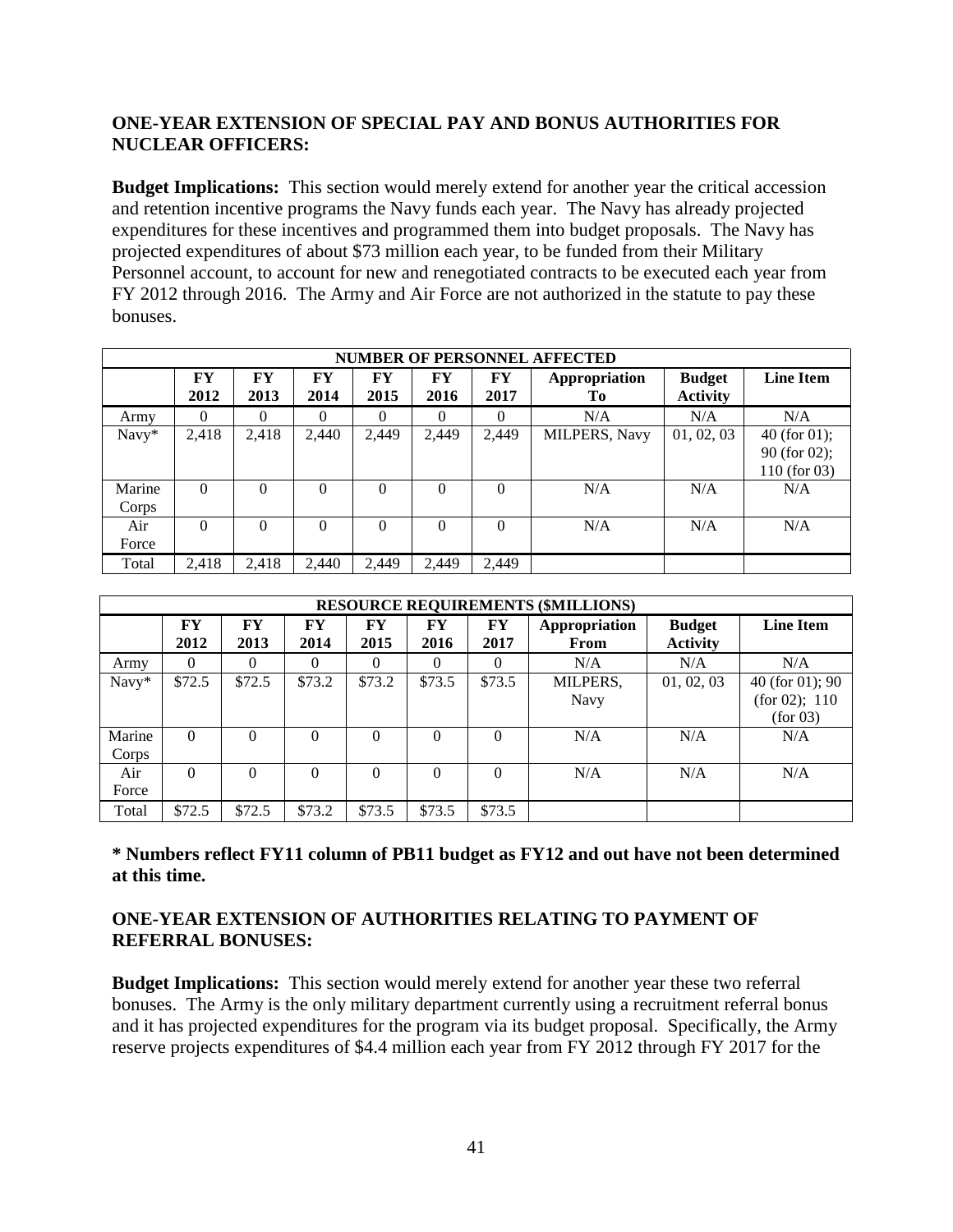referral program, to be funded from the Reserve Personnel account. None of the services are currently using the health professions referral bonus.

|                    | <b>NUMBER OF PERSONNEL AFFECTED</b>                                                                     |       |       |       |       |       |               |                                  |                  |  |  |  |  |  |
|--------------------|---------------------------------------------------------------------------------------------------------|-------|-------|-------|-------|-------|---------------|----------------------------------|------------------|--|--|--|--|--|
|                    | FY<br>FY<br>FY<br>FY<br>FY<br>Appropriation<br>FY<br>2012<br>2013<br>2014<br>2015<br>2016<br>2017<br>Tо |       |       |       |       |       |               | <b>Budget</b><br><b>Activity</b> | <b>Line Item</b> |  |  |  |  |  |
| Army               | N/A                                                                                                     | N/A   | N/A   | N/A   | N/A   | N/A   | N/A           | N/A                              | N/A              |  |  |  |  |  |
| $Army*$<br>Reserve | 2,849                                                                                                   | 2,849 | 2,849 | 2,849 | 2,849 | 2,849 | RESPERS, Army | 01                               | 90               |  |  |  |  |  |
| <b>Navy</b>        | N/A                                                                                                     | N/A   | N/A   | N/A   | N/A   | N/A   | N/A           | N/A                              | N/A              |  |  |  |  |  |
| Marine<br>Corps    | N/A                                                                                                     | N/A   | N/A   | N/A   | N/A   | N/A   | N/A           | N/A                              | N/A              |  |  |  |  |  |
| Air<br>Force       | N/A                                                                                                     | N/A   | N/A   | N/A   | N/A   | N/A   | N/A           | N/A                              | N/A              |  |  |  |  |  |
| Total              | 2.849                                                                                                   | 2.849 | 2.849 | 2.849 | 2.849 | 2.849 |               |                                  |                  |  |  |  |  |  |

| <b>RESOURCE REQUIREMENTS (\$MILLIONS)</b>                                                                                                                          |       |       |       |       |       |       |                  |     |                  |  |  |  |  |
|--------------------------------------------------------------------------------------------------------------------------------------------------------------------|-------|-------|-------|-------|-------|-------|------------------|-----|------------------|--|--|--|--|
| FY.<br>Appropriation<br>FY<br>$\mathbf{F}\mathbf{Y}$<br>FY<br>FY<br>FY<br><b>Budget</b><br>2012<br>2013<br>2017<br><b>Activity</b><br>2014<br>2015<br>2016<br>From |       |       |       |       |       |       |                  |     | <b>Line Item</b> |  |  |  |  |
| Army                                                                                                                                                               | N/A   | N/A   | N/A   | N/A   | N/A   | N/A   | N/A              | N/A | N/A              |  |  |  |  |
| $Army*$<br>Reserve                                                                                                                                                 | \$4.4 | \$4.4 | \$4.4 | \$4.4 | \$4.4 | \$4.4 | RESPERS,<br>Army |     |                  |  |  |  |  |
| Navy                                                                                                                                                               | N/A   | N/A   | N/A   | N/A   | N/A   | N/A   | N/A              | N/A | N/A              |  |  |  |  |
| Marine<br>Corps                                                                                                                                                    | N/A   | N/A   | N/A   | N/A   | N/A   | N/A   | N/A              | N/A | N/A              |  |  |  |  |
| Air<br>Force                                                                                                                                                       | N/A   | N/A   | N/A   | N/A   | N/A   | N/A   | N/A              | N/A | N/A              |  |  |  |  |
| Total                                                                                                                                                              | \$4.4 | \$4.4 | \$4.4 | \$4.4 | \$4.4 | \$4.4 |                  |     |                  |  |  |  |  |

**\* Numbers reflect FY11 column of PB11 budget as FY12 and out have not been determined at this time.** 

## **ONE-YEAR EXTENSION OF AUTHORITIES RELATING TO PAYMENT OF OTHER TITLE 37 BONUSES AND SPECIAL PAY:**

**Budget Implications:** This section would merely extend for another year critical recruiting and retention incentive programs the military departments fund each year. The military departments already have projected expenditures for these incentives and programmed them via budget proposals. Specifically, the military departments have projected expenditures of \$2.555 billion each year from FY 2012 through FY 2017 for these incentives in their budget proposals, to be funded from the Military Personnel accounts.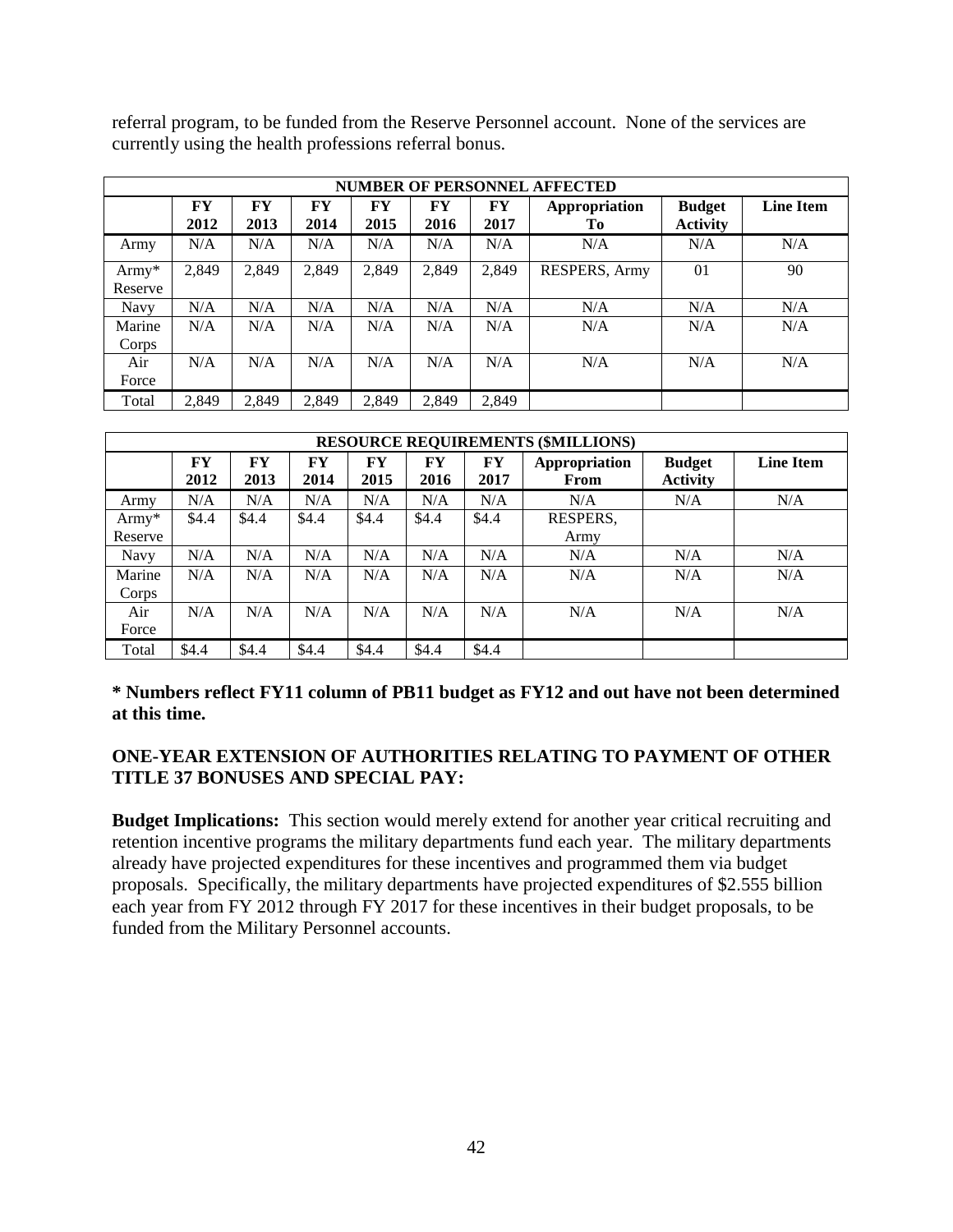|                  | <b>NUMBER OF PERSONNEL AFFECTED</b> |                   |                   |            |                   |                   |                          |                                  |                                                  |  |  |  |  |  |
|------------------|-------------------------------------|-------------------|-------------------|------------|-------------------|-------------------|--------------------------|----------------------------------|--------------------------------------------------|--|--|--|--|--|
|                  | <b>FY</b><br>2012                   | <b>FY</b><br>2013 | <b>FY</b><br>2014 | FY<br>2015 | <b>FY</b><br>2016 | <b>FY</b><br>2017 | Appropriation<br>Tо      | <b>Budget</b><br><b>Activity</b> | <b>Line Item</b>                                 |  |  |  |  |  |
| $Army*$          | 210,745                             | 210,745           | 210,745           | 210,745    | 210,745           | 210,745           | MILPERS,<br>Army         | 01, 02                           | 35 and 40<br>(for 01), 85<br>and 90 (for<br>02)  |  |  |  |  |  |
| Navy*            | 103,458                             | 103,458           | 103,458           | 103,458    | 103,458           | 103,458           | MILPERS,<br>Navy         | 01, 02                           | 35 and 40<br>(for 01); 85<br>and 90 (for<br>(02) |  |  |  |  |  |
| Marine*<br>Corps | 51,171                              | 51,171            | 51,171            | 51,171     | 51,171            | 51,171            | MILPERS,<br>Marine Corps | 01, 02                           | 35 and 40<br>(for 01); 85<br>and 90 (for<br>02)  |  |  |  |  |  |
| Air*<br>Force    | 109,271                             | 109,271           | 109,271           | 109,271    | 109,271           | 109,271           | MILPERS, Air<br>Force    | 01, 02                           | 35 and 40<br>(for 01); 85<br>and 90 (for<br>02)  |  |  |  |  |  |
| Total            | 474,645                             | 474,645           | 474,645           | 474,645    | 474,645           | 474,645           |                          |                                  |                                                  |  |  |  |  |  |

|         |           |           |           |           |           | <b>RESOURCE REQUIREMENTS (\$MILLIONS)</b> |               |                 |             |
|---------|-----------|-----------|-----------|-----------|-----------|-------------------------------------------|---------------|-----------------|-------------|
|         | FY        | FY        | <b>FY</b> | FY        | FY        | ${\bf F}{\bf Y}$                          | Appropriation | <b>Budget</b>   | Line        |
|         | 2012      | 2013      | 2014      | 2015      | 2016      | 2017                                      | Тo            | <b>Activity</b> | <b>Item</b> |
| Army*   | \$1,053.7 | \$1,053.7 | \$1,053.7 | \$1,053.7 | \$1,053.7 | \$1,053.7                                 | MILPERS,      | 01, 02          | 35 and      |
|         |           |           |           |           |           |                                           | Army          |                 | $40$ (for   |
|         |           |           |           |           |           |                                           |               |                 | 01, 85      |
|         |           |           |           |           |           |                                           |               |                 | and 90      |
|         |           |           |           |           |           |                                           |               |                 | (for 02)    |
| Navy*   | \$567.6   | \$567.6   | \$567.6   | \$567.6   | \$567.6   | \$567.6                                   | MILPERS,      | 01, 02          | 35 and      |
|         |           |           |           |           |           |                                           | Navy          |                 | $40$ (for   |
|         |           |           |           |           |           |                                           |               |                 | 01); 85     |
|         |           |           |           |           |           |                                           |               |                 | and 90      |
|         |           |           |           |           |           |                                           |               |                 | (for 02)    |
| Marine* | \$335.6   | \$335.6   | \$335.6   | \$335.6   | \$335.6   | \$335.6                                   | MILPERS,      | 01, 02          | 35 and      |
| Corps   |           |           |           |           |           |                                           | Marine Corps  |                 | $40$ (for   |
|         |           |           |           |           |           |                                           |               |                 | 01); 85     |
|         |           |           |           |           |           |                                           |               |                 | and 90      |
|         |           |           |           |           |           |                                           |               |                 | (for 02)    |
| Air*    | \$598.3   | \$598.3   | \$598.3   | \$598.3   | \$598.3   | \$598.3                                   | MILPERS, Air  | 01, 02          | 35 and      |
| Force   |           |           |           |           |           |                                           | Force         |                 | $40$ (for   |
|         |           |           |           |           |           |                                           |               |                 | 01); 85     |
|         |           |           |           |           |           |                                           |               |                 | and 90      |
|         |           |           |           |           |           |                                           |               |                 | (for 02)    |
| Total   | \$2,555.2 | \$2,555.2 | \$2,555.2 | \$2,555.2 | \$2,555.2 | \$2,555.2                                 |               |                 |             |

**\* Numbers reflect FY11 column of PB11 budget as FY12 and out have not been determined at this time.**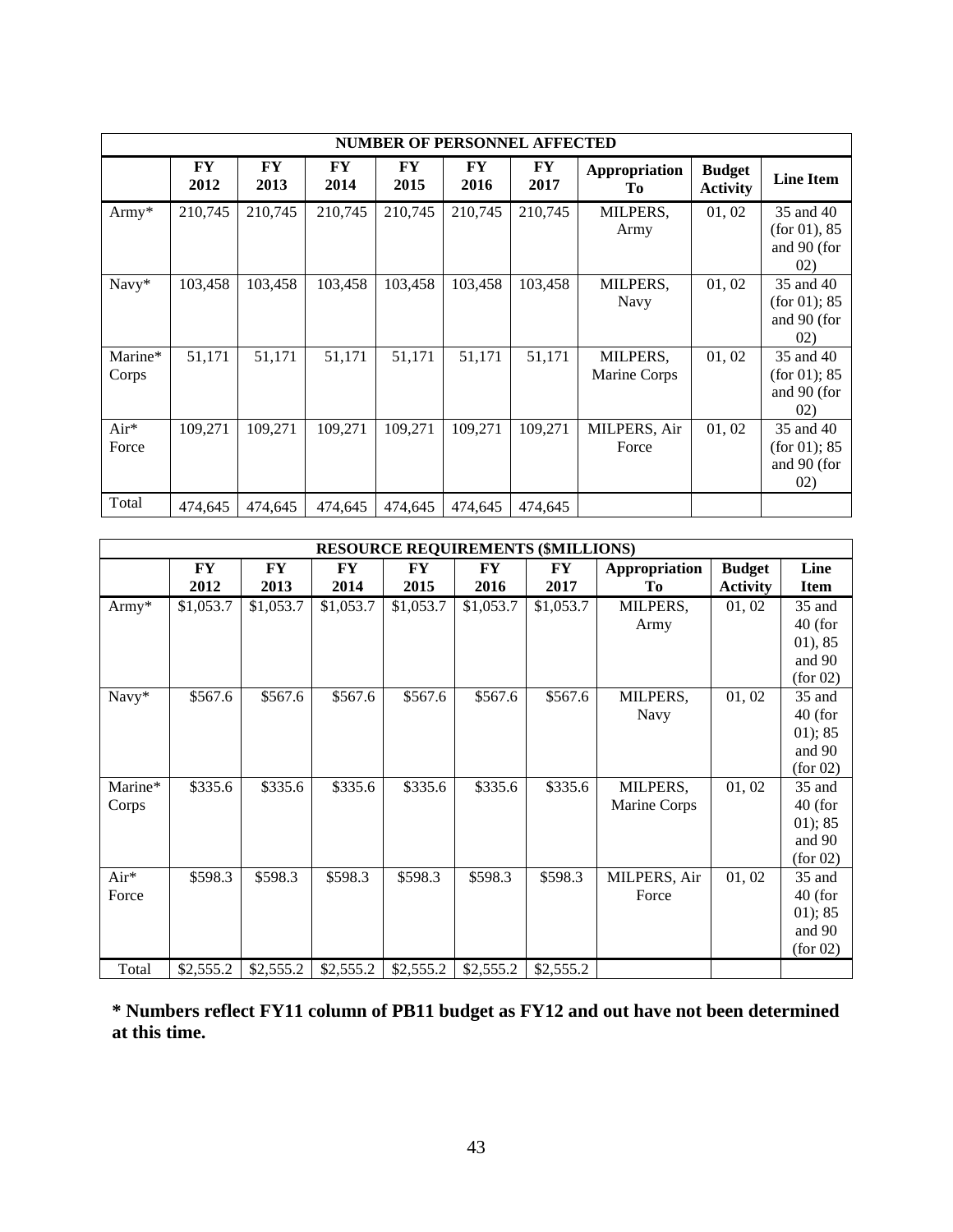### **Note: Numbers reflect initial payments for enlistment and reenlistment bonuses corresponding to personnel affected.**

**Changes to Existing Laws:** This proposal would make the following changes to sections in title 10 and title 37, United States Code:

#### **TITLE 10, UNITED STATES CODE**

### **§ 1030. Bonus to encourage Department of Defense personnel to refer persons for appointment as officers to serve in health professions**

\* \* \* \* \* \* \*

(i) DURATION OF AUTHORITY.—A bonus may not be paid under subsection (a) with respect to any referral that occurs after December 31, 2011December 31, 2012.

\* \* \* \* \* \* \*

### **§ 2130a. Financial assistance: nurse officer candidates**

(a) BONUS AUTHORIZED.—(1) A person described in subsection (b) who, during the period beginning on November 29, 1989, and ending on December 31, 2011 December 31, 2012, executes a written agreement in accordance with subsection (c) to accept an appointment as a nurse officer may, upon the acceptance of the agreement by the Secretary concerned, be paid an accession bonus of not more than \$20,000. The bonus shall be paid in periodic installments, as determined by the Secretary concerned at the time the agreement is accepted, except that the first installment may not exceed \$10,000.

(2) In addition to the accession bonus payable under paragraph (1), a person selected under such paragraph shall be entitled to a monthly stipend in an amount not to exceed the stipend rate in effect under section 2121(d) of this title for each month the individual is enrolled as a full-time student in an accredited baccalaureate degree program in nursing at a civilian educational institution by the Secretary selecting the person. The continuation bonus may be paid for not more than 24 months.

\* \* \* \* \* \* \*

## **§ 3252. Bonus to encourage Army personnel to refer persons for enlistment in the Army**

\* \* \* \* \* \* \*

(h) DURATION OF AUTHORITY.—A bonus may not be paid under subsection (a) with respect to any referral that occurs after December 31, 2011December 31, 2012.

\* \* \* \* \* \* \*

## **§ 16302. Education loan repayment program: health professions officers serving in Selected Reserve with wartime critical medical skill shortages**

\* \* \* \* \* \* \*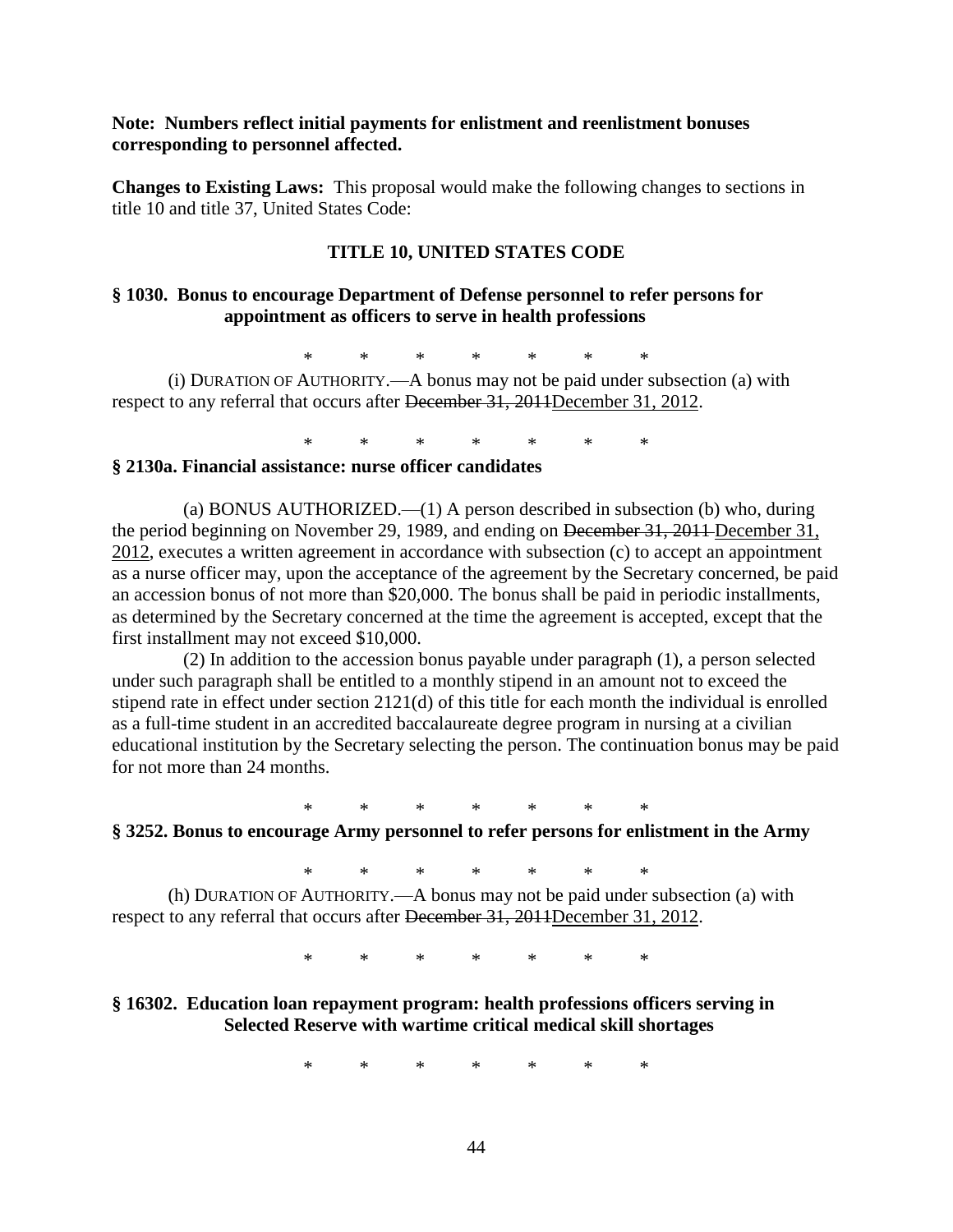(d) The authority provided in this section shall apply only in the case of a person first appointed as a commissioned officer before December 31, 2011 December 31, 2012.

## **TITLE 37, UNITED STATES CODE**

\_\_\_\_\_

#### **§ 301b. Special pay: aviation career officers extending period of active duty**

(a) BONUS AUTHORIZED.—An aviation officer described in subsection (b) who, during the period beginning on January 1, 1989, and ending on December 31, 2011December 31, 2012, executes a written agreement to remain on active duty in aviation service for at least one year may, upon the acceptance of the agreement by the Secretary concerned, be paid a retention bonus as provided in this section.

\* \* \* \* \* \* \*

#### **§ 302c-1. Special pay: accession and retention bonuses for psychologists**

\* \* \* \* \* \* \*

(f) TERMINATION OF AUTHORITY.—No agreement under subsection (a) or (b) may be entered into after <del>December 31, 2011</del> December 31, 2012.

#### **§ 302d. Special pay: accession bonus for registered nurses**

(a) ACCESSION BONUS AUTHORIZED.—(1) A person who is a registered nurse and who, during the period beginning on November 29, 1989, and ending on <del>December 31, 2011</del> December 31, 2012, executes a written agreement described in subsection (c) to accept a commission as an officer and remain on active duty for a period of not less than three years may, upon the acceptance of the agreement by the Secretary concerned, be paid an accession bonus in an amount determined by the Secretary concerned.

(2) The amount of an accession bonus under paragraph (1) may not exceed \$30,000.

\* \* \* \* \* \* \*

#### **§ 302e. Special pay: nurse anesthetists**

(a) SPECIAL PAY AUTHORIZED.—(1) An officer described in subsection (b)(1) who, during the period beginning on November 29, 1989, and ending on December 31, 2011 December 31, 2012, executes a written agreement to remain on active duty for a period of one year or more may, upon the acceptance of the agreement by the Secretary concerned, be paid incentive special pay in an amount not to exceed \$50,000 for any 12-month period.

(2) The Secretary concerned shall determine the amount of incentive special pay to be paid to an officer under paragraph (1). In determining that amount, the Secretary concerned shall consider the period of obligated service provided for in the agreement under that paragraph.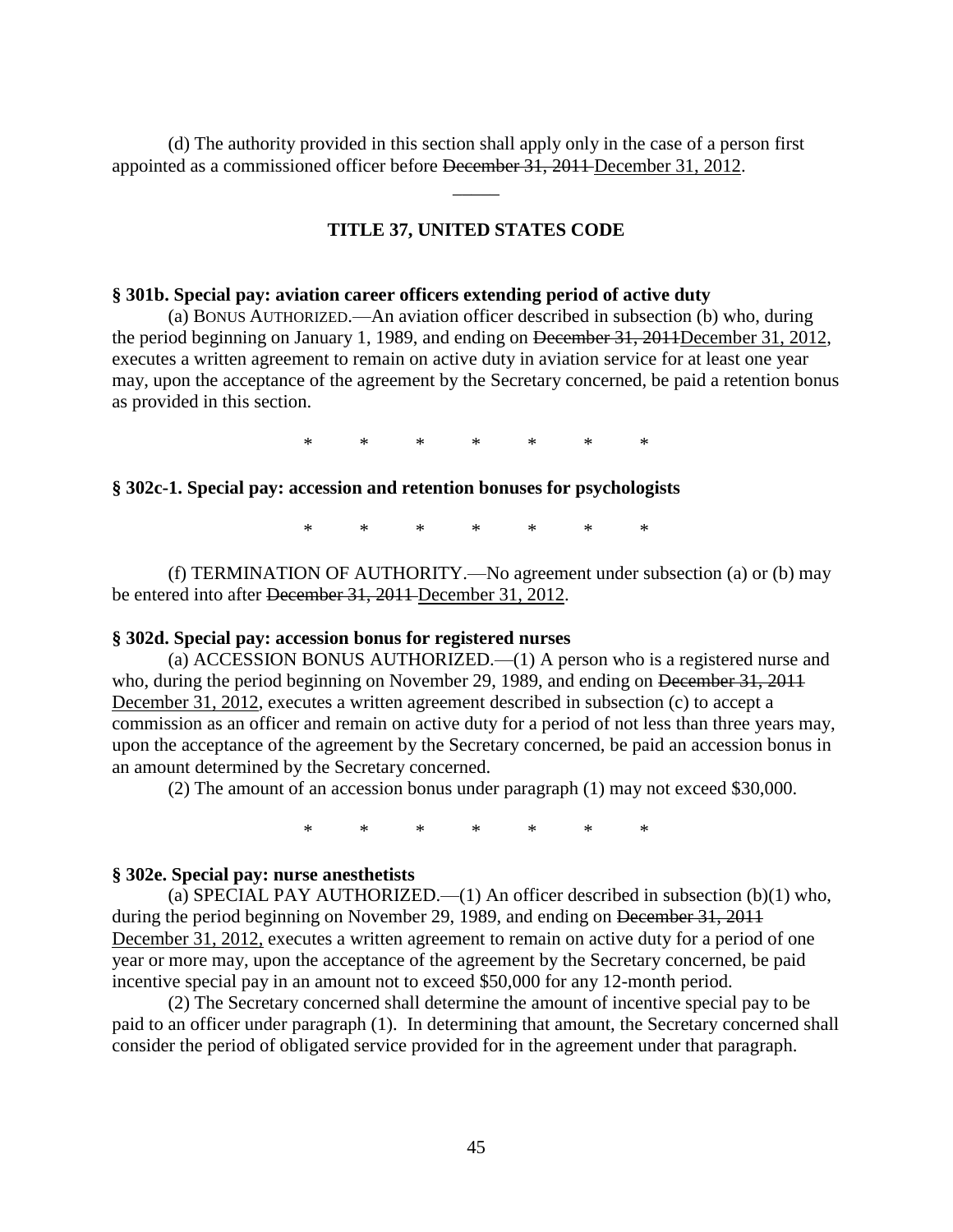## **§ 302g. Special pay: Selected Reserve health care professionals in critically short wartime specialties**

\* \* \* \* \* \* \*

(e) TERMINATION OF AGREEMENT AUTHORITY.—No agreement under this section may be entered into after December 31, 2011 December 31, 2012.

### **§ 302h. Special pay: accession bonus for dental officers**

(a) ACCESSION BONUS AUTHORIZED.—(1) A person who is a graduate of an accredited dental school and who, during the period beginning on September 23, 1996, and ending on December 31, 2011 December 31, 2012, executes a written agreement described in subsection (c) to accept a commission as an officer of the armed forces and remain on active duty for a period of not less than four years may, upon the acceptance of the agreement by the Secretary concerned, be paid an accession bonus in an amount determined by the Secretary concerned.

(2) The amount of an accession bonus under paragraph (1) may not exceed \$200,000.

\* \* \* \* \* \* \*

#### **§ 302j. Special pay: accession bonus for pharmacy officers**

(a) ACCESSION BONUS AUTHORIZED.—A person who is a graduate of an accredited pharmacy school and who, during the period beginning on October 30, 2000, and ending on <del>December 31, 2011 December 31, 2012</del>, executes a written agreement described in subsection (d) to accept a commission as an officer of a uniformed service and remain on active duty for a period of not less than 4 years may, upon acceptance of the agreement by the Secretary concerned, be paid an accession bonus in an amount determined by the Secretary concerned.

\* \* \* \* \* \* \*

### **§ 302k. Special pay: accession bonus for medical officers in critically short wartime specialties**

\* \* \* \* \* \* \*

(f) TERMINATION OF AUTHORITY.—No agreement under this section may be entered into after December 31, 2011 December 31, 2012.

## **§ 302l. Special pay: accession bonus for dental specialist officers in critically short wartime specialties**

\* \* \* \* \* \* \*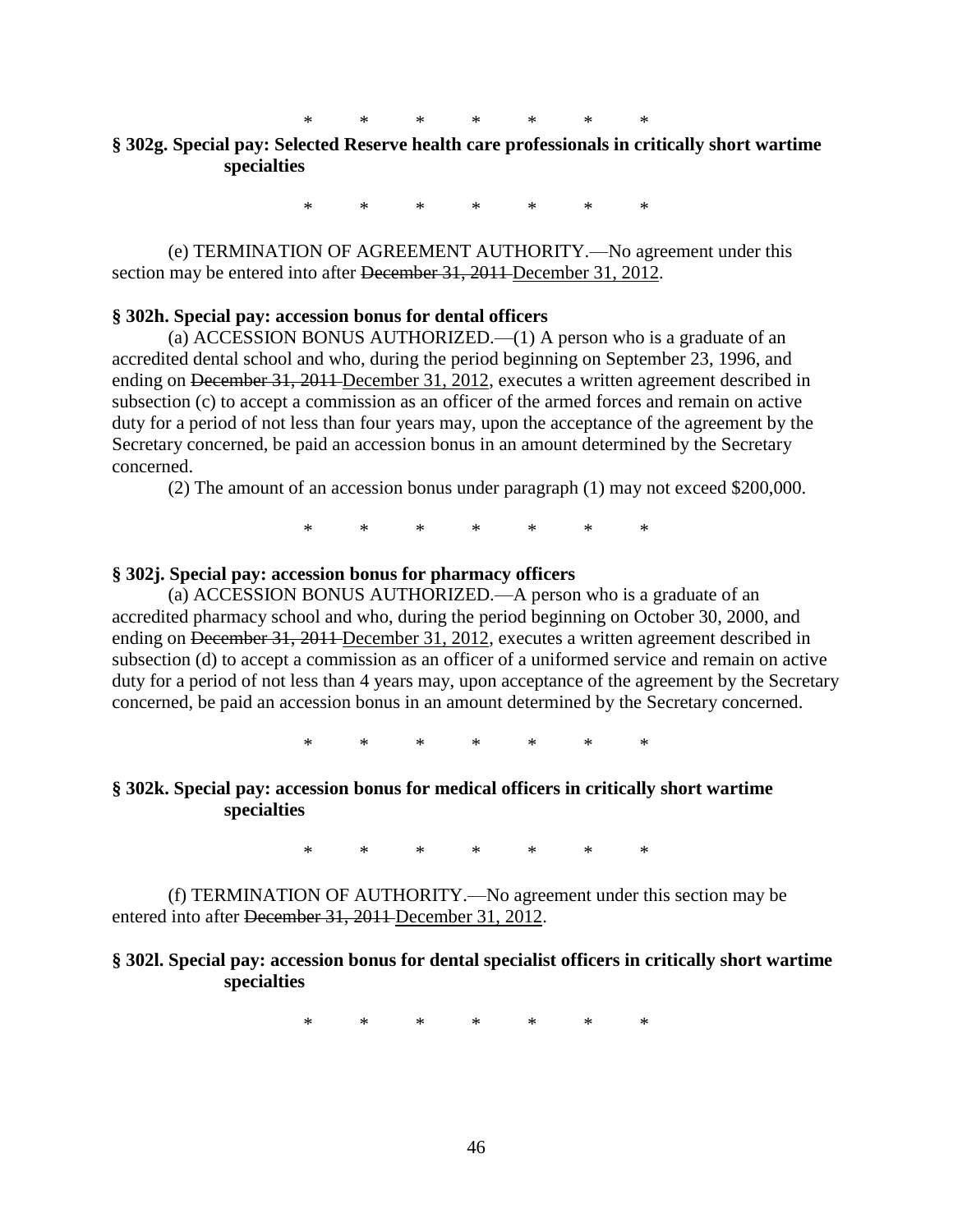(g) TERMINATION OF AUTHORITY.—No agreement under this section may be entered into after December 31, 2011 December 31, 2012.

\* \* \* \* \* \* \*

## **§ 307a. Special pay: assignment incentive pay**

\* \* \* \* \* \* \*

(g) TERMINATION OF AUTHORITY.—No agreement under this section may be entered into after December 31, 2011December 31, 2012.

#### **§ 308. Special pay: reenlistment bonus**

\* \* \* \* \* \* \*

(g) No bonus shall be paid under this section with respect to any reenlistment, or voluntary extension of an active-duty reenlistment, in the armed forces entered into after December 31, 2011December 31, 2012.

\* \* \* \* \* \* \*

#### **§ 308b. Special pay: reenlistment bonus for members of the Selected Reserve**

\* \* \* \* \* \* \*

(g) TERMINATION OF AUTHORITY.—No bonus may be paid under this section to any enlisted member who, after December 31, 2011December 31, 2012, reenlists or voluntarily extends his enlistment in a reserve component.

\* \* \* \* \* \* \* **§ 308c. Special pay: bonus for affiliation or enlistment in the Selected Reserve**

\* \* \* \* \* \* \*

(i) TERMINATION OF BONUS AUTHORITY.—No bonus may be paid under this section with respect to any agreement entered into under subsection (a) or (c) after December 31, 2011 December 31, 2012.

#### **§ 308d. Special pay: members of the Selected Reserve assigned to certain high priority units**

\* \* \* \* \* \* \*

(c) Additional compensation may not be paid under this section for inactive duty performed after December 31, 2011December 31, 2012.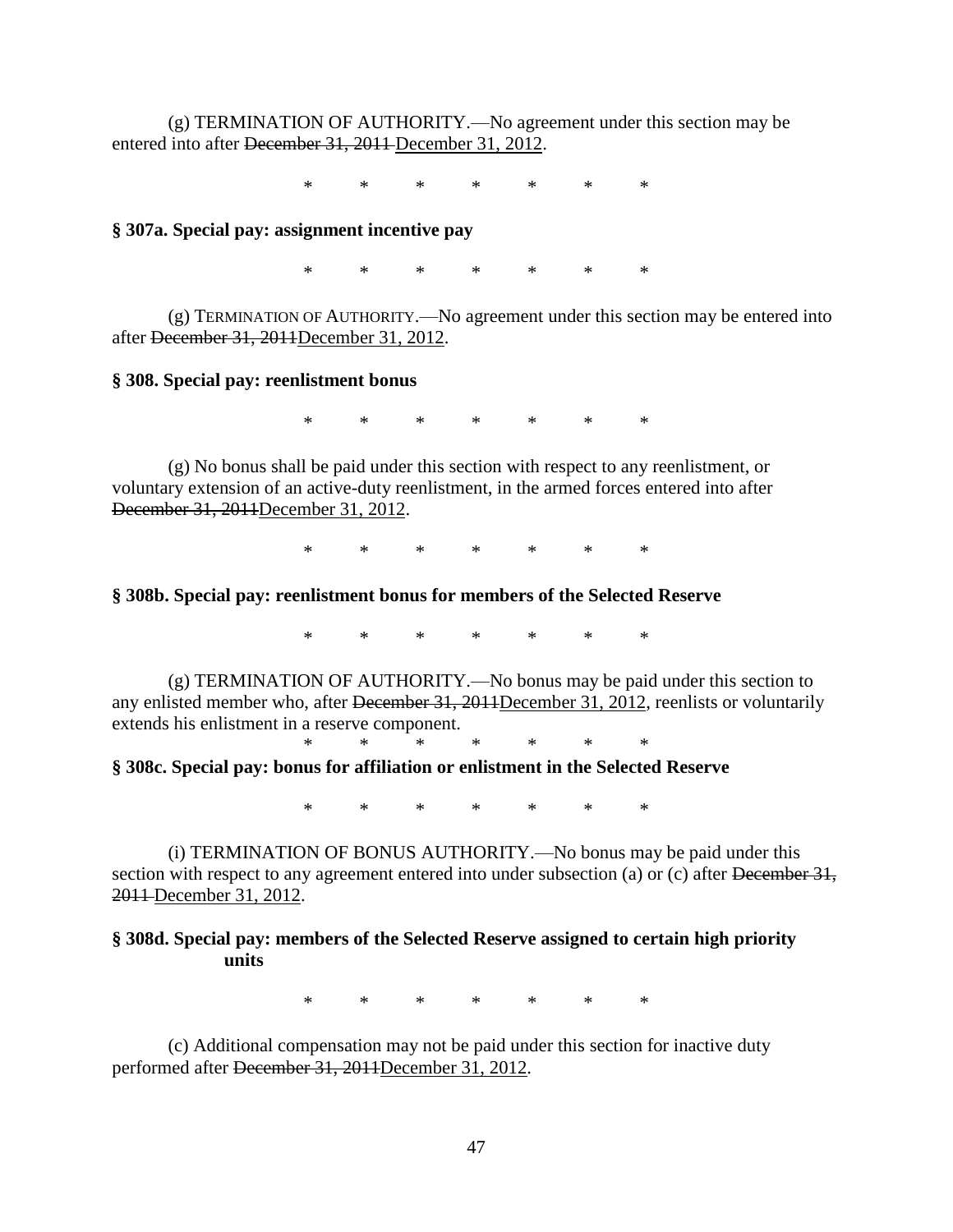## **§ 308g. Special pay: bonus for enlistment in elements of the Ready Reserve other than the Selected Reserve**

\* \* \* \* \* \* \*

(f) A bonus may not be paid under this section to any person for an enlistment—

(1) during the period beginning on October 1, 1992, and ending on September 30, 2005; or

(2) after December 31, 2011December 31, 2012.

## **§ 308h. Special pay: bonus for reenlistment, enlistment, or voluntary extension of enlistment in elements of the Ready Reserve other than the Selected Reserve**

\* \* \* \* \* \* \*

(e) TERMINATION OF AUTHORITY.—A bonus may not be paid under this section to any person for a reenlistment, enlistment, or voluntary extension of an enlistment after December 31, 2011December 31, 2011.

#### **§ 308i. Special pay: prior service enlistment bonus**

\* \* \* \* \* \* \*

(f) TERMINATION OF AUTHORITY.—No bonus may be paid under this section to any person for an enlistment after December 31, 2011December 31, 2012.

\* \* \* \* \* \* \*

**§ 309. Special pay: enlistment bonus**

\* \* \* \* \* \* \*

(e) DURATION OF AUTHORITY.—No bonus shall be paid under this section with respect to any enlistment in the armed forces made after <del>December 31, 2011</del>December 31, 2012.

\* \* \* \* \* \* \*

#### **§ 312. Special pay: nuclear-qualified officers extending period of active duty**

\* \* \* \* \* \* \*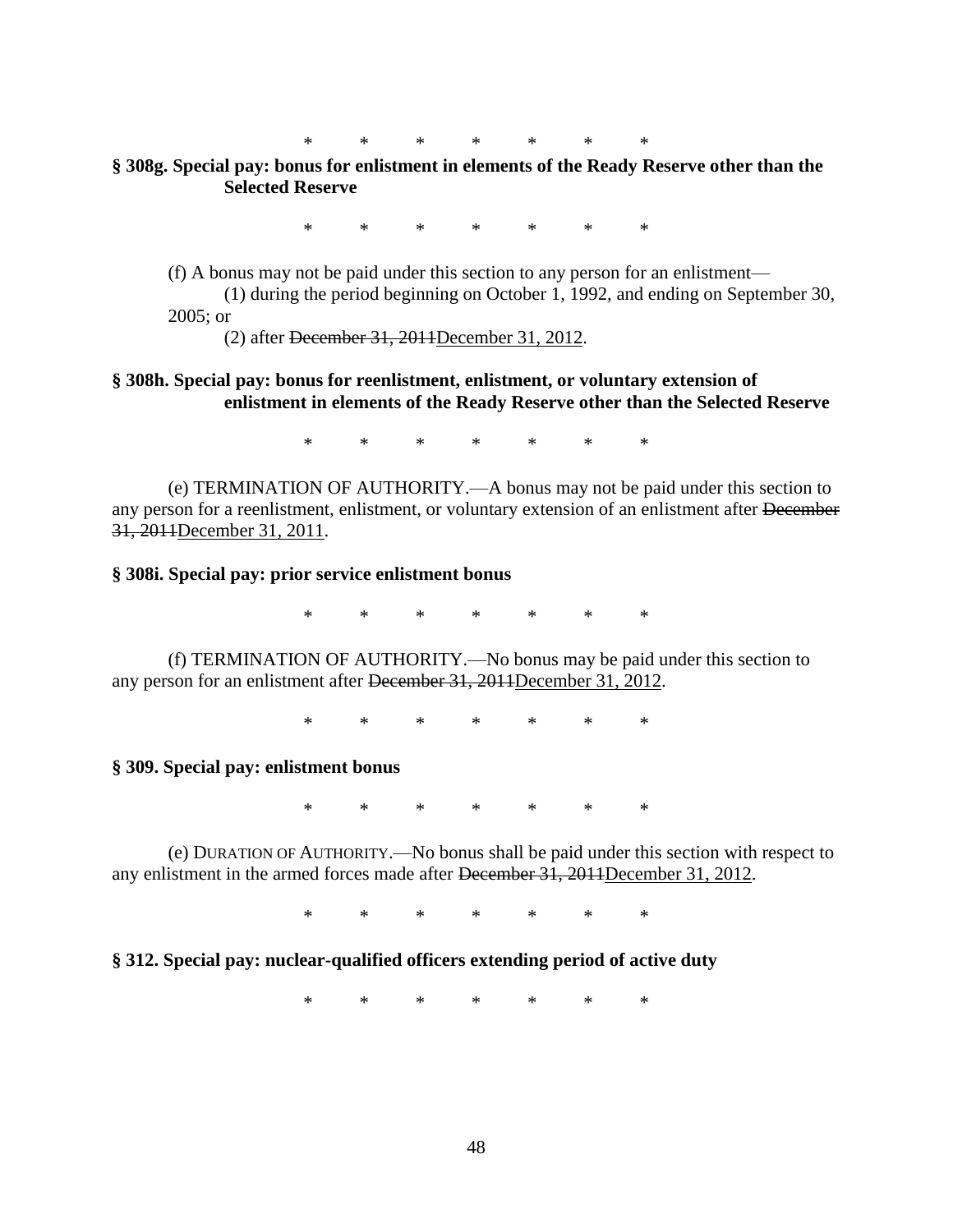(f) DURATION OF AUTHORITY.—The provisions of this section shall be effective only in the case of officers who, on or before December 31, 2011December 31, 2012 execute the required written agreement to remain in active service.

\* \* \* \* \* \* \*

## **§ 312b. Special pay: nuclear career accession bonus**

\* \* \* \* \* \* \*

(c) The provisions of this section shall be effective only in the case of officers who, on or before December 31, 2011December 31, 2012, have been accepted for training for duty in connection with the supervision, operation, and maintenance of naval nuclear propulsion plants.

#### **§ 312c. Special pay: nuclear career annual incentive bonus**

\* \* \* \* \* \* \*

(d) For the purposes of this section, a "nuclear service year" is any fiscal year beginning before December 31, 2011December 31, 2012.

\* \* \* \* \* \* \*

#### **§ 324. Special pay: accession bonus for new officers in critical skills**

\* \* \* \* \* \* \*

(g) TERMINATION OF AUTHORITY.—No agreement under this section may be entered into after December 31, 2011December 31, 2012.

\* \* \* \* \* \* \*

### **§ 326. Incentive bonus: conversion to military occupational specialty to ease personnel shortage**

\* \* \* \* \* \* \*

(g) TERMINATION OF AUTHORITY.—No agreement under this section may be entered into after December 31, 2011December 31, 2012.

## **§ 327. Incentive bonus: transfer between armed forces**

\* \* \* \* \* \* \*

(h) TERMINATION OF AUTHORITY.—No agreement under this section may be entered into after December 31, 2011December 31, 2012.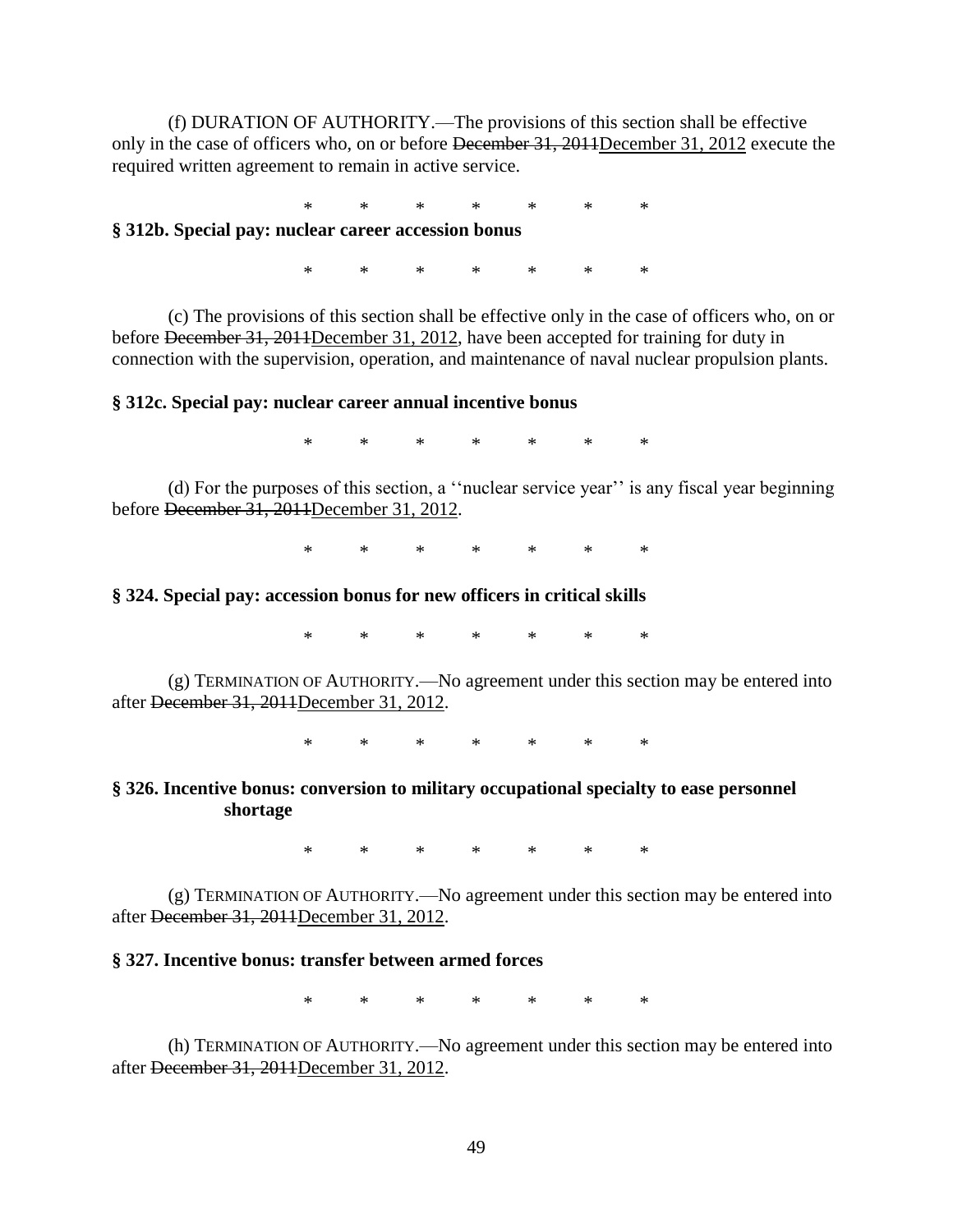#### **§ 330. Special pay: accession bonus for officer candidates**

\* \* \* \* \* \* \*

(f) TERMINATION OF AUTHORITY.—No agreement under this section may be entered into after December 31, 2011December 31, 2012.

#### **§ 331. General bonus authority for enlisted members**

\* \* \* \* \* \* \*

(h) TERMINATION OF AUTHORITY.—No agreement may be entered into under this section after December 31, 2011December 31, 2012.

#### **§ 332. General bonus authority for officers**

\* \* \* \* \* \* \*

(g) TERMINATION OF AUTHORITY.—No agreement may be entered into under this section after December 31, 2011December 31, 2012.

#### **§ 333. Special bonus and incentive pay authorities for nuclear officers**

\* \* \* \* \* \* \*

(i) TERMINATION OF AUTHORITY.—No agreement may be entered into under this section after December 31, 2011December 31, 2012.

#### **§ 334. Special aviation incentive pay and bonus authorities for officers**

\* \* \* \* \* \* \*

(i) TERMINATION OF AUTHORITY.—No agreement may be entered into under this section after December 31, 2011December 31, 2012.

#### **§ 335. Special bonus and incentive pay authorities for officers in health professions**

\* \* \* \* \* \* \*

(k) TERMINATION OF AUTHORITY.—No agreement may be entered into under this section after <del>December 31, 2011</del> December 31, 2012.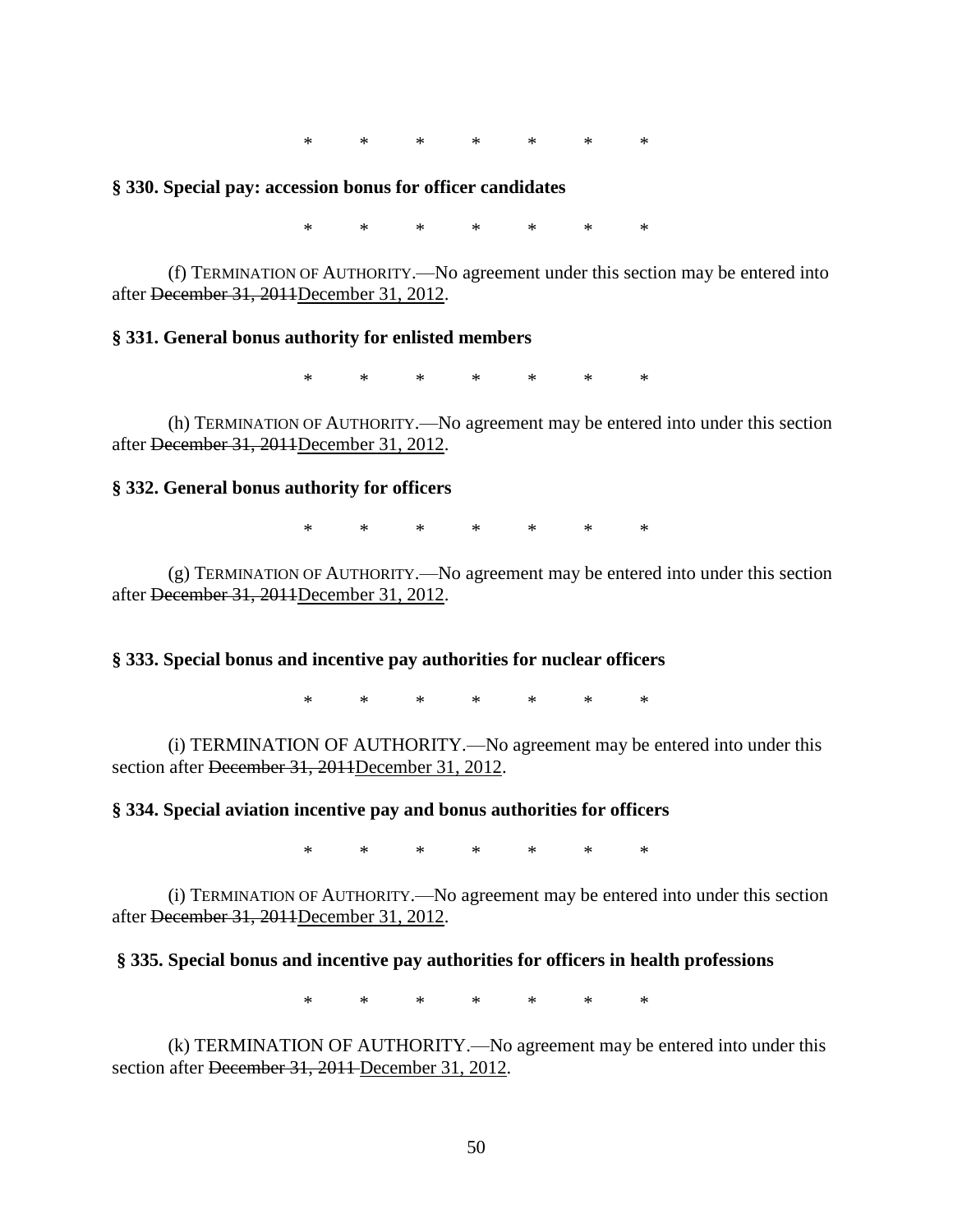#### **§ 351. Hazardous duty pay**

\* \* \* \* \* \* \*

(i) TERMINATION OF AUTHORITY.—No hazardous duty pay under this section may be paid after December 31, 2011December 31, 2012.

#### **§ 352. Assignment pay or special duty pay**

\* \* \* \* \* \* \*

(g) TERMINATION OF AUTHORITY.—No agreement may be entered into under this section after December 31, 2011December 31, 2012.

#### **§ 353. Skill incentive pay or proficiency bonus**

\* \* \* \* \* \* \*

(j) TERMINATION OF AUTHORITY.—No agreement may be entered into under this section after December 31, 2011December 31, 2012.

### **§ 355. Special pay: retention incentives for members qualified in critical military skills or assigned to high priority units**

\* \* \* \* \* \* \*

(i) TERMINATION OF BONUS AUTHORITY.—No bonus may be paid under this section with respect to any reenlistment, or voluntary extension of an enlistment, in the armed forces entered into after December 31, 2011December 31, 2012, and no agreement under this section may be entered into after that date.

\* \* \* \* \* \* \* **§ 403. Basic allowance for housing**

\* \* \* \* \* \* \*

(b)(7)(E) An increase in the rates of basic allowance for housing for an area may not be prescribed under this paragraph or continue after December 31, 2011December 31, 2012.

\* \* \* \* \* \* \*

## **§ 408a. Travel and transportation allowances: inactive duty training outside of normal commuting distances**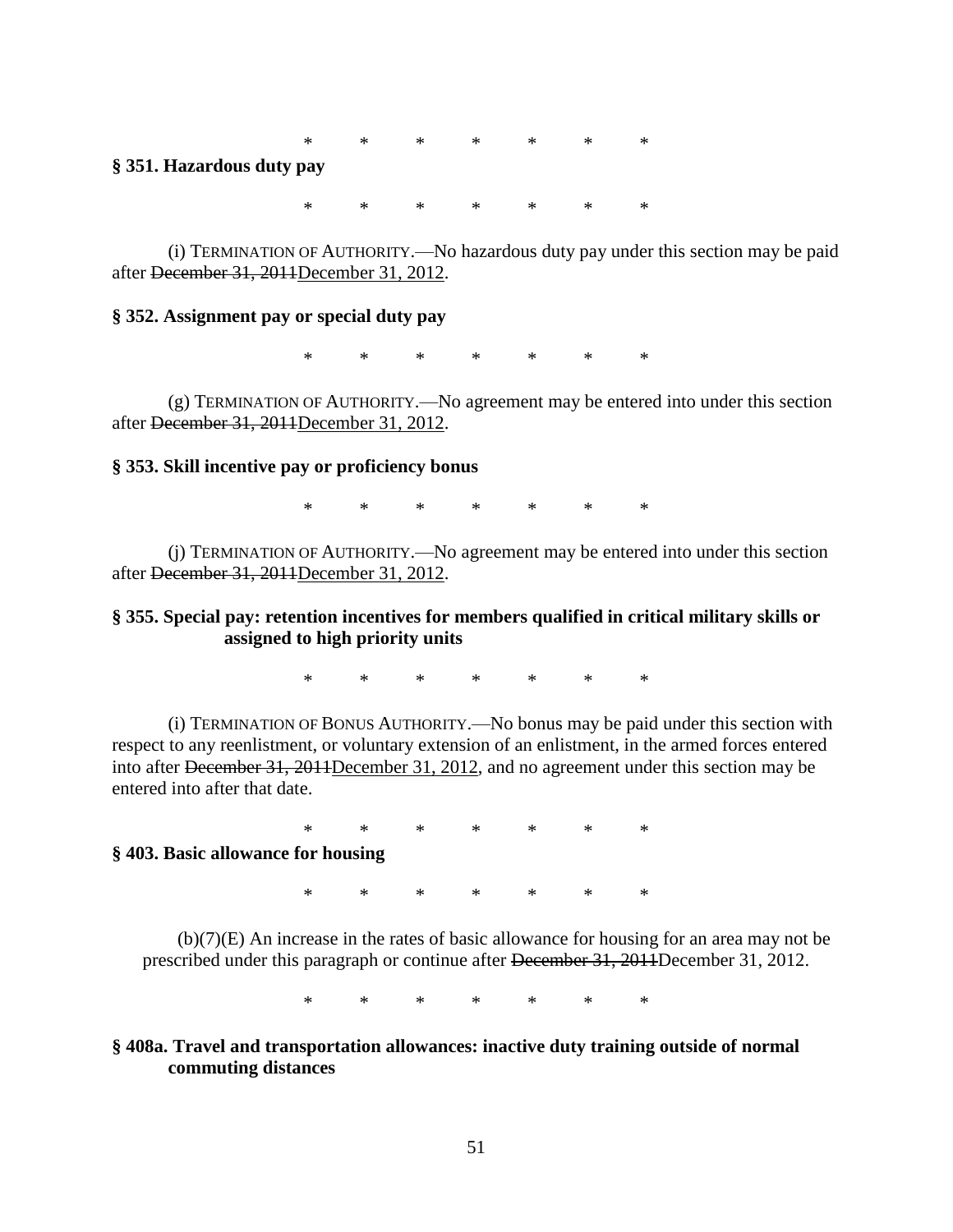(e) TERMINATION.—No reimbursement may be provided under this section for travel that occurs after December 31, 2011December 31, 2012.

\* \* \* \* \* \* \*

### **§ 910. Replacement of lost income: involuntarily mobilized reserve component members subject to extended and frequent active duty service**

\* \* \* \* \* \* \*

**\_\_\_\_\_**

(g) TERMINATION.—No payment shall be made to a member under this section for months beginning after December 31, 2011December 31, 2012, unless the entitlement of the member to payments under this section is commenced on or before that date.

**Section 602** would permit the Secretary of Defense to authorize command-sponsored dependents of uniformed members located in remote areas overseas where adequate medical care, including the provision of obstetrical anesthesia, is not available in their locality the opportunity to be transported to the nearest facility where the care may be provided. If air transportation of the dependent is otherwise required to obtain adequate medical attention in connection with obstetrical care, then the Secretary may also authorize the dependent to choose transportation to a Military Treatment Facility (MTF) that is able to provide appropriate obstetrical services nearest to the closest point of entry to the continental United States (CONUS) rather than to a medical facility outside the continental United States (OCONUS). This is similar to the expenses paid by the Secretary of State under section 901 of the Foreign Service Act of 1980 (22 U.S.C. 4081) and the benefits provided to civilian Department of Defense (DoD) employees in remote areas abroad under 10 U.S.C. 1599b.

The proposal would clarify that the Secretary of Defense has the discretion to implement such authority through a change to the Joint Federal Travel Regulations, which would include a listing of the remote overseas locations. Under current law, a dependent of a uniformed member located outside the United States in need of medical treatment not locally available--including obstetrical care--will be furnished transportation to the nearest appropriate medical facility in which adequate medical care is available. For the majority, this is a short trip by car to the nearest MTF. However, for many pregnant dependents of uniformed members stationed in remote areas, and thus not stationed close to such a facility, this can mean a departure from the duty location by air (typically to Germany or Japan) at a minimum of four to six weeks prior to delivery, depending upon the health of the fetus or the pregnant spouse. Spouses may not be able to return to the assigned duty station until four to six weeks after the delivery, depending upon issues such as delivery convalescence, complications, obtaining immunizations, well-baby check-up, and time needed to obtain a passport for the infant. As the entire process can take three months or longer, command-sponsored dependents of uniformed members find themselves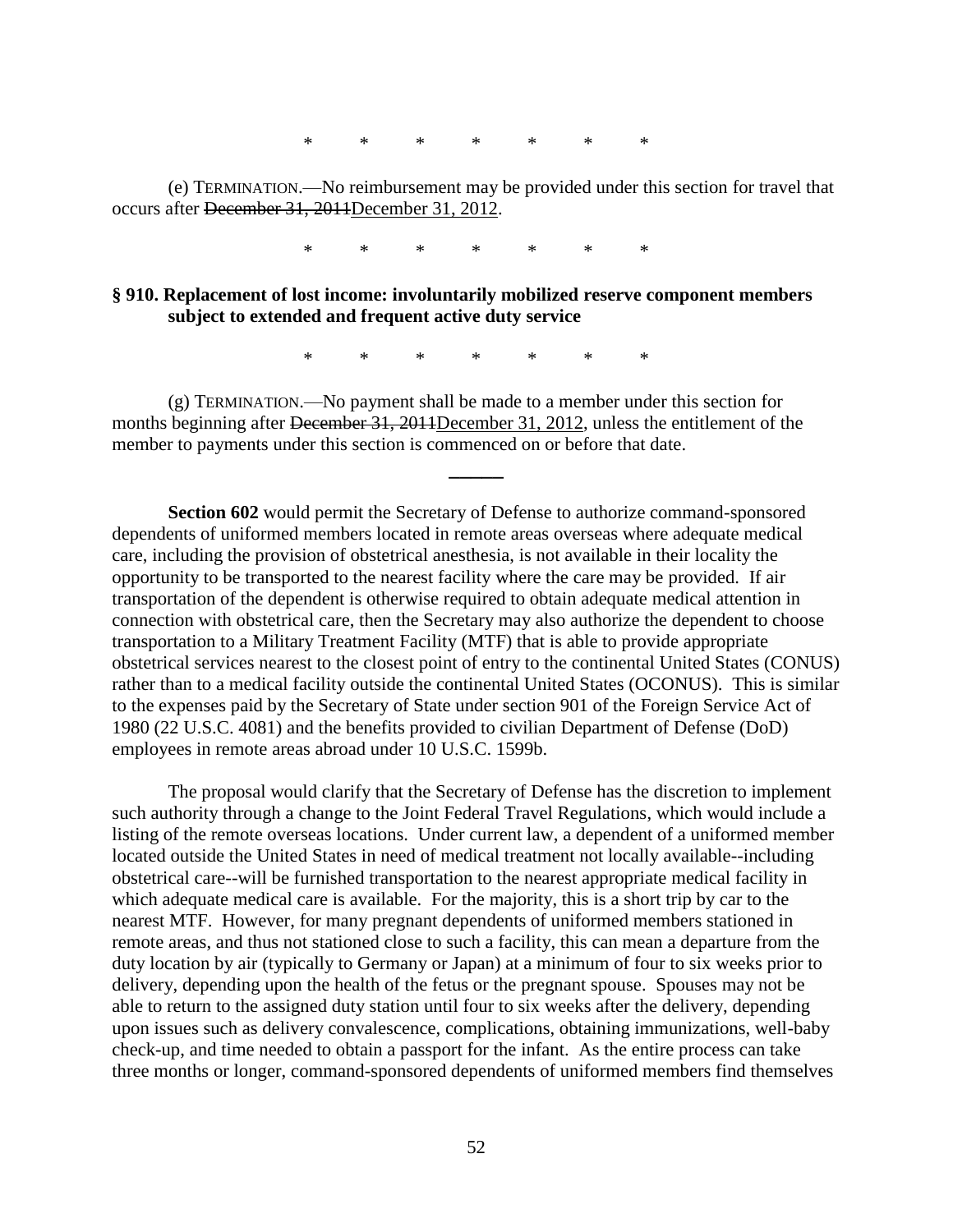cut off from their families. If transportation were clearly available to CONUS, more commandsponsored dependents of uniformed members in these remote areas would be able to spend this crucial time nearer family and friends, who can provide assistance and support in a time of medical need. Family members or friends may come to the CONUS MTF to provide support, or the dependent would be able to travel on to other locations in order to be with family or friends.

This authority would mirror that already available in the case of civilian employees and dependents located in very remote OCONUS areas. If those individuals are in need of obstetrical treatment and adequate facilities are not locally available, the Secretary may authorize their transportation to CONUS, if appropriate. *See* 10 U.S.C. 1599b (authorizing the Secretary of Defense to provide travel and expenses for civilian employees similar to what the Secretary of State provides employees under 22 U.S.C. 4081(5)); and Joint Travel Regulations (JTR), Chapter 5, paragraphs C5134 (Dependent Medical Travel and Transportation Allowances When an Employee is Assigned to a Foreign OCONUS PDS), C5136 (Medical Travel Administration), C5138 (Transportation), C5140 (Per Diem), C5144 (Sample Excess Cost Agreement), and C5146 (Attendants/Escorts).

Specifically, pursuant to 10 U.S.C. 1599b, the Secretary of Defense may authorize civilian employees and dependents to travel to CONUS for obstetrical treatment when adequate care is not locally available. *See* JTR paragraphs C5134-A ("When the Secretarial Process" determines that local medical facilities (military or civilian) at a foreign OCONUS area . . . are not able to accommodate a dependent's needs, transportation to another location may be authorized for appropriate medical/dental care."); and paragraph C5138-B ("Limitation. An eligible dependent is authorized health care transportation from the foreign OCONUS PDS to the designated point and return to the PDS [post of duty]. . . . 1. Travel to Other Locations. The AO may authorize/approve health care transportation to a location other than the designated point, if the employee elects and executes an excess cost agreement. . . . 2. Obstetrical Patients. An obstetrical patient may elect to travel to a . . . CONUS/ non-foreign OCONUS area, with transportation at Gov't expense authorized to the nearest CONUS POE [port of embarkation] . . .‖) These provisions are similar to the Secretary of State's authority under 22 U.S.C. 4081(5). The proposal would provide the Secretary of Defense with the discretion, as with pregnant civilian employees and dependents, to permit uniformed members' dependent family members to travel with the spouse if the family members are incapable of self-care at the PDS and no suitable care arrangements can be made there. *See* JTR paragraph C5134-B3.

## **Budget Implications:**

*Cost of implementation:* Proposed 10 U.S.C. 1040(a)(2)(D) provides that "[t]he total cost incurred by the United States for the provision of transportation and expenses (including per diem) with respect to a dependent by reason of this paragraph may not exceed the cost the United States would otherwise incur for the provision of transportation and expenses with respect to that dependent under paragraph (1) if the transportation and expenses were provided to that dependent without regard to this paragraph." Accordingly there would be no additional costs to the United States to implement this provision.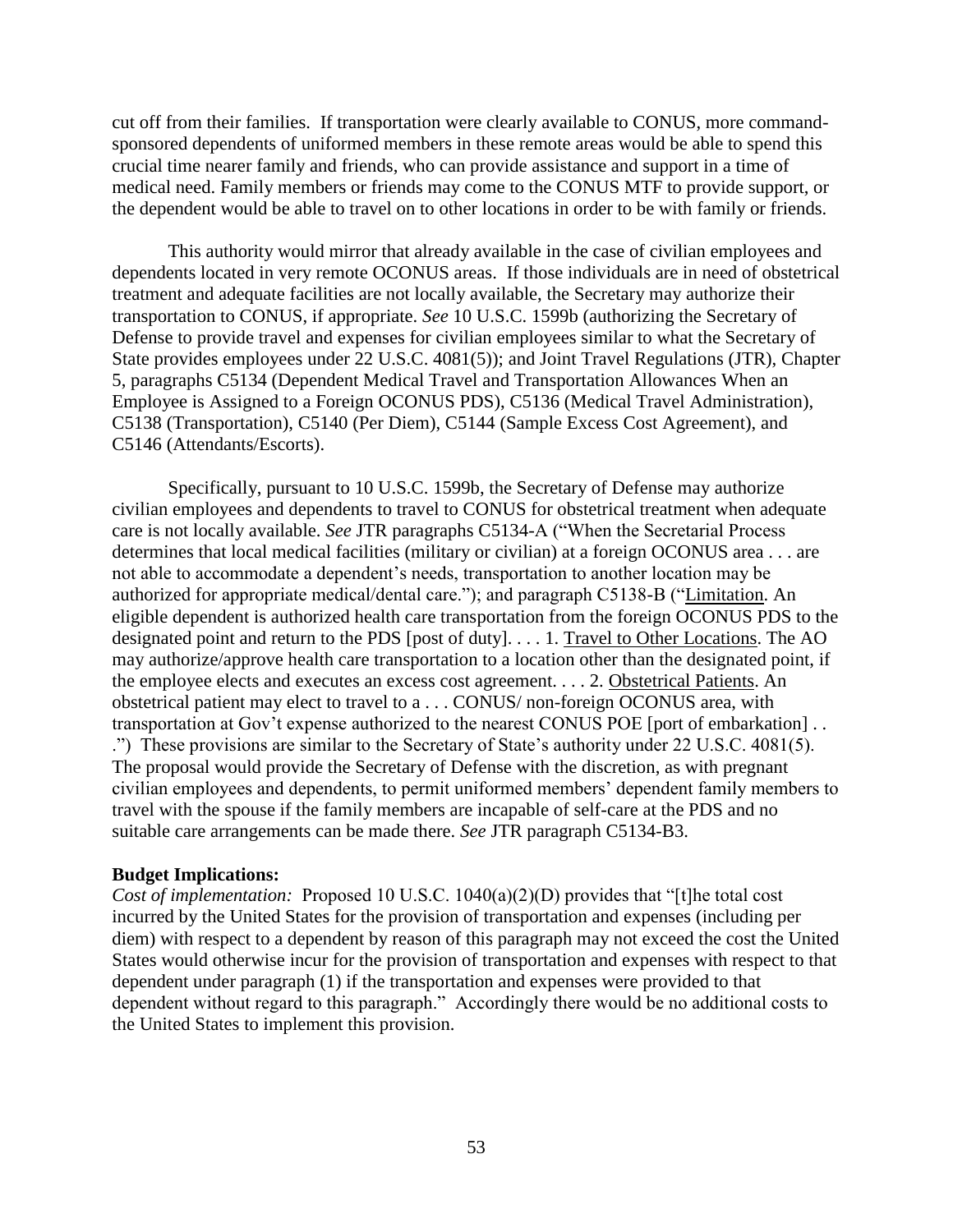*Number of beneficiaries potentially affected.* We estimate that this proposal would affect approximately 120 beneficiaries.

In the European Theater, the total number of patients who might have been affected by this legislative change at Landstuhl Regional Medical Center (LRMC) for the past three years include 25 in 2006, 58 in 2007, and 55 in 2008. Putting those numbers in context, there were approximately 1,050 deliveries at LRMC in 2007 and 1,100 in 2008; as a result, remote site patients accounted for less than 6 percent of total deliveries.

In the Pacific Theater, according to MEDCOM-Korea, 75 percent of the remote site patients arrive at Yong Son Army Hospital by bus and 25 percent by car. As a result, these patients would not qualify for this provision. Figures provided for Okinawa show that the total number of remote site patients included 20 out of 1,172 in 2007 and 34 out of 1,141 in 2008. In Japan, only patients from Sasebo and Misawa come by plane to Yokosuka Naval Hospital and would qualify under this provision. Data from these two locations indicate there were a total of 11 remote site patients from 2006 through 2008.

While data is not available from the U.S. Southern Command area of responsibility, it is clear that, with a force of approximately 1,200 military and civilian personnel--compared to the U.S. European Command's military population of over 83,000--that area of responsibility would have a very small number of remote site patients affected by this legislative change.

In particular, none of the locations contacted cited any impact on credentialing for staff providers due to this proposal.

Accordingly, based on DoD's "stork nesting" experience over the past two years, we estimate that this proposal would affect approximately 120 dependents per year in very remote locations, with no additional cost to the Government. Those dependents would be travelling—to Europe or Japan--under current law. Under this proposal, they could travel to the United States at no increase in cost to the Government.

|                        | <b>RESOURCE REQUIREMENTS (\$MILLIONS)</b> |                   |                   |                   |                   |                                                |                                  |                               |  |  |  |  |  |  |
|------------------------|-------------------------------------------|-------------------|-------------------|-------------------|-------------------|------------------------------------------------|----------------------------------|-------------------------------|--|--|--|--|--|--|
|                        | <b>FY</b><br>2012                         | <b>FY</b><br>2013 | <b>FY</b><br>2014 | <b>FY</b><br>2015 | <b>FY</b><br>2016 | Appropriation<br>From                          | <b>Budget</b><br><b>Activity</b> | Dash-1<br><b>Line Item</b>    |  |  |  |  |  |  |
| Travel and<br>per diem | 0.1                                       | 0.1               | 0.1               | 0.1               | 0.1               | Operation and<br>Maintenance, Army             | 01                               | 138                           |  |  |  |  |  |  |
| Travel and<br>per diem | 0.1                                       | 0.1               | 0.1               | 0.1               | 0.1               | Operation and<br>Maintenance, Navy             | 01                               | 1CCH                          |  |  |  |  |  |  |
| Travel and<br>per diem | 0.1                                       | 0.1               | 0.1               | 0.1               | 0.1               | Operation and<br>Maintenance, Air Force        | 01                               | 11Z                           |  |  |  |  |  |  |
| Travel and<br>per diem | 1.5                                       | 1.5               | 1.5               | 1.5               | 1.5               | Defense-wide, Defense<br><b>Health Program</b> | 01                               | $OP-5$ , In-<br>House<br>Care |  |  |  |  |  |  |
| Total                  | 1.8                                       | 1.8               | 1.8               | 1.8               | 1.8               |                                                |                                  |                               |  |  |  |  |  |  |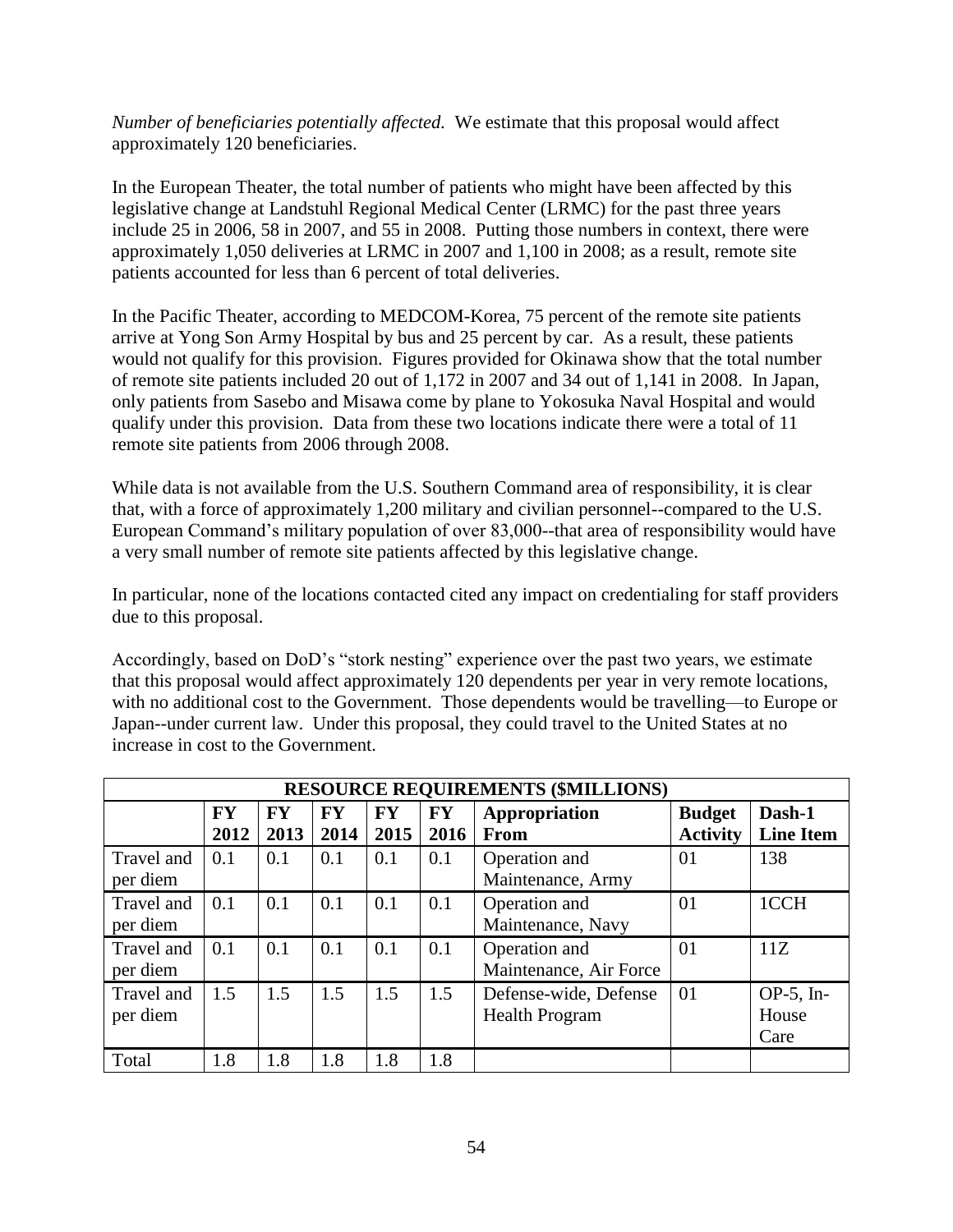The chart above reflects the estimated cost of such travel under current law. Because the proposal provides that costs under the changes could not exceed current law costs, enactment would result in no additional costs to the Government.

**Changes to Existing Law:** This proposal would make the following changes to section 1040 of title 10, United States Code:

## **§ 1040. Transportation of dependent patients**

(a)(1) Except as provided in subsection (b), if a dependent accompanying a member of the uniformed services who is stationed outside the United States or in Alaska or Hawaii and who is on active duty for a period of more than 30 days requires medical attention which is not available in the locality, transportation of the dependents at the expense of the United States is authorized to the nearest appropriate medical facility in which adequate medical care is available. On his recovery or when it is administratively determined that the patient should be removed from the medical facility involved, the dependent may be transported at the expense of the United States to the duty station of the member or to such other place determined to be appropriate under the circumstances. If a dependent is unable to travel unattended, round-trip transportation and travel expenses may be furnished necessary attendants. In addition to transportation of a dependent at the expense of the United States authorized under this subsection, reasonable travel expenses incurred in connection with the transportation of the dependent may be paid at the expense of the United States. Travel expenses authorized by this section may include reimbursement for necessary local travel in the vicinity of the medical facility involved. The transportation and travel expenses authorized by this section may be paid in advance.

(2)(A) For purposes of paragraph (1), required medical attention of a dependent includes, in the case of a dependent authorized to accompany a member at a location described in that paragraph, obstetrical anesthesia services for childbirth equivalent to the obstetrical anesthesia services for childbirth available in a military treatment facility in the United States.

(B) In the case of a dependent at a remote location outside the continental United States who elects services described in subparagraph (A) and for whom air transportation would be needed to travel under paragraph (1) to the nearest appropriate medical facility at which adequate medical care is available, the Secretary may authorize the dependent to receive transportation under that paragraph to the continental United States and be treated at the military treatment facility that can provide appropriate obstetrical services that is nearest to the closest port of entry into the continental United States from such remote location.

(C) The second through sixth sentences of paragraph (1) shall apply to a dependent provided transportation by reason of this paragraph.

(D) The total cost incurred by the United States for the provision of transportation and expenses (including per diem) with respect to a dependent by reason of this paragraph may not exceed the cost the United States would otherwise incur for the provision of transportation and expenses with respect to that dependent under paragraph (1) if the transportation and expenses were provided to that dependent without regard to this paragraph.

(E) The authority under this paragraph shall expire on September 30, 2016.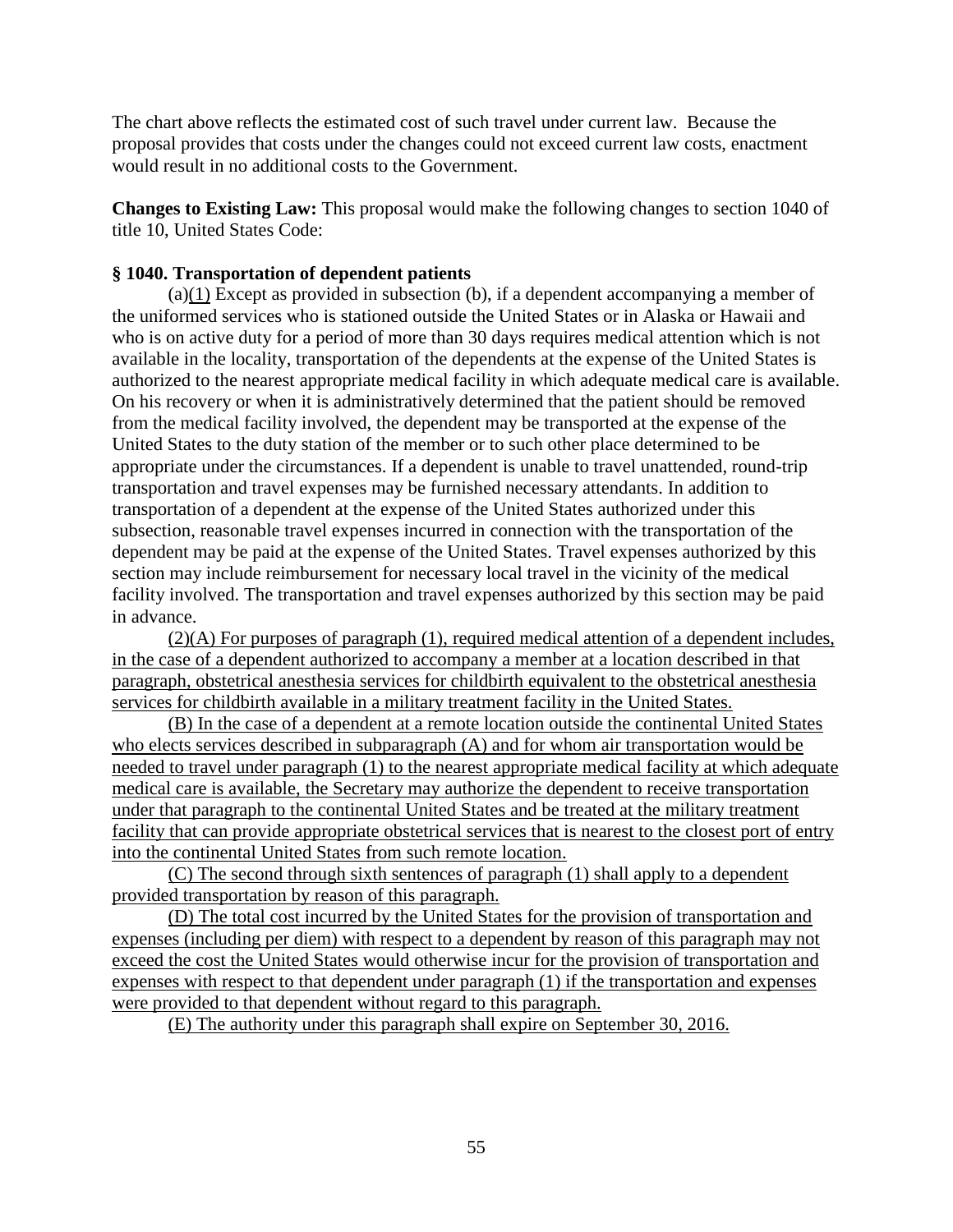(b) This section does not authorize transportation and travel expenses for a dependent for elective surgery which is determined to be not medically indicated by a medical authority designated under joint regulations to be prescribed under this section.

(c) In this section, the term "dependent" has the meaning given that term in section 1072 of this title.

(d) Transportation and travel expenses authorized by this section shall be furnished in accordance with joint regulations to be prescribed by the Secretary of Transportation, the Secretary of Defense, the Secretary of Commerce, and the Secretary of Health and Human Services, which shall require the use of transportation facilities of the United States insofar as practicable.

**Section 603** would amend section 430 of title 37, United States Code, to authorize funded student travel for a dependent of a service member assigned overseas, regardless of the location of the dependent's university or college. This proposal would not affect the current authority for student travel for overseas service members' dependents attending a university or college in the United States (or a foreign study program of the U.S. university or college).

**\_\_\_\_\_\_**

Military members assigned overseas are currently entitled to government-funded travel for their dependents receiving a formal education in the United States. This funding is extended to overseas military sponsors whose dependents are attending an international exchange program through a U.S. educational institution. The benefit is not, however, extended to dependents whose primary educational institution is an overseas university or college. This proposal would modify the statute to extend the student travel benefit to cover dependents attending a university, college, or similar institution -- regardless of location -- when the military sponsor is stationed overseas.

Overseas military personnel frequently send their dependents to international schools when Department of Defense Dependents Schools facilities are not available locally. It is not uncommon for sponsors to elect a university or college education in the overseas area because: (1) their dependents are familiar with the overseas school systems; and/or (2) the overseas university or college is more accessible to the sponsor's location.

Under current law, dependents studying overseas at a university or college on an exchange program are eligible for funded student travel, but dependents directly enrolled fulltime at the same overseas university or college are not eligible for funded student travel. However, dependent travel costs can be prohibitive for certain military members, particularly those in remote overseas assignment areas such as Offices of Security Cooperation or Defense Attaché Offices on the African continent. By contrast, in many of these locations, if the dependent were enrolled in a school in the United States, the cost to the government would be significantly more than the proposed cost of travel from the overseas educational institution.

**Budgetary Implications:** The Department of Defense estimates that this proposal would cost \$233,000 annually, for a total of \$1.165 million, from fiscal year (FY) 2012-2016.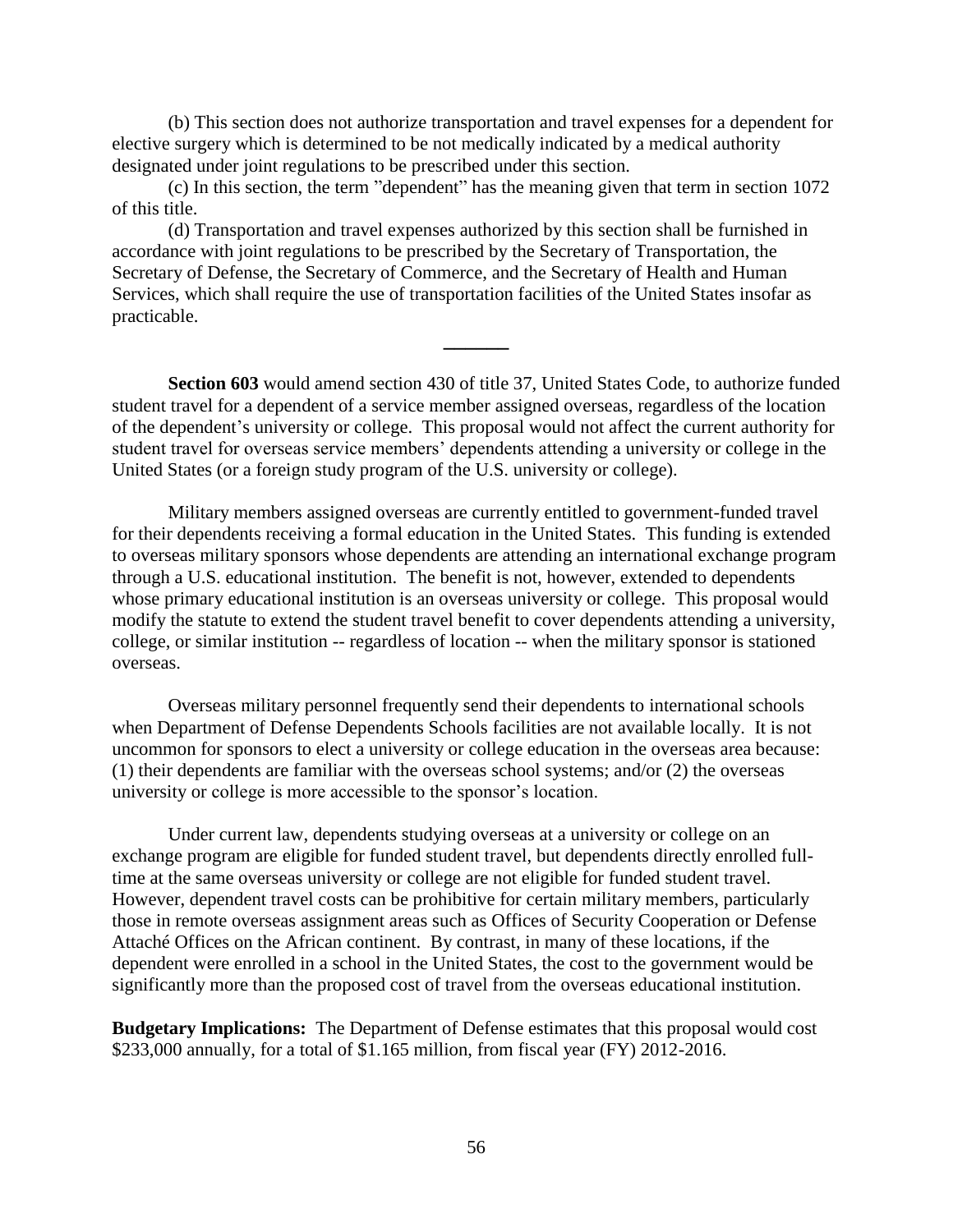|                 | <b>NUMBER OF DEPENDENTS AFFECTED</b> |                   |                   |                   |                   |                              |                                  |                            |  |  |  |  |  |  |
|-----------------|--------------------------------------|-------------------|-------------------|-------------------|-------------------|------------------------------|----------------------------------|----------------------------|--|--|--|--|--|--|
|                 | <b>FY</b><br>2012                    | <b>FY</b><br>2013 | <b>FY</b><br>2014 | <b>FY</b><br>2015 | <b>FY</b><br>2016 | Appropriation<br><b>From</b> | <b>Budget</b><br><b>Activity</b> | Dash-1<br><b>Line Item</b> |  |  |  |  |  |  |
| Air<br>Force    | 35                                   | 35                | 35                | 35                | 35                | $O&M(O-1)$<br>3400F          | 01                               | 030                        |  |  |  |  |  |  |
| Army            | 33                                   | 33                | 33                | 33                | 33                | $O&M(O-1)$<br>2020A          | 04                               | 431                        |  |  |  |  |  |  |
| Marine<br>Corps | 1                                    |                   |                   | 1                 |                   | $O&M(O-1)$<br>1106N          | 04                               | 4A4G                       |  |  |  |  |  |  |
| <b>Navy</b>     | 9                                    | 9                 | 9                 | 9                 | 9                 | $O&M(O-1)$<br>1804N          | 04                               | 4A1M                       |  |  |  |  |  |  |
| Total           | 78                                   | 78                | 78                | 78                | 78                |                              |                                  |                            |  |  |  |  |  |  |

| <b>RESOURCE REQUIREMENTS (\$MILLIONS)</b> |                   |                   |                   |                   |                   |                       |                                  |                               |  |
|-------------------------------------------|-------------------|-------------------|-------------------|-------------------|-------------------|-----------------------|----------------------------------|-------------------------------|--|
|                                           | <b>FY</b><br>2012 | <b>FY</b><br>2013 | <b>FY</b><br>2014 | <b>FY</b><br>2015 | <b>FY</b><br>2016 | Appropriation<br>From | <b>Budget</b><br><b>Activity</b> | Dash-1<br>Line<br><b>Item</b> |  |
| Air<br>Force                              | \$0.1             | \$0.1             | \$0.1             | \$0.1             | \$0.1             | $O&M(O-1)$<br>3400F   | 01                               | 030                           |  |
| Army                                      | \$0.1             | \$0.1             | \$0.1             | \$0.1             | \$0.1             | $O&M(O-1)$<br>2020A   | 04                               | 431                           |  |
| Marine<br>Corps                           | \$0.003           | \$0.003           | \$0.003           | \$0.003           | \$0.003           | $O&M(O-1)$<br>1106N   | 04                               | 4A4G                          |  |
| <b>Navy</b>                               | \$0.03            | \$0.03            | \$0.03            | \$0.03\$          | \$0.03            | $O&M(O-1)$<br>1804N   | 04                               | 4A1M                          |  |
| Total                                     | \$0.233           | \$0.233           | \$0.233           | \$0.233           | \$0.233           |                       |                                  |                               |  |

Costing Methodology: The Department based the cost of the proposal on data retrieved from the Defense Manpower Data Center (DMDC). According to DMDC, 78 students (ages 21-23) are listed currently with addresses outside the continental United States. The average cost of student travel per student was estimated at \$3,000. These calculations assume that:

- The DMDC data for students (ages 21-23) accounts for approximately 50 percent of the actual number of students enrolled in full-time university or college programs overseas.
- Approximately half of the students enrolled in overseas university or college programs have military sponsors who are also overseas.

**Changes to Existing Law:** This proposal would make the following changes to section 430 of title 37, United States Code:

## **§ 430. Travel and transportation: dependent children of members stationed overseas**

(a) AVAILABILITY OF ALLOWANCE.—(1) Under regulations prescribed by the Secretary of Defense, a member of a uniformed service may be paid the allowance set forth in subsection (b)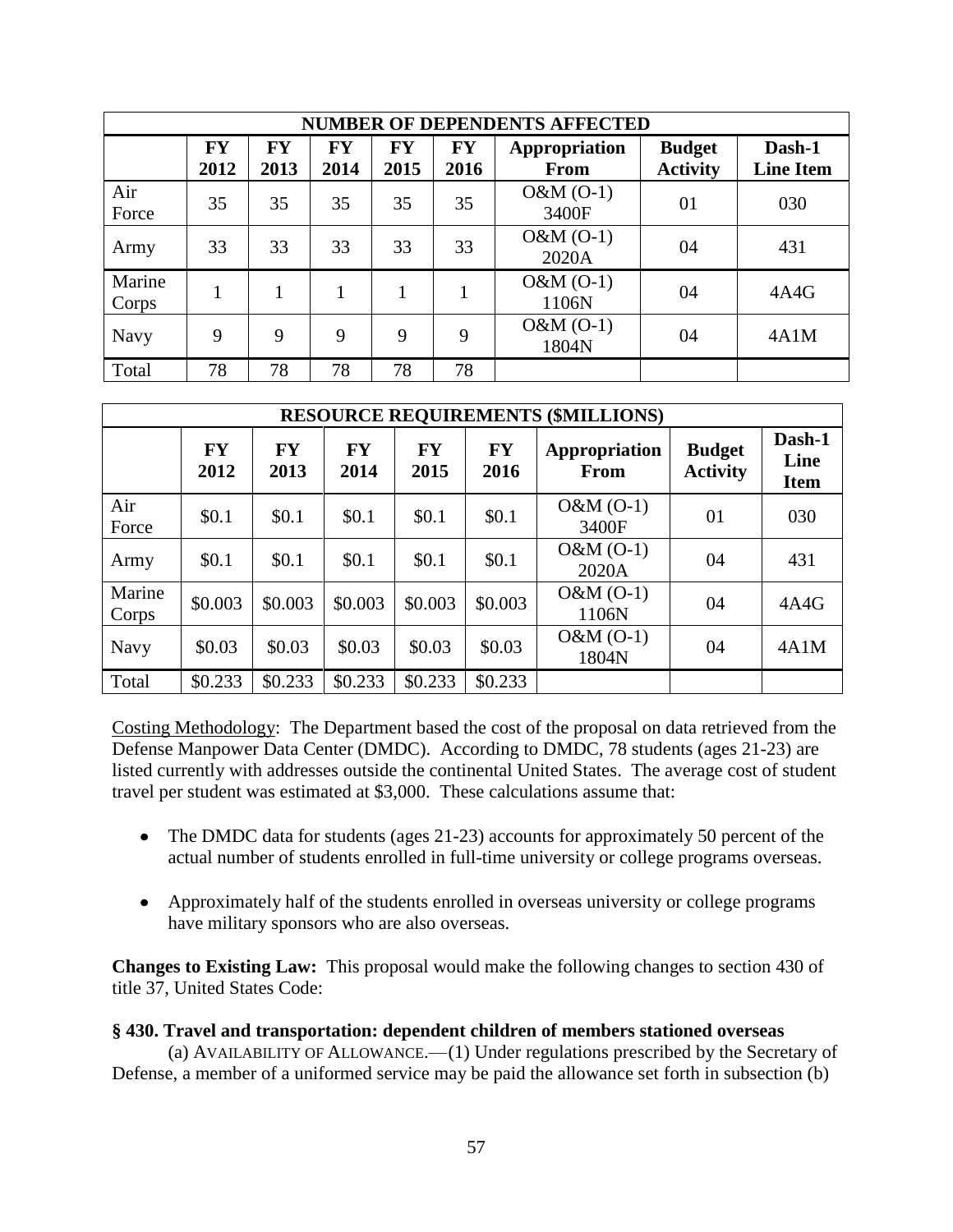if the member—

(A) is assigned to a permanent duty station outside the continental United States;

(B) is accompanied by the member's dependents at or near that duty station (unless the member's only dependents are in the category of dependent described in paragraph (2)); and

(C) has an eligible dependent child described in paragraph (2). (2) An eligible dependent child of a member referred to in paragraph  $(1)(C)$  is a child who—

(A) is under 23 years of age and unmarried; and

 $(B)(i)(I)$  is enrolled in a school in the continental United States for the purpose of obtaining a formal education; and

 $(\overline{\text{c}}\text{II})$  is attending that school or is participating in a foreign study program approved by that school and, pursuant to that foreign study program, is attending a school outside the United States for a period of not more than one year.; or

(ii) is attending a college, university, or similar institution outside the United States, including a technical or business school, offering postsecondary level academic instruction leading to an associate or higher degree, or the equivalent, which is recognized as such by the secretary of education (or comparable official) of the country or other jurisdiction in which the institution is located.

(b) ALLOWANCE AUTHORIZED.—(1) A member described in subsection (a) may be paid a transportation allowance for each eligible dependent child of the member of one annual trip between the school being attended by that child and the member's duty station outside the continental United States and return. The allowance authorized by this section may be transportation in kind or reimbursement therefor, as prescribed by the Secretaries concerned. However, the transportation authorized by this section may not be paid a member for a child attending a school in the continental United States for the purpose of obtaining a secondary education if the child is eligible to attend a secondary school for dependents that is located at or in the vicinity of the duty station of the member and is operated under the Defense Dependents' Education Act of 1978 (20 U.S.C. 921 et seq.).

(2) The allowance authorized under paragraph (1) for the travel of an eligible dependent may include reimbursement for costs incurred by or on behalf of the dependent for lodging of the dependent that is necessitated by an interruption in the travel caused by extraordinary circumstances prescribed in the regulations under subsection (a). The amount of the reimbursement shall be determined using the rate applicable to such circumstances.

(3) At the option of the member, in lieu of the transportation of baggage of a dependent child under paragraph (1) from the dependent's school in the continental United States, the Secretary concerned may pay or reimburse the member for costs incurred to store the baggage at or in the vicinity of the school during the dependent's annual trip between the school and the member's duty station or during a different period in the same fiscal year selected by the member. The amount of the payment or reimbursement may not exceed the cost that the Government would incur to transport the baggage.

(4) The transportation allowance paid under paragraph (1) for an annual trip of an eligible dependent child who is attending a foreign study program at a school outside the United States under subsection  $(a)(2)(B)(i)(II)$  may not exceed the transportation allowance that would be paid under this section for the annual trip of that child between the child's school in the continental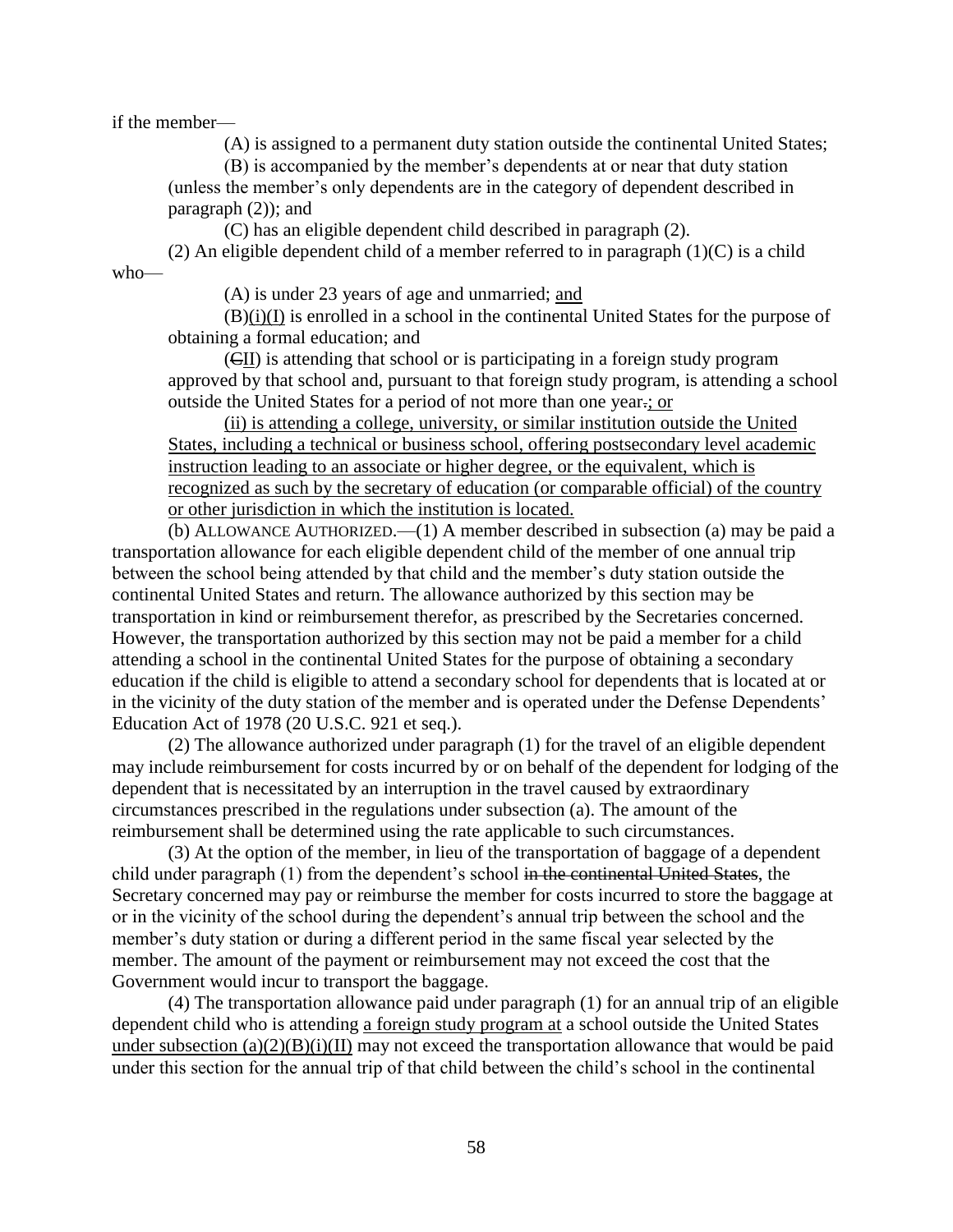United States and the member's duty station outside the continental United States and return.

(c) USE OF AIRLIFT AND SEALIFT COMMAND.—Whenever possible, the Air Mobility Command or Military Sealift Command shall be used, on a space-required basis, for the travel authorized by this section.

(d) ATTENDANCE AT SCHOOL IN ALASKA OR HAWAII.—For a member assigned to duty outside the continental United States, transportation under this section may be provided a dependent child as described in subsection (a)(2) who is attending a school in Alaska or Hawaii.

(e) EXCEPTION.—The transportation allowance authorized by this section (whether transportation in kind or reimbursement) may not be paid in the case of a member assigned to a permanent duty station in Alaska or Hawaii for a child attending a school in the State of the permanent duty station.

(f) DEFINITIONS.—In this section:

 $(1)$  The term "formal education" means the following:

(A) A secondary education.

(B) An undergraduate college education.

(C) A graduate education pursued on a full-time basis at an institution of higher education.

(D) Vocational education pursued on a full-time basis at a postsecondary vocational institution.

(2) The term "institution of higher education" has the meaning given that term in section 101 of the Higher Education Act of 1965 (20 U.S.C. 1001).

(3) The term "postsecondary vocational institution" has the meaning given that term in section 102(c) of the Higher Education Act of 1965 (20 U.S.C. 1002 (c)).

## **TITLE VII—HEALTH CARE PROVISIONS**

**\_\_\_\_\_\_**

**Section 701** would assist the reserve components with recruiting critically short, mental health professionals (MHP) during their post-baccalaureate or residency training programs. Currently, 10 U.S.C. 16201 allows a stipend to be offered for specialty training in a critical skill to medical students, dental students, and Baccalaureate students in nursing programs and other health professions, Registered Nurses attending specialty training, and physicians and dentists in residency training programs, as determined by the Secretary of Defense. Yet, the law does not allow a stipend to be offered for post-baccalaureate training programs in mental health.

There continues to be a critical shortage of MHP throughout the United States and within in the military. After accounting for projected losses, the Army Reserve (AR) has only 50 percent (28 of 56) of its required Clinical Psychologists. The AR has only been able to recruit less than 50 percent (18 of 40) of the mission requirement for Clinical Psychologists over the past five years. Considering the shortage of mental health professionals in the reserve components and the nation as a whole, this proposed amendment to 10 U.S.C. 16201 would expand the stipend program to include post-baccalaureate degrees and training leading to certification as a licensed mental health provider in Clinical Psychology or Social Work.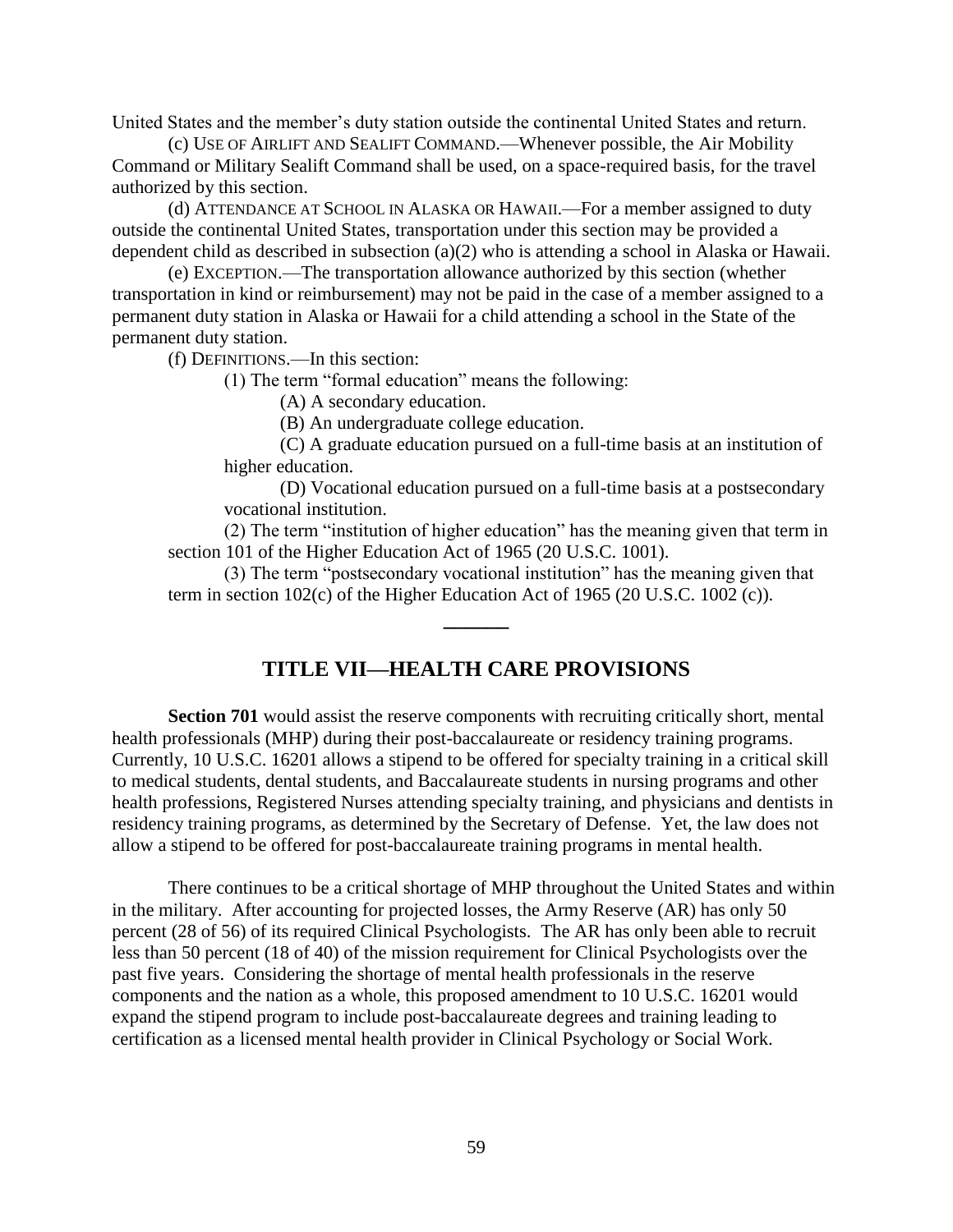Currently, a Clinical Psychologist is eligible for Health Professions Special Pay. Health Professions Special Pay incurs a one-year commitment for each year of participation in the program, at a maximum rate of \$25,000 per year for up to three years, resulting in a total incentive package of \$75,000 for a three-year commitment. Participants in the stipend program incur a two-year commitment for each year of participation. Hence, a three-year participant in the Mental Health Student Stipend Program authorized by this legislative proposal, at the current stipend rate of approximately \$25,000 per year, would incur a six-year commitment in the Selected Reserve versus the three-year commitment for the Health Professions Special Pay Program for essentially the same \$75,000 investment.

In this era of persistent conflict the force increasingly faces mental health challenges. Currently, the U.S. military is experiencing a shortage in mental health care professionals. Because of the geographic dispersion and infrequent contact once the Soldiers are released from active duty, it could be several years before the full extent of the mental health challenges facing our Soldiers as they return from Theater and assimilate back into their communities are understood. The best method to reduce the current shortage is to expand and grow the pool of mental healthcare professionals. This shortage has also resulted in an increase in the Army's dependence on behavioral health care resources resident in the reserve components. The Mental Health Student Stipend Program under this legislative proposal would expand the number of professionals in the reserve components, which would benefit the total force.

**Budget Implications:** Under this proposal each of the Secretaries of the military departments would have the authority to use this provision; however, only the Army would utilize it for fiscal year (FY) 2012. In the future, if other Services wish to use this program, they may elect to do so if it is budgeted for within their annual budgets. Currently, both the Navy and the Air Force are ineligible to utilize this stipend as they are at 100 percent of their mental health professionals in critical wartime specialties.

This proposal would be budget neutral. The military departments would utilize this new authority on a case-by-case basis and determine how many stipends to offer in any year based on their requirements projections. Any costs associated with the Mental Health Student Stipend Program would be managed by the military departments within their officer incentives programs.

Execution of the program would be dependent upon the needs of the military departments and would not be directed. The military departments could use this program when and if they need it. As a result, this new program would not pose a detriment to other programs and could only help the military departments meet the demands of recruiting and sustaining high-quality mental health professional candidates to serve in the reserve components.

If implemented in FY 2012, the cost of one participant would be \$25,778. This calculation includes a monthly stipend of \$2,130 for the first nine months of FY 2012 (from October 2011 to June 2012) and \$2,202 for the remaining three months (July 2012 to September 2012). Based on a total of 30 students taking the stipend in the first year, the cost estimate for FY 2012 would be \$773,000. The Department of Defense estimates that the average taker would sign a three-year stipend agreement, and that there would be 30 new starts per year. Following these estimates,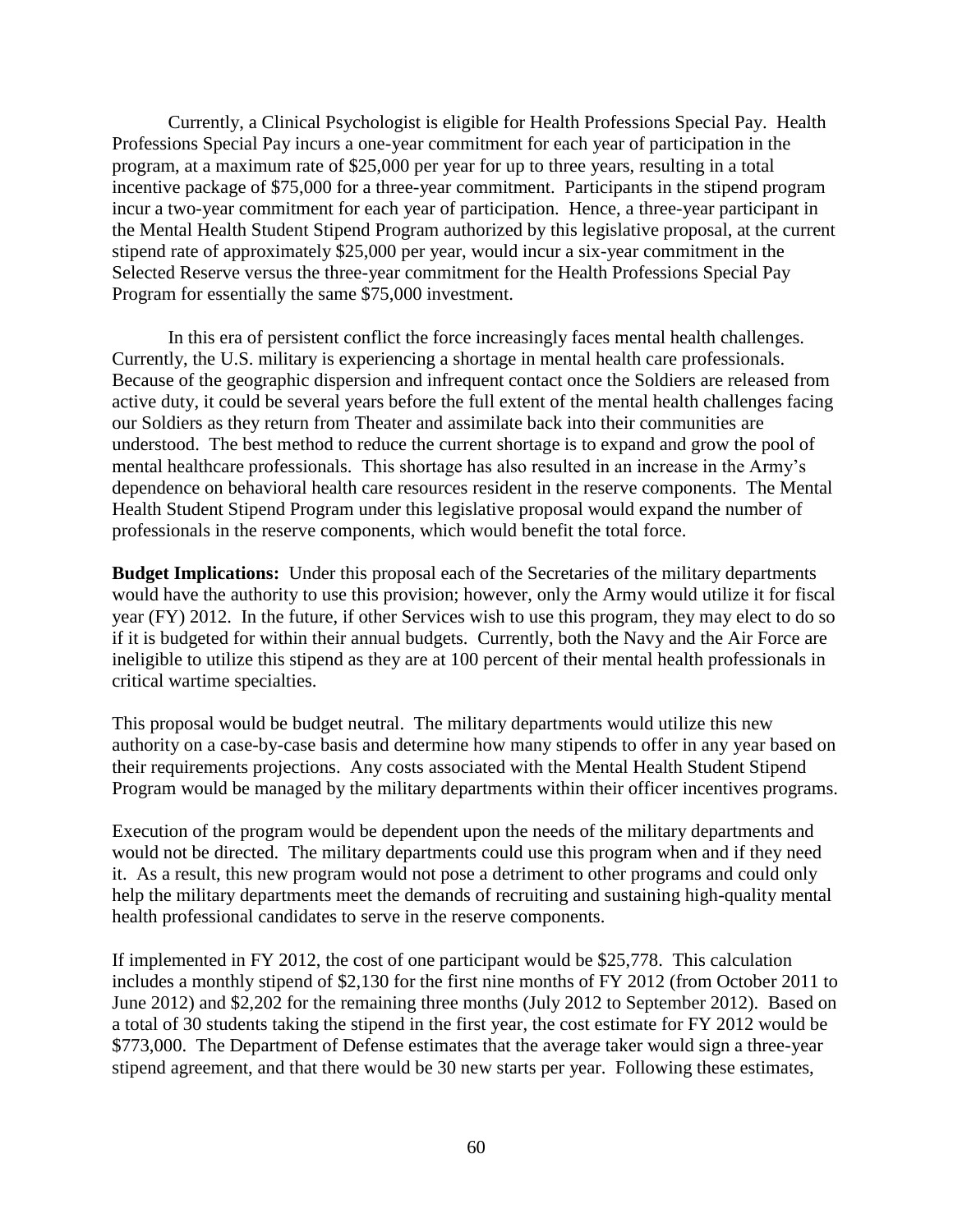the program would reach a steady state load of 90 students per year by FY 2014. Using a standard inflation factor of 3.4 percent for stipend and grant, the total cost of the program by FY 2016 would be \$2.651 million.

| <b>RESOURCE REQUIREMENTS (\$MILLIONS)</b> |                   |                   |                   |                   |                   |                              |                                  |                               |  |  |
|-------------------------------------------|-------------------|-------------------|-------------------|-------------------|-------------------|------------------------------|----------------------------------|-------------------------------|--|--|
| Service                                   | <b>FY</b><br>2012 | <b>FY</b><br>2013 | <b>FY</b><br>2014 | <b>FY</b><br>2015 | <b>FY</b><br>2016 | Appropriation<br><b>From</b> | <b>Budget</b><br><b>Activity</b> | Dash-1<br>Line<br><b>Item</b> |  |  |
| Army                                      | \$.773            | \$1.599           | \$2.480           | \$2.564           | \$2.651           | RPA, SAG 1Q<br>NGPA, SAG     | 001                              | Admin<br>and<br>Support       |  |  |
| <b>Navy</b>                               | \$0               | \$0               | \$0               | \$0               | \$0               |                              |                                  |                               |  |  |
| AF                                        | \$0               | \$0               | \$0               | \$0               | \$0               |                              |                                  |                               |  |  |
| Total                                     | \$.773            | \$1.599           | \$2.480           | \$2.564           | \$2.651           |                              |                                  |                               |  |  |

| <b>NUMBER OF PERSONNEL AFFECTED</b> |                   |                   |                   |                   |                                |                                 |                                  |                               |  |
|-------------------------------------|-------------------|-------------------|-------------------|-------------------|--------------------------------|---------------------------------|----------------------------------|-------------------------------|--|
| Service                             | <b>FY</b><br>2012 | <b>FY</b><br>2013 | <b>FY</b><br>2014 | <b>FY</b><br>2015 | $\mathbf{F}\mathbf{Y}$<br>2016 | Appropriation<br>T <sub>0</sub> | <b>Budget</b><br><b>Activity</b> | Dash-1<br>Line<br><b>Item</b> |  |
| Army                                | $\theta$          | $\theta$          | $\overline{0}$    | $\theta$          | $\overline{0}$                 |                                 |                                  |                               |  |
| Navy                                | $\overline{0}$    | $\theta$          | $\overline{0}$    | $\Omega$          | $\overline{0}$                 |                                 |                                  |                               |  |
| Marine<br>Corps                     | $\overline{0}$    | $\overline{0}$    | $\theta$          | $\Omega$          | $\overline{0}$                 |                                 |                                  |                               |  |
| AF                                  | $\theta$          | $\theta$          | $\overline{0}$    | $\Omega$          | $\Omega$                       |                                 |                                  |                               |  |
| Total                               | $\theta$          | $\theta$          | 0                 | $\Omega$          | $\theta$                       |                                 |                                  |                               |  |

**Changes to Existing Law:** This proposal would make the following changes to section 16201 of title 10, United States Code:

## **§ 16201. Financial assistance: health-care professionals in reserve components**

(a) ESTABLISHMENT OF PROGRAM.―For the purpose of obtaining adequate numbers of commissioned officers in the reserve components who are qualified in health professions, the Secretary of each military department may establish and maintain a program to provide financial assistance under this chapter to persons engaged in training that leads to a degree in medicine or dentistry or training in a health professions specialty that is critically needed in wartime. Under such a program, the Secretary concerned may agree to pay a financial stipend to persons engaged in health care education and training in return for a commitment to subsequent service in the Ready Reserve.

(b) MEDICAL AND DENTAL SCHOOL STUDENTS.―(1) Under the stipend program under this chapter, the Secretary of the military department concerned may enter into an agreement with a person who—

(A) is eligible to be appointed as an officer in a reserve component;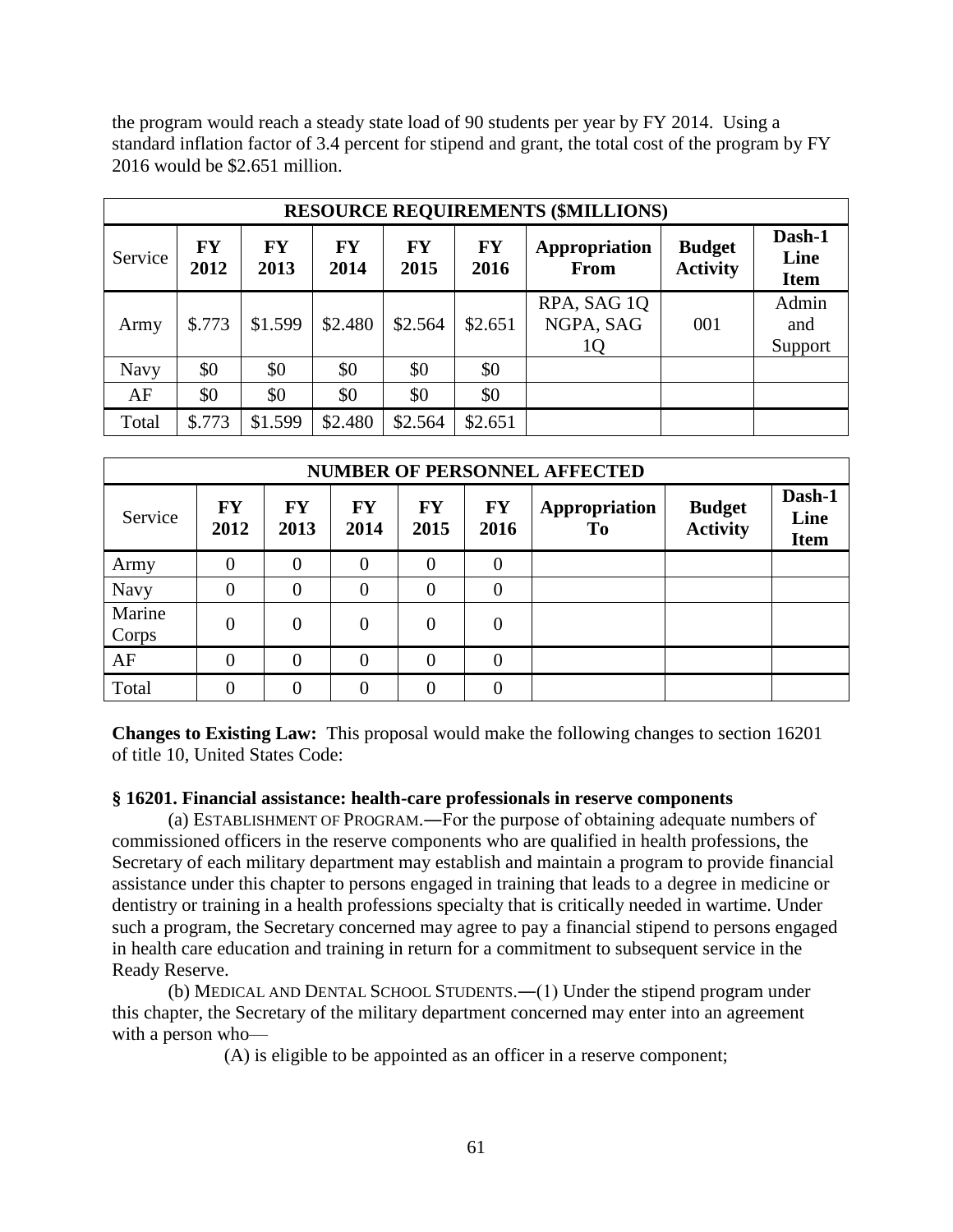(B) is enrolled or has been accepted for enrollment in an institution in a course of study that results in a degree in medicine or dentistry;

(C) signs an agreement that, unless sooner separated, the person will—

(i) complete the educational phase of the program;

(ii) accept a reappointment or redesignation within the person's reserve component, if tendered, based upon the person's health profession, following satisfactory completion of the educational and intern programs; and

(iii) participate in a residency program; and

(D) if required by regulations prescribed by the Secretary of Defense, agrees to apply for, if eligible, and accept, if offered, residency training in a health profession skill which has been designated by the Secretary of Defense as a critically needed wartime skill.

(2) Under the agreement—

(A) the Secretary of the military department concerned shall agree to pay the participant a stipend, in the amount determined under subsection  $(f)$  subsection  $(g)$ , for the period or the remainder of the period that the student is satisfactorily progressing toward a degree in medicine or dentistry while enrolled in an accredited medical or dental school;

(B) the participant shall not be eligible to receive such stipend before appointment, designation, or assignment as an officer for service in the Ready Reserve;

(C) the participant shall be subject to such active duty requirements as may be specified in the agreement and to active duty in time of war or national emergency as provided by law for members of the Ready Reserve; and

(D) the participant shall agree to serve in the Selected Reserve, upon successful completion of the program, for the period of service applicable under paragraph (3).

(3)(A) Subject to subparagraph (B), the period for which a participant is required to serve in the Selected Reserve under the agreement pursuant to paragraph (2)(D) shall be one year for each period of six months, or part thereof, for which the participant is provided a stipend pursuant to the agreement.

(B) In the case of a participant who enters into a subsequent agreement under subsection (c) and successfully completes residency training in a specialty designated by the Secretary of Defense as a specialty critically needed by the military department in wartime, the requirement to serve in the Selected Reserve may be reduced to one year for each year, or part thereof, for which the stipend was provided while enrolled in medical or dental school.

(c) PHYSICIANS AND DENTISTS IN CRITICAL WARTIME SPECIALTIES.―(1) Under the stipend program under this chapter, the Secretary of the military department concerned may enter into an agreement with a person who—

(A) is a graduate of a medical school or dental school;

(B) is eligible for appointment, designation, or assignment as a medical officer or dental officer in the Reserve of the armed force concerned or has been appointed as a medical or dental officer in the Reserve of the armed force concerned; and

(C) is enrolled or has been accepted for enrollment in a residency program for physicians or dentists in a medical or dental specialty designated by the Secretary concerned as a specialty critically needed by that military department in wartime. (2) Under the agreement—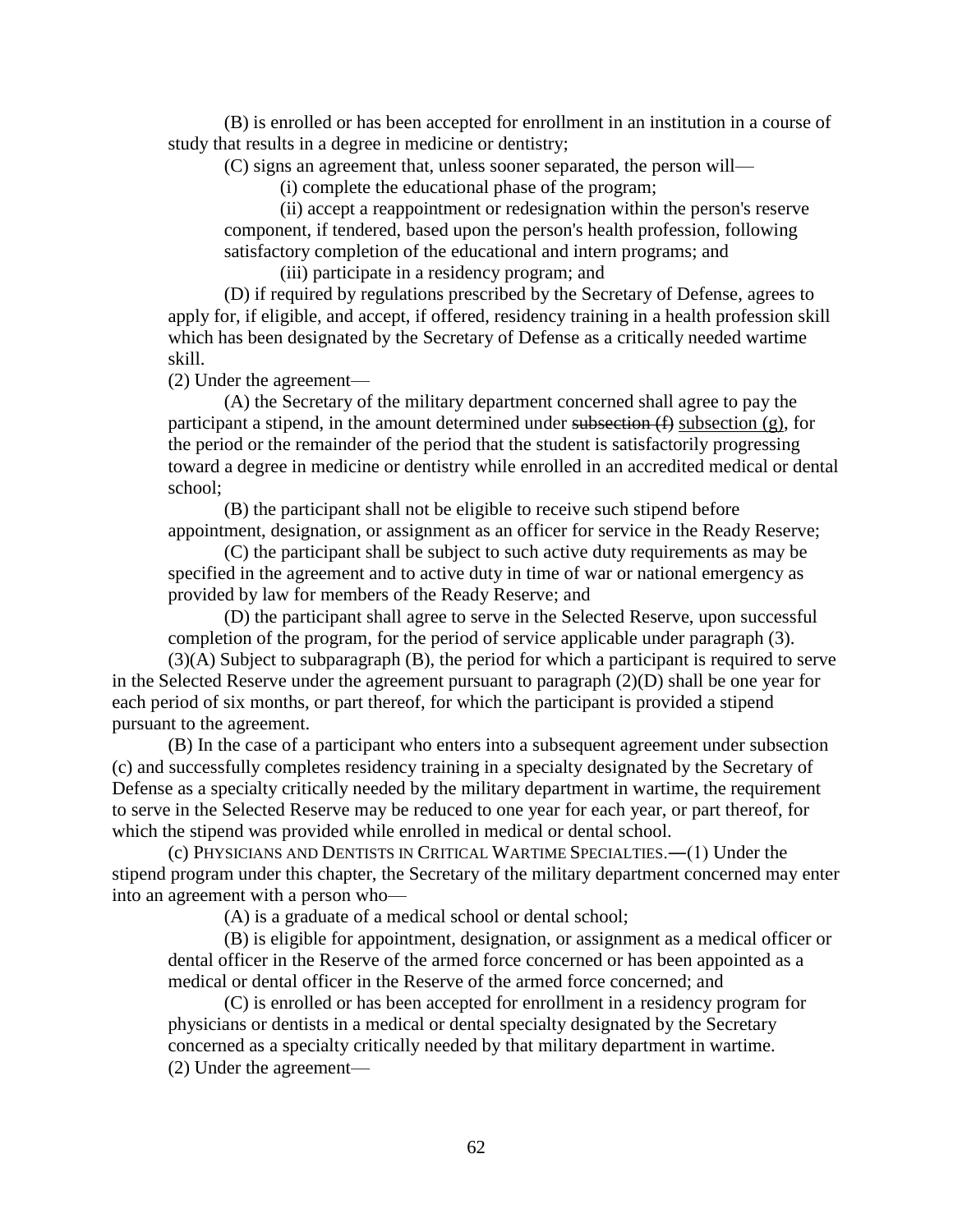(A) the Secretary shall agree to pay the participant a stipend, in an amount determined under subsection  $(f)$  subsection  $(g)$ , for the period or the remainder of the period of the residency program in which the participant enrolls or is enrolled;

(B) the participant shall not be eligible to receive such stipend before appointment, designation, or assignment as a medical officer or dental officer for service in the Ready Reserve;

(C) the participant shall be subject to such active duty requirements as may be specified in the agreement and to active duty in time of war or national emergency as provided by law for members of the Ready Reserve; and

(D) the participant shall agree to serve, upon successful completion of the program, one year in the Ready Reserve for each six months, or part thereof, for which the stipend is provided, to be served in the Selected Reserve or in the Individual Ready Reserve as specified in the agreement.

(d) REGISTERED NURSES IN CRITICAL SPECIALTIES.―(1) Under the stipend program under this chapter, the Secretary of the military department concerned may enter into an agreement with a person who—

(A) is a registered nurse;

(B) is eligible for appointment as—

(i) a Reserve officer for service in the Army Reserve in the Army Nurse Corps;

(ii) a Reserve officer for service in the Navy Reserve in the Navy Nurse Corps; or

(iii) a Reserve officer for service in the Air Force Reserve with a view to designation as an Air Force nurse under [section 8067\(e\)](https://web2.westlaw.com/find/default.wl?tf=-1&rs=WLW10.06&referencepositiontype=T&referenceposition=SP%3b7fdd00001ca15&fn=_top&sv=Split&docname=10USCAS8067&tc=-1&pbc=68D82904&ordoc=7086082&findtype=L&db=1000546&vr=2.0&rp=%2ffind%2fdefault.wl&mt=Westlaw) of this title; and

(C) is enrolled or has been accepted for enrollment in an accredited program in nursing in a specialty designated by the Secretary concerned as a specialty critically needed by that military department in wartime.

(2) Under the agreement—

(A) the Secretary shall agree to pay the participant a stipend, in an amount determined under subsection  $(f)$  subsection  $(g)$ , for the period or the remainder of the period of the nursing program in which the participant enrolls or is enrolled;

(B) the participant shall not be eligible to receive such stipend before being appointed as a Reserve officer for service in the Ready Reserve—

(i) in the Nurse Corps of the Army or Navy; or

(ii) as an Air Force nurse of the Air Force;

(C) the participant shall be subject to such active duty requirements as may be specified in the agreement and to active duty in time of war or national emergency as provided by law for members of the Ready Reserve; and

(D) the participant shall agree to serve, upon successful completion of the program, one year in the Ready Reserve for each six months, or part thereof, for which the stipend is provided, to be served in the Selected Reserve or in the Individual Ready Reserve as specified in the agreement.

(e) BACCALAUREATE STUDENTS IN NURSING OR OTHER HEALTH PROFESSIONS.―(1) Under the stipend program under this chapter, the Secretary of the military department concerned may enter into an agreement with a person who—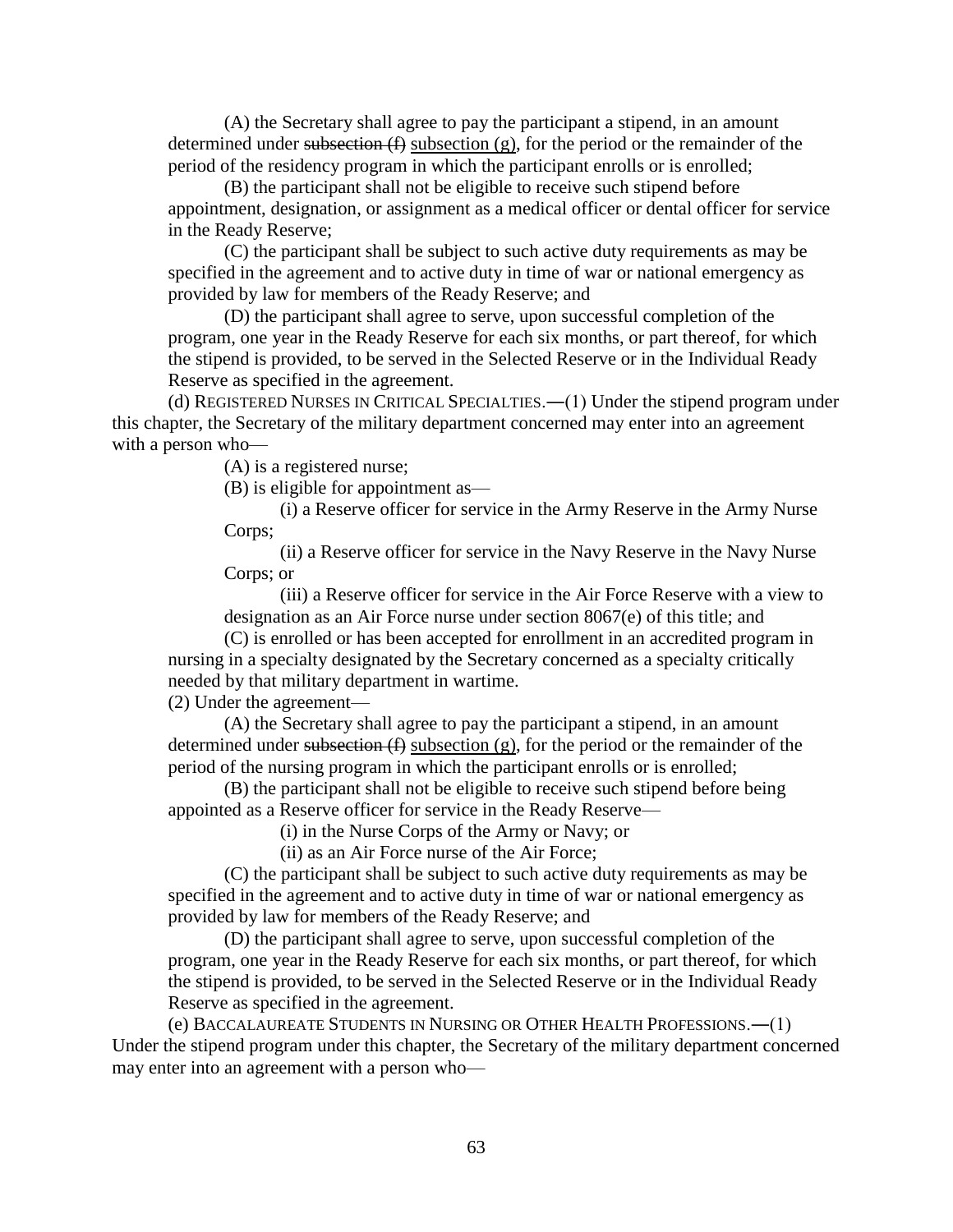(A) will, upon completion of the program, be eligible to be appointed, designated, or assigned as a Reserve officer for duty as a nurse or other health professional; and

(B) is enrolled, or has been accepted for enrollment in the third or fourth year of—

(i) an accredited baccalaureate nursing program; or

(ii) any other accredited baccalaureate program leading to a degree in a healthcare profession designated by the Secretary concerned as a profession critically needed by that military department in wartime.

(2) Under the agreement—

(A) the Secretary shall agree to pay the participant a monthly stipend in an amount not to exceed the stipend rate in effect under [section 2121\(d\)](https://web2.westlaw.com/find/default.wl?tf=-1&rs=WLW10.06&referencepositiontype=T&referenceposition=SP%3b5ba1000067d06&fn=_top&sv=Split&docname=10USCAS2121&tc=-1&pbc=68D82904&ordoc=7086082&findtype=L&db=1000546&vr=2.0&rp=%2ffind%2fdefault.wl&mt=Westlaw) of this title for the period or the remainder of the period of the baccalaureate program in which the participant enrolls or is enrolled;

(B) the participant shall not be eligible to receive such stipend before enlistment in the Ready Reserve;

(C) the participant shall be subject to such active duty requirements as may be specified in the agreement and to active duty in time of war or national emergency as provided by law for members of the Ready Reserve; and

(D) the participant shall agree to serve, upon graduation from the baccalaureate program, one year in the Ready Reserve for each year, or part thereof, for which the stipend is paid.

(f) MENTAL HEALTH PROFESSIONALS IN CRITICAL WARTIME SPECIALTIES.—(1) Under the stipend program under this chapter, the Secretary of the military department concerned may enter into an agreement with a person who—

(A) is eligible to be appointed as an officer in a reserve component;

(B) is enrolled or has been accepted for enrollment in an institution in a course of study that results in a degree in clinical psychology or social work;

(C) signs an agreement that, unless sooner separated, the person will—

(i) complete the educational phase of the program;

(ii) accept a reappointment or redesignation within the person's reserve component, if tendered, based upon the person's health profession, following satisfactory completion of the educational and intern programs; and

(iii) participate in a residency program if required for clinical licensure; and

(D) if required by regulation prescribed by the Secretary of Defense, agree to apply for, if eligible, and accept, if offered, residency training In a health profession skill which has been designated by the Secretary of Defense as a critically needed wartime skill.

(2) Under the agreement—

(A) the Secretary of the military department concerned shall agree to pay the participant a stipend, in the amount determined under subsection (g), for the period or the remainder of the period that the student is satisfactorily progressing toward a degree in clinical psychology or social work while enrolled in a school accredited in the designated mental health discipline;

(B) the participant shall not be eligible to receive such stipend before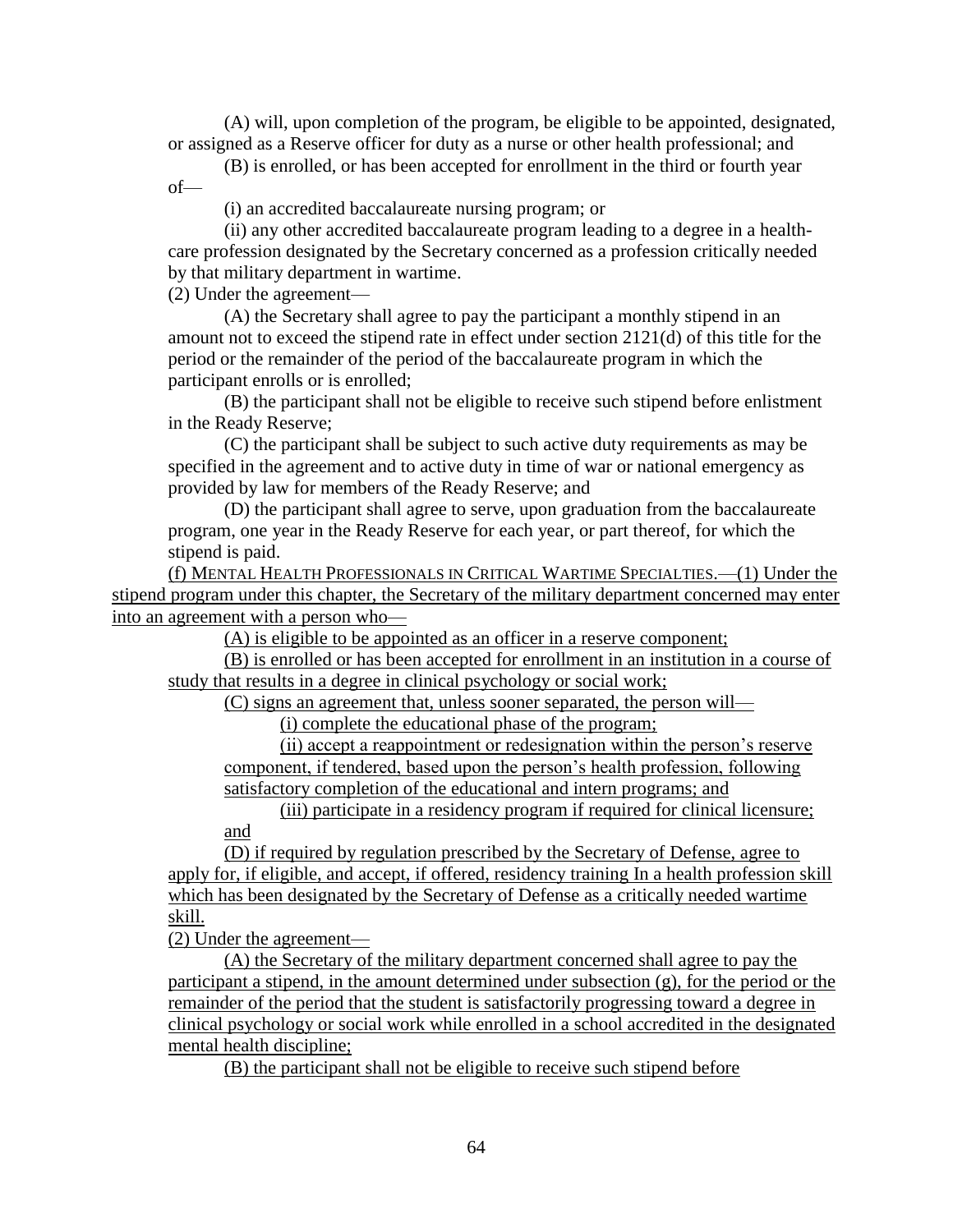appointment, designation, or assignment as an officer for service in the Ready Reserve;

(C) the participant shall be subject to such active duty requirements as may be specified in the agreement and to active duty in time of war or national emergency as provided by law for members of the Ready Reserve; and

(D) the participant shall agree to serve, upon successful completion of the program, one year in the Ready Reserve for each six months, or part thereof, for which the stipend is provided, to be served in the Selected Reserve or in the Individual Ready Reserve as specified in the agreement.

(f g) AMOUNT OF STIPEND.―The amount of a stipend under an agreement under subsection (b) or (c) shall be―

(1) the stipend rate in effect for participants in the Armed Forces Health Professions Scholarship Program under [section 2121\(d\)](https://web2.westlaw.com/find/default.wl?tf=-1&rs=WLW10.06&referencepositiontype=T&referenceposition=SP%3b5ba1000067d06&fn=_top&sv=Split&docname=10USCAS2121&tc=-1&pbc=68D82904&ordoc=7086082&findtype=L&db=1000546&vr=2.0&rp=%2ffind%2fdefault.wl&mt=Westlaw) of this title, if the participant has agreed to serve in the Selected Reserve; or

(2) one-half of that rate, if the participant has agreed to serve in the Individual Ready Reserve.

# **TITLE VIII—ACQUISITION POLICY, ACQUISITION MANAGEMENT, AND RELATED MATTERS**

**\_\_\_\_\_\_**

**Section 801.** Litigation in the current environment routinely involves tens of thousands to millions of pages of documents and addresses issues of a highly technical or scientific nature. The assistance of litigation support contractors (LSC), including experts and consultants, is necessary to ensure the Department of Defense's (DoD's) legitimate interests in such matters are properly represented.

For example, the Department of the Navy (DON) relies heavily upon LSCs to collect large quantities of documents from numerous repositories at dispersed locations. The information must then be further processed to permit efficient trial attorney access and effective review of information to protect the Department's legal interests and to meet its obligations to tribunals and other parties. LSCs currently assist the DON to defend against contract claims exceeding \$1.4 billion (excluding A-12 and Iranian claims), personnel claims exceeding \$690 million, \$2.2 billion in environmental cases, and are essential to the success of the DON's affirmative environmental litigation. Similarly, consultants are required to review documents and provide technical recommendations, expert opinions, or other professional services in support of the DON during or in anticipation of litigation.

The proposed legislative amendment clarifies that officers and employees of the DoD may provide a broader range of information to LSCs. than simply proprietary and technical data, to obtain administrative, technical, or professional assistance under contracts for litigation support. A stand-alone section in title 10, United States Code, is necessary to ensure that federal employees are clearly authorized to disclose the broader range of information to LSCs without fear of personal liability under federal law for disclosure of various types of confidential information. The prefatory language of paragraph (c)(2) of §2320 of title 10, as amended by the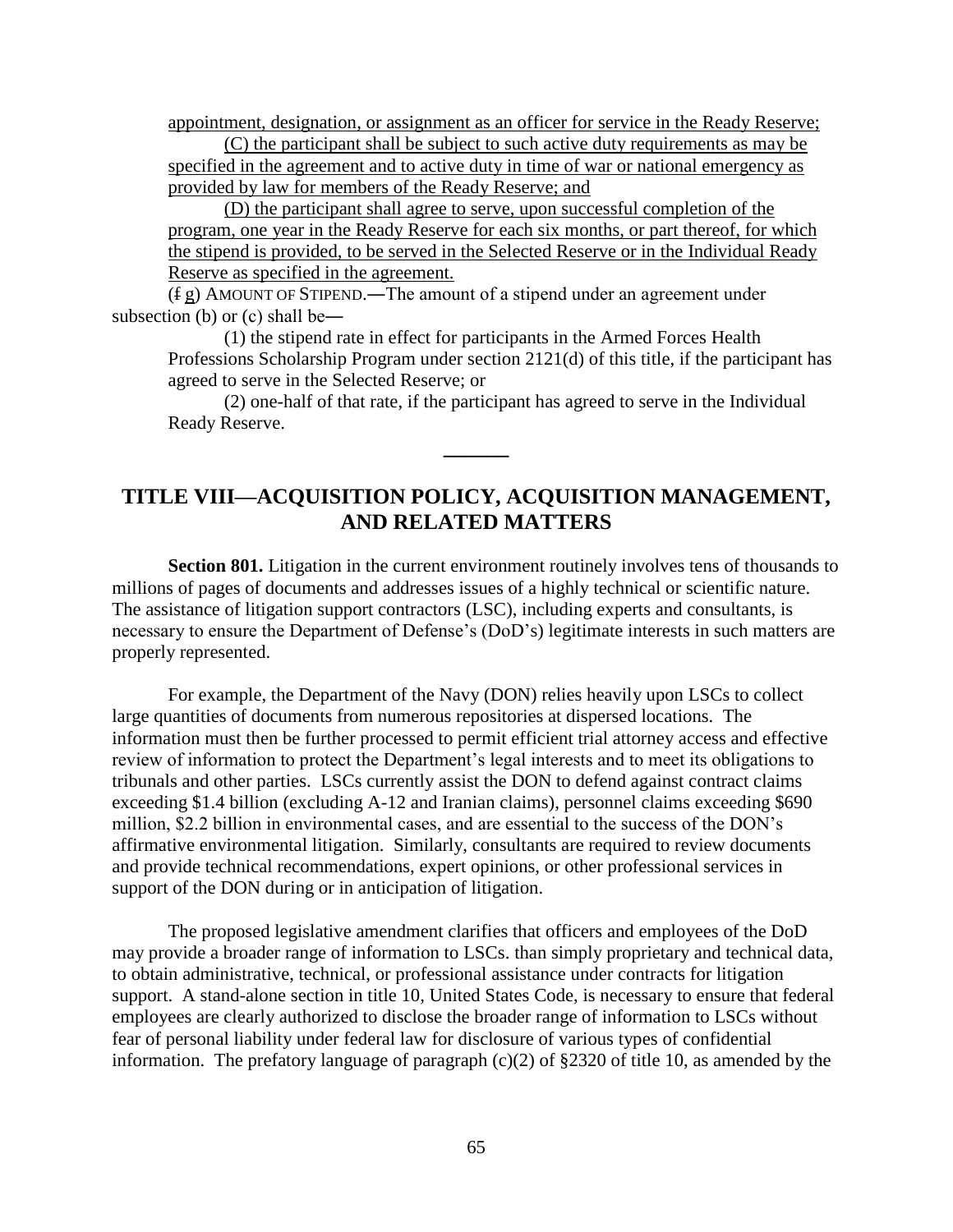Ike Skelton National Defense Authorization Act for Fiscal Year 2011, can be interpreted to provide LSCs access only to technical data subject to license rights described in subsection (a) of  $\S$ 2320, notwithstanding a broader reference to "technical, proprietary, or confidential data" in subparagraph (c)(2)(B). This reference and the placement of the disclosure authorization in §2320 itself, which is devoted to "rights in technical data," do not appear to support authorization for disclosure to a LSC of the broad range of information necessary for LSCs to effectively provide litigation support. Additionally, the fact that subsection (g) only refers to "technical data," and not other types of information to which DoD requires the LSC have access, further negates a broad reading of paragraph (c)(2). The DoD proposal strikes an appropriate balance between enabling federal employees to make broad disclosure to litigation support contractors without fear of liability and safeguarding governmental and third-party interests against further disclosure and unauthorized use of the information. As a condition precedent, LSCs must execute a non-disclosure agreement with the Department precluding the use of such information except as authorized by the contract; violation of the agreement is grounds for contract termination. This requirement provides the owner of the information protections similar to those provided under 10 U.S.C. 2320, which is applicable to other types of support contractors, without impeding the litigation interests of the DoD.

**Budget Implications:** The proposal does not impact budgetary resources because permitting disclosures to Litigation Support Contractors does not require an expenditure of funds.

**Changes to Existing Law:** This proposal would add a new section 129d to title 10, United States Code. The text of the new section is shown in the legislative proposal above. The proposal would also amend 10 U.S.C. 2320, as shown below:

#### **§2320. Rights in technical data**

 $(a)$  \*\*\*

\* \* \* \* \* \* \*

(c) Nothing in this section or in section [2305\(d\)](http://www.law.cornell.edu/uscode/html/uscode10/usc_sec_10_00002305----000-.html) of this title prohibits the Secretary of Defense from—

(1) prescribing standards for determining whether a contract entered into by the Department of Defense shall provide for a time to be specified in the contract after which the United States shall have the right to use (or have used) for any purpose of the United States all technical data required to be delivered to the United States under the contract or providing for such a period of time (not to exceed 7 years) as a negotiation objective;

(2) notwithstanding any limitation upon the license rights conveyed under subsection  $(a)$ , —

(A) allowing a covered Government support contractor access to and use of any technical data delivered under a contract for the sole purpose of furnishing independent and impartial advice or technical assistance directly to the Government in support of the Government's management and oversight of the program or effort to which such technical data relates; or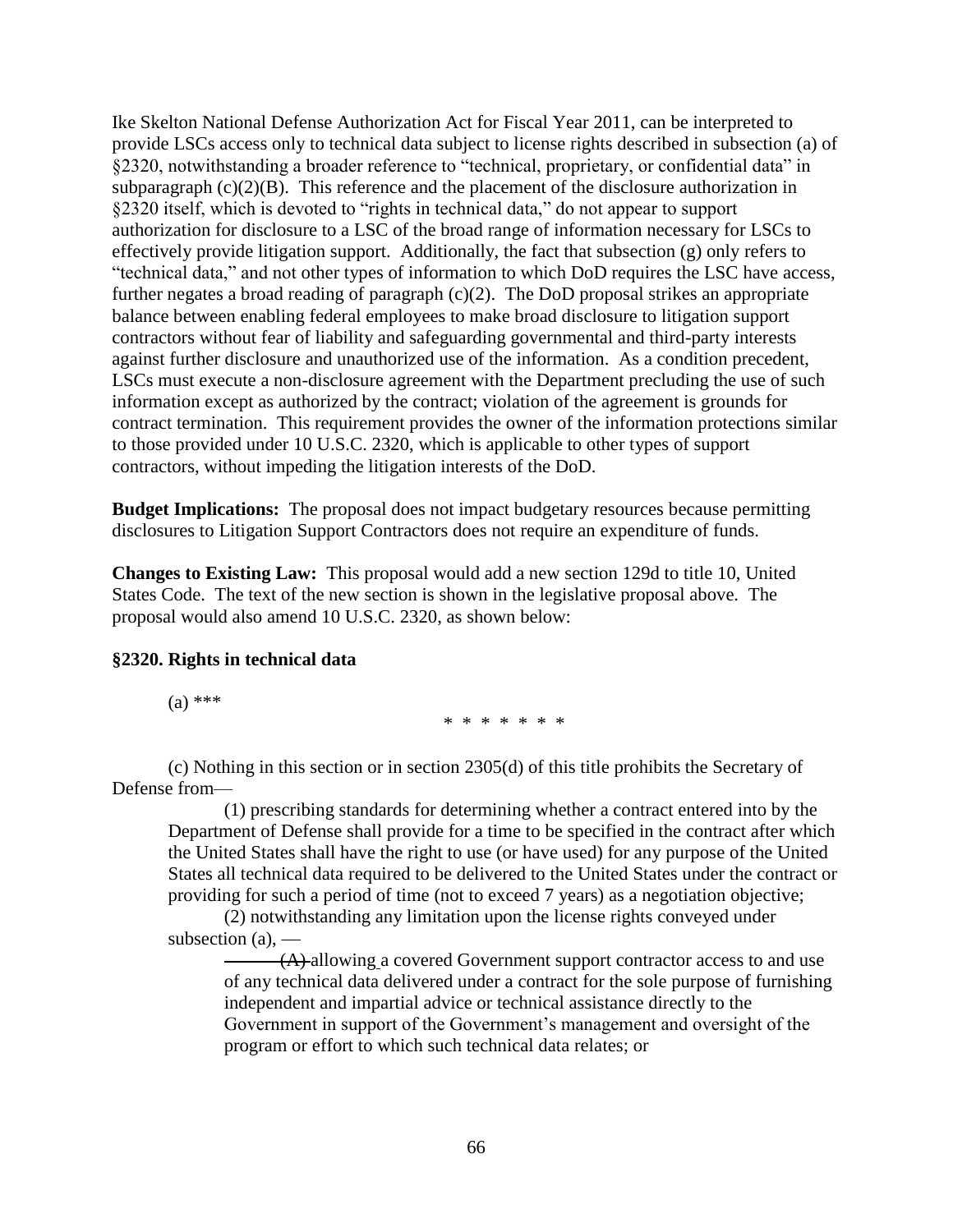(B) allowing a covered litigation support contractor access to and use of any technical, proprietary, or confidential data delivered under a contract for the sole purpose of providing litigation support to the Government in the form of administrative, technical, or professional services during or in anticipation of litigation; or

(3) prescribing reasonable and flexible guidelines, including negotiation objectives, for the conduct of negotiations regarding the respective rights in technical data of the United States and the contractor.

\* \* \* \* \* \* \*

 $(g)$  In this section, the term "covered litigation support contractor" means a contractor (including an expert or technical consultant) under contract with the Department of Defense to provide litigation support, which contractor executes a contract with the Government agreeing to and acknowledging-

(1) that proprietary or nonpublic technical data furnished will be accessed and used only for the purposes stated in that contract;

(2) that the covered litigation support contractor will take all reasonable steps to protect the proprietary and nonpublic nature of the technical data furnished to the covered litigation support contractor; and

(3) that such technical data provided to the covered litigation support contractor under the authority of this section shall not be used by the covered litigation support contractor to compete against the third party for Government or non-Government contracts.

**Section 802** would amend section 2253(a)(2) of title 10, United States Code, to clarify that the purchase cost limitation applies only to right hand drive passenger sedan vehicles as well as increase the purchase cost limitation applicable to such vehicles.

**\_\_\_\_\_\_**

Subsection (a)(2) currently states, "The Secretary of Defense and the Secretary of each military department may purchase right-hand drive vehicles at a cost of not more than \$30,000 each." The section does not define the term "vehicles". Section  $101(g)$  of title 10, United States Code, however, states, "For other definitions applicable to this title, see sections 1 through 5 of title 1." Section 4 of title 1, United States Code, states, "The word 'vehicle' includes every description of carriage or other artificial contrivance used, or capable of being used, as a means of transportation on land." This definition is extremely broad, and appears to include all types of motor vehicles, such as trucks, ambulances, fire fighting equipment, fuel trucks, buses, and mobile cranes. Currently, the cost of all such vehicles in Okinawa, Japan exceeds the \$30,000 limitation. Using a 108.996 Yen to 1 U.S. Dollar conversion rate, the cost of a right-hand drive ambulance in Okinawa, Japan ranges from \$80,000 to \$100,000 and the cost of a right-hand drive fire truck ranges from \$400,000 for a pumper to \$900,000 for a large ladder truck.

The rationale for the suggested change is to insert the original legislative intent into the title 10 provision. The Conference Report to the National Defense Appropriations Act for Fiscal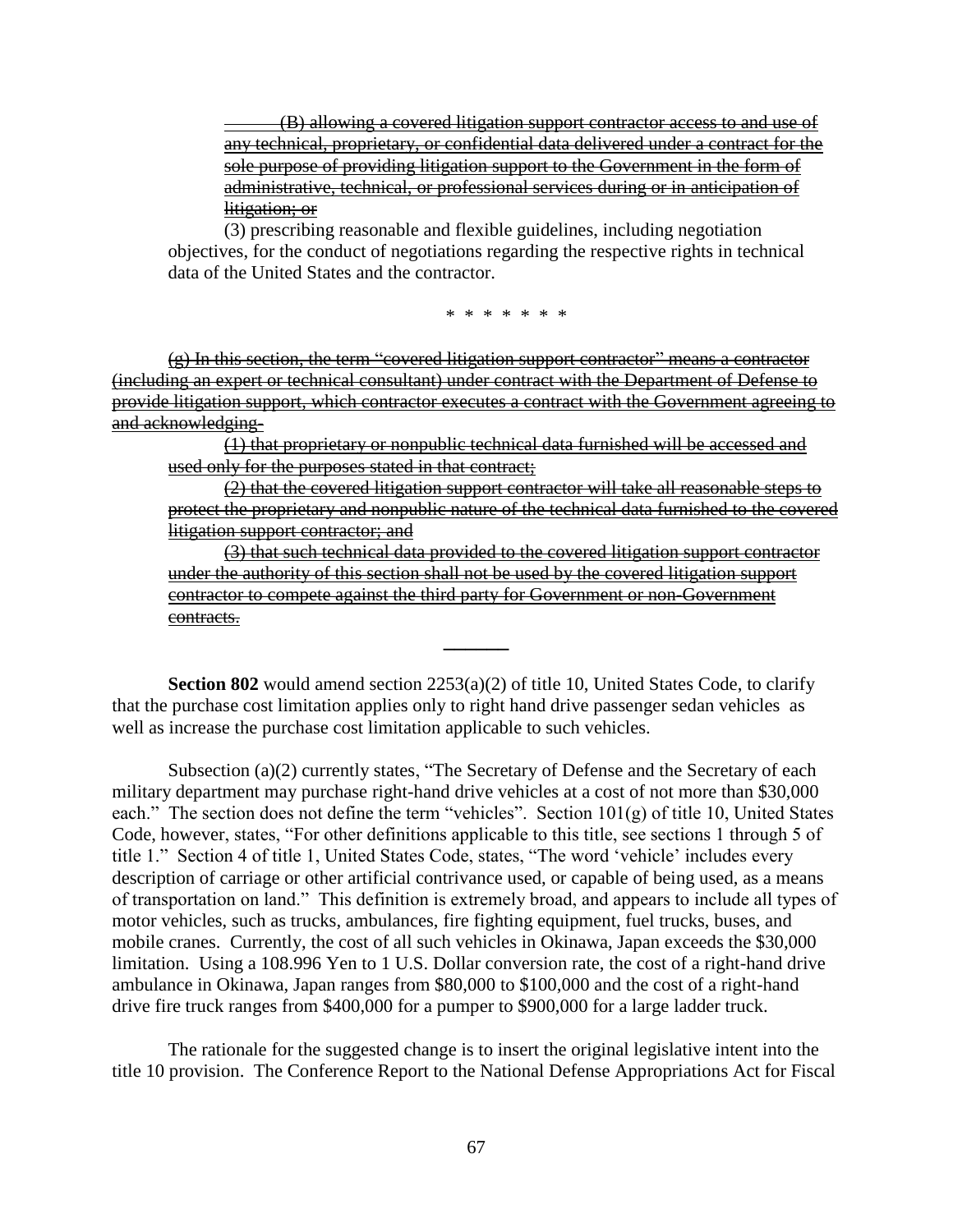Year 1996 (H.R. Conf. Rep. No. 104-344, 88), discussed the limitation in section 2253. The report specifically stated "The conferees agree that this limitation should only apply to the purchase of *passenger sedans* manufactured outside of the United States." (Emphasis Added). Thus, inserting the term "passenger sedan" expresses the true legislative intent of section  $2253(a)(2)$ . It also eliminates the need for an exhaustive list to be included in the statute of all vehicles that are not subject to the monetary limitation. If such a list was included, the statute would have to be regularly amended to reflect changing technology, resources, and vehicle availability.

This proposal also would increase the purchase cost limitation that would apply to righthand drive passenger sedan vehicles from \$30,000 to \$45,000. This increase is needed to keep pace with rising costs. For example, current prices for compact sedans in the Far East already range from between \$26,000 and \$29,000, depending upon make and model. The cost for a midsize Toyota Camry is approximately \$34,000. Because General Services Administration services are not available in the Far East, the option to lease vehicles through that source is not viable. An increase in the statutory limit to \$45,000 will allow for vehicle purchases for some period of time without the need to seek another legislative change.

**Budget Implications:** The Department of the Navy (DON) will fund the additional authority within current budgetary constraints by procuring a smaller number of sedans. Price increases are driven by the economy, exchange rates in the various countries and new vehicle technologies to reduce the carbon footprint that are being implemented world-wide. With FY10 prices already increasing from the mid-\$20K to high \$30K and in some cases \$40K, the prices for the FY12 procurement cycle could easily be closer to the new \$45K requested cost limitation when factoring in inflation and / or foreign currency fluctuations.

| <b>RESOURCE REQUIREMENTS (\$ MILLIONS)</b> |            |            |            |            |            |                              |                                  |                            |  |
|--------------------------------------------|------------|------------|------------|------------|------------|------------------------------|----------------------------------|----------------------------|--|
|                                            | FY<br>2012 | FY<br>2013 | FY<br>2014 | FY<br>2015 | FY<br>2016 | Appropriation<br><b>From</b> | <b>Budget</b><br><b>Activity</b> | Dash-1<br><b>Line Item</b> |  |
| Quantity                                   |            | 3          | 4          | 3          | 3          |                              |                                  |                            |  |
| Passenger<br>Carrying<br>Vehicles          | .045       | .095       | .146       | .092       | .102       | <b>OPN</b>                   | 05                               | 121                        |  |

**Changes to Existing Law:** This proposal would make the following changes to section 2253 of title 10, United States Code: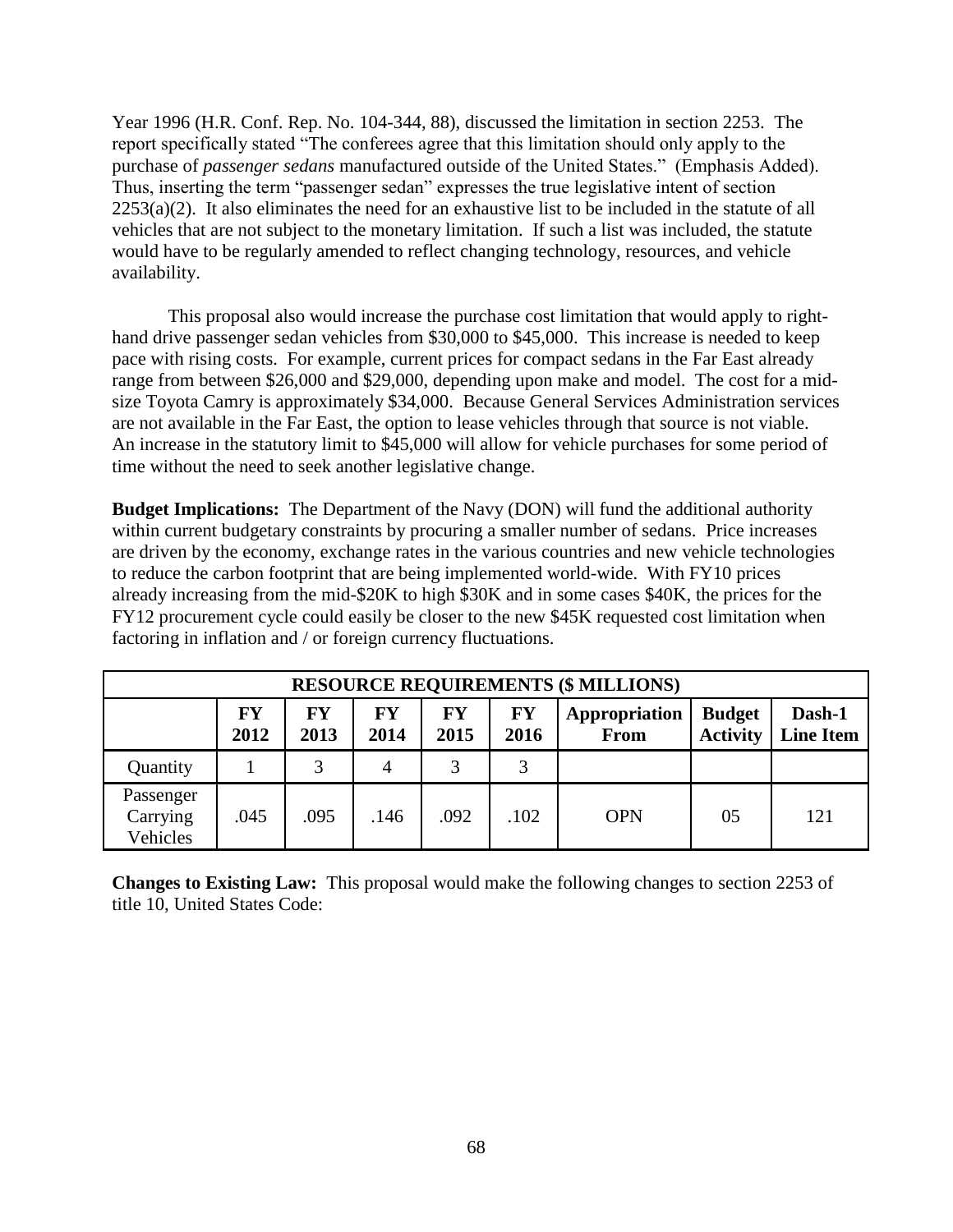#### **§ 2253. Motor vehicles**

(a) GENERAL AUTHORITIES.—The Secretary of Defense and the Secretary of each military department may—

(1) provide for insurance of official motor vehicles in a foreign country when the laws of such country require such insurance; and

(2) purchase right-hand drive vehicles, but at a cost of not more than \$30,000 \$45,000 each for passenger sedans.

(b) HIRE OF PASSENGER VEHICLES.—Amounts appropriated to the Department of Defense for operation and maintenance of the active forces may be used for the hire of passenger motor vehicles.

**\_\_\_\_\_\_**

**Section 803** would raise the authorized Secretarial approval levels for minor land acquisition and unspecified minor military construction projects deemed necessary by the Secretary of a military department for anti-terrorism and force protection requirements (AT/FP) to the same dollar levels currently authorized in sections 2663 and 2805 of title 10, United States Code, for land acquisitions and minor construction to address life-threatening, healththreatening, or safety-threatening situations. This would increase the Secretarial approval dollar threshold for AT/FP requirements: (1) from \$750,000 to \$1,500,000 for acquisition of low-cost interests in land; (2) from \$2,000,000 to \$3,000,000 for carrying out an unspecified minor military construction project; and (3) from \$750,000 to \$1,500,000 for use of operation and maintenance (O&M) funds for unspecified minor construction.

A substantial number of land acquisition requests are for property that would help ensure installation entry control points (ECPs) comply with AT/FP standards published by the Department of Defense. Providing the military departments with increased minor land acquisition authority for acquiring such property would help accelerate ongoing efforts to improve AT/FP at military installations and sites.

UMC projects are military construction projects below a specified dollar threshold that the Department may undertake without specific project authorization from Congress. A significant number of AT/FP non-compliant ECPs can be more quickly and efficiently remedied with unspecified minor construction (UMC) if the dollar threshold for such construction was increased to an amount currently authorized for remedying life-threatening, health-threatening, or safety-threatening situations.

The Senate Armed Services Committee at pages 266-67 of Senate Report 111-201 accompanying S. 3454, the National Defense Authorization Act for Fiscal Year 2011, emphasized the importance of the military services addressing AT/FP compliance at ECPs in a timely manner. According to a June 2009 DOD Report to Congress on application of force protection and anti-terrorism standards to gates and entry points on military installations, of the 1768 entry control points on 349 major military installations world-wide, 1,078 have facility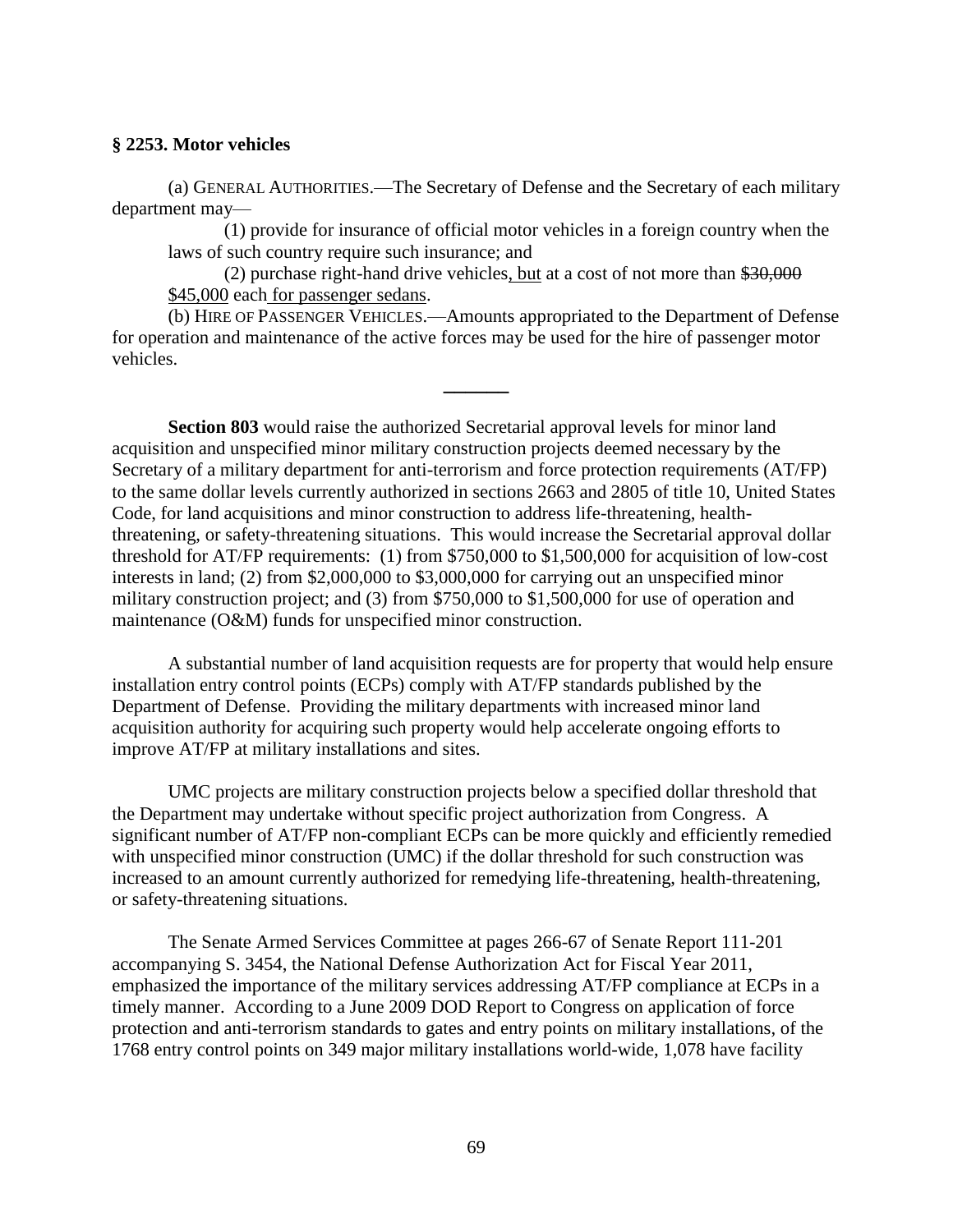requirements, such as construction and land acquisition, that must be addressed to permanently satisfy AT/FP standards.

Of the 1078 that have facility requirements, 266 ECPs need permanent facilities with an estimated cost greater than \$750,000 each and which have not yet been budgeted and planned for execution. Increasing the authorization thresholds for AT/FP-related minor land acquisition and UMC using O&M funds to \$1,500,000, as proposed, provides the military services the ability to partially or wholly resolve AT/FP non-compliance issues for these ECPs without the need for additional project authorization from Congress.

Of the 266 ECPs with a cost greater than \$750,000 threshold, 157 ECPs have an estimated cost greater than \$2,000,000, which is the current dollar authorization level for UMC using non-O&M funds. Of the 157 above, 38 ECPs have an estimated cost greater than \$2,000,000 but less than or equal to \$3,000,000. These 38 ECPs would benefit from an increase of the UMC threshold to \$3,000,000. Of the remaining 119 ECPs with project costs greater than \$3,000,000, an indeterminate amount of the ECPs may have facility requirements that include a combination of segregable UMC and minor land acquisition projects which can benefit from the increased minor land acquisition and UMC authorization thresholds.

**Budget Implications:** This proposal addresses an increase in authority, not a specific budget line item. It would authorize the Secretary of a military department to use funds already appropriated for operation and maintenance (O&M) or construction to satisfy AT/FP projectrelated facility requirements that have not yet been budgeted or planned for execution for the following number of installation ECPs.

| NUMBER OF ECPS WITH AN UNBUDGETED NEED FOR PERMANENT FACILITY  |                |                               |                    |                             |  |  |  |  |  |  |
|----------------------------------------------------------------|----------------|-------------------------------|--------------------|-----------------------------|--|--|--|--|--|--|
| PROJECTS TO SATISFY AT/FP REQUIREMENTS THAT COULD BENEFIT FROM |                |                               |                    |                             |  |  |  |  |  |  |
| PROPOSED INCREASED AUTHORITY (\$THOUSAND)                      |                |                               |                    |                             |  |  |  |  |  |  |
|                                                                |                | $Cost > $750$ , but $< $1500$ | $Cost > $2000$ but |                             |  |  |  |  |  |  |
|                                                                | Cost >         | (Minor Land Acquisition and   | $<$ \$3000 (non-   | ( Projects > \$750)         |  |  |  |  |  |  |
|                                                                | \$750          | O&M UMC)                      | O&M UMC)           | <b>Expect Funding From:</b> |  |  |  |  |  |  |
|                                                                |                |                               |                    | $O&M-1$                     |  |  |  |  |  |  |
| Army                                                           | 118            | 39                            | 20                 | MILCON - 117                |  |  |  |  |  |  |
|                                                                |                |                               |                    | $O&M-15$                    |  |  |  |  |  |  |
|                                                                |                |                               |                    | $GWOT-1$                    |  |  |  |  |  |  |
| <b>Navy</b>                                                    | 89             | 22                            | 11                 | MILCON - 73                 |  |  |  |  |  |  |
| Marine                                                         |                |                               |                    |                             |  |  |  |  |  |  |
| Corps                                                          | 7              | 2                             | 1                  | MILCON - 7                  |  |  |  |  |  |  |
|                                                                |                |                               |                    | $O&M-10$                    |  |  |  |  |  |  |
| Air Force                                                      | 48             | 17                            | 6                  | MILCON - 48                 |  |  |  |  |  |  |
| <b>DLA/WHS</b>                                                 | $\overline{4}$ | $\overline{0}$                | $\theta$           | $MILCON-4$                  |  |  |  |  |  |  |
|                                                                |                |                               |                    | $O&M-26$                    |  |  |  |  |  |  |
|                                                                |                |                               |                    | $GWOT-1$                    |  |  |  |  |  |  |
| <b>Total</b>                                                   | 266            | 80                            | 38                 | MILCON - 239                |  |  |  |  |  |  |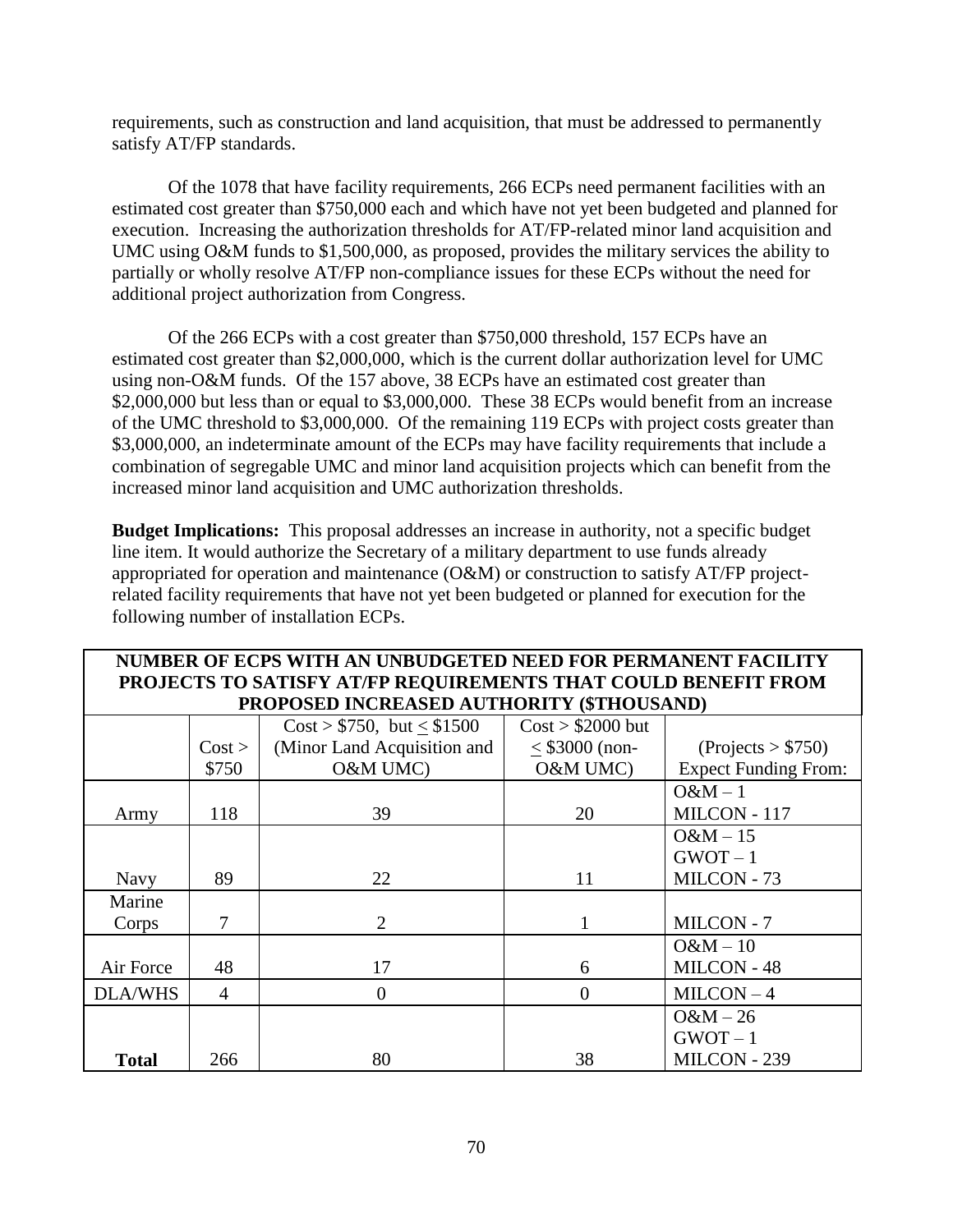**Changes to Existing Law:** This proposal would make the following changes to sections 2663 and 2805 of title 10, United States Code:

## **§ 2663. Land acquisition authorities**

(a) ACQUISITION OF LAND BY CONDEMNATION FOR CERTAIN MILITARY PURPOSES.—\*\*\*

\* \* \* \* \* \* \*

(b) ACQUISITION BY PURCHASE IN LIEU OF CONDEMNATION.—\*\*\*

(c) ACQUISITION OF LOW-COST INTERESTS IN LAND.—(1) The Secretary of a military department may acquire any interest in land that—

(A) the Secretary determines is needed in the interest of national defense; and

(B) does not cost more than \$750,000, exclusive of administrative costs and the amounts of any deficiency judgments.

(2) The Secretary of a military department may acquire any interest in land that—

(A) the Secretary determines is needed—

(i) solely to correct a deficiency that is life-threatening, health-threatening, or safety-threatening; and or

(ii) for anti-terrorism and force protection requirements; and

(B) does not cost more than \$1,500,000, exclusive of administrative costs and the amounts of any deficiency judgments.

(3) This subsection does not apply to the acquisition, as a part of the same project, of more than one parcel of land unless the parcels are noncontiguous, or, if contiguous, unless the total cost is not more than \$750,000, in the case of an acquisition under paragraph (1), or \$1,500,000, in the case of an acquisition under paragraph (2).

(4) Appropriations available to the Department of Defense for operation and maintenance or construction may be used for the acquisition of land or interests in land under this subsection.

\* \* \* \* \* \* \*

#### **§ 2805. Unspecified minor construction**

(a) AUTHORITY TO CARRY OUT UNSPECIFIED MILITARY CONSTRUCTION PROJECTS.—(1) Within an amount equal to 125 percent of the amount authorized by law for such purpose, the Secretary concerned may carry out unspecified minor military construction projects not otherwise authorized by law.

 (2) An unspecified minor military construction project is a military construction project that has an approved cost equal to or less than \$ 2,000,000. However, if the military construction project is intended solely to correct a deficiency that is life-threatening, health-threatening, or safety-threatening, or for anti-terrorism and force protection requirements, an unspecified minor military construction project may have an approved cost equal to or less than \$ 3,000,000.

(b) APPROVAL AND CONGRESSIONAL NOTIFICATION.—\*\*\*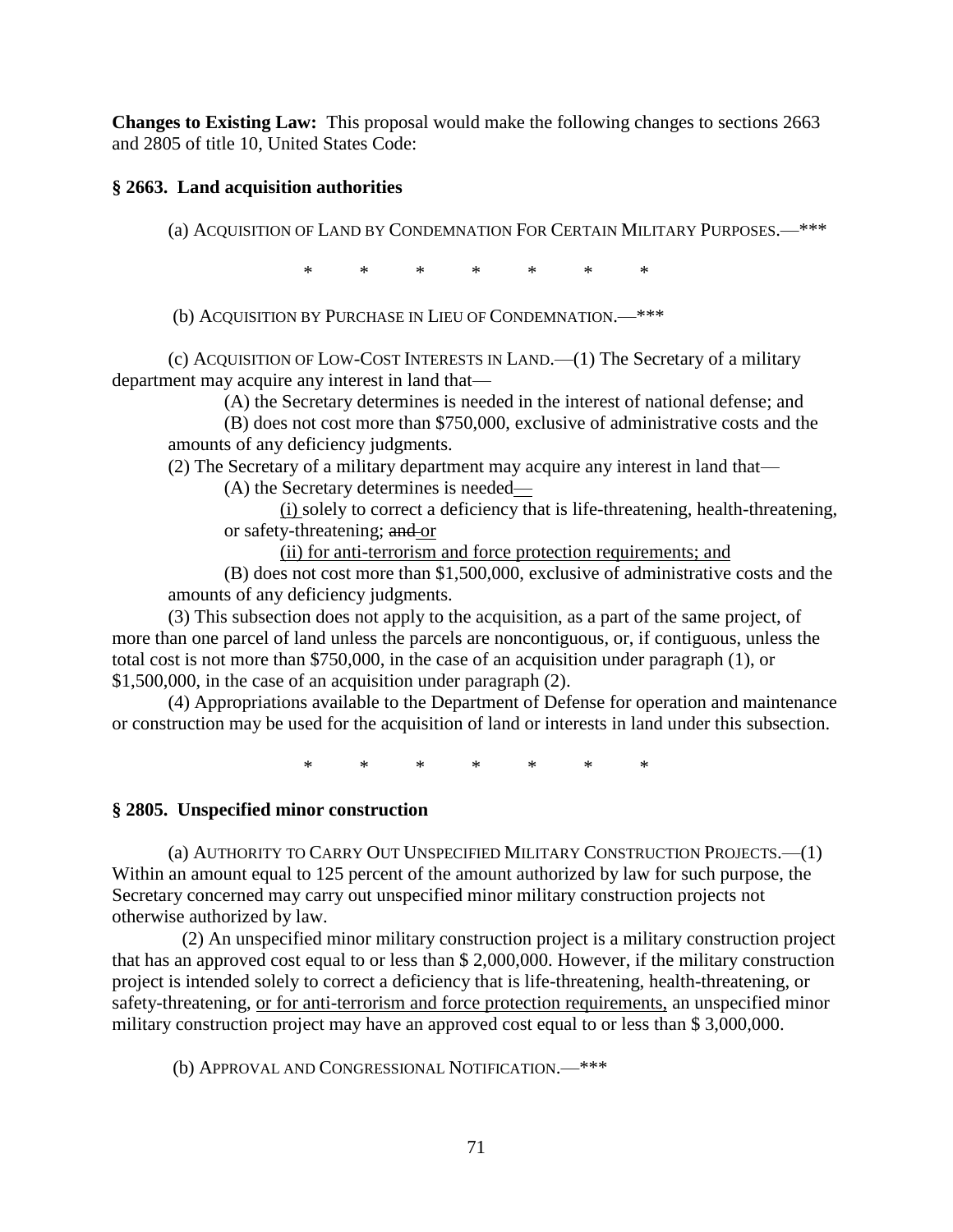(c) USE OF OPERATION AND MAINTENANCE FUNDS.— (1) Except as provided in paragraph (2), the Secretary concerned may spend from appropriations available for operation and maintenance amounts necessary to carry out an unspecified minor military construction project costing not more than—

 (A) \$ 1,500,000, in the case of an unspecified minor military construction project intended—

> (i) solely to correct a deficiency that is life-threatening, healththreatening, or safety-threatening; or

(ii) for anti-terrorism and force protection requirements; or

(B) \$ 750,000, in the case of any other unspecified minor military construction

project.

 (2) The limitations specified in paragraph (1) shall not apply to an unspecified minor military construction project if the project is to be carried out using funds made available to enhance the deployment and mobility of military forces and supplies.

> \* \* \* \* \* \* \* **\_\_\_\_\_\_\_**

 **Section 804.** Section 1017 of the John Warner National Defense Authorization Act for Fiscal Year 2007 (Public Law 109-365) directed the Secretary of Defense to create an acquisition policy that gives preference to carriers using domestic ship repair facilities over carriers that use foreign ones. Section 1017 further requires the Secretary, acting through the United States Transportation Command (USTRANSCOM), to provide a report regarding overhaul, repair, and maintenance performed on covered vessels of each offeror of carriage to which the acquisition policy applies to the Committees on Armed Services of the Senate and the House of Representatives. USTRANSCOM has submitted three reports in accordance with the law.

In practice, the acquisition policy has not driven carrier behavior for several reasons and has resulted in a negative impact for acquisition professionals. In calendar year 2009, there were seven solicitations and seven one-time-only cargo movements. In response to these requests for offers, 24 carriers expressed interest in offering transportation services. Of these, 13 carriers used exclusively domestic repair service; 3 carriers used a mix of domestic and foreign repairs and 8 carriers were not considered because they did not/could not provide data. In many instances the carriers didn't own the vessels and the vessel owners refused to release the information. This resulted in fewer offerors, in response to solicitations, creating an environment of limited competition which ultimately drives higher costs.

Based on the last three years of data, most of the Jones Act carriers already were using domestic ship repair facilities with few exceptions so it is unlikely the law is responsible for driving behavior. The few carriers that use foreign repair facilities are the larger companies that will have minor work done in domestic repair facilities but will continue to have major overhaul work in foreign repair facilities. One of these carriers, Matson provided comments in response to the interim rule along the lines that they contribute to the industrial base by purchasing new vessels that are U.S. built, i.e. four new \$506 million ships and \$25 million ship conversion.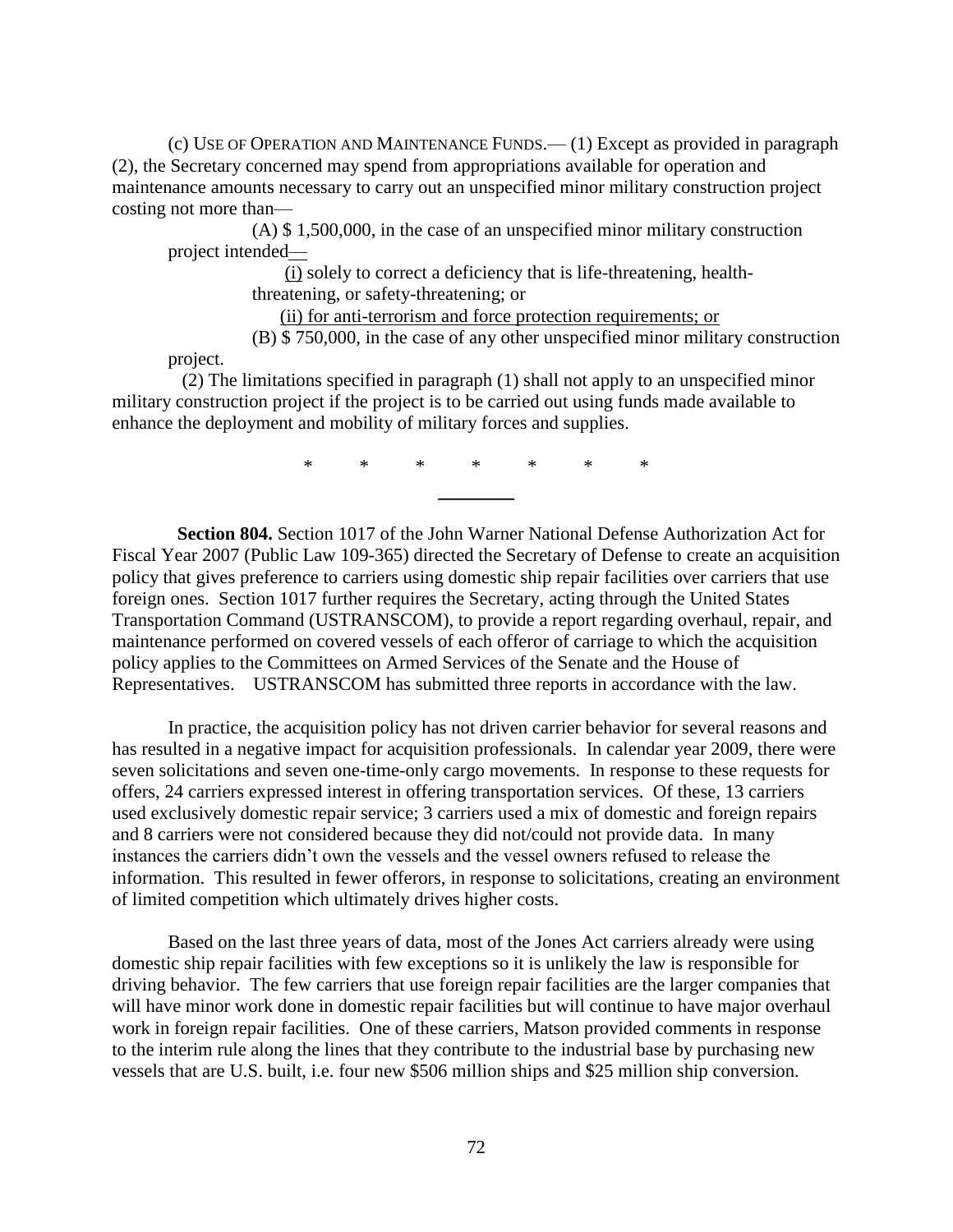These vessels will not require significant expenditure in U.S. repair facilities for several years. The primary rationale for using foreign repair facilities is driven by schedule availability, cost, and suitability of shipyards. One example was provided where ORCA vessels can only be serviced at NASSCO or at a shipyard in Victoria, British Columbia.

While the Department of Defense supports the preference for carriers using domestic repair facilities policy, we must continue to use carriers that utilize foreign repair facilities for various reasons: The number of carriers offering on a solicitation are limited--usually no more than 3 offerors, sometimes only one carrier offers and in many instances only the carrier(s) that use foreign repair facilities are the offerors. The evaluation preference for use of domestic shipyards is considered along with other price and non-price factors in making an award decision. Some examples of non-price factors include past performance, VISA, technical (required delivery date, capacity, and availability) as well as socio-economic considerations. Finally, there are many instances when the carrier(s) using foreign repair facilities offering on a solicitation are the only offerors that meet the technical requirements.

In the three years this law has been in effect, there has not been a documented instance where the evaluation preference for domestic ship repair has been a discriminator or tie breaker due to: 1) all offerors under an RFP had all work done in domestic shipyards or (2) an offeror who might have received evaluation preference was determined to be unacceptable, (3) another technical or cost factor had more weight. All contracting officers submitting data for the annual Report to Congress confirm that all factors being equal, they would have awarded to the offeror who primarily used domestic repair facilities given the opportunity.

The acquisition policy and reporting requirement has not resulted in increasing the industrial base or had any practical effect on carrier decisions in use of shipyards. The requirement has increased the information collection burden for offerors and acquisition professionals with no appreciable benefit and effectively limited competition in the instances where offerors lease vessels. The requirement should be repealed.

**Budget Implications:** This proposal will not increase the overall budget requirements of the Department of Defense. The deletion of the reporting requirement will provide very minor cost savings to the Transportation Working Capital Fund, which will be passed on to the Services in the form of reduced rates.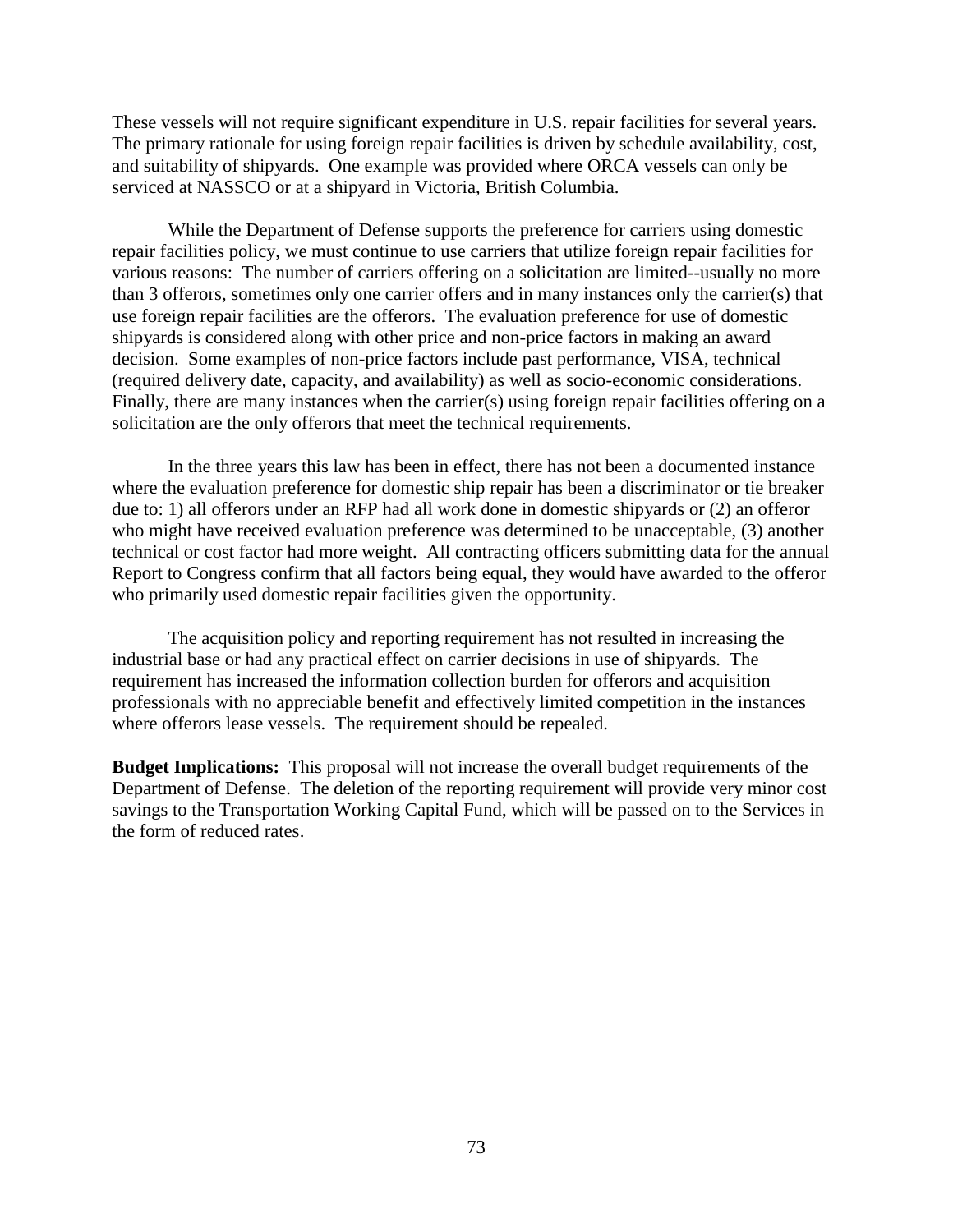|                 | <b>RESOURCE SAVINGS (\$THOUSANDS)</b> |                   |                   |                   |                   |                          |                                  |                            |  |  |  |  |  |  |
|-----------------|---------------------------------------|-------------------|-------------------|-------------------|-------------------|--------------------------|----------------------------------|----------------------------|--|--|--|--|--|--|
|                 | <b>FY</b><br>2012                     | <b>FY</b><br>2013 | <b>FY</b><br>2014 | <b>FY</b><br>2015 | <b>FY</b><br>2016 | Appropriation<br>To      | <b>Budget</b><br><b>Activity</b> | Dash-1<br><b>Line Item</b> |  |  |  |  |  |  |
| Army            | $+0$                                  | $+0$              | $+0$              | $+0$              | $+0$              | O&M, Army-               |                                  |                            |  |  |  |  |  |  |
| <b>Navy</b>     | $+0$                                  | $+0$              | $+0$              | $+0$              | $+0$              | O&M, Navy $-$            |                                  |                            |  |  |  |  |  |  |
| Marine<br>Corps | $+0$                                  | $+0$              | $+0$              | $+0$              | $+0$              | O&M, Marine Corps        |                                  |                            |  |  |  |  |  |  |
| Coast<br>Guard  | $+0$                                  | $+0$              | $+0$              | $+0$              | $+0$              | O&M, Coast Guard         |                                  |                            |  |  |  |  |  |  |
| Air<br>Force    | $+1$                                  | $+1$              | $+1$              | $+1$              | $+1$              | O&M, Air Force -<br>3400 |                                  |                            |  |  |  |  |  |  |
| Total           | $+1*$                                 | $+1$              | $+1$              | $+1$              | $+1$              |                          |                                  |                            |  |  |  |  |  |  |

\* Amounts required for tracking data and report preparation estimated to be less than \$1K per year. Funding provided to USTRANSCOM from U.S. Air Force-funded Airlift Readiness Account for non-mission related tasking.

|                  | <b>NUMBER OF PERSONNEL AFFECTED</b> |                   |                   |                   |                   |                     |                                                              |  |  |  |  |  |  |  |
|------------------|-------------------------------------|-------------------|-------------------|-------------------|-------------------|---------------------|--------------------------------------------------------------|--|--|--|--|--|--|--|
|                  | <b>FY</b><br>2012                   | <b>FY</b><br>2013 | <b>FY</b><br>2014 | <b>FY</b><br>2015 | <b>FY</b><br>2016 | Appropriation<br>To | <b>Personnel Type</b><br>(Officer, Enlisted, or<br>Civilian) |  |  |  |  |  |  |  |
| Army             | $\theta$                            | $\overline{0}$    | $\overline{0}$    | $\theta$          | $\overline{0}$    | N/A                 | N/A                                                          |  |  |  |  |  |  |  |
| <b>Navy</b>      | $\overline{0}$                      | $\overline{0}$    | $\overline{0}$    | $\theta$          | $\theta$          | N/A                 | N/A                                                          |  |  |  |  |  |  |  |
| *Marine<br>Corps | $\overline{0}$                      | $\overline{0}$    | $\overline{0}$    | $\overline{0}$    | $\overline{0}$    | N/A                 | N/A                                                          |  |  |  |  |  |  |  |
| Air Force        | $\overline{0}$                      | $\theta$          | $\theta$          | $\theta$          | $\Omega$          | N/A                 | N/A                                                          |  |  |  |  |  |  |  |
| Total            | $\overline{0}$                      | $\theta$          | $\theta$          | $\overline{0}$    | $\theta$          |                     |                                                              |  |  |  |  |  |  |  |

**Changes to Existing Law:** This section would make the following changes to the John Warner National Defense Authorization Act for Fiscal Year 2007 (Public Law 109-364):

#### **SEC. 1017. OBTAINING CARRIAGE BY VESSEL: CRITERION REGARDINGOVERHAUL, REPAIR, AND MAINTENANCE OF VESSELS IN THE UNITED STATES.**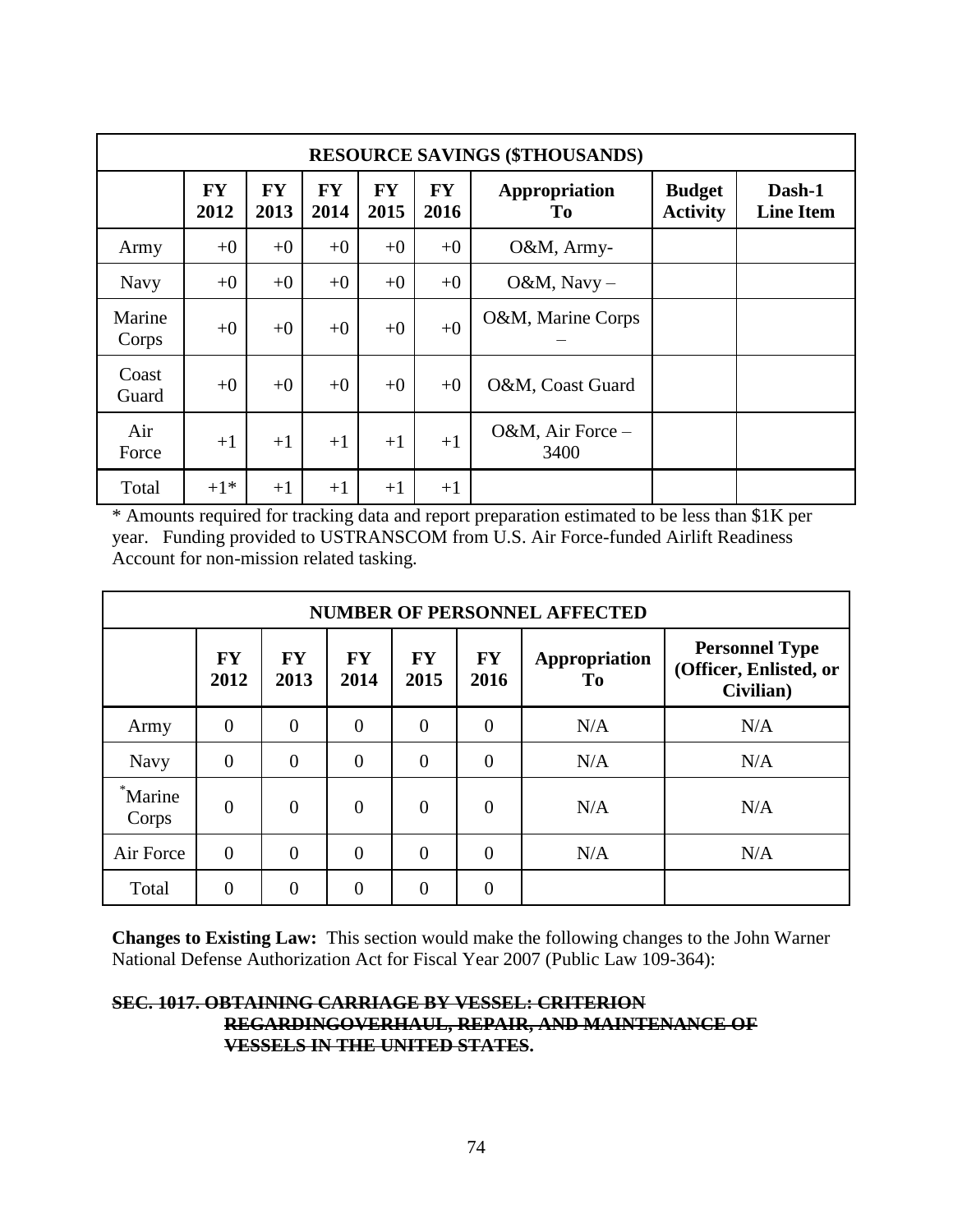(a) ACQUISITION POLICY.—In order to maintain the national defense industrial base, the Secretary of Defense shall issue an acquisition policy that establishes, as a criterion required to be considered in obtaining carriage by vessel of cargo for the Department of Defense, the extent to which an offeror of such carriage had overhaul, repair, and maintenance work for covered vessels of the offeror performed in shipyards located in the United States.

(b) COVERED VESSELS.—A vessel is a covered vessel of an offeror under this section if the vessel is—

(1) owned, operated, or controlled by the offeror; and

(2) qualified to engage in the carriage of cargo in the coastwise or non-contiguous trade under section 27 of the Merchant Marine Act, 1920 (46 U.S.C. 883), section 12106 of title 46, United States Code, and section 2 of the Shipping Act, 1916 (46 U.S.C. App. 802).

(c) APPLICATION OF POLICY.—The acquisition policy shall include rules providing for application of the policy to covered vessels as expeditiously as is practicable based on the nature of carriage obtained, and by no later than June 1, 2007.

(d) REGULATIONS.—

(1) IN GENERAL.—The Secretary shall prescribe regulations as necessary to carry out the acquisition policy and submit such regulations to the Committees on Armed Services of the Senate and the House of Representatives, by not later than June 1, 2007.

(2) INTERIM REGULATIONS.—

(A) IN GENERAL.—The Secretary may prescribe interim regulations as necessary to carry out the acquisition policy. For this purpose, the Secretary is excepted from compliance with the notice and comment requirements of section 553 of title 5, United States Code.

(B) SUBMISSION TO CONGRESS.—Upon the issuance of interim regulations under this paragraph, the Secretary shall submit to the Committees on Armed Services of the Senate and the House of Representatives the interim regulations and a description of the acquisition policy developed (or being developed) under subsection (a).

(C) EXPIRATION.—All interim regulations prescribed under the authority of this paragraph that are not earlier superseded by final regulations shall expire no later than June 1, 2007.

(e) ANNUAL REPORT.—The Secretary, acting through the United States Transportation Command, shall annually submit to the Committees on Armed Services of the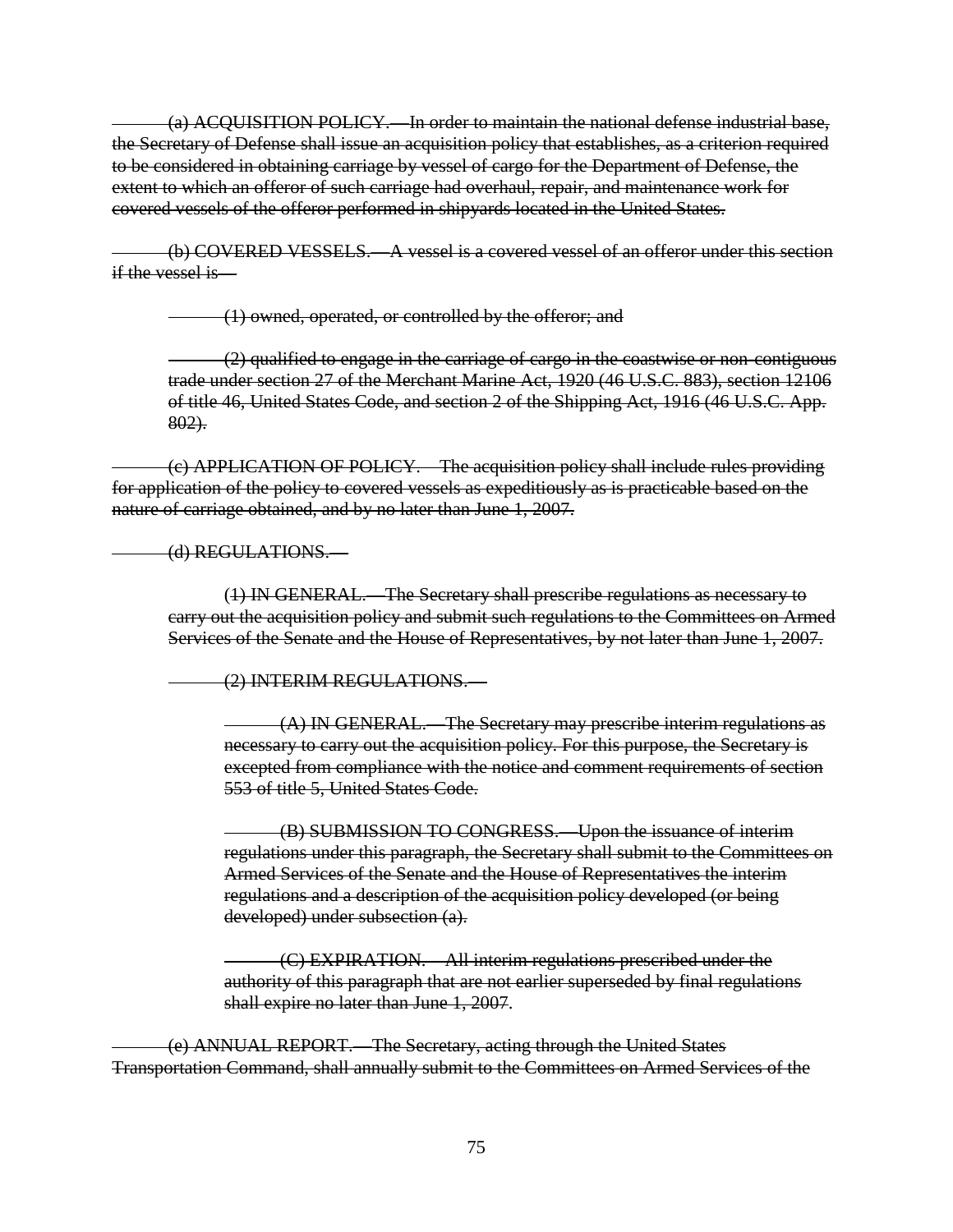Senate and the House of Representatives a report regarding overhaul, repair, and maintenance performed on covered vessels of each offeror of carriage to which the acquisition policy applies.

(f) DEFINITIONS.—In this section:

(1) FOREIGN SHIPYARD. The term "foreign shipyard" means a shipyard that is not located in the United States.

(2) UNITED STATES.—The term "United States" means— (A) any State of the United States; and (B) Guam.

# **TITLE IX—DEPARTMENT OF DEFENSE ORGANIZATION AND MANAGEMENT**

**\_\_\_\_\_\_**

# **Subtitle A—Intelligence-Related Matters**

**Section 901.** The congressional appropriations committees have expressed concern about the complexity of auditing Defense intelligence agency expenditures. This proposal would improve the ability of Defense intelligence elements to audit expenditures by authorizing the Secretary of Defense to transfer Defense appropriations into an account or accounts established by the Secretary of the Treasury for receipt of such funds. The funds from such account or accounts would be authorized to receive transfers and reimbursement from transactions between the Defense intelligence elements and other entities, and the Director of National Intelligence would be able to transfer funds into those account(s).

This proposal's placement of the Secretary's new authority in chapter 21 of title 10, United States Code, is consistent with similar fiscal authority granted to the Secretary of Defense related to the management of Defense intelligence elements. New section 429 would be an addition to subchapter I and compares to existing sections 421, 422, and 423 regarding funds associated with Defense intelligence activities. The proposal's subsection (a) contains the text for proposed new section 429. The proposal's subsection (b) is a clerical amendment to add the title of the new section to the table of sections at the beginning of Subchapter I of chapter 21.

New section 429(a) would authorize the Secretary of Defense to transfer funds provided for Defense intelligence elements to accounts established by the Secretary of the Treasury for receipt of such funds.

New section 429(b) would expressly preserve limitations on time and purpose for the appropriations placed into these accounts. Transfer of funds to new accounts will not change how these funds may be used to pay authorized obligations of the respective element for an obligation that occurs within the allotted period of availability.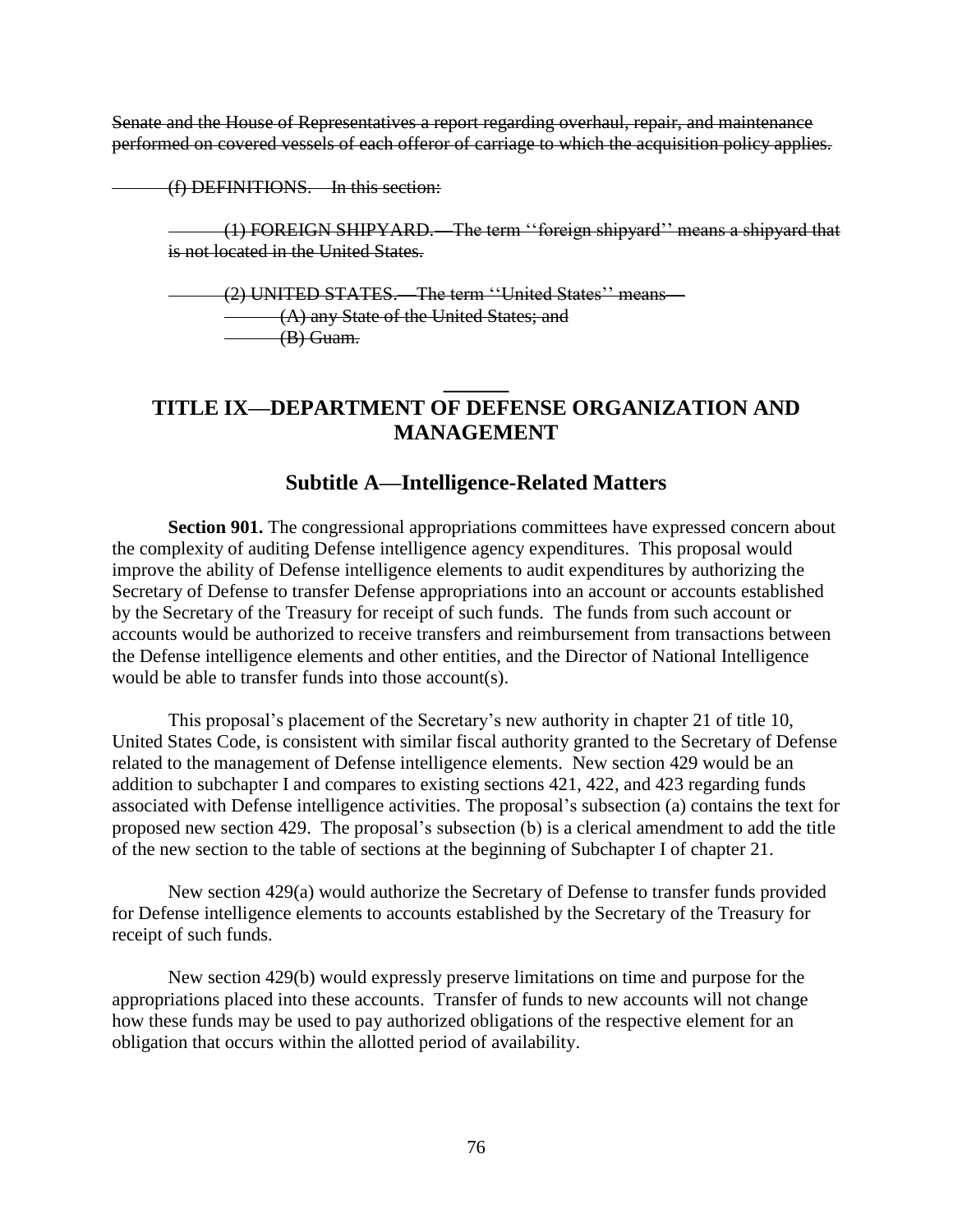New section  $429(c)$  would identify the Defense intelligence elements to which the new section 429 would apply.

**Budget Implications:** None. This proposal would enable Defense intelligence elements to manage funds more efficiently.

**Changes to Existing Law:** This proposal would amend title 10, United States Code, by adding a new section 429 to chapter 21. The text of the new title 10 section is set forth in full in the proposal above.

**\_\_\_\_\_\_**

**Section 902** would add the National Defense Intelligence College (NDIC) to the coverage of subsection (a)(1) of section 2154 of the 10, United States Code, providing for Phase I of joint professional military education (JPME). In doing so, this proposal would recognize that the NDIC provides a joint professional military education to its primary military student population of junior officers and senior non-commissioned officers.

The NDIC provides the rigorous and thorough instruction and examination of officers of the Armed Forces in an environment designed to promote a theoretical and practical in-depth understanding of joint matters. The NDIC program of study covers all of the elements of JPME Phase I (as specified in 10 U.S.C. [2154](http://www.law.cornell.edu/uscode/html/uscode10/usc_sec_10_00002151----000-.html) [\(a\)\)](http://www.law.cornell.edu/uscode/html/uscode10/usc_sec_10_00002151----000-.html#a), which means that, in addition to the principal curriculum taught to all officers at this joint intermediate level school, the curriculum includes:

(1) National Military Strategy.

(2) Joint planning at all levels of war.

(3) Joint doctrine.

(4) Joint command and control.

(5) Joint force and joint requirements development.

Therefore, military graduates of the NDIC's program of study should be credited with having successfully completed JPME Phase I.

**Budget Implications:** The proposal has no budgetary impact as it seeks to authorize additional, and well-deserved, accreditation for an existing educational program.

**Changes to Existing Law:** This proposal would amend title 10, United States Code, as follows:

## **§ 2151. Definitions**

(a) JOINT PROFESSIONAL MILITARY EDUCATION.—Joint professional military education consists of the rigorous and thorough instruction and examination of officers of the armed forces in an environment designed to promote a theoretical and practical in-depth understanding of joint matters and, specifically, of the subject matter covered. The subject matter to be covered by joint professional military education shall include at least the following:

(1) National Military Strategy.

(2) Joint planning at all levels of war.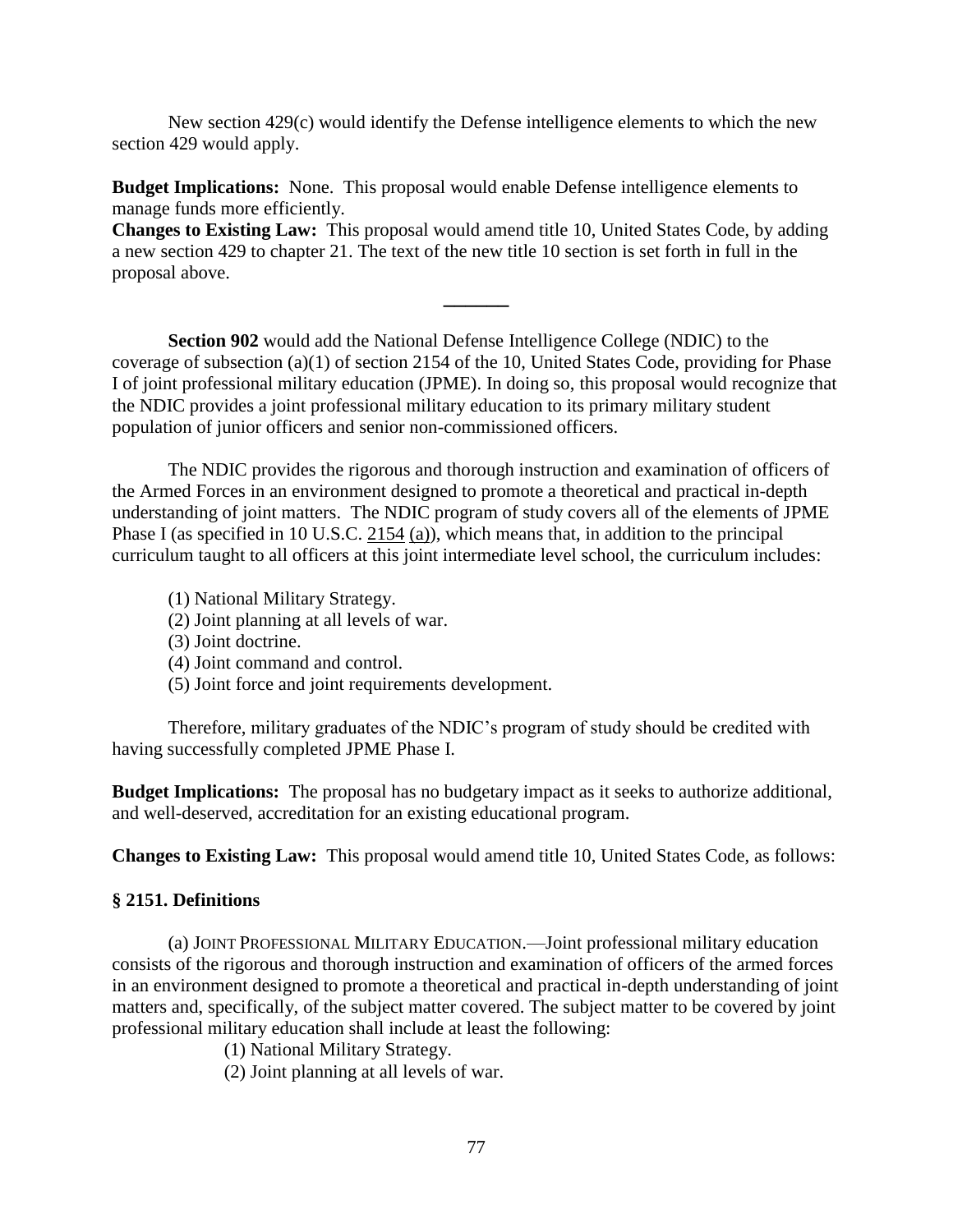(3) Joint doctrine.

(4) Joint command and control.

(5) Joint force and joint requirements development.

(b) OTHER DEFINITIONS.—In this chapter:

(1) The term "senior level service school" means any of the following:

(A) The Army War College.

(B) The College of Naval Warfare.

(C) The Air War College.

(D) The Marine Corps War College.

(2) The term "intermediate level service school" means any of the following:

(A) The United States Army Command and General Staff College.

(B) The College of Naval Command and Staff.

(C) The Air Command and Staff College.

(D) The Marine Corps Command and Staff College.

(3) The term "joint intermediate level school" includes the National Defense Intelligence College.

\* \* \* \* \* \* \*

#### **§ 2154. Joint professional military education: three-phase approach**

(a) THREE-PHASE APPROACH.—The Secretary of Defense shall implement a three-phase approach to joint professional military education, as follows:

(1) There shall be a course of instruction, designated and certified by the Secretary of Defense with the advice and assistance of the Chairman of the Joint Chiefs of Staff as Phase I instruction, consisting of all the elements of a joint professional military education (as specified in section [2151](http://www.law.cornell.edu/uscode/html/uscode10/usc_sec_10_00002151----000-.html) [\(a\)](http://www.law.cornell.edu/uscode/html/uscode10/usc_sec_10_00002151----000-.html#a) of this title), in addition to the principal curriculum taught to all officers at an intermediate level service school or at a joint intermediate level school.

(2) There shall be a course of instruction, designated and certified by the Secretary of Defense with the advice and assistance of the Chairman of the Joint Chiefs of Staff as Phase II instruction, consisting of a joint professional military education curriculum taught in residence at—

(A) the Joint Forces Staff College;

(B) a senior level service school that has been designated and certified by the Secretary of Defense as a joint professional military education institution; or

(3) There shall be a course of instruction, designated and certified by the Secretary of Defense with the advice and assistance of the Chairman of the Joint Chiefs of Staff as the Capstone course, for officers selected for promotion to the grade of brigadier general or, in the case of the Navy, rear admiral (lower half) and offered in accordance with section [2153](http://www.law.cornell.edu/uscode/html/uscode10/usc_sec_10_00002153----000-.html) of this title.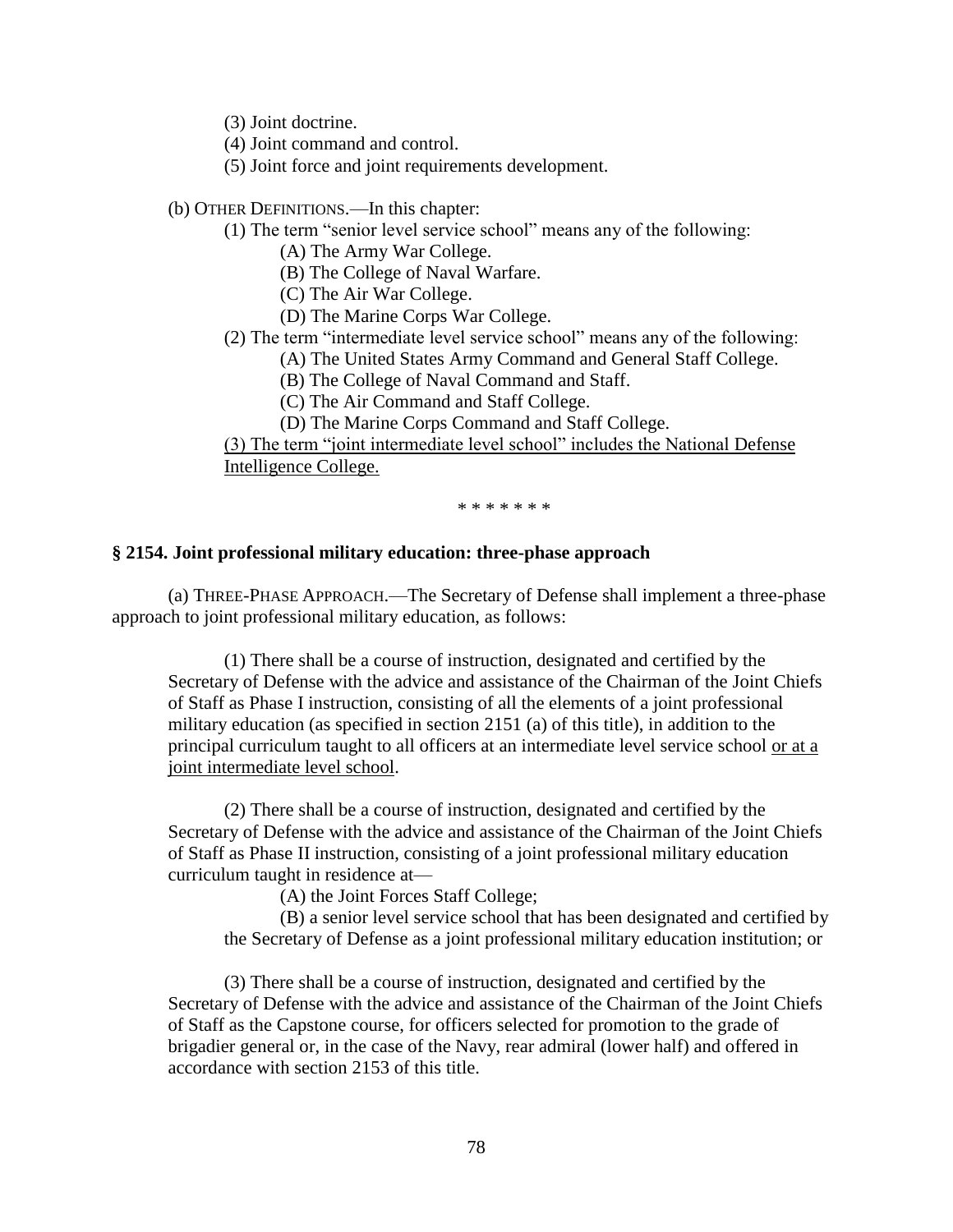(b) SEQUENCED APPROACH.—The Secretary shall require the sequencing of joint professional military education so that the standard sequence of assignments for such education requires an officer to complete Phase I instruction before proceeding to Phase II instruction, as provided in section [2155](http://www.law.cornell.edu/uscode/html/uscode10/usc_sec_10_00002155----000-.html) [\(a\)](http://www.law.cornell.edu/uscode/html/uscode10/usc_sec_10_00002155----000-.html#a) of this title.

## **Subtitle B—Space Activities**

**\_\_\_\_\_\_**

**Section 911.** Section 941 of the John Warner National Defense Authorization Act for Fiscal Year 2007 (Pub. L. 109–364; 120 Stat. 2364), entitled "Department of Defense Policy on Unmanned Systems", requires the Secretary of Defense to develop a policy, applicable throughout the Department of Defense, on research, development, test and evaluation, procurement, and operation of unmanned systems. While the intent of the statute is desirable, key items within the language inadvertently create a burden in terms of cost and schedule in the conduct of development, test and evaluation, and procurement of unmanned systems. The proposed language submitted above seeks to satisfy the intent of current law, while avoiding the likely schedule delays and cost increases.

Mission identification, research, development, test and evaluation, procurement, and operation of unmanned systems can be accommodated through existing Department of Defense (DOD) policies: Chairman of Joint Chiefs of Staff Instruction 3170.01G, "Joint Capabilities Integration and Development System (JCIDS)", Department of Defense Directive 5000.1, "The Defense Acquisition System", and Department of Defense Instruction 5000.2, "Operation of the Defense Acquisition System." JCIDS is the policy that guides requirements analysis and identification. The Department of Defense Directive and Instruction guide technology and system development, and system procurement, operation and sustainment. A policy as described above enables the Department to meet the intent of the current law through implementation of the existing JCIDS and DOD 5000 processes.

The primary objective of JCIDS is to identify the capabilities required to successfully execute the Department of Defense missions. The requirements process supports the acquisition process by providing validated capabilities requirements and associated performance criteria to be used as a basis for acquiring the right weapon systems. Additionally, it provides the budgeting process with prioritization and affordability advice. The proposed language supports this impartial process of acquiring the optimal systems, consistent with the urgency of warfighter needs, technical considerations and fiscal responsibility.

Current law requires a preference for unmanned systems in acquisition programs for new systems, and requires certification that an unmanned system is incapable of meeting program requirements. This language potentially imposes cost and schedule burdens. Because it does not allow for consideration of development and ownership costs, it forces the DOD to procure a system that may be more expensive to develop and operate than a manned system which is equally or more effective and provides the same or more protection to service members. It can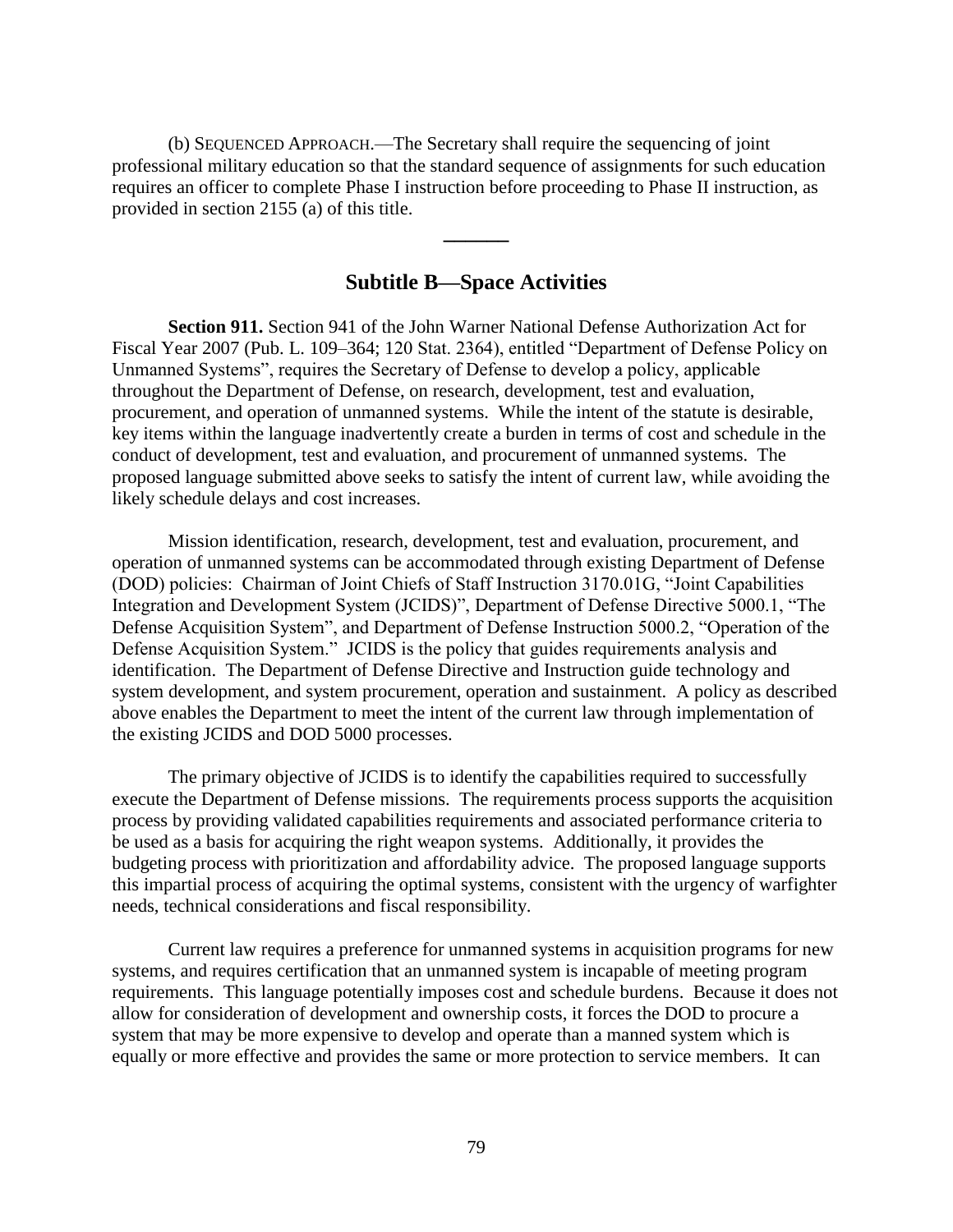also potentially delay the DOD's ability to satisfy a capability gap because of the time required to mature unmanned technologies. Conducting the Certification automatically adds to the cost and time needed to initiate all new DOD acquisitions (whether manned or unmanned).

Requiring a preferred materiel solution undermines the integrity of the JCIDS process which mandates rigorous assessment and analysis before a decision is made about what materiel solution to pursue in satisfying identified mission requirements. The Capability Based Assessment (CBA) provides the analytical underpinnings of the Initial Capability Document (ICD). The ICD supports the Material Development Decision where the Milestone Decision Authority may accept the CBA as adequate or direct additional analysis.

Current law requires the submittal of a report to the Congressional defense committees. It is the Department's position that such a report is unnecessary and that, instead of this report, an Unmanned Systems Roadmap be developed. The Roadmap would address the establishment of programs to address technical, operational, and production challenges, and gaps in capabilities, with respect to unmanned systems. This would enable a portfolio management strategy for unmanned systems, by ensuring funding investments are linked to requirements validated through the JCIDS process.

**Budget Implications:** This section has no direct budget implications, as the proposed legislative language deals with the process of good systems engineering, and the implementation of the Department of Defense Joint Capabilities Integration and Development System (JCIDS). However, the proposed change will allow the most cost effective solution, whether manned or unmanned, be selected, and indirectly have a positive effect on the overall budget.

**Changes to Existing Law:** This proposal would make the following changes to section 941 of the John Warner National Defense Authorization Act for Fiscal Year 2007:

## **SEC. 941. DEPARTMENT OF DEFENSE POLICY ON MANNED AND UNMANNED SYSTEMS.**

(a) POLICY REQUIRED.—The Secretary of Defense shall develop a policy, to be applicable throughout the Department of Defense, on for the conduct of research, development, test and evaluation, procurement, and operation and for the conduct of procurement, of manned and unmanned systems in a manner that is fiscally responsible and enhances war fighter capability.

(b) ELEMENTS.—The policy required by subsection (a) shall include or address the following:

(1) An identification of missions and mission requirements, including mission requirements for the military departments and joint mission requirements, for which unmanned systems may replace manned systems. An identification of those Department of Defense capabilities for which manned and unmanned systems may address potential needs.

(2) A preference for unmanned systems in acquisition programs for new systems, including a requirement under any such program for the development of a manned system for a certification that an unmanned system is incapable of meeting program requirements. A thorough and objective consideration of the acquisition of manned and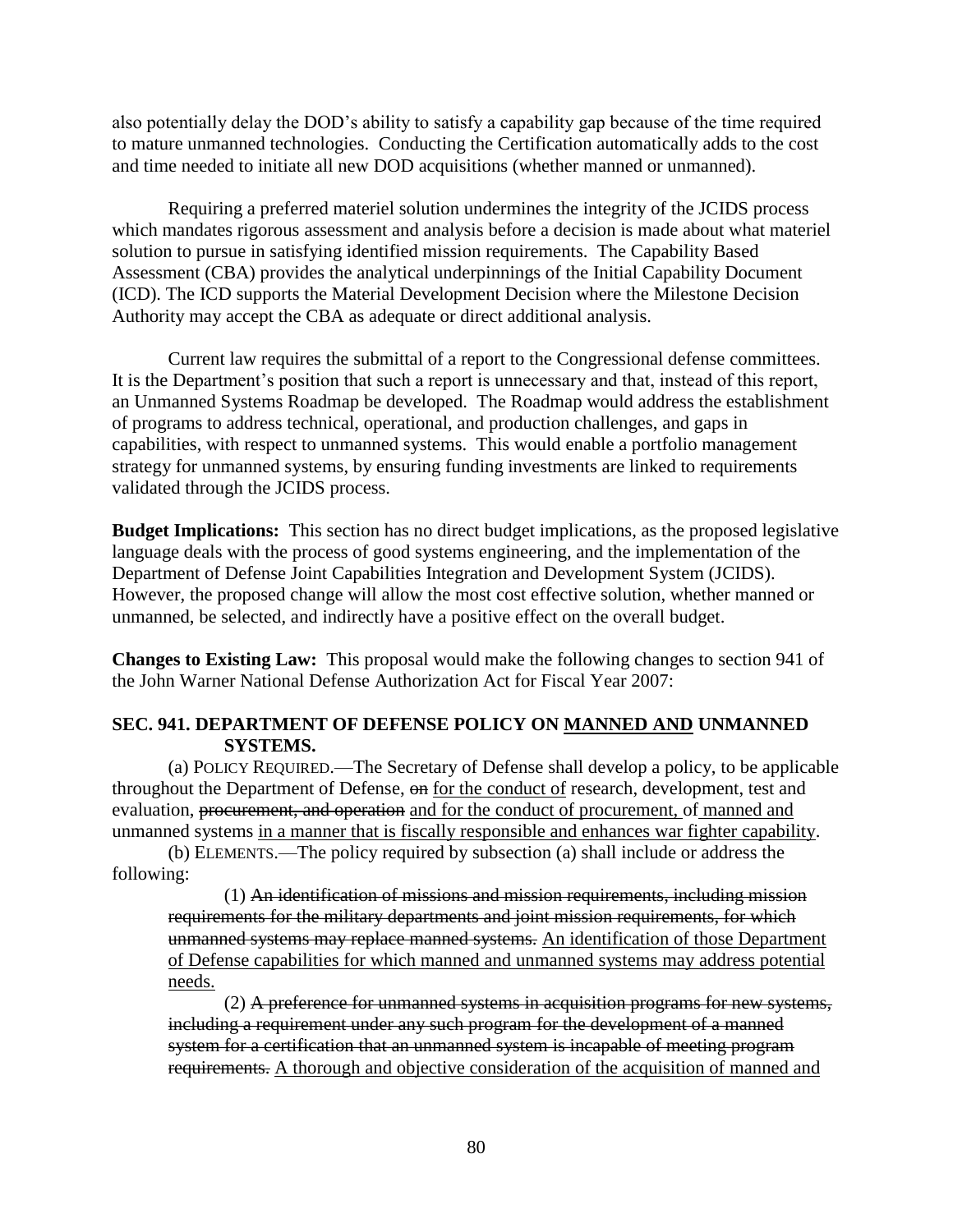unmanned systems whenever a new system is to be acquired to meet a capability requirement.

(3) An assessment of the circumstances under which it would be appropriate to pursue joint development and procurement of unmanned systems and components of unmanned systems.

(4) The transition of unmanned systems unique to one military department to joint systems, when appropriate.

(5) An organizational structure for effective management, coordination, and budgeting for the development and procurement of unmanned systems, including an assessment of the feasibility and advisability of designating a single department or other element of the Department of Defense to act as executive agent for the Department on unmanned systems.

(6) The integration of unmanned and manned systems to enhance support of the missions capabilities identified in paragraph (1).

(7) Such other matters that the Secretary of Defense considers to be appropriate. (c) ROADMAP.—The Secretary of Defense shall prepare and update periodically a roadmap for the policy required by subsection (a) that includes—

(1) goals for the development of unmanned system technologies to address capabilities identified pursuant to subsection  $(b)(1)$ ; and

(2) plans to address technical, operational, and production challenges, and gaps in capabilities, with respect to unmanned systems.

(cd) CONSULTATION.—The Secretary of Defense shall develop the policy required by subsection (a), and implement the roadmap required by subsection (c), in consultation with the Chairman of the Joint Chiefs of Staff.

(d) REPORT.—Not later than 120 days after the date of the enactment of this Act, the Secretary shall submit to the congressional defense committees a report containing—

(1) the policy required by subsection (a); and

(2) an implementation plan for the policy that includes—

(A) a strategy and schedules for the replacement of manned systems with unmanned systems in the performance of the missions identified in the policy pursuant to subsection (b)(1);

(B) establishment of programs to address technical, operational, and production challenges, and gaps in capabilities, with respect to unmanned systems; and

(C) an assessment of progress towards meeting the goals identified for the subset of unmanned air and ground systems established in section 220 of the Floyd D. Spence National Defense Authorization Act for Fiscal Year 2001 (as enacted into law by Public Law 106–398; 114 Stat. 1654A–38).

(e) UNMANNED SYSTEMS DEFINED.—In this section, the term "unmanned systems" consists of unmanned aerial systems, unmanned ground systems, and unmanned maritime systems.

# **TITLE X—GENERAL PROVISIONS**

**\_\_\_\_\_\_**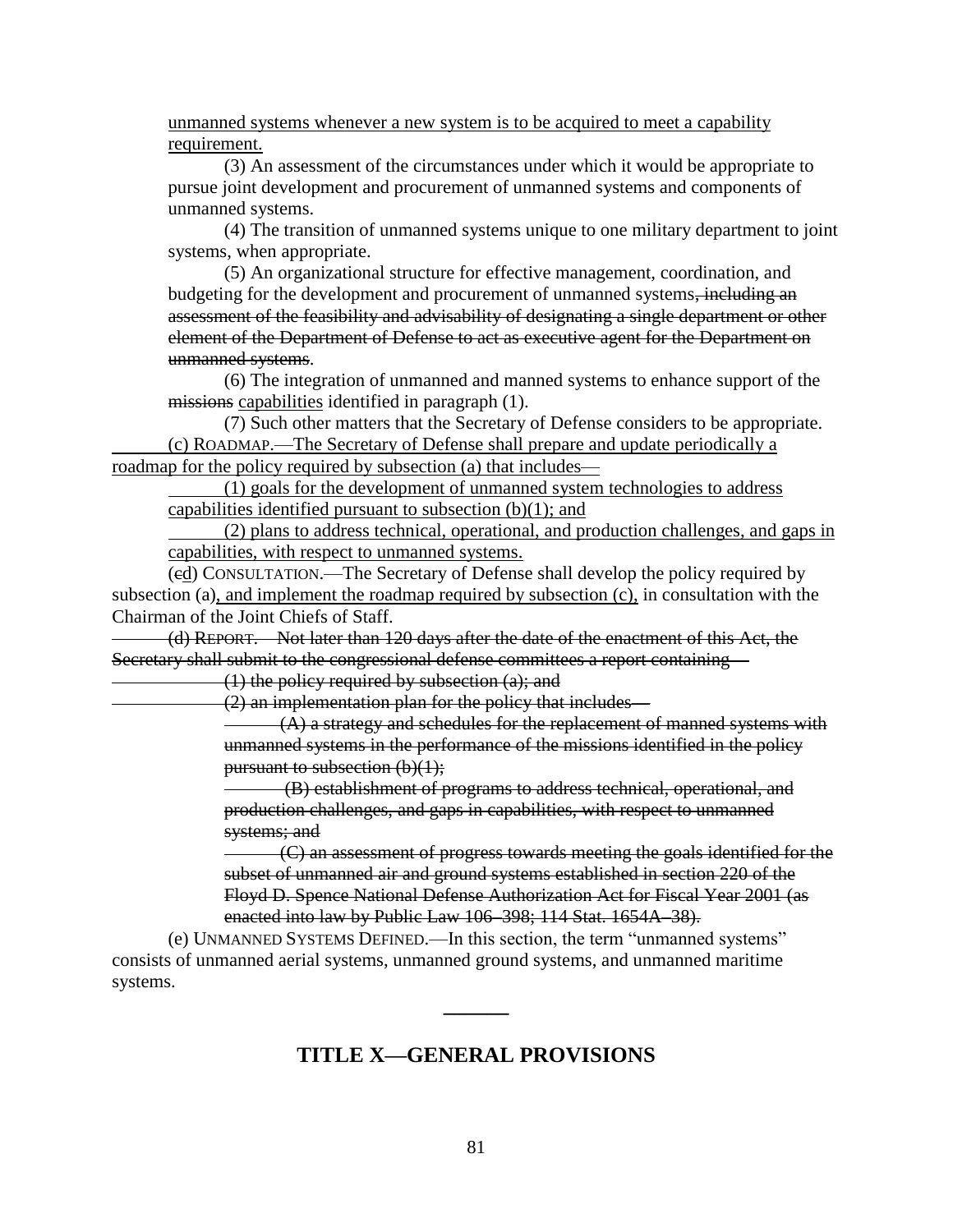**Section 1001** would repeal section 226 of title 10, United States Code. That section requires the Director of the Office of Management and Budget (OMB) and the Director of the Congressional Budget Office (CBO) to provide Congress with a joint report, no later than April 1 of each year, containing an agreed-upon resolution of all differences between the technical assumptions used by OMB and CBO in preparing the estimates with respect to all accounts in function 050 (national defense) for the budget to be submitted to Congress in the following year. If the two Directors are unable to agree upon any technical assumption, the report reflects the use of averages of the relevant account rates used by the two offices.

This report is unnecessary because it largely duplicates information already provided in the President's Budget. Furthermore, OMB and CBO already work together to reconcile outlay estimates and regularly alert Congress to where outlay estimates differ.

**\_\_\_\_\_\_**

**Section 1002.** Section 1011(c) of the John Warner National Defense Authorization Act for Fiscal Year 2007 (Public Law 109-364) ("section 1011") currently provides that the Navy may donate the ex-JOHN F KENNEDY for use as a public museum/memorial, including transfer of title to the donee, provided that the transfer contract includes a requirement that the ship be returned to the Government in the event the ship is needed for a national emergency.

The Navy's security classification of certain passive protection features in the structure of the ex-JOHN F KENNEDY will prevent the ship from being donated in its current, unmodified configuration. These passive protection features on the ex-JOHN F KENNEDY are common to aircraft carriers currently in-service. Donation of the ship without the necessary security modifications to prevent the public from gaining access to, and detailed knowledge of, these passive protection features represents an unacceptable security risk. Without the security modifications, touring visitors and the donee's maintenance staff could obtain knowledge of the Navy's passive protection features on the ex-JOHN F KENNEDY and other active-duty ships.

Consequently, prior to donation, the Navy must mitigate the security risk by physically reconfiguring and/or permanently closing certain spaces on the ship. The nature of the mitigation work cannot be discussed in an unclassified forum. The required physical changes are effectively irreversible, because the high cost to reverse defeats the intent of Congress that the ship be returned to the Navy in a condition that would allow for reactivation as a fighting warship in the event of a national emergency.

Thus, the requirement in subsection  $(c)(2)$  of section 1011 that, if donated, the ship be returned to the Navy in event of a national emergency, must be deleted to allow the Navy to make the ship available for donation as a public museum or memorial. This proposal would clear a barrier for the Secretary of the Navy to donate the ex-JOHN F KENNEDY following completion of the mitigation work. There is interest in the ex-JOHN F KENNEDY from two organizations.

**Budget Implications:** The Department of Defense estimates the cost to accomplish the armor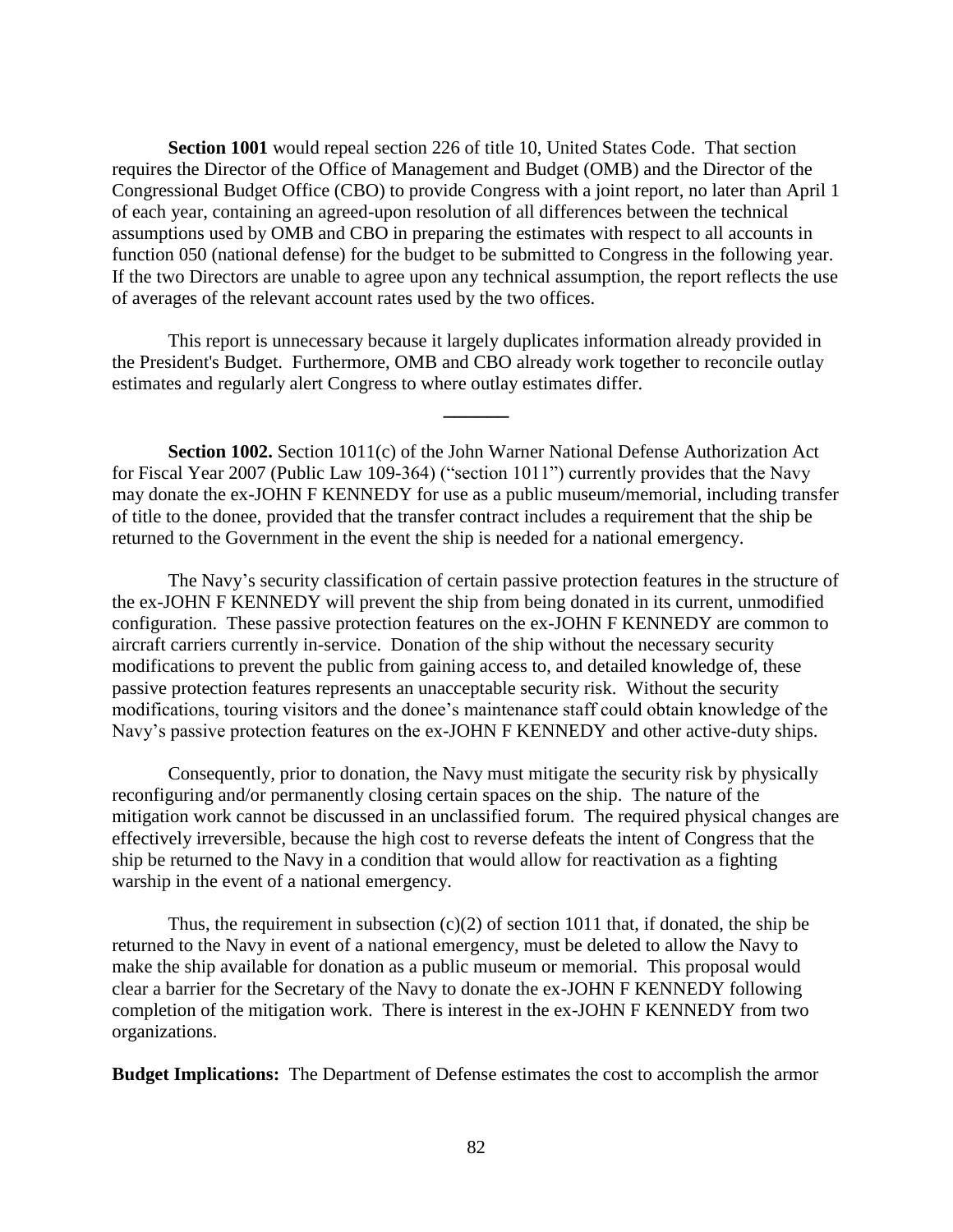and side protection mitigation work at \$6 million and is included in the fiscal year (FY) 2014 amount identified in the FY 2012 budget submission. This would be funded from the Navy's Operations and Maintenance (O&MN) accounts. If ex-JOHN F KENNEDY is not viable for donation transfer, the Department of the Navy would budget for the cost of dismantling. The Navy currently has six other CVs waiting to be dismantled or donated and made available as a public museum/memorial.

|                         |           |           |       |           |      | <b>RESOURCE REQUIREMENTS JFK HULL MITIGATION WORK REQUIRED PRIOR</b> |                 |                  |  |  |  |  |
|-------------------------|-----------|-----------|-------|-----------|------|----------------------------------------------------------------------|-----------------|------------------|--|--|--|--|
| TO DONATION (\$MILLION) |           |           |       |           |      |                                                                      |                 |                  |  |  |  |  |
|                         | <b>FY</b> | <b>FY</b> | FY    | <b>FY</b> | FY   | Appropriation                                                        | <b>Budget</b>   | Dash-1           |  |  |  |  |
|                         | 2012      | 2013      | 2014  | 2015      | 2016 | From                                                                 | <b>Activity</b> | <b>Line Item</b> |  |  |  |  |
| O&MN                    |           |           | 6.000 |           |      | 2B2G                                                                 | $BA-2$          | 22G10            |  |  |  |  |
| Total                   |           |           | 6.000 |           |      |                                                                      |                 |                  |  |  |  |  |

Cost Methodology: The cost estimate to accomplish the armor and side protection mitigation work is based on an engineering study of the specific classified design features that must be mitigated by physical reconfiguration and/or permanent closure of certain spaces on the ship.

**Changes to Existing Law:** This proposal would make the following change to section 1011 of the John Warner National Defense Authorization Act for Fiscal Year 2007 (Pub.L. 109-364):

## **SEC. 1011. AIRCRAFT CARRIER FORCE STRUCTURE.**

 $(a)$  \*\*\*

\* \* \* \* \* \* \*

(c) CONDITIONS ON STATUS OF U.S.S. JOHN F. KENNEDY IF RETIRED.—Upon the retirement from operational status of the U.S.S. John F. Kennedy (CV-67), the Secretary of the Navy—

(1) while the vessel is in the custody and control of the Navy, shall maintain that vessel in a state of preservation (including configuration control, dehumidification, cathodic protection, and maintenance of spares) that would allow for reactivation of that vessel in the event that the vessel was needed in response to a national emergency; and

(2) if the vessel is transferred from the custody and control of the Navy, may, notwithstanding paragraph (1), demilitarize the vessel in preparation for the transfer. shall require as a condition of such transfer that--

(A) if the President declares a national emergency pursuant to the National Emergencies Act (50 U.S.C. 1601 et seq.), the transferee shall, upon request of the Secretary of Defense, return the vessel to the United States; and (B) in such a case (unless the transferee is otherwise notified by the Secretary), title to the vessel shall revert immediately to the United States.

**Section 1003** would amend Part IV of Subtitle C of title 10, United States Code, by inserting after chapter 667 a new chapter authorizing the Secretary of the Navy to maximize the

**\_\_\_\_\_\_**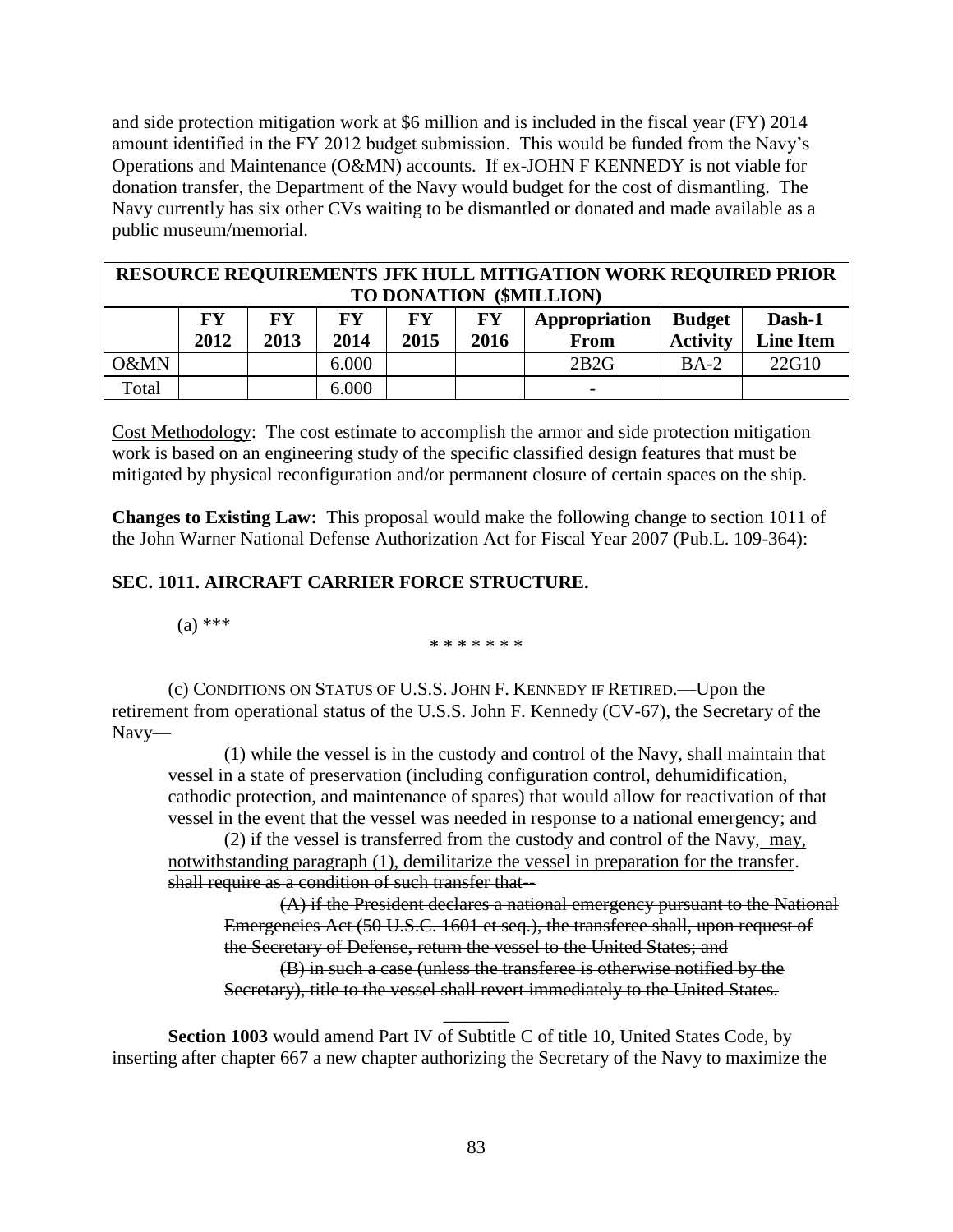safety and effectiveness of Navy, Joint, NATO, and coalition forces by collection of marine weather and ocean data, modeling of that data, and forecasting of potentially hazardous meteorological and oceanographic conditions. This proposal would also support the mapping and charting authorities of the National Geospatial-Intelligence Agency (NGA), which are in 10 U.S.C. 441-467.

Marine data collection means gathering of meteorological and oceanographic information in the marine, estuarine, and riverine environments that could be used to enhance the safety and/or operational effectiveness of U.S., NATO, and coalition forces.

Hydrographic information includes the measurement of the depth and other physical characteristics of the ocean, coastal waters, navigable rivers, and measurements of the interactions between those waters and the shoreline.

The new title 10 section would authorize the Secretary of the Navy to employ the significant Navy capabilities to provide maritime surveillance, warning, and hazard avoidance in support of U.S., Joint, NATO and coalition vessels, aircraft, forces, and infrastructure ensuring resource protection and energy efficiency, both afloat and ashore. Additionally, these maritime surveillance, warning and hazard avoidance capabilities can reduce unnecessary wear on vessels and aircraft, allowing units to avoid damage and extend service life. These capabilities are unique to the Navy within the Department of Defense. Without this authority, U.S., Joint, NATO and coalition vessels, aircraft, and forces would be susceptible to using unreliable, nonstandard and non-relevant data, information, and knowledge from unverified, non-DOD sources which would put the safety of these assets at risk.

The new title 10 section would also authorize the Secretary of the Navy to employ the unique Navy capabilities of collecting hydrographic information in support of the NGA's safety of navigation mission. The Navy has a wide range of hydrographic collection capabilities ranging from small-footprint, time-critical hydrographic data collection assets capable of shortnotice, world-wide deployment to wide-area, littoral and deep ocean hydrographic data collection platforms. These capabilities are valuable tools in the national response to both domestic and international disasters as well as providing safe access for U.S., NATO, and coalition vessels to foreign ports. Additionally, joint hydrographic data collection with partner nations provides an opportunity to build partner nation capabilities while enhancing international relationships. Without this authority, NGA would be forced to seek alternative sources for the collection and provision of reliable and relevant hydrographic data and U.S., NATO; coalition vessels could be forced to use non-standard or out-of-date navigation data from external sources increasing risk to operations.

**Budget Implications:** This proposal has no new budgetary impacts. The infrastructure and procedures to provide oceanographic and meteorological support that would be authorized by this language for non-DoD forces are already in place for support provided to DoD and allied forces. Estimated costs for this support include 1.5 Full-Time Employees (FTE), funds for travel and per diem, and communication costs.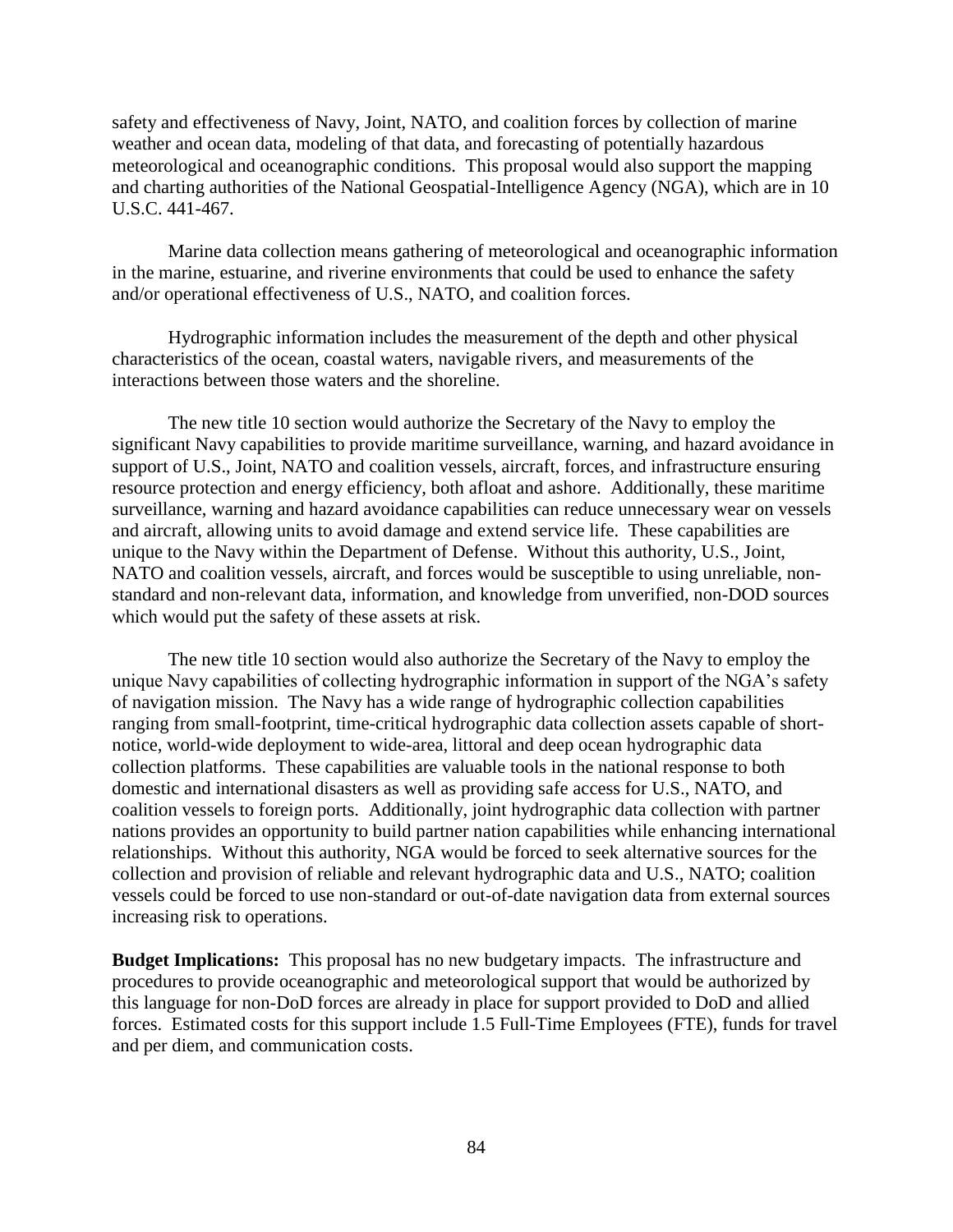| <b>RESOURCE REQUIREMENTS (\$MILLIONS)</b> |            |            |            |                   |                   |                       |                                  |                               |  |  |  |
|-------------------------------------------|------------|------------|------------|-------------------|-------------------|-----------------------|----------------------------------|-------------------------------|--|--|--|
|                                           | FY<br>2012 | FY<br>2013 | FY<br>2014 | <b>FY</b><br>2015 | <b>FY</b><br>2016 | Appropriation<br>From | <b>Budget</b><br><b>Activity</b> | Dash-1<br>Line<br><b>Item</b> |  |  |  |
| Navy                                      | 0.375      | 0.388      | 0.402      | 0.415             | 0.430             | O&M,N                 | 01                               | 1C5C                          |  |  |  |
| Total                                     | 0.375      | 0.388      | 0.402      | 0.415             | 0.430             |                       |                                  |                               |  |  |  |

**Changes to Existing Law:** This proposal would add a new chapter and section to Subtitle C Part IV of title 10, United States Code. The text of the new chapter is shown in the legislative proposal above.

**\_\_\_\_\_\_**

**Section 1004.** Section 1080 of the National Defense Authorization Act for Fiscal Year-2008 (P. L. 110-181), amended Public Law 46, chapter 105, to excuse Department of Defense activities from the general requirement that reimbursements for fire protection services rendered pursuant to Public Law 46, chapter 105 be "covered into the Treasury as miscellaneous receipts." Instead, in the case of DoD activities, the funds are to be "credited to the appropriation fund or account from which the expenses were paid." By operation of this language, reimbursements take on the fiscal life of the funds that were originally expended.

Many DoD installations, especially in the western United States, include vast expanses of undeveloped land vulnerable to wildfire. Mutual aid agreements under the Reciprocal Fire Protection Act ensure that resources will be available in the event of a large-scale fire that outstrips a military installation's fire suppression resources. These mutual aid agreements also are essential tools for battling regional wildfires such as those that struck California in the fall of 2007. Unfortunately, because the reimbursement process can be lengthy, and typically is beyond DoD control, DoD activities that join the fight in time of crisis have had to forfeit the reimbursement for their services because "the appropriation fund or account from which the expenses were paid for" has expired.

Pub. L. No. 110-181, § 1080, 122 Stat. 335, subsection (b) reads as follows:

*(b) Notwithstanding the provisions of subsection (a), all sums received for any Department of Defense activity for fire protection rendered pursuant to this Act shall be credited to the appropriation fund or account from which the expenses were paid. Amounts so credited shall be merged with funds in such appropriation fund or account and shall be available for the same purposes and subject to the same limitations as the funds with which the funds are merged.*

This proposed amendment of section 1856d(b) would ensure that reimbursements under the Reciprocal Fire Protection Act are not expired at the time of reimbursement to the command that provided the fire protection services. The substituted language would merge the reimbursed funds with those in the current appropriation, fund, or account, which is used for DoD fire protection services.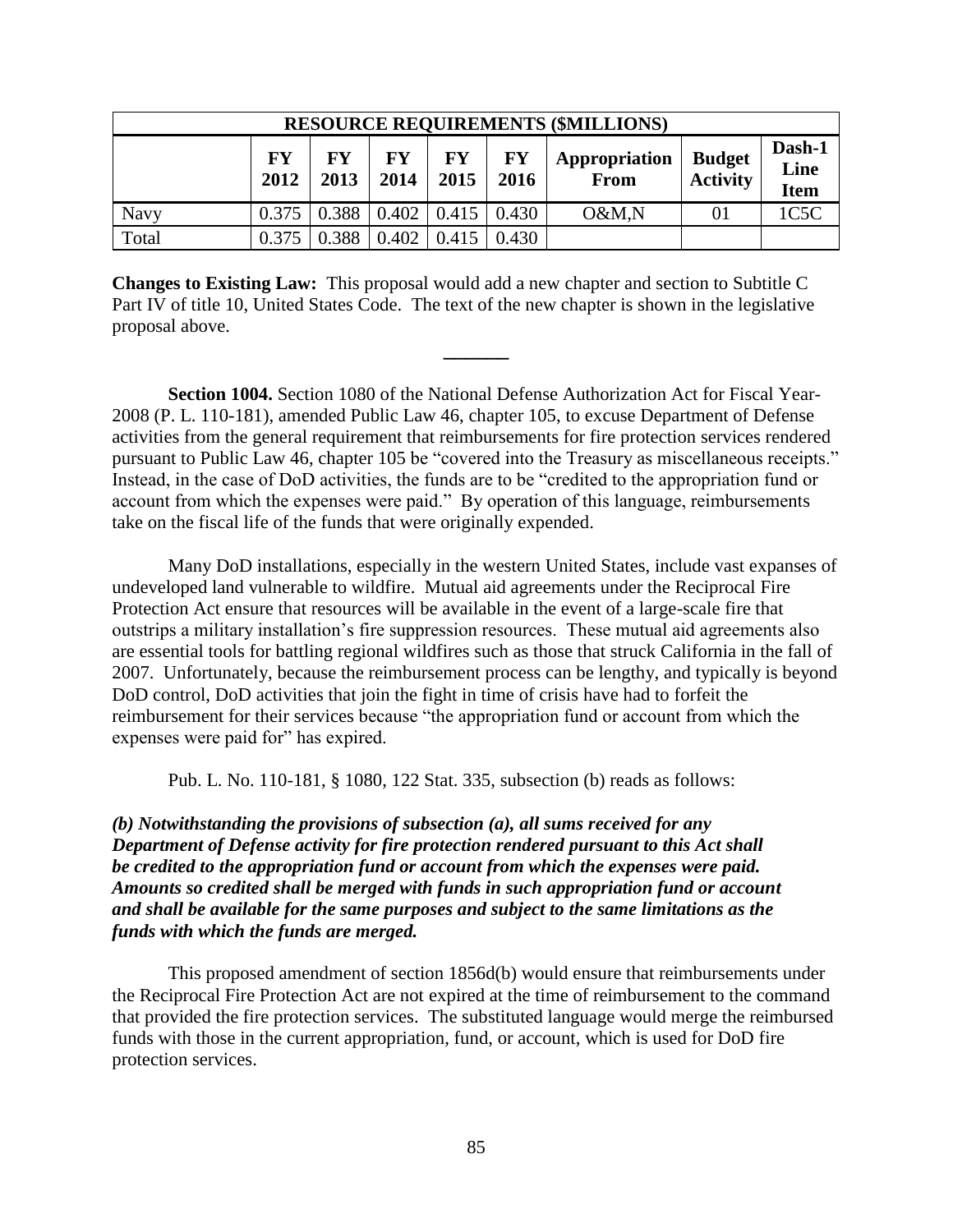This proposed amendment would also further the intended result of the FY2008 NDAA amendment. The purpose of that amendment was to encourage mutual fire support with surrounding communities without financially penalizing commands for providing such support. The law as amended in the FY2008 NDAA provides some relief by allowing commands to retain reimbursements for fire protection services; however, in some instances it fails to maximize the utility and benefit of such reimbursements to the command. When services are provided in one fiscal year and reimbursement occurs in a subsequent fiscal year, the reimbursements are not available for current year obligations to re-charge the fire fighting resources of the command that provided the services. The funds are expired. This proposed amendment will authorize treating reimbursements for firefighting services identical to the appropriation, fund, or account used to provide firefighting services in the current fiscal year. This will allow commands to maximize the resources available for fire protection services regardless of when reimbursement occurs relative to the fiscal year when the services were rendered.

**Budget Implications:** This proposal will not change any budgetary figures and seeks only to clarify and improve legislative language that already exists in order to better meet the Congressional intent behind that language. Historically there has been great variation from year to year in the amount of money that was provided to the Department of the Navy by non-federal entities as reimbursement for fire protection services that were provided in a previous fiscal year and thus had to be deposited into the general fund (miscellaneous receipts account) with the Treasury. The most costly years had late reimbursements nearing \$500 thousand, so at most it appears this authority would permit the utilization of this amount of reimbursement.

| <b>RESOURCE REQUIREMENTS (\$ MILLIONS)</b>  |                   |             |            |                   |                   |                       |                           |                        |  |  |  |
|---------------------------------------------|-------------------|-------------|------------|-------------------|-------------------|-----------------------|---------------------------|------------------------|--|--|--|
|                                             | <b>FY</b><br>2012 | FY.<br>2013 | FY<br>2014 | <b>FY</b><br>2015 | <b>FY</b><br>2016 | Appropriation<br>From | <b>Budget</b><br>Activity | Dash-1<br>Line<br>Item |  |  |  |
| Est. Non-Federal<br>Reimbursements,<br>Navy | .500              | .500        | .500       | .500              | .500              | O&M,N                 | 01                        | BSS <sub>1</sub>       |  |  |  |

**Changes To Existing Law**: The proposal would amend section 5 of the Act of May 27, 1955 (42 U.S.C. 1856d) as follows:

SEC. 5. (a) Funds available to any agency head for fire protection on installations or in connection with activities under the jurisdiction of such agency may be used to carry out the purposes of this subchapter. All sums received by any agency head for fire protection rendered pursuant to this subchapter shall be covered into the Treasury as miscellaneous receipts.

(b) Notwithstanding the provisions of subsection (a), all sums received for any as reimbursement for costs incurred by any Department of Defense activity for fire protection rendered pursuant to this Act shall be credited to the same appropriation or fund or account from which the expenses were paid <u>or, if the period of availability for obligation</u> for that appropriation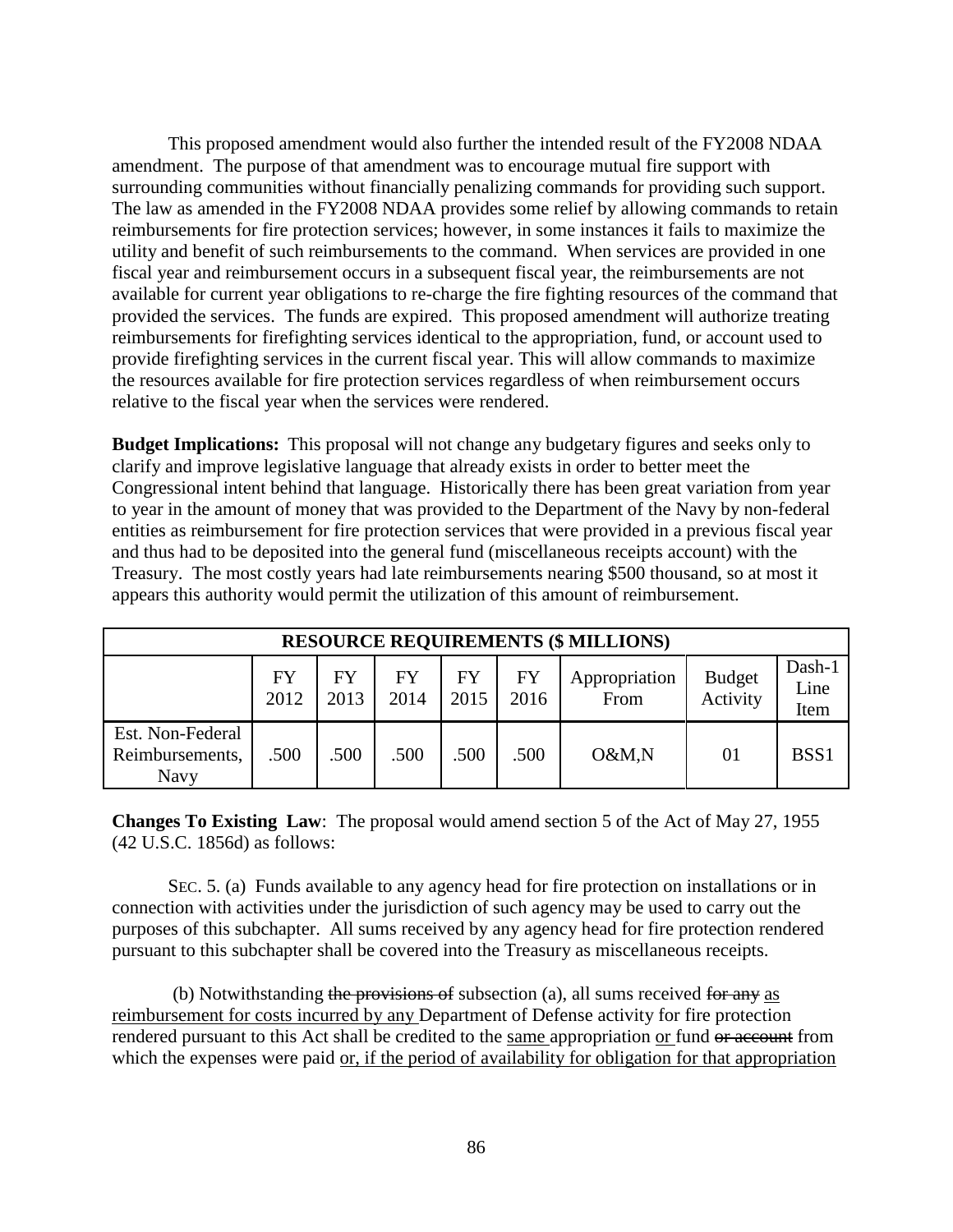has expired, to the appropriation or fund that is currently available to the activity for the same purpose. Amounts so credited shall be subject to the same provisions and restrictions as the merged with funds in such appropriation fund or account to which credited. and shall be available for the same purposes and subject to the same limitations as the funds with which the funds are merged.

**Section 1005** would repeal the requirement for the Secretary of the Air Force to maintain a strategic airlift aircraft inventory of 316 aircraft. It would also correspondingly change the certification requirement in section 137 of the National Defense Authorization Act for Fiscal Year 2010.

**\_\_\_\_\_\_**

In 2008, the Secretary of Defense directed the United States Transportation Command and Office of the Secretary of Defense, Capability Assessment and Program Evaluation to conduct a mobility study identifying the capabilities and requirements needed to support the National Military Strategy (NMS). The resulting study, Mobility Capabilities and Requirements Study 2016 (MCRS-16), used the 2009 President's Budget (PB) force structure, updated with pertinent 2010 PB changes, to evaluate the Department of Defense's ability to fulfill NMS mobility needs for the year 2016. Based on this force structure, MCRS-16 assessed the mobility system's performance by examining how force closures, *i.e.*, the ability to transport people and materiel to combat, support the achievement of U.S. campaign objectives. MCRS-16 analysis identified an excess capacity in the Air Force's strategic airlift aircraft inventory. MCRS-16 confirmed that a reduction of the strategic airlift fleet to 299 aircraft would achieve the calculated peak demand of 32.7 Million Ton Miles/Day.

In conjunction with MCRS-16 findings, the Air Force plans to retire 22 C-5As during fiscal year (FY) 2011 and FY 2012, which would reduce the Air Force C-5A fleet below 111 and the strategic airlift aircraft fleet below 316. Accordingly, this plan for FY 2012 requires relief from the statutory minimum of 316 total strategic airlift aircraft.

Section 137(d)(3) prevents the Secretary of the Air Force from retiring a C-5 aircraft until the Secretary certifies that the retirement of such aircraft will not increase the operational risk of meeting the National Defense Strategy and that the retirement of such aircraft will not reduce the total strategic airlift force structure below 316 strategic airlift aircraft. Thus, this legislative proposal likewise would amend section 137(d)(3) to eliminate the certification requirement as it pertains to the number of aircraft.

**Budget Implications:** If restricted from retiring the 22 C-5As, the Air Force would face unbudgeted costs in the form of program depot maintenance (PDM) and unit level maintenance to keep the aircraft flyable. PDM costs are based on projected depot inputs. The Air Force will conduct an engineering assessment to further refine the minimum levels of maintenance needed to sustain the aircraft in serviceable, flyable condition. Preliminary annual maintenance cost avoidance is reflected in the following table: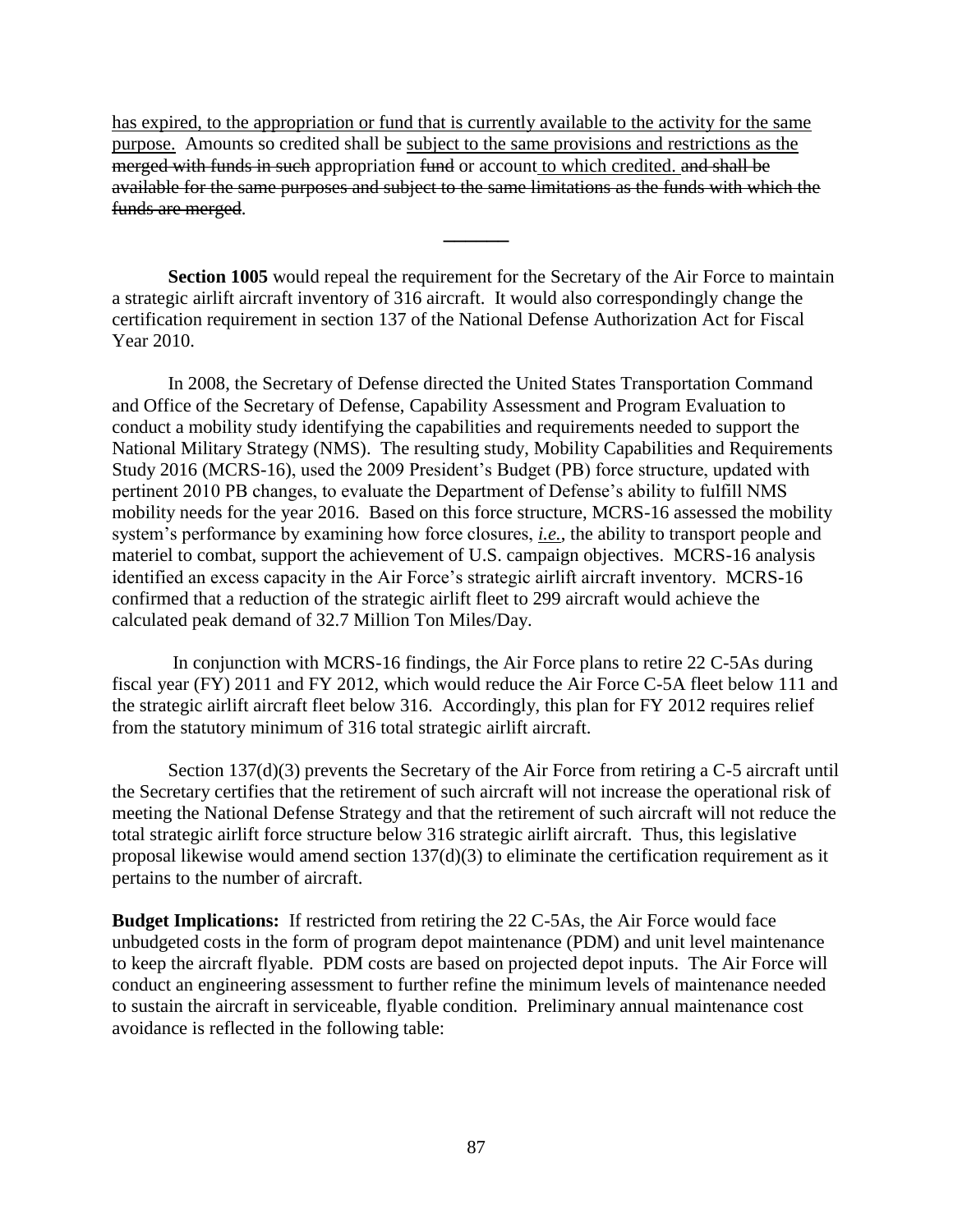|             | <b>Preliminary Annual Maintenance Cost Avoidance (\$M)</b> |             |             |                |                |             |                             |                 |             |  |  |  |  |  |
|-------------|------------------------------------------------------------|-------------|-------------|----------------|----------------|-------------|-----------------------------|-----------------|-------------|--|--|--|--|--|
|             |                                                            |             |             |                |                |             |                             | <b>Budget</b>   | Line        |  |  |  |  |  |
| <b>FY11</b> | <b>FY12</b>                                                | <b>FY13</b> | <b>FY14</b> | <b>FY15</b>    | <b>FY16</b>    | <b>FYDP</b> | Appropriation               | <b>Activity</b> | <b>Item</b> |  |  |  |  |  |
|             |                                                            |             |             |                |                |             |                             |                 | $01 -$      |  |  |  |  |  |
| 79.9        | 193.8                                                      | 79.1        | 118.7       | $\theta$       | $\overline{0}$ | 471.5       | 3840 O&M                    | 01              | 011M        |  |  |  |  |  |
|             |                                                            |             |             |                |                |             |                             |                 | $01-$       |  |  |  |  |  |
| 0.29        | 0.29                                                       | 0.29        | 0.29        | 0.29           | 0.29           | 1.74        | 3840 O&M                    | 01              | 011F        |  |  |  |  |  |
|             |                                                            |             |             |                |                |             |                             |                 | $1F-$       |  |  |  |  |  |
| 17.3        | 77.5                                                       | 118.7       | 80.8        | $\overline{0}$ | $\overline{0}$ | 294.3       | 3740 O&M                    | 01              | 011M        |  |  |  |  |  |
|             |                                                            |             |             |                |                |             |                             |                 | $1F-$       |  |  |  |  |  |
| 0.348       | 0.348                                                      | 0.348       | 0.348       | 0.348          | 0.348          | 2.088       | 3740 O&M                    | 01              | 011A        |  |  |  |  |  |
| 97.838      | 271.938                                                    | 198.438     | 200.138     | 0.638          | 0.638          | 769.628     | <b>Total Cost Avoidance</b> |                 |             |  |  |  |  |  |

**Changes to Existing Law:** This proposal would strike subsection (g) of section 8062 of title 10, United States Code, and make the following changes to section 137 of the National Defense Authorization Act for FY 2010:

#### **§ 8062. Policy; composition; aircraft authorization**

**\* \* \* \* \* \* \***

(g)(1) Effective October 1, 2009, the Secretary of the Air Force shall maintain a total aircraft inventory of strategic airlift aircraft of not less than 316 aircraft.

(2) In this subsection:

 $(A)$  The term "strategic airlift aircraft" means an aircraft—

(i) that has a cargo capacity of at least 150,000 pounds; and

(ii) that is capable of transporting outsized cargo an unrefueled range of at least 2,400 nautical miles.

(B) The term "outsized cargo" means any single item of equipment that exceeds 1,090 inches in length, 117 inches in width, or 105 inches in height.

#### **SEC. 137. LIMITATION ON RETIREMENT OF C-5 AIRCRAFT.**

(a) LIMITATION.— $***$ 

\* \* \* \* \* \* \*

—————

(d) ADDITIONAL LIMITATIONS ON RETIREMENT OF AIRCRAFT.—The Secretary of the Air Force may not retire C–5 aircraft from the active inventory as of the date of the enactment of this Act until the later of the following:

(1) The date that is 90 days after the date on which the Director of Operational Test and Evaluation submits the report referred to in subsection (a)(2)(B).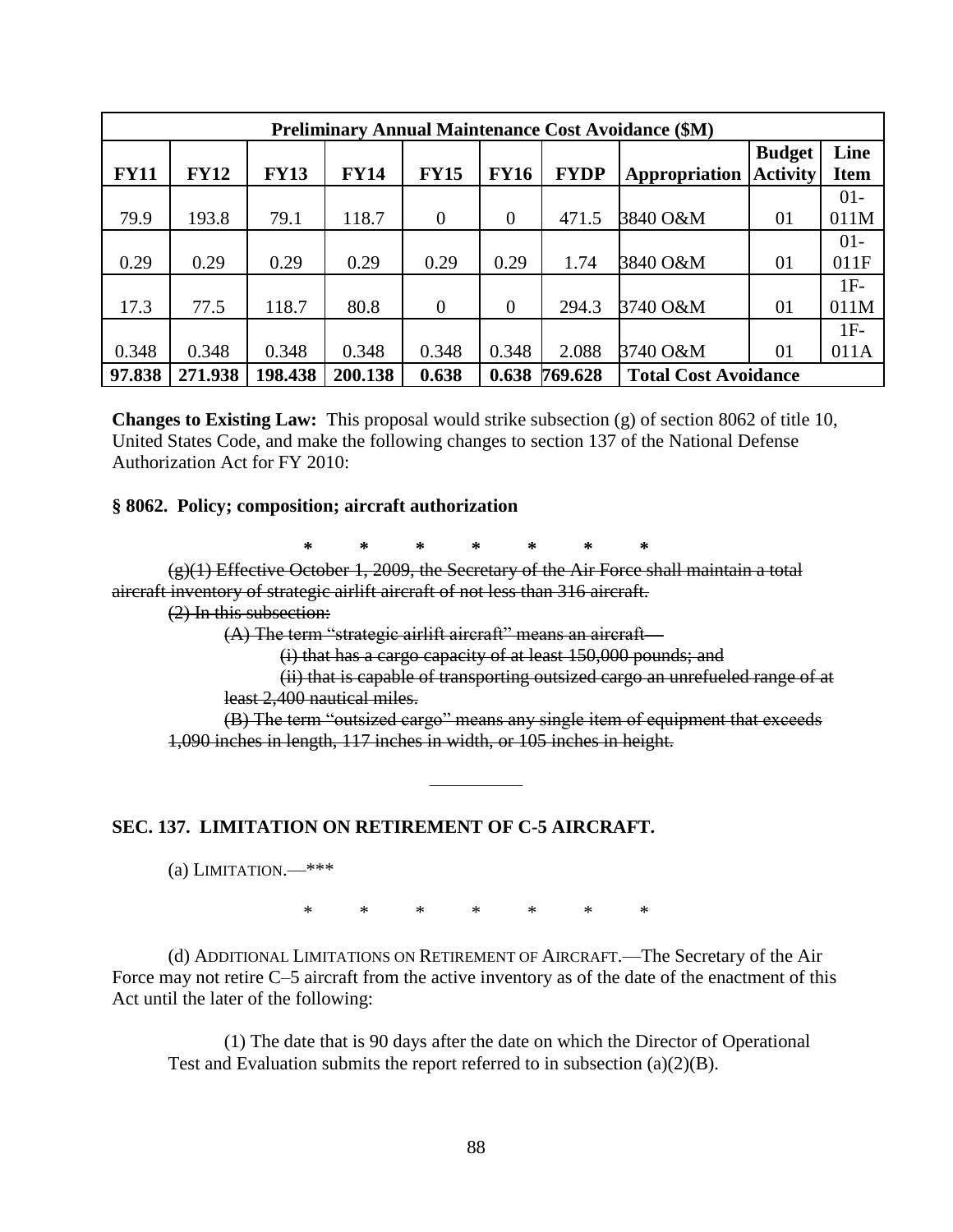(2) The date that is 90 days after the date on which the Secretary submits the report required under subsection (e).

(3) The date that is 30 days after the date on which the Secretary certifies to the congressional defense committees that—

(A) the retirement of such aircraft will not increase the operational risk of meeting the National Defense Strategy.; and

(B) the retirement of such aircraft will not reduce the total strategic airlift force structure below 316 strategic airlift aircraft.

> \* \* \* \* \* \* \* **\_\_\_\_\_\_**

**Section 1006** would rename the Industrial College of the Armed Forces as the Dwight D. Eisenhower School for National Security and Resource Strategy.

The Industrial College of the Armed Forces (ICAF) has served the Nation for over 83 years preparing military officers, civilian government officials, and others for leadership and executive positions in the field of national security. Established in 1924 in the aftermath of America's mobilization difficulties in World War I, its predecessor, the Army Industrial College, focused on wartime procurement and mobilization procedures. Bernard M. Baruch, who was a prominent Wall Street speculator and Chairman of the War Industries Board, is regarded as one of the founding fathers.

With a unique and defining mission, the Army Industrial College rapidly expanded. The College was closed during World War II and then re-opened two years later in 1943 in the Pentagon. Before World War II ended, senior Army officers supported the concept of a joint war college. In 1946, the name of the College changed to the Industrial College of the Armed Forces. ICAF moved to Fort NcNair, near the newly-founded National War College, and began the 10-month course. In 1948, Secretary of Defense James V. Forrestal removed the College from the Army's jurisdiction and formally reconstituted it "as a joint educational institution under the direction of the Joint Chiefs of Staff."

During the Cold War, the "character" of ICAF changed dramatically. As the United States found itself increasingly involved in Vietnam, ICAF shifted to educating leaders to manage logistical resources in such conflicts, as opposed to focusing on national industrial mobilization.

In 1976, ICAF became part of the newly established National Defense University (NDU). In response to the Goldwater-Nichols Defense Reorganization Act of 1986, which called for substantially increased attention to joint military education, ICAF continued to expand its curriculum by adding an acquisition course. After the passage of the Defense Acquisition Workforce Improvement Act, the Chairman of the Joint Chiefs of Staff gave responsibility to ICAF to educate the Senior Acquisition Corps (military and civilian) of all Services and the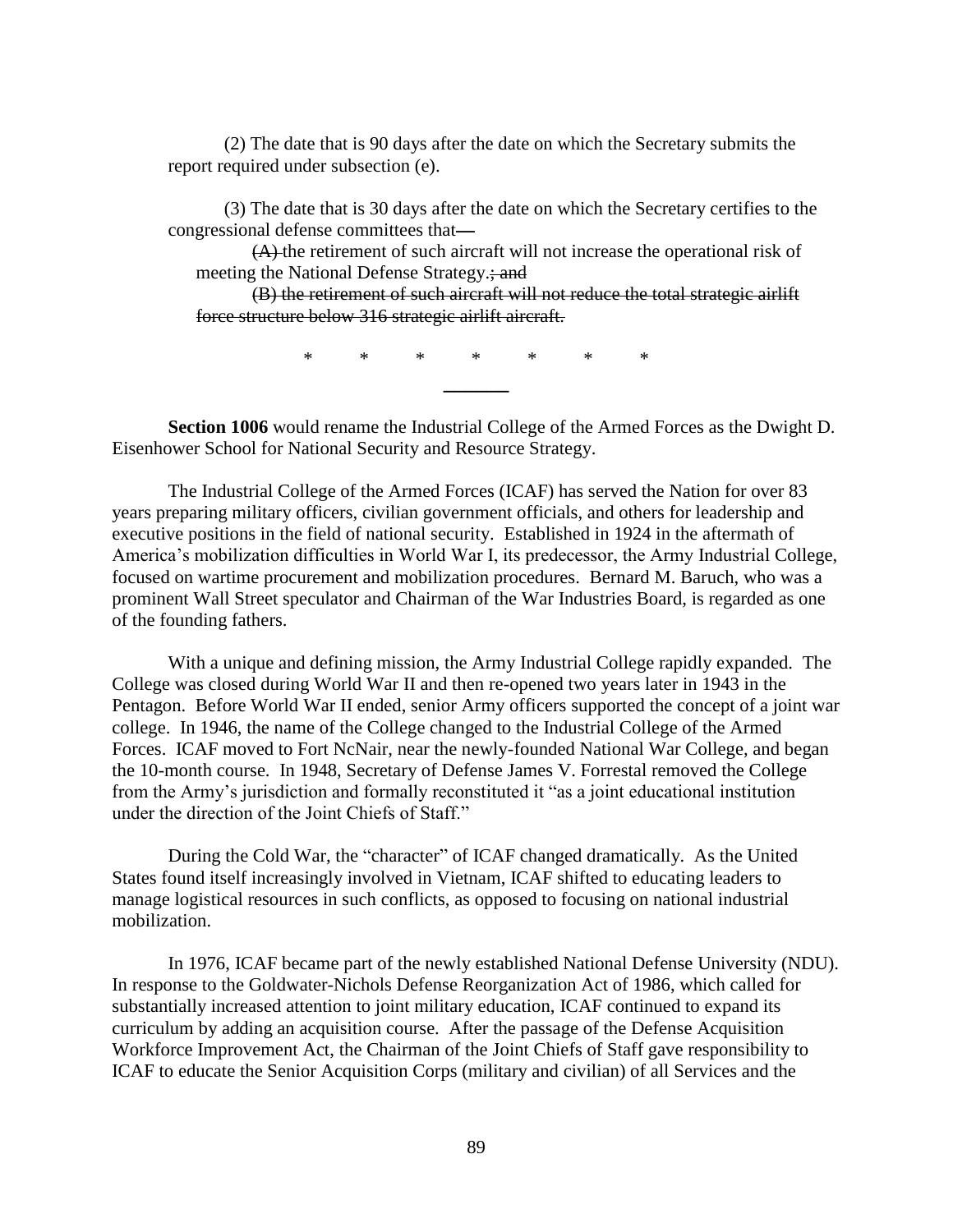Department of Defense. In 1993, Congress passed legislation authorizing the Industrial College to award Master's degrees, starting with the graduates of the Class of 1994; its academic program was accredited by the Middle States Association in 1995.

Today, the mission of ICAF is to prepare selected military officers and civilians for strategic leadership and success in developing our national security strategy and in evaluating, marshalling and managing resources in the execution of that strategy. The rigorous, compressed curriculum leads to a Master of Science degree in National Resource Strategy.

The name Industrial College of the Armed Forces has become somewhat dated. While the  $20<sup>th</sup>$  century is fairly characterized as being a part of the Industrial Age, the  $21<sup>st</sup>$  century promises to be less driven by industrial concepts and more influenced by information and networked organizations and decision making. In addition to military officers, the student body and faculty composition of the College has increasingly become more diverse. Today, there are Department of Defense (DoD) and other Executive Branch, International officers and Industry Fellows at ICAF. ICAF is much more than a joint professional military education (JPME) college for the Armed Forces officer. Consistent with the last two Quadrennial Defense Reviews, ICAF is becoming an institution where national security strategy and resource issues are addressed in Joint and a "whole of government" context.

ICAF is the only senior-level DoD Joint Professional Military Education institution that has, at its core, the intersection of Government, military, interagency, industry, business, economics, logistics, academia and international partners. Many of NDU's stakeholders and interlocutors have expressed the view that the legacy connotation of "Industrial" limits the school's scope, culture and potential, relegating it to "being locked into the fifties". These limits are especially acute with our modern industry and civilian academic partners; because of the moniker, our uniformed officers predispose subordination to other senior-level educational institutions.

Why the Eisenhower School? The pedigree NDU seeks with the renaming effort is akin to the Kennedy School at Harvard or the Wilson School at Princeton -- an institution for advanced studies of the intersection of the elements of national power. Dwight D. Eisenhower is universally recognized as the ICAF's most distinguished graduate as an alumnus of the Army Industrial College class of 1933 and instructor at the College for four years. As President, 5-star General, Allied Commander, Industrialist, Logistician, Instructor and Student he embodies the very spirit of the institution.

As the NDU Eisenhower School, the core JPME mission would not change, but the Education, Research and Outreach already being performed would be better branded and aligned to serve the Nation in the 21st century.

**Budget Implications:** There are no budget implications to appropriated funding for this request, the rationale being that the name change would not require additional funding for the National Defense University or the College. There are no budgetary impacts from the name change outside of NDU either. All graphics, design, redesign and production would be completed using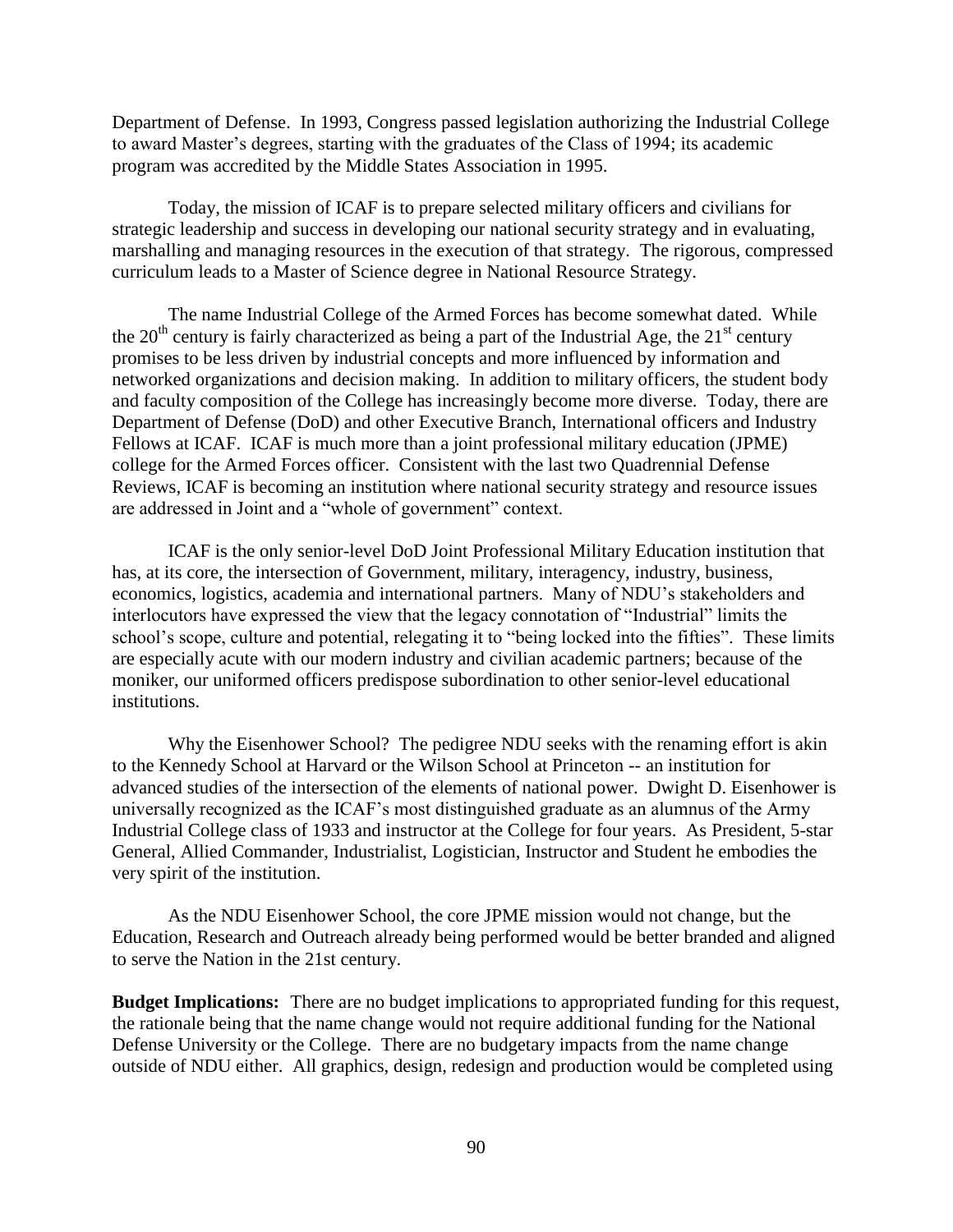existing employees and systems. Even accounting for those items that are sent off the installation, and currently covered by the existing ICAF budget, would utilize graphic designs, redesigns, and computer graphics provided by the NDU graphics department. Additionally, there are no associated software upgrades required.

**Changes to Existing Law:** This proposal would make the following changes to 10 U.S.C  $2165(b)(2)$ :

#### **§ 2165. National Defense University: component institutions**

 $(a) * * *$ 

(b) COMPONENT INSTITUTIONS.—The National Defense University consists of the following institutions:

(1) The National War College.

(2) The Industrial College of the Armed Forces Dwight D. Eisenhower School for National Security and Resource Strategy.

(3) The Joint Forces Staff College.

(4) The Institute for National Strategic Studies.

(5) The Information Resources Management College.

(6) Any other educational institution of the Department of Defense that the Secretary considers appropriate and designates as an institution to the University.

\* \* \* \* \*

# **TITLE XI—CIVILIAN PERSONNEL MATTERS**

**\_\_\_\_\_\_**

**Section 1101** would amend section 8102a of title 5, United States Code, to allow civilian employees to designate anyone they choose to receive the entirety of a death gratuity if the employee dies of injuries incurred in connection with service with an armed force in a contingency operation. Currently, section 8102a restricts employees from designating more than 50 percent of a death gratuity to go to unrelated persons.

This proposal would provide parity with the beneficiaries of Service members who, in accordance with section 1477 of title 10, U.S.C., may receive 100 percent of a death gratuity, regardless of the relationship to the decedent. By differentiating between beneficiaries designated by civilian employees and those designated by Service members, the current law creates a false distinction in the loss suffered by their respective survivors.

**Budget Implications**: Given the past Civilians Killed in Action within each Service from fiscal year (FY) 2004 - 2009; the average was calculated and given for each Service as a baseline calculation for the estimated projected cost per FY through FY 2016.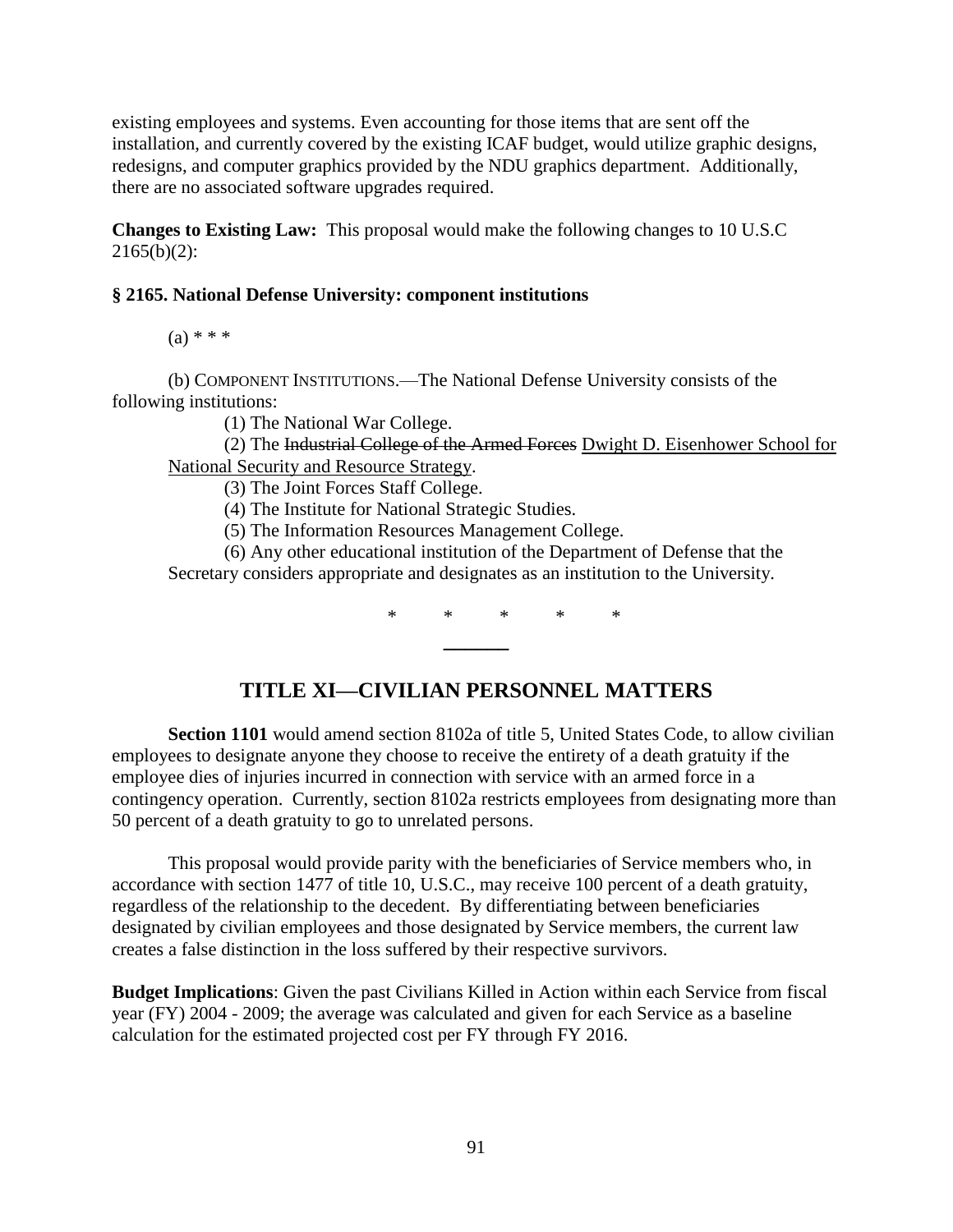|           | <b>RESOURCE REQUIREMENTS (\$ MILLIONS)</b> |            |            |            |                   |                                             |                                  |                               |  |  |  |  |  |  |
|-----------|--------------------------------------------|------------|------------|------------|-------------------|---------------------------------------------|----------------------------------|-------------------------------|--|--|--|--|--|--|
| Service   | <b>FY</b><br>2012                          | FY<br>2013 | FY<br>2014 | FY<br>2015 | <b>FY</b><br>2016 | Appropriation<br>From                       | <b>Budget</b><br><b>Activity</b> | Dash-1<br>Line<br><b>Item</b> |  |  |  |  |  |  |
| Army      | \$0.2\$                                    | \$0.2\$    | \$0.2\$    | \$0.2\$    | \$0.2\$           | OCO Operation and<br>Maintenance, Army      | BA4                              | SAG436                        |  |  |  |  |  |  |
| Air Force | \$0.1                                      | \$0.1      | \$0.1      | \$0.1      | \$0.1             | OCO Operation and<br>Maintenance, Air Force | BA4                              | 042A                          |  |  |  |  |  |  |
| Total     | \$0.3\$                                    | \$0.3      | \$0.3\$    | \$0.3\$    | \$0.3\$           |                                             |                                  |                               |  |  |  |  |  |  |

|           | <b>NUMBER OF PERSONNEL AFFECTED</b> |                   |                   |                   |                   |                                                       |                                  |                               |  |  |  |  |  |  |
|-----------|-------------------------------------|-------------------|-------------------|-------------------|-------------------|-------------------------------------------------------|----------------------------------|-------------------------------|--|--|--|--|--|--|
| Service   | <b>FY</b><br>2012                   | <b>FY</b><br>2013 | <b>FY</b><br>2014 | <b>FY</b><br>2015 | <b>FY</b><br>2016 | Appropriation<br>To                                   | <b>Budget</b><br><b>Activity</b> | Dash-1<br>Line<br><b>Item</b> |  |  |  |  |  |  |
| Army      | $\overline{2}$                      | $\overline{2}$    | $\overline{2}$    | $\overline{2}$    | 2                 | <b>OCO</b> Operation<br>and Maintenance,<br>Army      | BA4                              | SAG436                        |  |  |  |  |  |  |
| Air Force |                                     |                   |                   |                   |                   | <b>OCO</b> Operation<br>and Maintenance,<br>Air Force | BA4                              | 042A                          |  |  |  |  |  |  |
| Total     | 3                                   | 3                 | 3                 | 3                 | 3                 |                                                       |                                  |                               |  |  |  |  |  |  |

**Changes to Existing Law:** This proposal would amend 5 U.S.C. 8102a as follows:

#### **§ 8102a. Death gratuity for injuries incurred in connection with employee's service with an armed force**

(a) DEATH GRATUITY AUTHORIZED.―The United States shall pay a death gratuity of up to \$100,000 to or for the survivor prescribed by subsection (d) immediately upon receiving official notification of the death of an employee who dies of injuries incurred in connection with the employee's service with an Armed Force in a contingency operation.

\* \* \* \*

(4) Beginning on the date of the enactment of this paragraph, a person covered by this section may designate another person to receive not more than 50 percent of the an amount payable under this section. The designation shall indicate the percentage of the amount, to be specified only in 10 percent increments up to the maximum of 50 percent, that the designated person may receive. The balance of the amount of the death gratuity shall be paid to or for the living survivors of the person concerned in accordance with subparagraphs (A) through (E) of paragraph (1).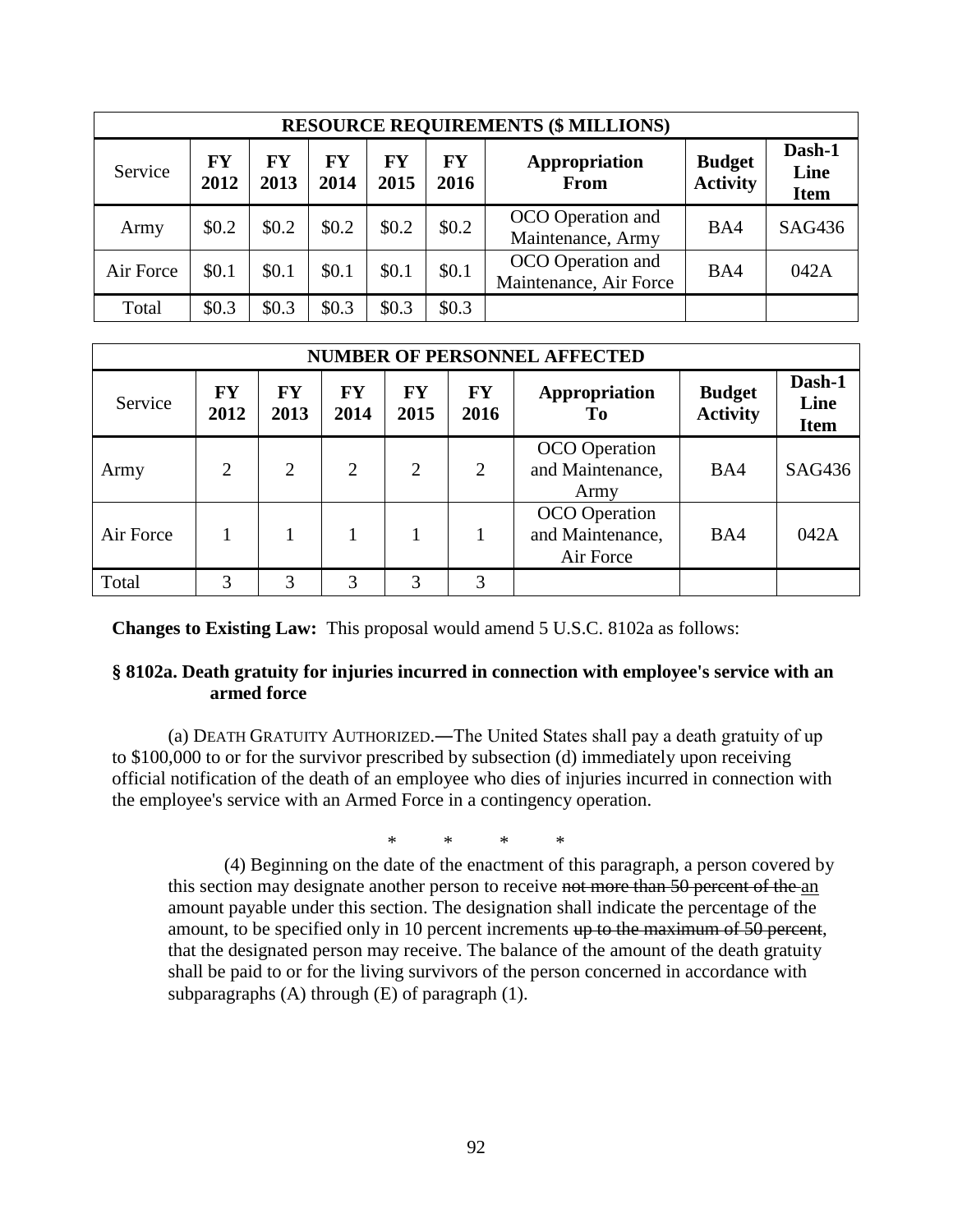(5) If a person entitled to all or a portion of a death gratuity under paragraph (1) or (4) dies before the person receives the death gratuity, it shall be paid to the living survivor next in the order prescribed by paragraph (1).

(6) If a person covered by this section has a spouse, but designates a person other than the spouse to receive all or a portion of the amount payable under this section, the head of the agency, or other entity, in which that person is employed shall provide notice of the designation to the spouse.

 $(e)$  DEFINITIONS.—(1) The term "contingency operation" has the meaning given to that term in [section 1482a\(c\) of title 10, United States Code.](https://web2.westlaw.com/find/default.wl?tf=-1&rs=WLW10.06&referencepositiontype=T&referenceposition=SP%3b4b24000003ba5&fn=_top&sv=Split&docname=10USCAS1482A&tc=-1&pbc=D2A30D3D&ordoc=19347586&findtype=L&db=1000546&vr=2.0&rp=%2ffind%2fdefault.wl&mt=133)

 $(2)$  The term "employee" has the meaning provided in [section 8101](https://web2.westlaw.com/find/default.wl?tf=-1&rs=WLW10.06&fn=_top&sv=Split&docname=5USCAS8101&tc=-1&pbc=D2A30D3D&ordoc=19347586&findtype=L&db=1000546&vr=2.0&rp=%2ffind%2fdefault.wl&mt=133) of this title, but also includes a nonappropriated fund instrumentality employee, as defined in [section 1587\(a\)\(1\) of](https://web2.westlaw.com/find/default.wl?tf=-1&rs=WLW10.06&referencepositiontype=T&referenceposition=SP%3b7b9b000044381&fn=_top&sv=Split&docname=10USCAS1587&tc=-1&pbc=D2A30D3D&ordoc=19347586&findtype=L&db=1000546&vr=2.0&rp=%2ffind%2fdefault.wl&mt=133)  [title 10.](https://web2.westlaw.com/find/default.wl?tf=-1&rs=WLW10.06&referencepositiontype=T&referenceposition=SP%3b7b9b000044381&fn=_top&sv=Split&docname=10USCAS1587&tc=-1&pbc=D2A30D3D&ordoc=19347586&findtype=L&db=1000546&vr=2.0&rp=%2ffind%2fdefault.wl&mt=133)

**\_\_\_\_\_\_**

**Section 1102** would amend 32 U.S.C. 709(e) to clearly include all Dual Status and Nondual Status Civilian Technicians of the National Guard in the Excepted Service and thus would provide for a single personnel system that has The Adjutants General of the States "employ and administer." Currently, the National Guard uses the Excepted Service procedures to hire Dual Status Technicians and the Office of Personnel Management's Competitive procedures to hire Non-dual Status Technicians. Combining the Dual Status technicians and the Non-dual Status Technicians under the Excepted Service would result in a cost savings for the National Guard both in terms of direct and indirect costs.

**Budget Implications:** This proposal would not change the pay, grade or benefits provided to any National Guard technician. This proposal would only change the system under which the National Guard Non-dual Status technicians are hired, from the competitive system to the excepted system that all National Guard Dual Status technicians are hired under.

|         | <b>RESOURCE REQUIREMENTS (\$ MILLIONS)</b> |                |                |                  |                |                       |                                  |                            |  |  |  |  |  |
|---------|--------------------------------------------|----------------|----------------|------------------|----------------|-----------------------|----------------------------------|----------------------------|--|--|--|--|--|
| Service | <b>FY</b><br>2012                          | FY<br>2013     | FY<br>2014     | FY<br>2015       | FY<br>2016     | Appropriation<br>From | <b>Budget</b><br><b>Activity</b> | Dash-1<br><b>Line Item</b> |  |  |  |  |  |
| Army    | $\theta$                                   | $\overline{0}$ | $\overline{0}$ | $\overline{0}$   |                | P&A                   | N/A                              | N/A                        |  |  |  |  |  |
| Navy    | N/A                                        | N/A            | N/A            | N/A              | N/A            | P&A                   | N/A                              | N/A                        |  |  |  |  |  |
| AF      | $\theta$                                   | $\overline{0}$ | $\theta$       | $\theta$         | $\Omega$       | P&A                   | N/A                              | N/A                        |  |  |  |  |  |
| Total   | $\overline{0}$                             | $\overline{0}$ | $\overline{0}$ | $\boldsymbol{0}$ | $\overline{0}$ | P&A                   | N/A                              | N/A                        |  |  |  |  |  |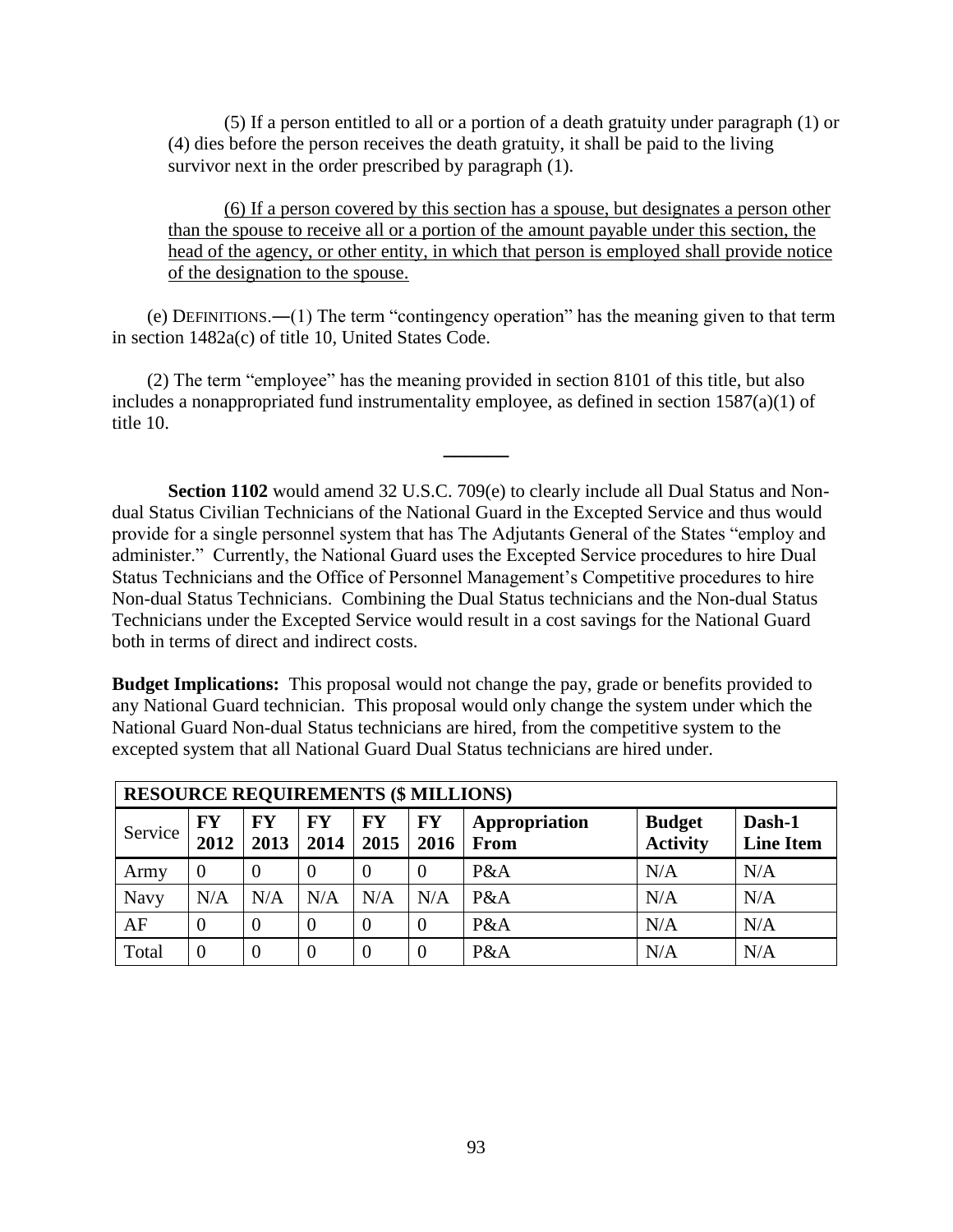| <b>NUMBER OF PERSONNEL AFFECTED</b> |                        |                   |                   |                        |                   |                     |                                  |                            |
|-------------------------------------|------------------------|-------------------|-------------------|------------------------|-------------------|---------------------|----------------------------------|----------------------------|
| <b>Service</b>                      | <b>FY</b><br>2012      | <b>FY</b><br>2013 | <b>FY</b><br>2014 | <b>FY</b><br>2015      | <b>FY</b><br>2016 | Appropriation<br>To | <b>Budget</b><br><b>Activity</b> | Dash-1<br><b>Line Item</b> |
| Army                                | 1,60<br>$\overline{0}$ | 1,60<br>$\Omega$  | 1,60<br>$\theta$  | 1,60<br>$\overline{0}$ | 1,60<br>$\theta$  | P&A                 | N/A                              | N/A                        |
| <b>Navy</b>                         | $\overline{0}$         | $\overline{0}$    | $\overline{0}$    | $\overline{0}$         | $\overline{0}$    | P&A                 | N/A                              | N/A                        |
| Marine<br>Corps                     | $\overline{0}$         | $\theta$          | $\overline{0}$    | $\theta$               | $\overline{0}$    | P&A                 | N/A                              | N/A                        |
| AF                                  | 350                    | 350               | 350               | 350                    | 350               | P&A                 | N/A                              | N/A                        |
| Total                               | 1,95<br>$\theta$       | 1,95<br>$\Omega$  | 1,95<br>$\Omega$  | 1,95<br>$\overline{0}$ | 1,95<br>$\theta$  | P&A                 | N/A                              | N/A                        |

**Changes to Existing Law:** This proposal would amend section 709(e) of title 32, United States Code, as follows:

#### § **709. Technicians: employment, use, status**

 $(a)$  \*\*\*

#### **\*\*\*\*\*\*\*\*\*\*\*\*\***

(e) A technician employed under subsection (a) is an employee of the Department of the Army or the Department of the Air Force, as the case may be, and an employee of the United States. However, a A position authorized by this section is outside the competitive service if the technician employed in that position is required under subsection (b) to be a member of the National Guard.

# **\*\*\*\*\*\*\*\*\*\*\*\*\* \_\_\_\_\_\_**

# **TITLE XII—MATTERS RELATING TO FOREIGN NATIONS [RESERVED]**

**\_\_\_\_\_\_**

## **TITLE XIII—OTHER AUTHORIZATIONS**

#### **Subtitle A—Military Programs**

**Section 1301** would authorize appropriations for the Defense Working Capital Funds in the amount equal to the budget authority requested in the President's Budget for fiscal year 2012.

**Section 1302** would authorize appropriations for the National Defense Sealift Fund in the amount equal to the budget authority requested in the President's Budget for fiscal year 2012 and would authorize the Secretary of the Navy to procure an Offshore Petroleum Distribution System in fiscal year 2012.